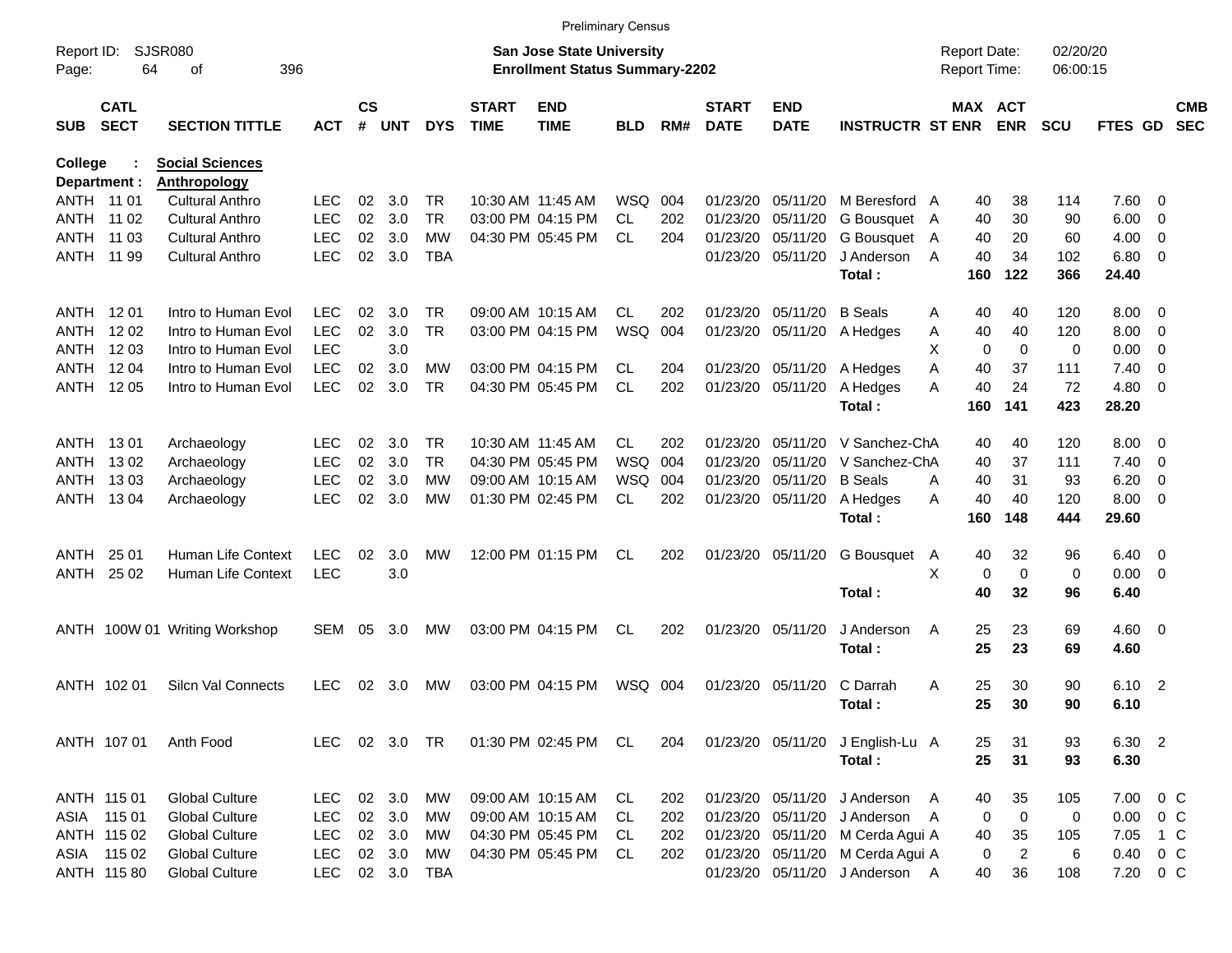|                                          |                             |            |                    |            |            |                             | <b>Preliminary Census</b>                                                 |            |     |                             |                           |                         |   |                                     |                |                      |             |                         |                          |
|------------------------------------------|-----------------------------|------------|--------------------|------------|------------|-----------------------------|---------------------------------------------------------------------------|------------|-----|-----------------------------|---------------------------|-------------------------|---|-------------------------------------|----------------|----------------------|-------------|-------------------------|--------------------------|
| Report ID:<br>65<br>Page:                | <b>SJSR080</b><br>396<br>оf |            |                    |            |            |                             | <b>San Jose State University</b><br><b>Enrollment Status Summary-2202</b> |            |     |                             |                           |                         |   | <b>Report Date:</b><br>Report Time: |                | 02/20/20<br>06:00:15 |             |                         |                          |
| <b>CATL</b><br><b>SECT</b><br><b>SUB</b> | <b>SECTION TITTLE</b>       | <b>ACT</b> | $\mathsf{cs}$<br># | <b>UNT</b> | <b>DYS</b> | <b>START</b><br><b>TIME</b> | <b>END</b><br><b>TIME</b>                                                 | <b>BLD</b> | RM# | <b>START</b><br><b>DATE</b> | <b>END</b><br><b>DATE</b> | <b>INSTRUCTR ST ENR</b> |   | MAX ACT                             | <b>ENR</b>     | <b>SCU</b>           | FTES GD     |                         | <b>CMB</b><br><b>SEC</b> |
| 11580<br>ASIA                            | <b>Global Culture</b>       | LEC        | 02                 | 3.0        | TBA        |                             |                                                                           |            |     | 01/23/20                    | 05/11/20                  | J Anderson              | Α | 0                                   | 0              | 0                    | 0.00        | $0\,C$                  |                          |
| ANTH 11581                               | <b>Global Culture</b>       | <b>LEC</b> | 02                 | 3.0        | <b>TBA</b> |                             |                                                                           |            |     | 01/23/20                    | 05/11/20                  | Q McCrary               | Α | 40                                  | 35             | 105                  | 7.00        | 0 <sup>o</sup>          |                          |
| ASIA<br>11581                            | <b>Global Culture</b>       | <b>LEC</b> | 02                 | 3.0        | <b>TBA</b> |                             |                                                                           |            |     |                             | 01/23/20 05/11/20         | Q McCrary               | Α | 0                                   | $\mathbf 0$    | $\mathbf 0$          | 0.00        | 0 <sup>o</sup>          |                          |
|                                          |                             |            |                    |            |            |                             |                                                                           |            |     |                             |                           | Total:                  |   | 160                                 | 143            | 429                  | 28.65       |                         |                          |
| ANTH 125 01                              | <b>Urban Anth</b>           | LEC        | 02                 | 3.0        | TR         |                             | 10:30 AM 11:45 AM                                                         | CL.        | 204 | 01/23/20                    | 05/11/20                  | J Marlovits             | Α | 30                                  | 29             | 87                   | 5.90        | 2 C                     |                          |
| URBP 125 01                              | Urban Anth                  | <b>LEC</b> | 02                 | 3.0        | <b>TR</b>  |                             | 10:30 AM 11:45 AM                                                         | <b>CL</b>  | 204 |                             | 01/23/20 05/11/20         | J Marlovits             | Α | 0                                   | $\overline{2}$ | 6                    | 0.40        | 0 <sup>o</sup>          |                          |
|                                          |                             |            |                    |            |            |                             |                                                                           |            |     |                             |                           | Total:                  |   | 30                                  | 31             | 93                   | 6.30        |                         |                          |
| ANTH 132 01                              | <b>Creating Built World</b> | <b>LEC</b> | 02                 | 3.0        | МW         |                             | 12:00 PM 01:15 PM                                                         | WSQ 004    |     | 01/23/20                    | 05/11/20                  | C Darrah                | Α | 25                                  | 23             | 69                   | 4.85        | 5 C                     |                          |
| GEOG 132 01                              | <b>Creating Built World</b> | <b>LEC</b> | 02                 | 3.0        | МW         |                             | 12:00 PM 01:15 PM                                                         | WSQ        | 004 | 01/23/20                    | 05/11/20                  | C Darrah                | Α | 0                                   | 4              | 12                   | 0.80        | 0 <sup>o</sup>          |                          |
| URBP 132 01                              | <b>Creating Built World</b> | <b>LEC</b> | 02                 | 3.0        | <b>MW</b>  |                             | 12:00 PM 01:15 PM                                                         | WSQ 004    |     |                             | 01/23/20 05/11/20         | C Darrah                | А | 0                                   | 0              | 0                    | 0.00        | 0 <sup>o</sup>          |                          |
|                                          |                             |            |                    |            |            |                             |                                                                           |            |     |                             |                           | Total:                  |   | 25                                  | 27             | 81                   | 5.65        |                         |                          |
| ANTH 136 01                              | <b>Thought Control</b>      | LEC        | 02                 | 3.0        | TR         |                             | 03:00 PM 04:15 PM                                                         | <b>CL</b>  | 204 | 01/23/20 05/11/20           |                           | J Marlovits             | Α | 30                                  | 32             | 96                   | 6.55        | $\overline{\mathbf{3}}$ |                          |
|                                          |                             |            |                    |            |            |                             |                                                                           |            |     |                             |                           | Total:                  |   | 30                                  | 32             | 96                   | 6.55        |                         |                          |
| ANTH 140 01                              | <b>Human Sexuality</b>      | <b>LEC</b> | 01                 | 3.0        | <b>TR</b>  |                             | 12:00 PM 01:15 PM                                                         | <b>CL</b>  | 204 | 01/23/20                    | 05/11/20                  | J Marlovits             | Α | 40                                  | 29             | 87                   | 5.80        | $0\,$ C                 |                          |
| 140 01<br>HS                             | <b>Human Sexuality</b>      | <b>LEC</b> | 01                 | 3.0        | <b>TR</b>  |                             | 12:00 PM 01:15 PM                                                         | <b>CL</b>  | 204 | 01/23/20                    | 05/11/20                  | J Marlovits             | Α | 0                                   | 4              | 12                   | 0.80        | 0 <sup>o</sup>          |                          |
| <b>BIOL</b><br>140 01                    | <b>Human Sexuality</b>      | <b>LEC</b> | 01                 | 3.0        | <b>TR</b>  |                             | 12:00 PM 01:15 PM                                                         | <b>CL</b>  | 204 | 01/23/20                    | 05/11/20                  | J Marlovits             | Α | 0                                   | 5              | 15                   | 1.00        | 0 <sup>o</sup>          |                          |
| ANTH<br>140 02                           | <b>Human Sexuality</b>      | <b>LEC</b> | 01                 | 3.0        | <b>TR</b>  |                             | 04:30 PM 05:45 PM                                                         | <b>CL</b>  | 204 | 01/23/20                    | 05/11/20                  | J Marlovits             | Α | 40                                  | 31             | 93                   | 6.20        | $0\,C$                  |                          |
| 140 02<br>HS                             | <b>Human Sexuality</b>      | <b>LEC</b> | 01                 | 3.0        | <b>TR</b>  |                             | 04:30 PM 05:45 PM                                                         | <b>CL</b>  | 204 | 01/23/20                    | 05/11/20                  | J Marlovits             | A | 0                                   | 3              | 9                    | 0.60        | $0\,C$                  |                          |
| 140 02<br><b>BIOL</b>                    | <b>Human Sexuality</b>      | <b>LEC</b> | 01                 | 3.0        | <b>TR</b>  |                             | 04:30 PM 05:45 PM                                                         | <b>CL</b>  | 204 | 01/23/20                    | 05/11/20                  | J Marlovits             | A | 0                                   | 6              | 18                   | 1.20        | 0 <sup>o</sup>          |                          |
| ANTH 140 03                              | <b>Human Sexuality</b>      | <b>LEC</b> | 01                 | 3.0        | МW         |                             | 12:00 PM 01:15 PM                                                         | MH         | 523 | 01/23/20                    | 05/11/20                  | J McDaniel              | Α | 60                                  | 37             | 111                  | 7.40        | $0\,C$                  |                          |
| 140 03<br>HS                             | <b>Human Sexuality</b>      | <b>LEC</b> | 01                 | 3.0        | МW         |                             | 12:00 PM 01:15 PM                                                         | ΜН         | 523 | 01/23/20                    | 05/11/20                  | J McDaniel              | A | 0                                   | 13             | 39                   | 2.60        | 0 <sup>o</sup>          |                          |
| 140 03<br><b>BIOL</b>                    | <b>Human Sexuality</b>      | <b>LEC</b> | 01                 | 3.0        | МW         |                             | 12:00 PM 01:15 PM                                                         | ΜН         | 523 | 01/23/20                    | 05/11/20                  | J McDaniel              | A | 0                                   | 14             | 42                   | 2.80        | 0 <sup>o</sup>          |                          |
| ANTH 140 04                              | <b>Human Sexuality</b>      | <b>LEC</b> | 01                 | 3.0        | МW         |                             | 04:30 PM 05:45 PM                                                         | DН         | 250 | 01/23/20                    | 05/11/20                  | J McDaniel              | Α | 60                                  | 21             | 63                   | 4.20        | 0 <sup>o</sup>          |                          |
| HS<br>140 04                             | <b>Human Sexuality</b>      | <b>LEC</b> | 01                 | 3.0        | МW         |                             | 04:30 PM 05:45 PM                                                         | DH         | 250 | 01/23/20                    | 05/11/20                  | J McDaniel              | A | 0                                   | 5              | 15                   | 1.00        | 0 <sup>o</sup>          |                          |
| <b>BIOL</b><br>140 04                    | <b>Human Sexuality</b>      | <b>LEC</b> | 01                 | 3.0        | МW         |                             | 04:30 PM 05:45 PM                                                         | DH         | 250 | 01/23/20                    | 05/11/20                  | J McDaniel              | Α | 0                                   | 11             | 33                   | 2.20        | $0\,C$                  |                          |
|                                          |                             |            |                    |            |            |                             |                                                                           |            |     |                             |                           | Total :                 |   | 200                                 | 179            | 537                  | 35.80       |                         |                          |
| ANTH 144 01                              | <b>Gifts Markets</b>        | <b>LEC</b> |                    | 3.0        |            |                             |                                                                           |            |     |                             |                           |                         | X | 0                                   | 0              | 0                    | $0.00 \t 0$ |                         |                          |
|                                          |                             |            |                    |            |            |                             |                                                                           |            |     |                             |                           | Total:                  |   | 0                                   | 0              | 0                    | 0.00        |                         |                          |
| ANTH 146 01                              | Culture & Conflict          | LEC        |                    | 02 3.0     | МW         |                             | 01:30 PM 02:45 PM CL                                                      |            | 204 |                             | 01/23/20 05/11/20         | G Bousquet A            |   | 40                                  | 28             | 84                   | $5.65$ 1    |                         |                          |
| ANTH 146 80                              | Culture & Conflict          | <b>LEC</b> |                    | 02 3.0     | TBA        |                             |                                                                           |            |     |                             | 01/23/20 05/11/20         | Q McCrary               | A | 40                                  | 38             | 114                  | $7.60 \t 0$ |                         |                          |
| ANTH 146 81                              | Culture & Conflict          | <b>LEC</b> |                    |            | 02 3.0 TBA |                             |                                                                           |            |     |                             | 01/23/20 05/11/20         | Q McCrary               | Α | 40                                  | 39             | 117                  | 7.80 0      |                         |                          |
|                                          |                             |            |                    |            |            |                             |                                                                           |            |     |                             |                           | Total:                  |   | 120                                 | 105            | 315                  | 21.05       |                         |                          |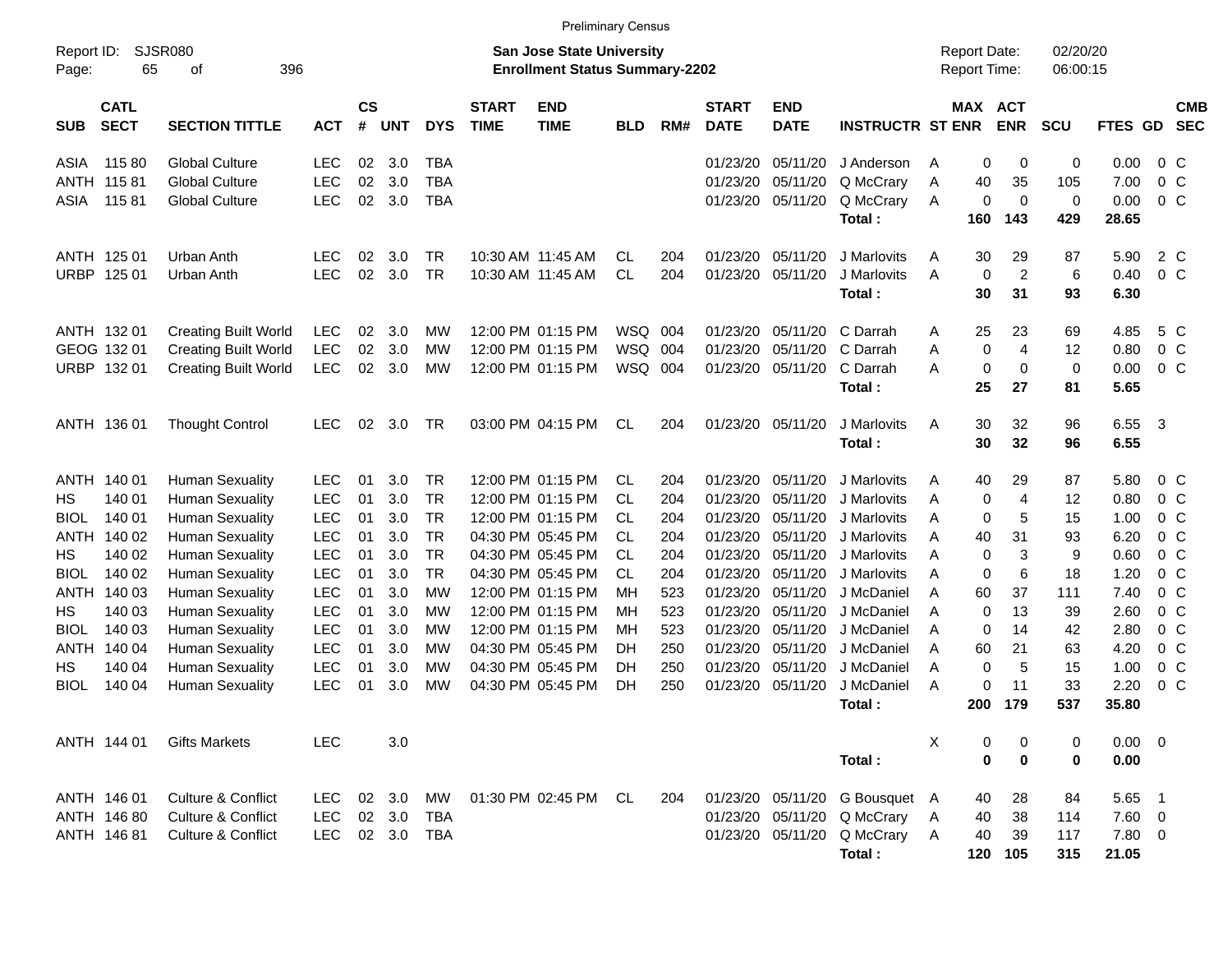|                     |                                                                         |                                                                                                                         |                                                              |                            |                                 |                                          |                             | <b>Preliminary Census</b>                                                                             |                                                    |                                 |                                              |                                                                   |                                                                                   |                                                  |                                   |                                       |                                                            |                                                                                        |            |
|---------------------|-------------------------------------------------------------------------|-------------------------------------------------------------------------------------------------------------------------|--------------------------------------------------------------|----------------------------|---------------------------------|------------------------------------------|-----------------------------|-------------------------------------------------------------------------------------------------------|----------------------------------------------------|---------------------------------|----------------------------------------------|-------------------------------------------------------------------|-----------------------------------------------------------------------------------|--------------------------------------------------|-----------------------------------|---------------------------------------|------------------------------------------------------------|----------------------------------------------------------------------------------------|------------|
| Report ID:<br>Page: | 66                                                                      | SJSR080<br>396<br>οf                                                                                                    |                                                              |                            |                                 |                                          |                             | <b>San Jose State University</b><br><b>Enrollment Status Summary-2202</b>                             |                                                    |                                 |                                              |                                                                   |                                                                                   | <b>Report Date:</b><br><b>Report Time:</b>       |                                   | 02/20/20<br>06:00:15                  |                                                            |                                                                                        |            |
| <b>SUB</b>          | <b>CATL</b><br><b>SECT</b>                                              | <b>SECTION TITTLE</b>                                                                                                   | <b>ACT</b>                                                   | <b>CS</b><br>#             | <b>UNT</b>                      | <b>DYS</b>                               | <b>START</b><br><b>TIME</b> | <b>END</b><br><b>TIME</b>                                                                             | <b>BLD</b>                                         | RM#                             | <b>START</b><br><b>DATE</b>                  | <b>END</b><br><b>DATE</b>                                         | <b>INSTRUCTR ST ENR</b>                                                           | MAX ACT                                          | <b>ENR</b>                        | <b>SCU</b>                            | FTES GD SEC                                                |                                                                                        | <b>CMB</b> |
|                     | ANTH 151 01                                                             | Modernity/Disease                                                                                                       | <b>LEC</b>                                                   | 02                         | 3.0                             | TR                                       |                             | 12:00 PM 01:15 PM                                                                                     | WSQ 004                                            |                                 |                                              | 01/23/20 05/11/20                                                 | E Weiss<br>Total:                                                                 | 20<br>Α<br>20                                    | 23<br>23                          | 69<br>69                              | $4.60$ 0<br>4.60                                           |                                                                                        |            |
|                     | ANTH 159 01                                                             | Mummies                                                                                                                 | <b>LEC</b>                                                   | 03                         | 3.0                             | TR                                       |                             | 01:30 PM 02:45 PM                                                                                     | WSQ 004                                            |                                 |                                              | 01/23/20 05/11/20                                                 | E Weiss<br>Total:                                                                 | 20<br>A<br>20                                    | 26<br>26                          | 78<br>78                              | $5.20 \ 0$<br>5.20                                         |                                                                                        |            |
|                     | ANTH 160 01<br>ANTH 160 02<br>ANTH 160 03<br>ANTH 160 04<br>ANTH 160 05 | <b>Recon Lost Civs</b><br>Recon Lost Civs<br><b>Recon Lost Civs</b><br><b>Recon Lost Civs</b><br><b>Recon Lost Civs</b> | LEC.<br><b>LEC</b><br><b>LEC</b><br><b>LEC</b><br><b>LEC</b> | 02<br>02<br>02<br>02<br>02 | 3.0<br>3.0<br>3.0<br>3.0<br>3.0 | МW<br>TR<br><b>TR</b><br><b>TR</b><br>TR |                             | 10:30 AM 11:45 AM<br>01:30 PM 02:45 PM<br>09:00 AM 10:15 AM<br>12:00 PM 01:15 PM<br>03:00 PM 04:15 PM | CL.<br>CL.<br><b>CL</b><br><b>CL</b><br><b>ENG</b> | 204<br>202<br>204<br>202<br>303 | 01/23/20<br>01/23/20<br>01/23/20<br>01/23/20 | 05/11/20<br>05/11/20<br>05/11/20<br>05/11/20<br>01/23/20 05/11/20 | M Meniketti<br>C Sunseri<br>V Sanchez-ChA<br>C Sunseri<br>V Sanchez-ChA<br>Total: | 40<br>A<br>40<br>A<br>40<br>40<br>A<br>40<br>200 | 41<br>38<br>41<br>40<br>32<br>192 | 123<br>114<br>123<br>120<br>96<br>576 | 8.20<br>7.60 0<br>8.20<br>8.00<br>6.40<br>38.40            | $\overline{\phantom{0}}$<br>$\overline{\mathbf{0}}$<br>- 0<br>$\overline{\phantom{0}}$ |            |
|                     | ANTH 161 01                                                             | Old World Civiliz                                                                                                       | <b>LEC</b>                                                   | 02                         | 3.0                             | MW                                       |                             | 01:30 PM 02:45 PM                                                                                     | WSQ 004                                            |                                 | 01/23/20 05/11/20                            |                                                                   | M Meniketti<br>Total:                                                             | 20<br>A<br>20                                    | 22<br>22                          | 66<br>66                              | $4.40 \ 0$<br>4.40                                         |                                                                                        |            |
|                     | ANTH 168 01                                                             | Archaeological Metho LEC                                                                                                |                                                              |                            | 02 3.0 TR                       |                                          |                             | 09:00 AM 10:15 AM                                                                                     | WSQ 004                                            |                                 | 01/23/20 05/11/20                            |                                                                   | C Sunseri<br>Total:                                                               | 20<br>Α<br>20                                    | 21<br>21                          | 63<br>63                              | $4.25$ 1<br>4.25                                           |                                                                                        |            |
|                     | ANTH 180 01<br>ANTH 180 02<br>ANTH 180 03<br>ANTH 180 04                | <b>Individual Studies</b><br><b>Individual Studies</b><br><b>Individual Studies</b><br><b>Individual Studies</b>        | SUP<br><b>SUP</b><br><b>SUP</b><br><b>SUP</b>                | 36                         | 3.0<br>3.0<br>1.0<br>3.0        | TBA                                      |                             |                                                                                                       |                                                    |                                 |                                              | 01/23/20 05/11/20                                                 | A Faas<br>Total:                                                                  | 0<br>X<br>X<br>0<br>Χ<br>0<br>5<br>Α<br>5        | 0<br>0<br>$\Omega$<br>3<br>3      | 0<br>0<br>0<br>0<br>0                 | $0.00 \t 0$<br>$0.00 \t 0$<br>$0.00 \t 0$<br>0.65<br>0.65  | $\overline{1}$                                                                         |            |
|                     | ANTH 184 01                                                             | Directed Reading                                                                                                        | <b>SUP</b>                                                   | 36                         | 3.0                             | TBA                                      |                             |                                                                                                       |                                                    |                                 | 01/23/20 05/11/20                            |                                                                   | Total:                                                                            | 2<br>Α<br>$\overline{\mathbf{2}}$                | 0<br>0                            | 0<br>0                                | $0.00 \t 0$<br>0.00                                        |                                                                                        |            |
|                     | ANTH 190 01                                                             | Designing Research                                                                                                      | LEC                                                          |                            | 3.0                             |                                          |                             |                                                                                                       |                                                    |                                 |                                              |                                                                   | Total:                                                                            | X<br>0<br>0                                      | 0<br>$\bf{0}$                     | 0<br>0                                | $0.00 \t 0$<br>0.00                                        |                                                                                        |            |
|                     | ANTH 191 01                                                             | <b>Frontiers Anthro</b>                                                                                                 |                                                              |                            |                                 |                                          |                             | SEM 05 3.0 MW 10:30 AM 11:45 AM WSQ 004                                                               |                                                    |                                 |                                              |                                                                   | 01/23/20 05/11/20 C Darrah<br>Total:                                              | 25<br>A<br>25                                    | 16<br>16                          | 48<br>48                              | $3.20 \ 0$<br>3.20                                         |                                                                                        |            |
|                     | ANTH 193 01<br>PSYC 19301<br>SOCI 193 01                                | Beh Science in Pract LEC<br>Beh Science in Pract LEC<br>Beh Science in Pract LEC 02 3.0                                 |                                                              |                            | 02 3.0<br>02 3.0                | МW<br>МW<br><b>MW</b>                    |                             | 10:30 AM 11:45 AM<br>10:30 AM 11:45 AM<br>10:30 AM 11:45 AM                                           | CL<br>CL<br>CL                                     | 202<br>202<br>202               |                                              | 01/23/20 05/11/20<br>01/23/20 05/11/20<br>01/23/20 05/11/20       | J Anderson<br>J Anderson<br>J Anderson<br>Total:                                  | 35<br>A<br>0<br>A<br>0<br>A<br>35                | 13<br>11<br>4<br>28               | 39<br>33<br>12<br>84                  | $2.60 \t 0 \t C$<br>$2.20 \t 0 C$<br>$0.80 \t 0 C$<br>5.60 |                                                                                        |            |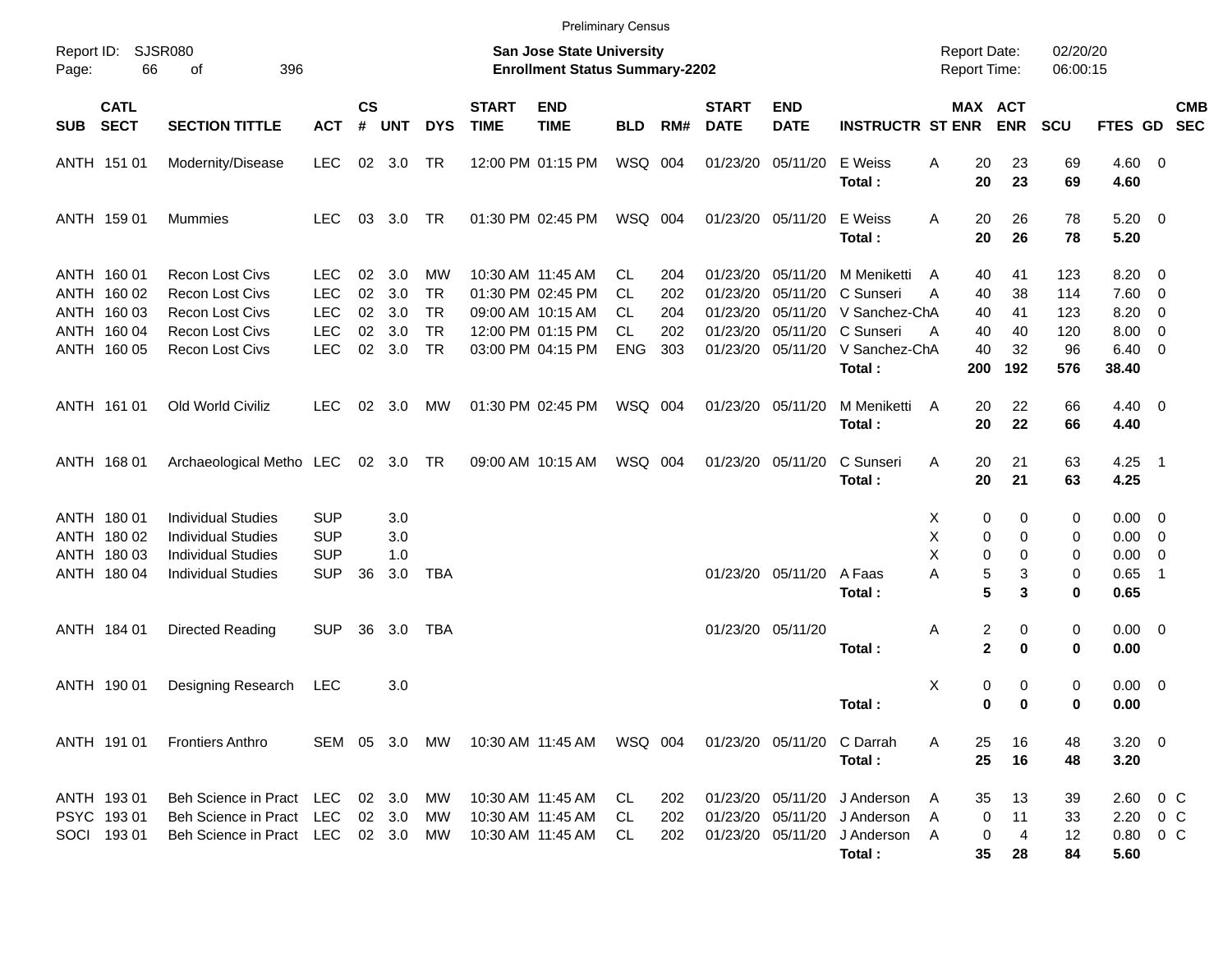|            |                            |                                 |            |                    |            |              |                             |                                                                           | <b>Preliminary Census</b> |     |                             |                            |                             |                                     |                       |                      |                |                          |            |
|------------|----------------------------|---------------------------------|------------|--------------------|------------|--------------|-----------------------------|---------------------------------------------------------------------------|---------------------------|-----|-----------------------------|----------------------------|-----------------------------|-------------------------------------|-----------------------|----------------------|----------------|--------------------------|------------|
| Page:      | Report ID: SJSR080<br>67   | 396<br>of                       |            |                    |            |              |                             | <b>San Jose State University</b><br><b>Enrollment Status Summary-2202</b> |                           |     |                             |                            |                             | <b>Report Date:</b><br>Report Time: |                       | 02/20/20<br>06:00:15 |                |                          |            |
| <b>SUB</b> | <b>CATL</b><br><b>SECT</b> | <b>SECTION TITTLE</b>           | <b>ACT</b> | $\mathsf{cs}$<br># | <b>UNT</b> | <b>DYS</b>   | <b>START</b><br><b>TIME</b> | <b>END</b><br><b>TIME</b>                                                 | <b>BLD</b>                | RM# | <b>START</b><br><b>DATE</b> | <b>END</b><br><b>DATE</b>  | <b>INSTRUCTR ST ENR</b>     |                                     | MAX ACT<br><b>ENR</b> | <b>SCU</b>           | FTES GD SEC    |                          | <b>CMB</b> |
|            | ANTH 195 01                | Anthro Practicum                | <b>SUP</b> | 36                 | 3.0        | W            |                             | 04:30 PM 05:45 PM                                                         |                           |     |                             | 01/23/20 05/11/20          |                             | Α                                   | 5<br>0                | 0                    | $0.00 \t 0$    |                          |            |
|            | ANTH 195 02                | Anthro Practicum                | <b>SUP</b> | 36                 | 3.0        | <b>TBA</b>   |                             |                                                                           |                           |     |                             | 01/23/20 05/11/20          | R Gonzalez                  | $\overline{A}$                      | 3<br>1                | 3                    | $0.20 \ 0$     |                          |            |
|            |                            |                                 |            |                    |            |              |                             |                                                                           |                           |     |                             |                            | Total:                      |                                     | 8<br>1                | 3                    | 0.20           |                          |            |
|            | ANTH 232 01                | <b>Applications Core</b>        | SEM 04 3.0 |                    |            | R            |                             | 06:00 PM 08:45 PM                                                         | WSQ 004                   |     |                             | 01/23/20 05/11/20          | J English-Lu A              | 10                                  | 7                     | 21                   | $1.75$ 7       |                          |            |
|            |                            |                                 |            |                    |            |              |                             |                                                                           |                           |     |                             |                            | Total:                      | 10                                  | $\overline{7}$        | 21                   | 1.75           |                          |            |
|            | ANTH 234 01                | Adv Research Methd SEM 04 3.0 T |            |                    |            |              |                             | 06:00 PM 08:45 PM                                                         | WSQ 004                   |     |                             | 01/23/20 05/11/20          | M Beresford A<br>Total:     | 10<br>10                            | 8<br>8                | 24<br>24             | 2.00 8<br>2.00 |                          |            |
|            | ANTH 235 01                | <b>Quantitative Meths</b>       | SEM 04 3.0 |                    |            | M            |                             | 06:00 PM 08:45 PM                                                         | WSQ 004                   |     |                             | 01/23/20 05/11/20          | E Weiss                     | Α<br>10                             | 6                     | 18                   | 1.506          |                          |            |
|            |                            |                                 |            |                    |            |              |                             |                                                                           |                           |     |                             |                            | Total:                      | 10                                  | 6                     | 18                   | 1.50           |                          |            |
|            | ANTH 280 01                | <b>Individual Studies</b>       | <b>SUP</b> | 25                 | 3.0        | <b>TBA</b>   |                             |                                                                           |                           |     |                             |                            | 01/23/20 05/11/20 C Sunseri | Α                                   | 3<br>1                | 3                    | $0.25$ 1       |                          |            |
|            | ANTH 280 02                | <b>Individual Studies</b>       | <b>SUP</b> |                    | 3.0        |              |                             |                                                                           |                           |     |                             |                            |                             | х                                   | 0<br>0                | 0                    | $0.00 \t 0$    |                          |            |
|            | ANTH 280 03                | <b>Individual Studies</b>       | <b>SUP</b> |                    | 3.0        |              |                             |                                                                           |                           |     |                             |                            |                             | х                                   | 0<br>0                | 0                    | $0.00 \t 0$    |                          |            |
|            | ANTH 280 04                | <b>Individual Studies</b>       | <b>SUP</b> |                    | 3.0        |              |                             |                                                                           |                           |     |                             |                            |                             | X                                   | 0<br>$\Omega$         | 0                    | $0.00 \t 0$    |                          |            |
|            | ANTH 280 05                | <b>Individual Studies</b>       | <b>SUP</b> | 25                 | 3.0        | TBA          |                             |                                                                           |                           |     |                             | 01/23/20 05/11/20          | J English-Lu                | A                                   | 0<br>1                | 0                    | $0.00 \t 0$    |                          |            |
|            |                            |                                 |            |                    |            |              |                             |                                                                           |                           |     |                             |                            | Total:                      |                                     | 4<br>1                | 3                    | 0.25           |                          |            |
|            | ANTH 298 01                | Anth Project                    | <b>SUP</b> | 25                 | 3.0        | <b>TBA</b>   |                             |                                                                           |                           |     |                             | 01/23/20 05/11/20          | J English-Lu                | $\overline{A}$                      | 4<br>4                | 12                   | 1.004          |                          |            |
|            | ANTH 298 02                | Anth Project                    | <b>SUP</b> |                    | 3.0        |              |                             |                                                                           |                           |     |                             |                            |                             | х                                   | 0<br>0                | 0                    | $0.00 \t 0$    |                          |            |
|            | ANTH 298 03                | Anth Project                    | <b>SUP</b> |                    | 3.0        |              |                             |                                                                           |                           |     |                             |                            |                             | Χ                                   | 0<br>0                | 0                    | 0.00           | $\overline{\phantom{0}}$ |            |
|            | ANTH 298 04                | Anth Project                    | <b>SUP</b> |                    | 3.0        |              |                             |                                                                           |                           |     |                             |                            |                             | X                                   | 0<br>0                | 0                    | $0.00 \t 0$    |                          |            |
|            | ANTH 298 05                | Anth Project                    | <b>SUP</b> | 25                 | 3.0        | <b>TBA</b>   |                             |                                                                           |                           |     |                             | 01/23/20 05/11/20          | R Gonzalez                  | A                                   | 3<br>3                | 3                    | 0.75           | $\overline{\mathbf{3}}$  |            |
|            | ANTH 298 06                | Anth Project                    | <b>SUP</b> | 25                 | 3.0        | <b>TBA</b>   |                             |                                                                           |                           |     |                             | 01/23/20 05/11/20          | A Faas                      | Α                                   | 2<br>1                | $\mathbf{1}$         | 0.25           | $\overline{\phantom{1}}$ |            |
|            |                            |                                 |            |                    |            |              |                             |                                                                           |                           |     |                             |                            | Total:                      |                                     | 9<br>8                | 16                   | 2.00           |                          |            |
|            | ANTH 299 01                | Master's Thesis                 | <b>SUP</b> | 25                 | 3.0        | <b>TBA</b>   |                             |                                                                           |                           |     |                             | 01/23/20 05/11/20          | J English-Lu A              |                                     | 3<br>1                | 3                    | 0.25           | $\overline{\phantom{1}}$ |            |
|            | ANTH 299 02                | Master's Thesis                 | <b>SUP</b> |                    | 3.0        |              |                             |                                                                           |                           |     |                             |                            |                             | Χ                                   | 0<br>0                | 0                    | $0.00 \t 0$    |                          |            |
|            | ANTH 299 03                | <b>Master's Thesis</b>          | <b>SUP</b> |                    | 3.0        |              |                             |                                                                           |                           |     |                             |                            |                             | х                                   | 0<br>0                | 0                    | $0.00 \t 0$    |                          |            |
|            |                            |                                 |            |                    |            |              |                             |                                                                           |                           |     |                             |                            | Total:                      |                                     | 3<br>1                | 3                    | 0.25           |                          |            |
|            | ORGS 102 01                | Org Inquiry/Analys              | LEC.       |                    | 03 4.0     | MW           |                             | 09:00 AM 10:15 AM                                                         | CL                        | 204 |                             | 01/23/20 05/11/20 K Keller |                             | 15<br>A                             | 16                    | 48                   | $4.27$ 0       |                          |            |
|            | ORGS 102 02                | Org Inquiry/Analys              | <b>ACT</b> |                    |            | 07  0.0  TBA |                             |                                                                           |                           |     |                             | 01/23/20 05/11/20          | K Keller                    | 15<br>A                             | 16                    | 16                   | $0.00 \t 0$    |                          |            |
|            |                            |                                 |            |                    |            |              |                             |                                                                           |                           |     |                             |                            | Total:                      | 30                                  | 32                    | 64                   | 4.27           |                          |            |
|            | ORGS 103 01                | Capstone                        | LEC.       |                    | 03 4.0     | MW           |                             | 12:00 PM 01:15 PM CL                                                      |                           | 204 |                             | 01/23/20 05/11/20 A Faas   |                             | 15<br>A                             | 7                     | 21                   | $1.87 \t 0$    |                          |            |
|            | ORGS 103 02                | Capstone                        | <b>ACT</b> |                    |            | 07  0.0  TBA |                             |                                                                           |                           |     |                             | 01/23/20 05/11/20 A Faas   |                             | 15<br>Α                             | $\overline{7}$        | $\overline{7}$       | $0.00 \t 0$    |                          |            |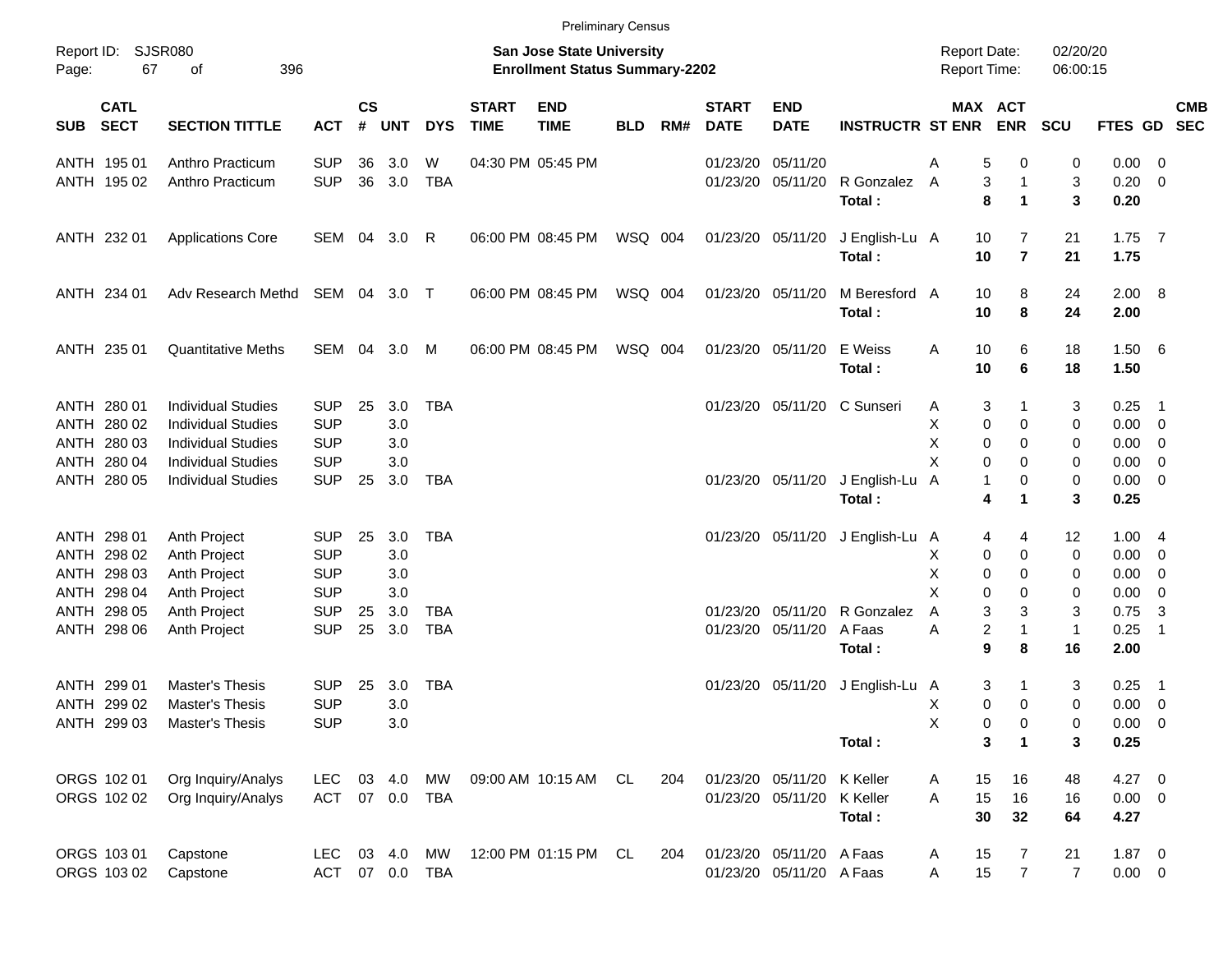|                     |                            |                       |     |     |                |            |            |                             |                    | <b>Preliminary Census</b>                                                 |     |                             |                           |                           |                                            |            |                      |             |            |
|---------------------|----------------------------|-----------------------|-----|-----|----------------|------------|------------|-----------------------------|--------------------|---------------------------------------------------------------------------|-----|-----------------------------|---------------------------|---------------------------|--------------------------------------------|------------|----------------------|-------------|------------|
| Report ID:<br>Page: |                            | SJSR080<br>68<br>οf   | 396 |     |                |            |            |                             |                    | <b>San Jose State University</b><br><b>Enrollment Status Summary-2202</b> |     |                             |                           |                           | <b>Report Date:</b><br><b>Report Time:</b> |            | 02/20/20<br>06:00:15 |             |            |
| <b>SUB</b>          | <b>CATL</b><br><b>SECT</b> | <b>SECTION TITTLE</b> |     | ACT | <b>CS</b><br># | <b>UNT</b> | <b>DYS</b> | <b>START</b><br><b>TIME</b> | <b>END</b><br>TIME | <b>BLD</b>                                                                | RM# | <b>START</b><br><b>DATE</b> | <b>END</b><br><b>DATE</b> | <b>INSTRUCTR ST ENR</b>   | MAX ACT                                    | <b>ENR</b> | <b>SCU</b>           | FTES GD SEC | <b>CMB</b> |
|                     |                            |                       |     |     |                |            |            |                             |                    |                                                                           |     |                             |                           | Total:                    | 30                                         | 14         | 28                   | 1.87        |            |
|                     | Department :               | Anthropology          |     |     |                |            |            |                             |                    |                                                                           |     |                             |                           | <b>Department Total:</b>  | 1621                                       | 1453       | 4296                 | 289.98      |            |
|                     |                            |                       |     |     |                |            |            |                             |                    |                                                                           |     |                             |                           | <b>Lower Division:</b>    | 520                                        | 443        | 1329                 | 88.60       |            |
|                     |                            |                       |     |     |                |            |            |                             |                    |                                                                           |     |                             |                           | <b>Upper Division:</b>    | 1055                                       | 979        | 2882                 | 193.63      |            |
|                     |                            |                       |     |     |                |            |            |                             |                    |                                                                           |     |                             |                           | <b>Graduate Division:</b> | 46                                         | -31        | 85                   | 7.75        |            |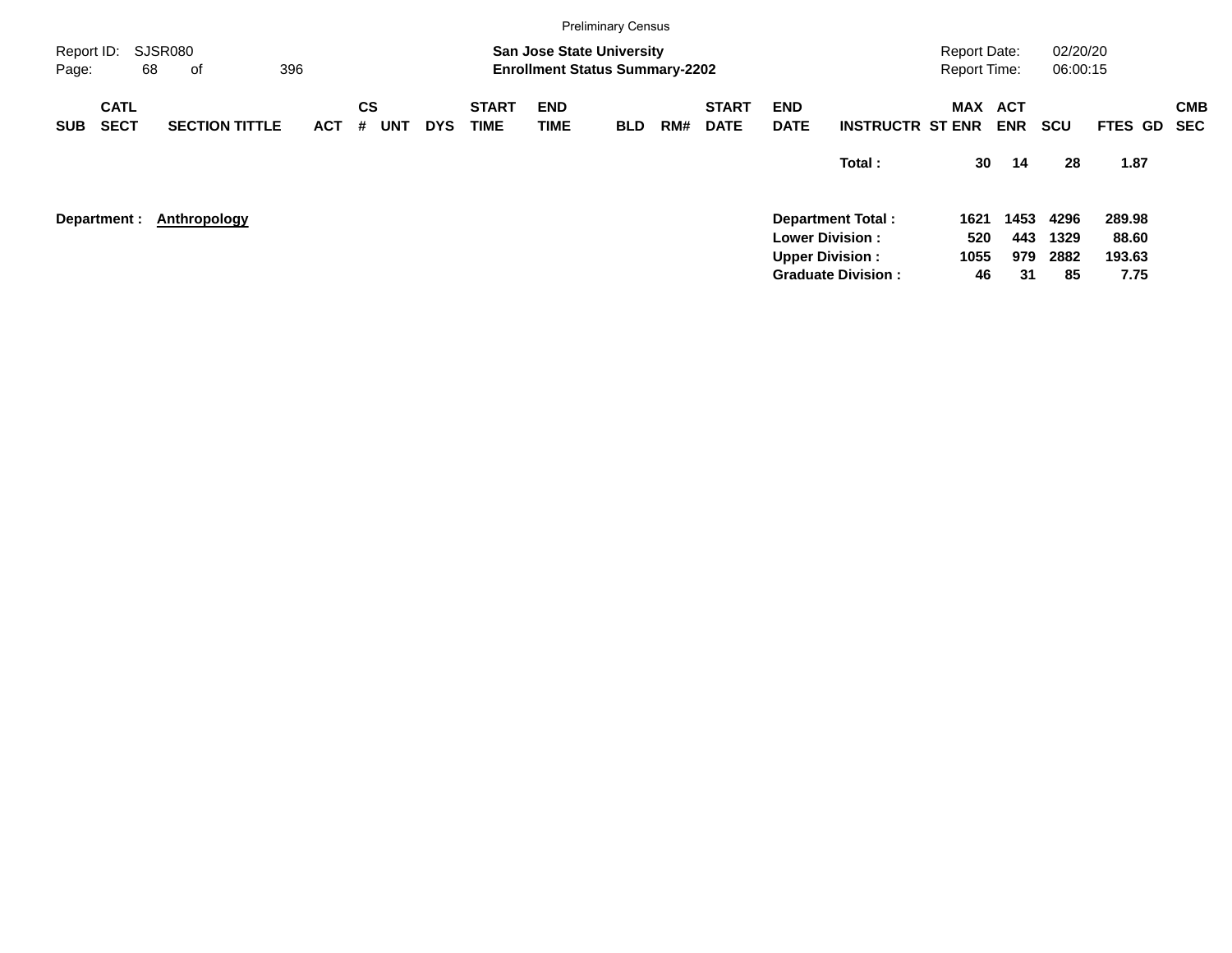|                     |                            |                                 |                |                    |            |            |                             |                                                                           | <b>Preliminary Census</b> |      |                             |                            |                                 |                                            |                         |                      |                        |                          |                          |
|---------------------|----------------------------|---------------------------------|----------------|--------------------|------------|------------|-----------------------------|---------------------------------------------------------------------------|---------------------------|------|-----------------------------|----------------------------|---------------------------------|--------------------------------------------|-------------------------|----------------------|------------------------|--------------------------|--------------------------|
| Report ID:<br>Page: | 69                         | <b>SJSR080</b><br>396<br>οf     |                |                    |            |            |                             | <b>San Jose State University</b><br><b>Enrollment Status Summary-2202</b> |                           |      |                             |                            |                                 | <b>Report Date:</b><br><b>Report Time:</b> |                         | 02/20/20<br>06:00:15 |                        |                          |                          |
| <b>SUB</b>          | <b>CATL</b><br><b>SECT</b> | <b>SECTION TITTLE</b>           | <b>ACT</b>     | $\mathsf{cs}$<br># | <b>UNT</b> | <b>DYS</b> | <b>START</b><br><b>TIME</b> | <b>END</b><br><b>TIME</b>                                                 | <b>BLD</b>                | RM#  | <b>START</b><br><b>DATE</b> | <b>END</b><br><b>DATE</b>  | <b>INSTRUCTR ST ENR ENR</b>     |                                            | MAX ACT                 | <b>SCU</b>           | FTES GD                |                          | <b>CMB</b><br><b>SEC</b> |
| College             |                            | <b>Social Sciences</b>          |                |                    |            |            |                             |                                                                           |                           |      |                             |                            |                                 |                                            |                         |                      |                        |                          |                          |
| Department :        |                            | <b>African American Studies</b> |                |                    |            |            |                             |                                                                           |                           |      |                             |                            |                                 |                                            |                         |                      |                        |                          |                          |
| AFAM                | 2A 80                      | AfAm & Dev Am Hist LEC          |                |                    | 02 3.0     | TBA        |                             |                                                                           |                           |      |                             | 01/23/20 05/11/20          | E Watkins<br>Total:             | Α                                          | 30<br>30<br>30<br>30    | 90<br>90             | $6.00 \quad 0$<br>6.00 |                          |                          |
| AFAM                | 2B 01                      | AfAm & Dev Am Hist              | <b>LEC</b>     | 02                 | 3.0        | <b>MW</b>  |                             | 10:30 AM 11:45 AM                                                         | CL                        | 243  |                             | 01/23/20 05/11/20          | W Thompson <b>A</b>             |                                            | 30<br>25                | 90                   | $6.00 \quad 0$         |                          |                          |
| AFAM                | 2B 02                      | AfAm & Dev Am Hist              | <b>LEC</b>     |                    | 3.0        |            |                             |                                                                           |                           |      |                             |                            |                                 | X                                          | 0<br>0                  | 0                    | 0.00                   | $\overline{\phantom{0}}$ |                          |
| <b>AFAM</b>         | 2B 03                      | AfAm & Dev Am Hist              | <b>LEC</b>     |                    | 3.0        |            |                             |                                                                           |                           |      |                             |                            |                                 | Х                                          | 0<br>$\Omega$           | 0                    | 0.00                   | $\overline{\mathbf{0}}$  |                          |
| <b>AFAM</b>         | 2B 04                      | AfAm & Dev Am Hist              | <b>LEC</b>     | 02                 | 3.0        | м          |                             | 06:00 PM 08:45 PM                                                         | CL.                       | 243  |                             | 01/23/20 05/11/20          | <b>B</b> Seals                  | Α                                          | 30<br>21                | 63                   | 4.20                   | $\overline{0}$           |                          |
| <b>AFAM</b>         | 2B 05                      | AfAm & Dev Am Hist              | <b>LEC</b>     | 02                 | 3.0        | <b>TR</b>  |                             | 01:30 PM 02:45 PM                                                         | CL.                       | 303A |                             | 01/23/20 05/11/20 L Gaines |                                 | Α                                          | 25<br>24                | 72                   | 4.80                   | - 0                      |                          |
| <b>AFAM</b>         | 2B 06                      | AfAm & Dev Am Hist              | <b>LEC</b>     |                    | 3.0        |            |                             |                                                                           |                           |      |                             |                            |                                 | X                                          | $\mathbf 0$<br>$\Omega$ | 0                    | 0.00                   | $\overline{\mathbf{0}}$  |                          |
| <b>AFAM</b>         | 2B 80                      | AfAm & Dev Am Hist              | <b>LEC</b>     | 02                 | 3.0        | TBA        |                             |                                                                           |                           |      |                             |                            | 01/23/20 05/11/20 E Watkins     | A                                          | 30<br>30                | 90                   | 6.00                   | $\overline{\phantom{0}}$ |                          |
| AFAM                | 2B 81                      | AfAm & Dev Am Hist              | <b>LEC</b>     | 02                 | 3.0        | TBA        |                             |                                                                           |                           |      |                             |                            | 01/23/20 05/11/20 E Watkins     | A                                          | 30<br>30                | 90                   | 6.00                   | $\overline{\mathbf{0}}$  |                          |
| <b>AFAM</b>         | 2B 82                      | AfAm & Dev Am Hist              | <b>LEC</b>     |                    | 3.0        |            |                             |                                                                           |                           |      |                             |                            |                                 | X                                          | $\mathbf 0$<br>$\Omega$ | 0                    | 0.00                   | $\overline{\mathbf{0}}$  |                          |
| <b>AFAM</b>         | 2B 83                      | AfAm & Dev Am Hist              | <b>LEC</b>     | 02                 | 3.0        | <b>TBA</b> |                             |                                                                           |                           |      | 01/23/20                    | 05/11/20                   | M Tran                          | Α                                          | 30<br>26                | 78                   | 5.20                   | $\overline{0}$           |                          |
| AFAM                | 2B 84                      | AfAm & Dev Am Hist              | LEC            |                    | 02 3.0     | <b>TBA</b> |                             |                                                                           |                           |      |                             | 01/23/20 05/11/20          | J Watkins                       | Α                                          | 30<br>29                | 87                   | 5.80                   | $\overline{\phantom{0}}$ |                          |
|                     |                            |                                 |                |                    |            |            |                             |                                                                           |                           |      |                             |                            | Total:                          | 200                                        | 190                     | 570                  | 38.00                  |                          |                          |
| AFAM 22 80          |                            | Humanities Af Am Cul LEC        |                |                    | 02 3.0     | TBA        |                             |                                                                           |                           |      |                             | 01/23/20 05/11/20          | <b>B</b> Barner                 | Α                                          | 30<br>23                | 69                   | $4.60$ 0               |                          |                          |
|                     |                            |                                 |                |                    |            |            |                             |                                                                           |                           |      |                             |                            | Total:                          |                                            | 30<br>23                | 69                   | 4.60                   |                          |                          |
|                     |                            |                                 |                |                    |            |            |                             |                                                                           |                           |      |                             |                            |                                 |                                            |                         |                      |                        |                          |                          |
| AFAM                | 40 01                      | African Origins                 | <b>LEC</b>     |                    | 3.0        |            |                             |                                                                           |                           |      |                             |                            |                                 | х                                          | 0<br>0                  | 0                    | $0.00 \t 0$            |                          |                          |
| AFAM                | 40 80                      | <b>African Origins</b>          | <b>LEC</b>     | 02                 | 3.0        | TBA        |                             |                                                                           |                           |      |                             | 01/23/20 05/11/20          | E Watkins                       | A                                          | 30<br>18                | 54                   | 3.60 0                 |                          |                          |
|                     |                            |                                 |                |                    |            |            |                             |                                                                           |                           |      |                             |                            | Total:                          |                                            | 30<br>18                | 54                   | 3.60                   |                          |                          |
|                     |                            | AFAM 100W 01 Writing Workshop   | SEM 04         |                    | 3.0        | TR         |                             | 01:30 PM 02:45 PM                                                         | WSQ 111                   |      |                             | 01/23/20 05/11/20          | L Tinson                        | Α                                          | 20<br>6                 | 18                   | $1.20 \t 0$            |                          |                          |
|                     |                            |                                 |                |                    |            |            |                             |                                                                           |                           |      |                             |                            | Total:                          |                                            | 20<br>6                 | 18                   | 1.20                   |                          |                          |
|                     |                            |                                 |                |                    |            |            |                             |                                                                           |                           |      |                             |                            |                                 |                                            |                         |                      |                        |                          |                          |
| AFAM 110 01         |                            | Educ of Blk Child               | <b>LEC</b>     | 02                 | 3.0        | TR         |                             | 10:30 AM 11:45 AM                                                         | MH.                       | 233  |                             | 01/23/20 05/11/20          | L Gaines                        | A                                          | 20<br>11                | 33                   | $2.20 \t 0$            |                          |                          |
|                     |                            |                                 |                |                    |            |            |                             |                                                                           |                           |      |                             |                            | Total :                         |                                            | 11<br>20                | 33                   | 2.20                   |                          |                          |
|                     | AFAM 120 80                | Soci Black Comm                 | LEC 02 3.0 TBA |                    |            |            |                             |                                                                           |                           |      |                             | 01/23/20 05/11/20 B Barner |                                 | A                                          | 30<br>17                | 51                   | $3.45$ 1               |                          |                          |
|                     |                            |                                 |                |                    |            |            |                             |                                                                           |                           |      |                             |                            | Total:                          |                                            | 30<br>17                | 51                   | 3.45                   |                          |                          |
|                     | AFAM 134 01                | <b>Black Civil Rights</b>       |                |                    |            |            |                             | LEC 02 3.0 MW 01:30 PM 02:45 PM CL                                        |                           | 243  |                             |                            | 01/23/20 05/11/20 W Thompson TA |                                            | 26<br>25                | 78                   | $5.20 \ 0$             |                          |                          |
|                     |                            |                                 |                |                    |            |            |                             |                                                                           |                           |      |                             |                            | Total:                          |                                            | 25<br>26                | 78                   | 5.20                   |                          |                          |
|                     | AFAM 137 80                | <b>Relig Blk Communty</b>       | LEC            |                    |            | 02 3.0 TBA |                             |                                                                           |                           |      |                             |                            | 01/23/20 05/11/20 E Watkins     | A                                          | 30<br>15                | 45                   | 3.05 1 C               |                          |                          |
|                     | RELS 137 80                | Relig Blk Communty              | LEC 02 3.0 TBA |                    |            |            |                             |                                                                           |                           |      |                             |                            | 01/23/20 05/11/20 E Watkins     | Α                                          | 0<br>6                  | 18                   | 1.20 0 C               |                          |                          |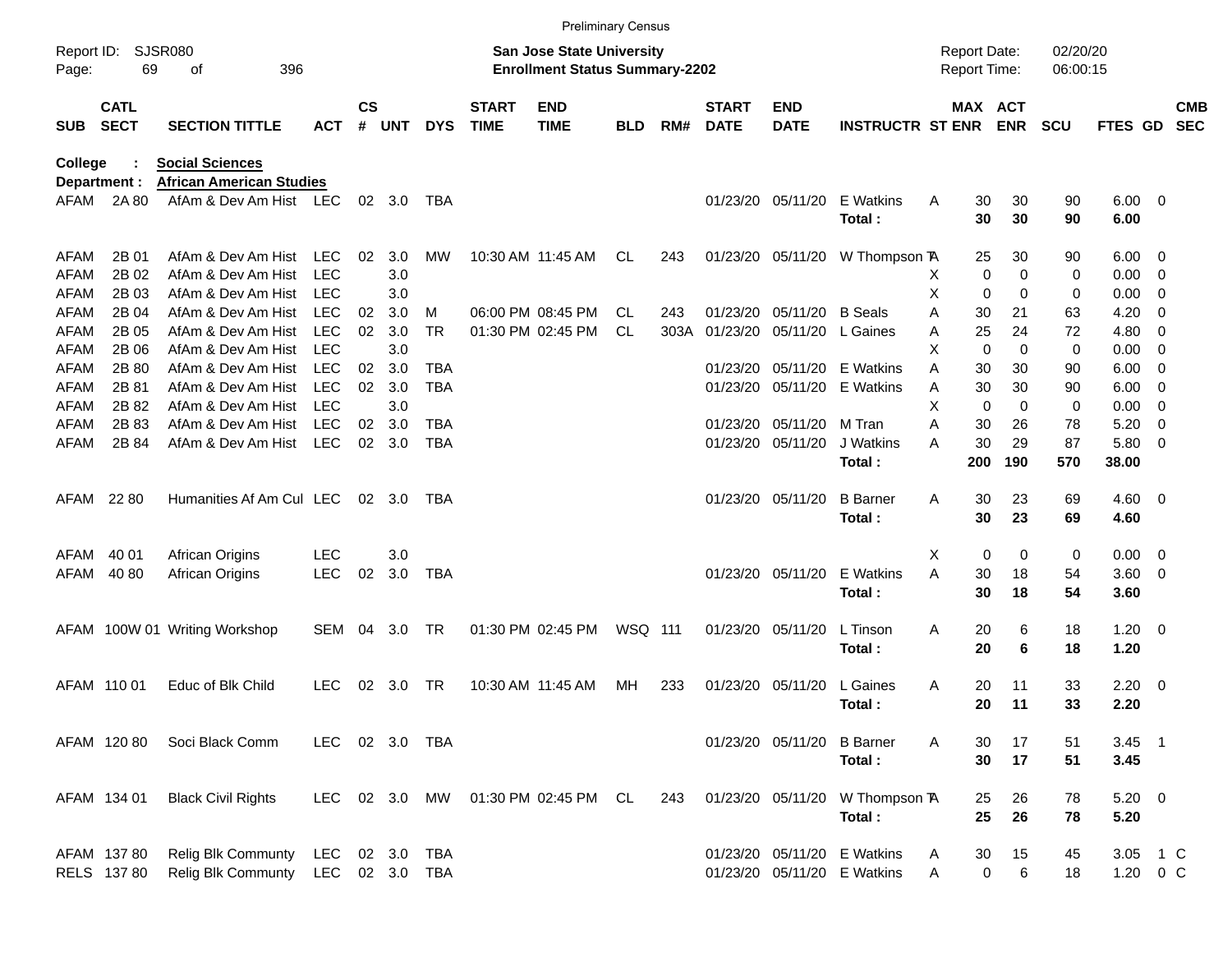|                     |                                      |                                                                                     |                                        |                |                   |                        |                             | <b>Preliminary Census</b>                                                 |                  |            |                               |                                                  |                                                       |                                            |                                              |                         |                                 |                                                           |
|---------------------|--------------------------------------|-------------------------------------------------------------------------------------|----------------------------------------|----------------|-------------------|------------------------|-----------------------------|---------------------------------------------------------------------------|------------------|------------|-------------------------------|--------------------------------------------------|-------------------------------------------------------|--------------------------------------------|----------------------------------------------|-------------------------|---------------------------------|-----------------------------------------------------------|
| Report ID:<br>Page: | 70                                   | <b>SJSR080</b><br>396<br>of                                                         |                                        |                |                   |                        |                             | <b>San Jose State University</b><br><b>Enrollment Status Summary-2202</b> |                  |            |                               |                                                  |                                                       | <b>Report Date:</b><br><b>Report Time:</b> |                                              | 02/20/20<br>06:00:15    |                                 |                                                           |
| <b>SUB</b>          | <b>CATL</b><br><b>SECT</b>           | <b>SECTION TITTLE</b>                                                               | <b>ACT</b>                             | <b>CS</b><br># | <b>UNT</b>        | <b>DYS</b>             | <b>START</b><br><b>TIME</b> | <b>END</b><br><b>TIME</b>                                                 | <b>BLD</b>       | RM#        | <b>START</b><br><b>DATE</b>   | <b>END</b><br><b>DATE</b>                        | <b>INSTRUCTR ST ENR</b>                               | MAX ACT                                    | <b>ENR</b>                                   | SCU                     | FTES GD                         | <b>CMB</b><br><b>SEC</b>                                  |
|                     |                                      |                                                                                     |                                        |                |                   |                        |                             |                                                                           |                  |            |                               |                                                  | Total:                                                | 30                                         | 21                                           | 63                      | 4.25                            |                                                           |
|                     | AFAM 151 01<br>ENVS 151 01           | Race Class Environ<br>Race Class Environ                                            | <b>LEC</b><br><b>LEC</b>               | 02<br>02       | 3.0<br>3.0        | <b>MW</b><br><b>MW</b> |                             | 03:00 PM 04:15 PM<br>03:00 PM 04:15 PM                                    | CL.<br><b>CL</b> | 243<br>243 | 01/23/20 05/11/20<br>01/23/20 | 05/11/20                                         | W Thompson TA<br>W Thompson TA<br>Total:              | 20<br>$\mathbf 0$<br>20                    | 13<br>$\,6\,$<br>19                          | 39<br>18<br>57          | 2.60<br>1.30<br>3.90            | $0\,C$<br>$2\degree$ C                                    |
|                     | AFAM 155 01                          | Tri Trgy Blk Ath US                                                                 | SEM                                    | 05             | 3.0               | TR                     |                             | 03:00 PM 04:15 PM                                                         | CL               | 243        |                               | 01/23/20 05/11/20                                | A Francique A<br>Total:                               | 20<br>20                                   | 9<br>9                                       | 27<br>27                | 1.85<br>1.85                    | $\overline{\phantom{1}}$                                  |
|                     | AFAM 159 01                          | Econ Issues Blkcm                                                                   | <b>LEC</b>                             | 02             | 3.0               | W                      |                             | 06:00 PM 08:45 PM                                                         | DMH 231          |            | 01/23/20 05/11/20             |                                                  | <b>B</b> Smithen<br>Total:                            | A<br>20<br>20                              | 14<br>14                                     | 42<br>42                | 2.80 0<br>2.80                  |                                                           |
| AFAM                | AFAM 180 01<br>180 02<br>AFAM 180 03 | <b>Individual Studies</b><br><b>Individual Studies</b><br><b>Individual Studies</b> | <b>SUP</b><br><b>SUP</b><br><b>SUP</b> |                | 1.0<br>2.0<br>3.0 |                        |                             |                                                                           |                  |            |                               |                                                  | Total:                                                | Χ<br>0<br>X<br>0<br>X<br>0<br>$\bf{0}$     | 0<br>$\mathbf 0$<br>$\mathbf 0$<br>$\bf{0}$  | 0<br>0<br>0<br>$\bf{0}$ | 0.00<br>0.00<br>0.00<br>0.00    | $\overline{\phantom{0}}$<br>$\mathbf 0$<br>$\overline{0}$ |
|                     | AFAM 190 02<br>AFAM 190 03           | Intern Commnty Dev<br>Intern Commnty Dev                                            | <b>SUP</b><br><b>SUP</b>               | 36<br>36       | 3.0<br>4.0        | F<br><b>TBA</b>        |                             | 12:30 PM 03:15 PM                                                         |                  | WSQ 218H   | 01/23/20<br>01/23/20 05/11/20 | 05/11/20                                         | L Gaines<br>L Gaines<br>Total:                        | Α<br>5<br>3<br>Α<br>8                      | $\mathbf{1}$<br>$\mathbf{1}$<br>$\mathbf{2}$ | 3<br>0<br>3             | 0.20<br>0.27<br>0.47            | $\overline{\phantom{0}}$<br>$\overline{\mathbf{0}}$       |
| AFAM                | AFAM 198 01<br>198 02                | Senior Sem AFAM St<br>Senior Sem AFAM St                                            | <b>SEM</b><br>SEM                      | 05             | 3.0<br>3.0        | -F                     |                             | 09:30 AM 12:15 PM                                                         |                  |            | WSQ 218H 01/23/20 05/11/20    |                                                  | S Millner<br>Total:                                   | Χ<br>0<br>5<br>A<br>5                      | 0<br>$\sqrt{5}$<br>5                         | 0<br>15<br>15           | $0.00 \t 0$<br>1.00<br>1.00     | $\overline{\phantom{0}}$                                  |
|                     | Department :                         | <b>African American Studies</b>                                                     |                                        |                |                   |                        |                             |                                                                           |                  |            |                               | <b>Lower Division:</b><br><b>Upper Division:</b> | <b>Department Total:</b><br><b>Graduate Division:</b> | 488<br>290<br>198<br>$\mathbf 0$           | 391<br>261<br>130<br>0                       | 1170<br>783<br>387<br>0 | 78.52<br>52.20<br>26.32<br>0.00 |                                                           |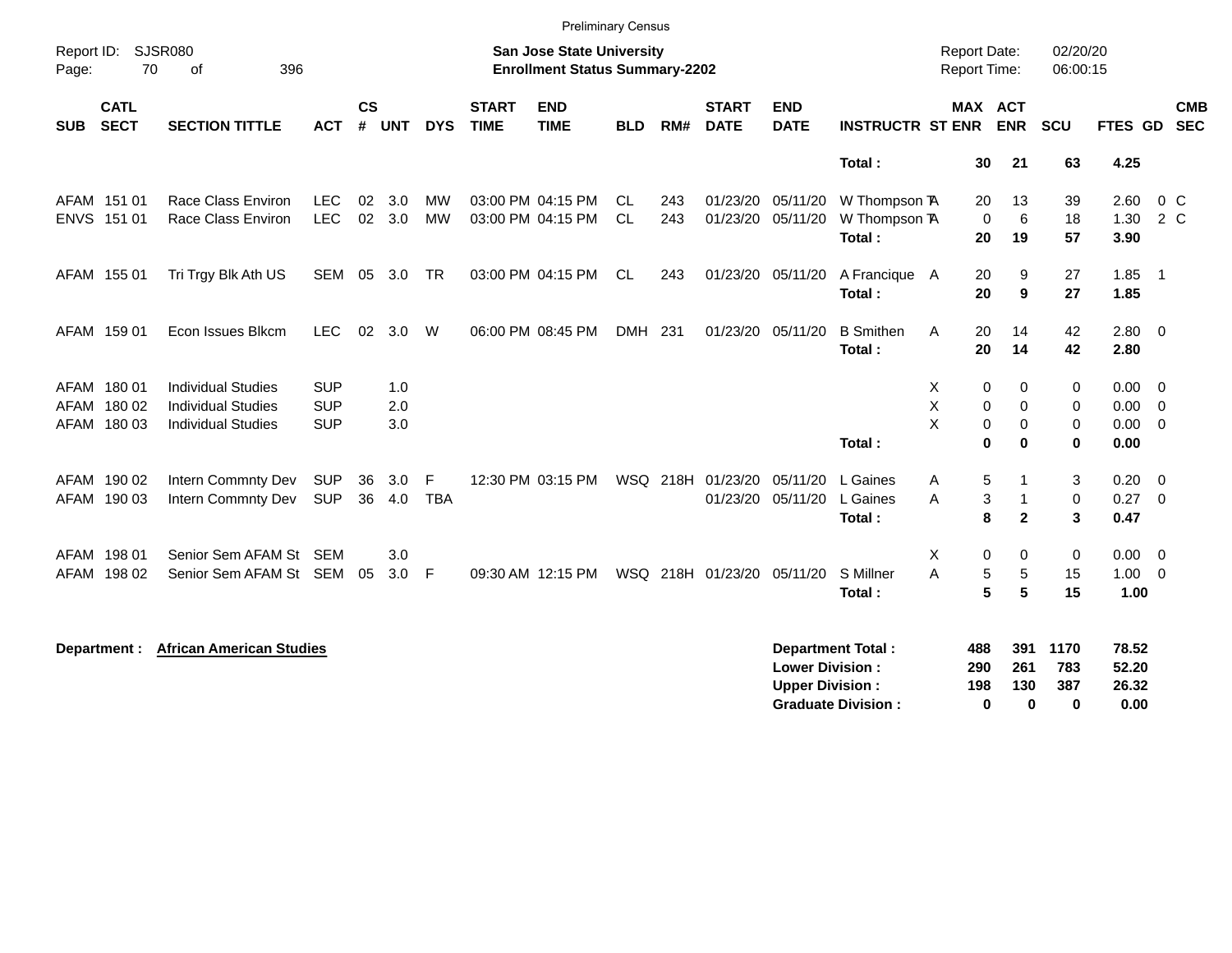|                |             |                             |                |               |                |            |              |                                       | <b>Preliminary Census</b> |     |               |                            |                                  |   |                     |             |             |            |                         |            |
|----------------|-------------|-----------------------------|----------------|---------------|----------------|------------|--------------|---------------------------------------|---------------------------|-----|---------------|----------------------------|----------------------------------|---|---------------------|-------------|-------------|------------|-------------------------|------------|
| Report ID:     |             | <b>SJSR080</b>              |                |               |                |            |              | San Jose State University             |                           |     |               |                            |                                  |   | <b>Report Date:</b> |             | 02/20/20    |            |                         |            |
| Page:          | 71          | 396<br>οf                   |                |               |                |            |              | <b>Enrollment Status Summary-2202</b> |                           |     |               |                            |                                  |   | <b>Report Time:</b> |             | 06:00:15    |            |                         |            |
|                | <b>CATL</b> |                             |                | $\mathsf{cs}$ |                |            | <b>START</b> | <b>END</b>                            |                           |     | <b>START</b>  | <b>END</b>                 |                                  |   | MAX ACT             |             |             |            |                         | <b>CMB</b> |
| <b>SUB</b>     | <b>SECT</b> | <b>SECTION TITTLE</b>       | <b>ACT</b>     | #             | <b>UNT</b>     | <b>DYS</b> | <b>TIME</b>  | <b>TIME</b>                           | <b>BLD</b>                | RM# | <b>DATE</b>   | <b>DATE</b>                | <b>INSTRUCTR ST ENR</b>          |   |                     | <b>ENR</b>  | <b>SCU</b>  | FTES GD    |                         | <b>SEC</b> |
| <b>College</b> |             | <b>Social Sciences</b>      |                |               |                |            |              |                                       |                           |     |               |                            |                                  |   |                     |             |             |            |                         |            |
| Department :   |             | <b>Economics</b>            |                |               |                |            |              |                                       |                           |     |               |                            |                                  |   |                     |             |             |            |                         |            |
| <b>ECON</b>    | 1A 02       | Prin of Econ                | <b>LEC</b>     | 02            | 4.0            | <b>TBA</b> |              |                                       |                           |     | 01/23/20      | 05/11/20                   |                                  | Α | 40                  | 34          | 136         | 9.07       | - 0                     |            |
| ECON           | 1A 03       | Prin of Econ                | <b>LEC</b>     | 02            | 4.0            | <b>TBA</b> |              |                                       |                           |     | 01/23/20      | 05/11/20                   |                                  | Α | 40                  | 37          | 148         | 9.87       | 0                       |            |
| ECON           | 1A 05       | Prin of Econ                | <b>LEC</b>     | 02            | 4.0            | <b>TBA</b> |              |                                       |                           |     | 01/23/20      | 05/11/20                   |                                  | A | 40                  | 37          | 148         | 9.87       | 0                       |            |
| ECON           | 1A 06       | Prin of Econ                | <b>LEC</b>     | 02            | 4.0            | <b>TBA</b> |              |                                       |                           |     | 01/23/20      | 05/11/20                   |                                  | Α | 40                  | 48          | 192         | 12.80      | 0                       |            |
| ECON           | 1A43        | Prin of Econ                | <b>LEC</b>     | 02            | 4.0            | <b>TBA</b> |              |                                       | OFF                       |     | CAMP 01/23/20 | 05/11/20                   | A Hajikhamen A                   |   | 50                  | 150         | 600         | 40.00      | -0                      |            |
| ECON           | 1A 60       | Prin of Econ                | <b>LEC</b>     | 02            | 4.0            | <b>TBA</b> |              |                                       |                           |     | 01/23/20      | 05/11/20                   |                                  | Α | 115                 | 81          | 324         | 21.60      | 0                       |            |
| ECON           | 1A 61       | Prin of Econ                | <b>LEC</b>     | 02            | 4.0            | <b>TBA</b> |              |                                       |                           |     | 01/23/20      | 05/11/20                   |                                  | Α | 40                  | 40          | 160         | 10.67      | 0                       |            |
| <b>ECON</b>    | 1A 62       | Prin of Econ                | <b>LEC</b>     | 02            | 4.0            | <b>TBA</b> |              |                                       |                           |     | 01/23/20      | 05/11/20                   |                                  | Α | 40                  | 23          | 92          | 6.13       | -0                      |            |
| ECON           | 1A63        | Prin of Econ                | <b>LEC</b>     | 02            | 4.0            | <b>TBA</b> |              |                                       |                           |     | 01/23/20      | 05/11/20                   |                                  | Α | 40                  | 41          | 164         | 10.93      | 0                       |            |
| ECON           | 1A 64       | Prin of Econ                | <b>LEC</b>     | 02            | 4.0            | <b>TBA</b> |              |                                       |                           |     | 01/23/20      | 05/11/20                   |                                  | Α | 40                  | 40          | 160         | 10.67      | -0                      |            |
| <b>ECON</b>    | 1A 65       | Prin of Econ                | <b>LEC</b>     | 02            | 4.0            | <b>TBA</b> |              |                                       |                           |     | 01/23/20      | 05/11/20                   |                                  | Α | 40                  | 31          | 124         | 8.27       | -0                      |            |
| <b>ECON</b>    | 1A 80       | Prin of Econ                | <b>LEC</b>     | 02            | 4.0            | <b>TBA</b> |              |                                       |                           |     |               | 01/23/20 05/11/20          | <b>B</b> Hurst                   | Α | 40                  | 40          | 160         | 10.67      | -0                      |            |
| <b>ECON</b>    | 1A 81       | Prin of Econ                | <b>LEC</b>     |               | 4.0            |            |              |                                       |                           |     |               |                            |                                  | X | 0                   | $\mathbf 0$ | $\Omega$    | 0.00       | - 0                     |            |
|                |             |                             |                |               |                |            |              |                                       |                           |     |               |                            | Total :                          |   | 565                 | 602         | 2408        | 160.53     |                         |            |
| <b>ECON</b>    | 1B 01       | Prin of Econ                | <b>LEC</b>     | 02            | 4.0            | <b>TBA</b> |              |                                       |                           |     | 01/23/20      | 05/11/20                   |                                  | Α | 40                  | 40          | 160         | 10.67      | $\overline{\mathbf{0}}$ |            |
| <b>ECON</b>    | 1B 02       | Prin of Econ                | <b>LEC</b>     | 02            | 4.0            | <b>TBA</b> |              |                                       |                           |     | 01/23/20      | 05/11/20                   |                                  | Α | 40                  | 45          | 180         | 12.00      | - 0                     |            |
| <b>ECON</b>    | 1B 03       | Prin of Econ                | <b>LEC</b>     | 02            | 4.0            | <b>TBA</b> |              |                                       |                           |     | 01/23/20      | 05/11/20                   |                                  | Α | 40                  | 42          | 168         | 11.27      | -1                      |            |
| <b>ECON</b>    | 1B 44       | Prin of Econ                | <b>LEC</b>     | 02            | 4.0            | <b>TBA</b> |              |                                       | <b>OFF</b>                |     | CAMP 01/23/20 | 05/11/20                   |                                  | A | 50                  | $\mathbf 0$ | 0           | 0.00       | -0                      |            |
| ECON           | 1B 60       | Prin of Econ                | <b>LEC</b>     | 02            | 4.0            | <b>TBA</b> |              |                                       |                           |     |               | 01/23/20 05/11/20          |                                  | Α | 115                 | 117         | 468         | 31.20      | -0                      |            |
| ECON           | 1B 61       | Prin of Econ                | <b>LEC</b>     |               | 4.0            |            |              |                                       |                           |     |               |                            |                                  | х | 0                   | 0           | $\mathbf 0$ | 0.00       | 0                       |            |
| <b>ECON</b>    | 1B 63       | Prin of Econ                | <b>LEC</b>     | 02            | 4.0            | <b>TBA</b> |              |                                       |                           |     | 01/23/20      | 05/11/20                   |                                  | Α | 40                  | 47          | 188         | 12.53      | 0                       |            |
| ECON           | 1B 64       | Prin of Econ                | <b>LEC</b>     | 02            | 4.0            | <b>TBA</b> |              |                                       |                           |     | 01/23/20      | 05/11/20                   |                                  | Α | 40                  | 41          | 164         | 10.93      | 0                       |            |
| ECON           | 1B 65       | Prin of Econ                | <b>LEC</b>     | 02            | 4.0            | <b>TBA</b> |              |                                       |                           |     | 01/23/20      | 05/11/20                   |                                  | A | 40                  | 42          | 168         | 11.20      | 0                       |            |
| <b>ECON</b>    | 1B 80       | Prin of Econ                | <b>LEC</b>     | 02            | 4.0            | <b>TBA</b> |              |                                       |                           |     | 01/23/20      | 05/11/20                   | N Norton                         | Α | 40                  | 34          | 136         | 9.07       | - 0                     |            |
| <b>ECON</b>    | 1B 81       | Prin of Econ                | <b>LEC</b>     |               | 4.0            |            |              |                                       |                           |     |               |                            |                                  | х | 0                   | 0           | 0           | 0.00       | 0                       |            |
| ECON           | 1B 82       | Prin of Econ                | <b>LEC</b>     | 02            | 4.0            | <b>TBA</b> |              |                                       |                           |     | 01/23/20      | 05/11/20                   | N Norton                         | A | 40                  | 39          | 156         | 10.40      | 0                       |            |
| <b>ECON</b>    | 1B 83       | Prin of Econ                | <b>LEC</b>     | 02            | 4.0            | <b>TBA</b> |              |                                       |                           |     | 01/23/20      | 05/11/20                   | J Linford                        | A | 40                  | 39          | 156         | 10.40      | $\mathbf 0$             |            |
|                |             | ECON 1B 99 Prin of Econ     |                |               | LEC 02 4.0 TBA |            |              |                                       |                           |     |               | 01/23/20 05/11/20 N Norton |                                  | A | 40                  | 35          | 140         | $9.40$ 1   |                         |            |
|                |             |                             |                |               |                |            |              |                                       |                           |     |               |                            | Total:                           |   |                     | 565 521     | 2084        | 139.07     |                         |            |
| ECON 2A80      |             | Macro Online Lab            |                |               | ACT 08 1.0 TBA |            |              |                                       |                           |     |               |                            | 01/23/20 05/11/20 A Hajikhamen A |   | 50                  | 44          | 44          | $2.93$ 0   |                         |            |
|                |             |                             |                |               |                |            |              |                                       |                           |     |               |                            | Total:                           |   | 50                  | 44          | 44          | 2.93       |                         |            |
|                |             | ECON 2B 80 Micro Online Lab | ACT 08 1.0 TBA |               |                |            |              |                                       |                           |     |               |                            | 01/23/20 05/11/20 P Lombardi A   |   | 50                  | 50          | 50          | $3.33 \ 0$ |                         |            |
|                |             |                             |                |               |                |            |              |                                       |                           |     |               |                            | Total:                           |   | 50                  | 50          | 50          | 3.33       |                         |            |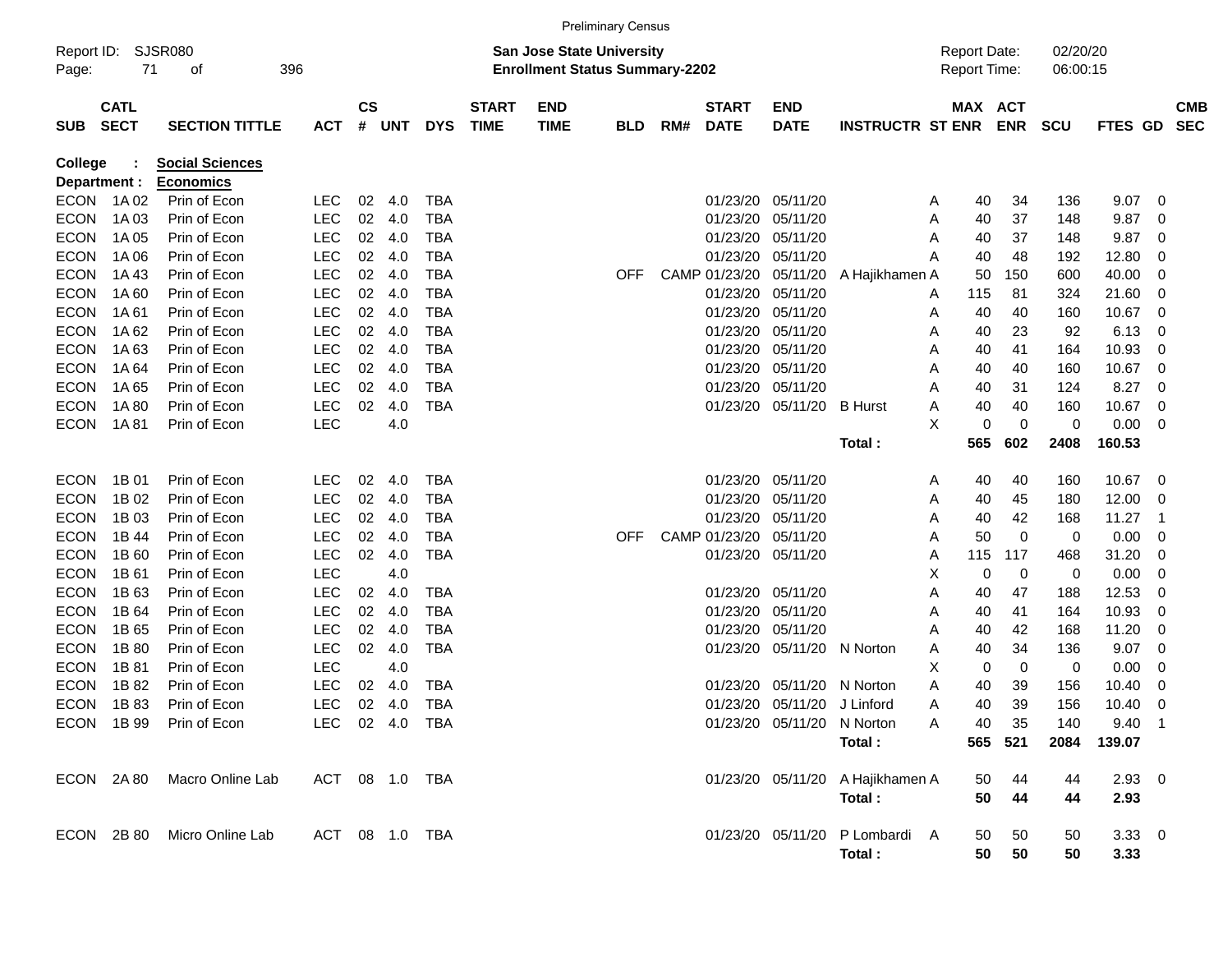|                             |             |                                     |                |                    |            |              |                             | <b>Preliminary Census</b>                                          |                |     |                             |                           |                         |                                            |                         |                      |                |                          |            |
|-----------------------------|-------------|-------------------------------------|----------------|--------------------|------------|--------------|-----------------------------|--------------------------------------------------------------------|----------------|-----|-----------------------------|---------------------------|-------------------------|--------------------------------------------|-------------------------|----------------------|----------------|--------------------------|------------|
| Report ID: SJSR080<br>Page: | 72          | 396<br>οf                           |                |                    |            |              |                             | San Jose State University<br><b>Enrollment Status Summary-2202</b> |                |     |                             |                           |                         | <b>Report Date:</b><br><b>Report Time:</b> |                         | 02/20/20<br>06:00:15 |                |                          |            |
| <b>SECT</b><br><b>SUB</b>   | <b>CATL</b> | <b>SECTION TITTLE</b>               | <b>ACT</b>     | $\mathsf{cs}$<br># | <b>UNT</b> | <b>DYS</b>   | <b>START</b><br><b>TIME</b> | <b>END</b><br><b>TIME</b>                                          | <b>BLD</b>     | RM# | <b>START</b><br><b>DATE</b> | <b>END</b><br><b>DATE</b> | <b>INSTRUCTR ST ENR</b> |                                            | MAX ACT<br><b>ENR</b>   | <b>SCU</b>           | FTES GD SEC    |                          | <b>CMB</b> |
| ECON                        | 2C 80       | Stats Lab                           | LAB            |                    |            | TBA          |                             |                                                                    |                |     |                             | 01/23/20 05/11/20         | J Rietz                 | 40<br>Α                                    | 24                      | 24                   | $1.60 \t 0$    |                          |            |
|                             |             |                                     |                |                    |            |              |                             |                                                                    |                |     |                             |                           | Total:                  | 40                                         | 24                      | 24                   | 1.60           |                          |            |
| <b>ECON</b>                 | 301         | <b>Econ Statistics</b>              | SEM            | 05                 | 4.0        | MW           |                             | 01:30 PM 02:45 PM                                                  | DMH 161        |     |                             | 01/23/20 05/11/20         | T Means                 | 40<br>A                                    | 31                      | 93                   | 8.27 0         |                          |            |
| <b>ECON</b>                 | 302         | <b>Econ Statistics</b>              | LAB            | 15                 | 0.0        | <b>TBA</b>   |                             |                                                                    |                |     | 01/23/20                    | 05/11/20                  |                         | Α<br>40                                    | 31                      | 31                   | 0.00           | $\overline{\phantom{0}}$ |            |
| <b>ECON</b>                 | 303         | <b>Econ Statistics</b>              | <b>SEM</b>     | 05                 | 4.0        | $\mathsf{T}$ |                             | 06:30 PM 09:15 PM                                                  | <b>HGH 116</b> |     | 01/23/20                    | 05/11/20                  | G Hanle                 | 40<br>A                                    | 28                      | 84                   | $7.47\ 0$      |                          |            |
| <b>ECON</b>                 | 3 0 4       | <b>Econ Statistics</b>              | LAB            | 15                 | 0.0        | <b>TBA</b>   |                             |                                                                    |                |     |                             | 01/23/20 05/11/20         | G Hanle                 | 40<br>А                                    | 28                      | 28                   | $0.00 \t 0$    |                          |            |
|                             |             |                                     |                |                    |            |              |                             |                                                                    |                |     |                             |                           | Total:                  | 160                                        | 118                     | 236                  | 15.73          |                          |            |
|                             |             | ECON 100W 01 Wrtg Wsh/Econ Reps SEM |                |                    | 04 4.0     | TBA          |                             |                                                                    |                |     | 01/23/20 05/11/20           |                           |                         | 25<br>A                                    | 20                      | 80                   | 5.33 0         |                          |            |
|                             |             | ECON 100W 02 Wrtg Wsh/Econ Reps SEM |                | 04                 | 4.0        | <b>TBA</b>   |                             |                                                                    |                |     | 01/23/20 05/11/20           |                           |                         | 25<br>Α                                    | 20                      | 80                   | 5.33           | $\overline{\phantom{0}}$ |            |
|                             |             | ECON 100W 03 Wrtg Wsh/Econ Reps SEM |                | 04                 | 4.0        | <b>TBA</b>   |                             |                                                                    |                |     |                             | 01/23/20 05/11/20         |                         | 25<br>Α                                    | 23                      | 92                   | $6.13 \quad 0$ |                          |            |
|                             |             | ECON 100W 04 Wrtg Wsh/Econ Reps SEM |                |                    | 4.0        |              |                             |                                                                    |                |     |                             |                           |                         | X                                          | $\mathbf 0$<br>$\Omega$ | $\mathbf 0$          | 0.00           | $\overline{\phantom{0}}$ |            |
|                             |             | ECON 100W 05 Wrtg Wsh/Econ Reps SEM |                |                    | 04 4.0     | TBA          |                             |                                                                    |                |     | 01/23/20 05/11/20           |                           |                         | Α<br>25                                    | 11                      | 44                   | $2.93$ 0       |                          |            |
|                             |             |                                     |                |                    |            |              |                             |                                                                    |                |     |                             |                           | Total:                  | 100                                        | 74                      | 296                  | 19.73          |                          |            |
|                             |             |                                     |                |                    |            |              |                             |                                                                    |                |     |                             |                           |                         |                                            |                         |                      |                |                          |            |
| ECON 101 01                 |             | Micr-Econ Analysis                  | <b>SEM</b>     | 05                 | 4.0        | TBA          |                             |                                                                    |                |     | 01/23/20 05/11/20           |                           |                         | 40<br>A                                    | 40                      | 160                  | 10.67 0        |                          |            |
| ECON 101 02                 |             | Micr-Econ Analysis                  | SEM            | 05                 | 4.0        | TBA          |                             |                                                                    |                |     | 01/23/20 05/11/20           |                           |                         | A<br>40                                    | 37                      | 148                  | $9.87$ 0       |                          |            |
|                             |             |                                     |                |                    |            |              |                             |                                                                    |                |     |                             |                           | Total:                  | 80                                         | 77                      | 308                  | 20.53          |                          |            |
| ECON 102 01                 |             | Macr-Econ Analysis                  | <b>SEM</b>     | 05                 | 4.0        | <b>TBA</b>   |                             |                                                                    |                |     | 01/23/20 05/11/20           |                           |                         | 40<br>A                                    | 38                      | 152                  | $10.13 \t 0$   |                          |            |
| ECON 102 02                 |             | Macr-Econ Analysis                  | SEM            | 05                 | 4.0        | TBA          |                             |                                                                    |                |     |                             | 01/23/20 05/11/20         |                         | A<br>40                                    | 42                      | 168                  | 11.20 0        |                          |            |
|                             |             |                                     |                |                    |            |              |                             |                                                                    |                |     |                             |                           | Total:                  | 80                                         | 80                      | 320                  | 21.33          |                          |            |
| ECON 103 01                 |             | Econometrics                        | LEC.           | 02                 | 4.0        | TBA          |                             |                                                                    |                |     | 01/23/20                    | 05/11/20                  |                         | 40<br>Α                                    | 29                      | 87                   | $7.73 \t 0$    |                          |            |
| ECON 103 02                 |             | Econometrics                        | <b>LEC</b>     | 02                 | 4.0        | MW           |                             | 01:30 PM 02:45 PM                                                  | DMH 166        |     | 01/23/20                    | 05/11/20                  | M Holian                | A<br>40                                    | 27                      | 81                   | 7.20           | $\overline{\phantom{0}}$ |            |
| ECON 103 80                 |             | Econometrics                        | ACT            | 13                 | 0.0        | <b>TBA</b>   |                             |                                                                    |                |     | 01/23/20 05/11/20           |                           |                         | A<br>40                                    | 29                      | 29                   | 0.00           | $\overline{\phantom{0}}$ |            |
| ECON 10381                  |             | Econometrics                        | <b>ACT</b>     | 13                 | 0.0        | <b>TBA</b>   |                             |                                                                    |                |     | 01/23/20 05/11/20           |                           |                         | 40<br>А                                    | 27                      | 27                   | $0.00 \t 0$    |                          |            |
|                             |             |                                     |                |                    |            |              |                             |                                                                    |                |     |                             |                           | Total:                  | 160                                        | 112                     | 224                  | 14.93          |                          |            |
|                             |             |                                     |                |                    |            |              |                             |                                                                    |                |     |                             |                           |                         |                                            |                         |                      |                |                          |            |
| ECON 104 01                 |             | Math Meth for Econ                  | SEM 05 4.0 TBA |                    |            |              |                             |                                                                    |                |     |                             | 01/23/20 05/11/20         |                         | 40<br>A                                    | 42                      | 168                  | 11.33 2        |                          |            |
| ECON 104 80                 |             | Math Meth for Econ                  | SEM 05 4.0 TBA |                    |            |              |                             |                                                                    |                |     |                             | 01/23/20 05/11/20 R Liu   |                         | 40<br>Α                                    | 38                      | 152                  | 10.40 4        |                          |            |
|                             |             |                                     |                |                    |            |              |                             |                                                                    |                |     |                             |                           | Total:                  | 80                                         | 80                      | 320                  | 21.73          |                          |            |
| ECON 106 01                 |             | Managerial Econ                     | SEM 05 4.0 TBA |                    |            |              |                             |                                                                    |                |     |                             | 01/23/20 05/11/20         |                         | 40<br>A                                    | 41                      | 164                  | 10.93 0        |                          |            |
|                             |             |                                     |                |                    |            |              |                             |                                                                    |                |     |                             |                           | Total:                  | 40                                         | 41                      | 164                  | 10.93          |                          |            |
| ECON 109 01                 |             | Econ for Teachers                   | LEC 02 3.0 TBA |                    |            |              |                             |                                                                    |                |     |                             | 01/23/20 05/11/20         |                         | 40<br>A                                    | 15                      | 45                   | $3.00 \t 0$    |                          |            |
|                             |             |                                     |                |                    |            |              |                             |                                                                    |                |     |                             |                           | Total:                  |                                            | 40<br>15                | 45                   | 3.00           |                          |            |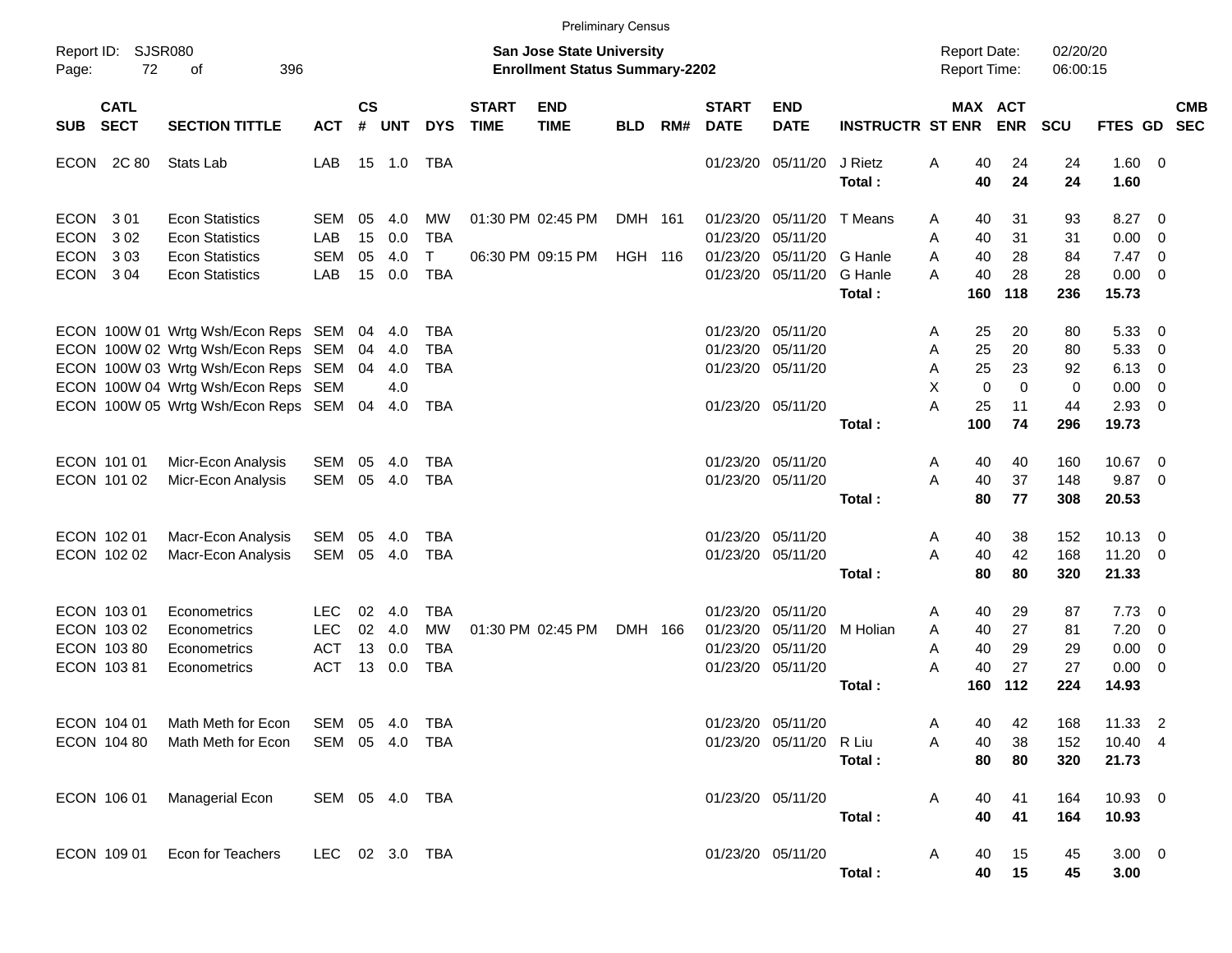|          |                            |                                                                    |                          |               |               |                          |                             |                                                                    | <b>Preliminary Census</b> |     |                             |                                        |                             |                                            |                                  |                      |                                 |            |
|----------|----------------------------|--------------------------------------------------------------------|--------------------------|---------------|---------------|--------------------------|-----------------------------|--------------------------------------------------------------------|---------------------------|-----|-----------------------------|----------------------------------------|-----------------------------|--------------------------------------------|----------------------------------|----------------------|---------------------------------|------------|
| Page:    | Report ID: SJSR080<br>73   | 396<br>of                                                          |                          |               |               |                          |                             | San Jose State University<br><b>Enrollment Status Summary-2202</b> |                           |     |                             |                                        |                             | <b>Report Date:</b><br><b>Report Time:</b> |                                  | 02/20/20<br>06:00:15 |                                 |            |
| SUB SECT | <b>CATL</b>                | <b>SECTION TITTLE</b>                                              | <b>ACT</b>               | $\mathsf{cs}$ |               | # UNT DYS                | <b>START</b><br><b>TIME</b> | <b>END</b><br><b>TIME</b>                                          | <b>BLD</b>                | RM# | <b>START</b><br><b>DATE</b> | <b>END</b><br><b>DATE</b>              | <b>INSTRUCTR ST ENR ENR</b> |                                            | MAX ACT                          | <b>SCU</b>           | FTES GD SEC                     | <b>CMB</b> |
|          | ECON 112 01                | Econ Development                                                   | SEM 05 4.0               |               |               | TBA                      |                             |                                                                    |                           |     |                             | 01/23/20 05/11/20                      | Total:                      | Α<br>40<br>40                              | 38<br>38                         | 152<br>152           | $10.13 \t 0$<br>10.13           |            |
|          | ECON 113A 01               | Econ Hist of US<br>HIST 113A 01 Econ Hist of US                    | SEM 05<br>SEM            |               | 4.0<br>05 4.0 | <b>TBA</b><br><b>TBA</b> |                             |                                                                    |                           |     |                             | 01/23/20 05/11/20<br>01/23/20 05/11/20 | Total:                      | 40<br>A<br>A<br>$\mathbf 0$<br>40          | 19<br>$\sqrt{3}$<br>22           | 76<br>12<br>88       | 5.07 0 C<br>0.87 1 C<br>5.93    |            |
|          | ECON 133 01                | <b>Public Choice</b>                                               | SEM 05 4.0               |               |               | TBA                      |                             |                                                                    |                           |     |                             | 01/23/20 05/11/20                      | Total:                      | 40<br>Α<br>40                              | 20<br>20                         | 80<br>80             | 5.33 0<br>5.33                  |            |
|          | ECON 135 01                | Money & Banking                                                    | SEM 05 4.0               |               |               | TBA                      |                             |                                                                    |                           |     |                             | 01/23/20 05/11/20                      | Total:                      | Α<br>40<br>40                              | 42<br>42                         | 168<br>168           | $11.20 \t 0$<br>11.20           |            |
|          |                            | ECON 137B 01 Topic Corp Finance<br>ECON 137B 02 Topic Corp Finance | <b>SEM</b><br>SEM        | 05            | 4.0<br>4.0    | TBA                      |                             |                                                                    |                           |     |                             | 01/23/20 05/11/20                      | Total:                      | Χ<br>0<br>A<br>40<br>40                    | 0<br>32<br>32                    | 0<br>128<br>128      | $0.00 \t 0$<br>8.60 1<br>8.60   |            |
|          | ECON 138 01                | <b>Bus Econ Forecastg</b>                                          | SEM 05 4.0               |               |               | TBA                      |                             |                                                                    |                           |     |                             | 01/23/20 05/11/20                      | Total:                      | Α<br>40<br>40                              | 38<br>38                         | 152<br>152           | 10.27 2<br>10.27                |            |
|          | ECON 139 01<br>ECON 139 02 | Prin of Invest<br>Prin of Invest                                   | <b>SEM</b><br>SEM 05     |               | 4.0<br>4.0    | TBA                      |                             |                                                                    |                           |     |                             | 01/23/20 05/11/20                      | Total:                      | 0<br>X<br>A<br>40<br>40                    | 0<br>42<br>42                    | 0<br>168<br>168      | $0.00 \t 0$<br>11.33 2<br>11.33 |            |
|          | ECON 158 01                | Econ of Entrepr                                                    | SEM 05 4.0               |               |               | TBA                      |                             |                                                                    |                           |     |                             | 01/23/20 05/11/20                      | Total:                      | Α<br>40<br>40                              | 31<br>31                         | 124<br>124           | 8.27 0<br>8.27                  |            |
|          | ECON 165 01                | Regional Economics                                                 | SEM 05 4.0               |               |               | TBA                      |                             |                                                                    |                           |     |                             | 01/23/20 05/11/20                      | Total:                      | Α<br>40<br>40                              | 42<br>42                         | 168<br>168           | 11.20 0<br>11.20                |            |
|          | ECON 166 01<br>ECON 166 02 | Urban Economics<br><b>Urban Economics</b>                          | SEM 05 4.0<br>SEM 05 4.0 |               |               | TBA<br>TBA               |                             |                                                                    |                           |     |                             | 01/23/20 05/11/20<br>01/23/20 05/11/20 | Total:                      | 30<br>Α<br>A<br>30<br>60                   | 32<br>30<br>62                   | 128<br>120<br>248    | 8.53 0<br>8.07 1<br>16.60       |            |
|          | ECON 170 01                | <b>Health Economics</b>                                            | LEC 05 4.0 TBA           |               |               |                          |                             |                                                                    |                           |     |                             | 01/23/20 05/11/20                      | Total:                      | Α<br>40<br>40                              | 36<br>36                         | 144<br>144           | 9.60 0<br>9.60                  |            |
|          | ECON 180 01                | <b>Indiv Studies</b>                                               | SUP 36 1.0 TBA           |               |               |                          |                             |                                                                    |                           |     |                             | 01/23/20 05/11/20 D Deyo               |                             | A                                          | $\overline{2}$<br>$\overline{a}$ | $\overline{2}$       | $0.13 \ 0$                      |            |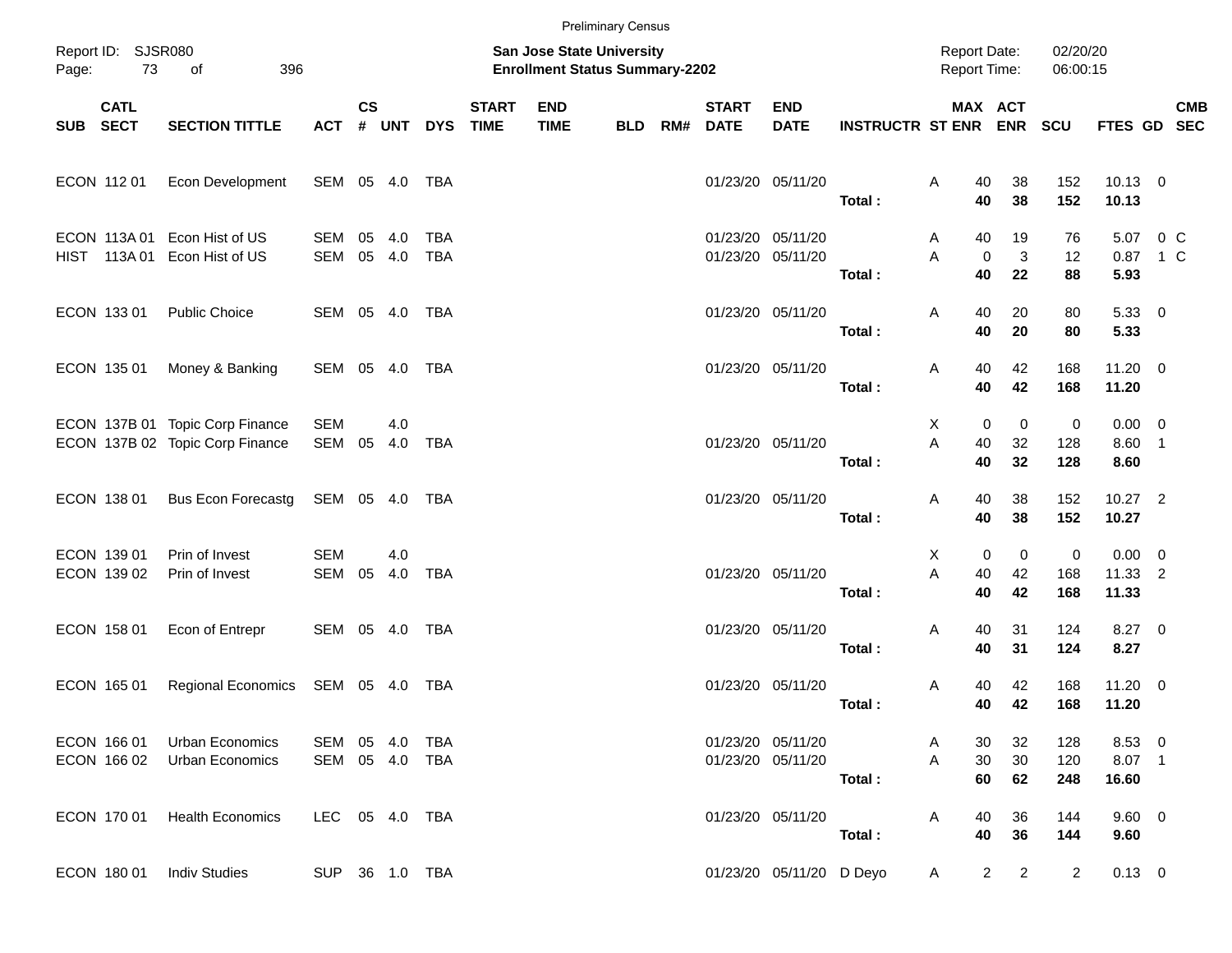|                                          |                                              |                          |                |            |                          |                             | <b>Preliminary Census</b>                                                 |            |     |                             |                                        |                                      |                                            |                                                                          |                        |                       |                                |            |
|------------------------------------------|----------------------------------------------|--------------------------|----------------|------------|--------------------------|-----------------------------|---------------------------------------------------------------------------|------------|-----|-----------------------------|----------------------------------------|--------------------------------------|--------------------------------------------|--------------------------------------------------------------------------|------------------------|-----------------------|--------------------------------|------------|
| Report ID: SJSR080<br>Page:              | 74<br>396<br>of                              |                          |                |            |                          |                             | <b>San Jose State University</b><br><b>Enrollment Status Summary-2202</b> |            |     |                             |                                        |                                      | <b>Report Date:</b><br><b>Report Time:</b> |                                                                          | 02/20/20<br>06:00:15   |                       |                                |            |
| <b>CATL</b><br><b>SECT</b><br><b>SUB</b> | <b>SECTION TITTLE</b>                        | <b>ACT</b>               | <b>CS</b><br># | <b>UNT</b> | <b>DYS</b>               | <b>START</b><br><b>TIME</b> | <b>END</b><br><b>TIME</b>                                                 | <b>BLD</b> | RM# | <b>START</b><br><b>DATE</b> | <b>END</b><br><b>DATE</b>              | <b>INSTRUCTR ST ENR</b>              |                                            | MAX ACT<br><b>ENR</b>                                                    | SCU                    | FTES GD SEC           |                                | <b>CMB</b> |
| ECON 180 02<br>ECON 180 03               | <b>Indiv Studies</b><br><b>Indiv Studies</b> | <b>SUP</b><br><b>SUP</b> | 36<br>36       | 1.0<br>1.0 | <b>TBA</b><br><b>TBA</b> |                             |                                                                           |            |     |                             | 01/23/20 05/11/20<br>01/23/20 05/11/20 | Total:                               | A<br>A                                     | 3<br>0<br>$\overline{\mathbf{c}}$<br>0<br>$\overline{7}$<br>$\mathbf{2}$ | 0<br>0<br>$\mathbf{2}$ | 0.00<br>0.00<br>0.13  | - 0<br>$\overline{\mathbf{0}}$ |            |
| ECON 185 01                              | Appld Econ Intrn                             | <b>SUP</b>               |                | 36 3.0     | TBA                      |                             |                                                                           |            |     |                             | 01/23/20 05/11/20                      | C Haight<br>Total:                   | Α                                          | 5<br>0<br>5<br>$\bf{0}$                                                  | 0<br>$\mathbf 0$       | $0.00 \t 0$<br>0.00   |                                |            |
| ECON 191 01                              | Nobel Prize Econ                             | <b>LEC</b>               |                | 02 4.0     | TBA                      |                             |                                                                           |            |     |                             | 01/23/20 05/11/20                      | Total:                               | 40<br>A<br>40                              | 11<br>11                                                                 | 44<br>44               | $2.93$ 0<br>2.93      |                                |            |
|                                          | ECON 203B 01 Sem Econometr Meth SEM 05 3.0 T |                          |                |            |                          |                             | 06:30 PM 09:15 PM                                                         | DMH 165    |     |                             | 01/23/20 05/11/20                      | M Orang<br>Total:                    | A                                          | 20<br>10<br>20<br>10                                                     | 30<br>30               | 2.50 10<br>2.50       |                                |            |
| ECON 205 01                              | Workshop in Policy                           | SEM 05 3.0               |                |            | <b>TR</b>                |                             | 04:30 PM 05:45 PM                                                         | DMH 166    |     |                             | 01/23/20 05/11/20                      | D Deyo<br>Total:                     | A<br>15                                    | 15<br>11<br>11                                                           | 33<br>33               | 2.75 11<br>2.75       |                                |            |
| ECON 212 01                              | Econ Development                             | SEM 05 3.0               |                |            | TBA                      |                             |                                                                           |            |     |                             | 01/23/20 05/11/20                      | Total:                               | 20<br>A<br>20                              | 10<br>10                                                                 | 30<br>30               | $2.30\quad 6$<br>2.30 |                                |            |
| ECON 221 01                              | Indus Organization                           | SEM 05 3.0               |                |            | W                        |                             | 06:30 PM 09:15 PM                                                         | DMH 166    |     |                             | 01/23/20 05/11/20                      | P Lombardi<br>Total:                 | A                                          | 15<br>$\overline{7}$<br>15<br>$\overline{7}$                             | 21<br>21               | 1.706<br>1.70         |                                |            |
| ECON 232 01                              | Sem Pub Finance                              | SEM                      |                | 05 3.0     | W                        |                             | 06:30 PM 09:15 PM                                                         | DMH 165    |     |                             | 01/23/20 05/11/20                      | T Seshadri<br>Total:                 | 20<br>A<br>20                              | 10<br>10                                                                 | 30<br>30               | 2.50 10<br>2.50       |                                |            |
| ECON 235 01                              | Monet Theor & Pol                            | SEM                      | 05             | 3.0        | R                        |                             | 06:30 PM 09:15 PM                                                         | DMH 166    |     |                             | 01/23/20 05/11/20                      | J Hummel<br>Total:                   | A                                          | 20<br>9<br>20<br>9                                                       | 27<br>27               | $2.15$ 7<br>2.15      |                                |            |
| ECON 285 01                              | Applied Econ Intrn                           | <b>SUP</b>               | 25             | 3.0        | TBA                      |                             |                                                                           |            |     |                             | 01/23/20 05/11/20                      | Total:                               | Α                                          | 5<br>0<br>5<br>$\bf{0}$                                                  | 0<br>$\bf{0}$          | 0.00<br>0.00          | $\overline{\phantom{0}}$       |            |
|                                          | ECON 298E 01 Comp Exam SUP 25 1.0 TBA        |                          |                |            |                          |                             |                                                                           |            |     |                             |                                        | 01/23/20 05/11/20 J Hummel<br>Total: | A<br>25<br>25                              | $\overline{5}$<br>$5\phantom{a}$                                         | 5<br>$5\phantom{.0}$   | 0.42 5<br>0.42        |                                |            |
|                                          | ECON 299 02 MA Thesis Project                | SUP 25 4.0 TBA           |                |            |                          |                             |                                                                           |            |     |                             | 01/23/20 05/11/20                      | Total:                               | A                                          | $\mathbf{1}$<br>$\overline{\mathbf{0}}$<br>$\mathbf{1}$<br>$\mathbf 0$   | 0<br>$\mathbf 0$       | $0.00 \t 0$<br>0.00   |                                |            |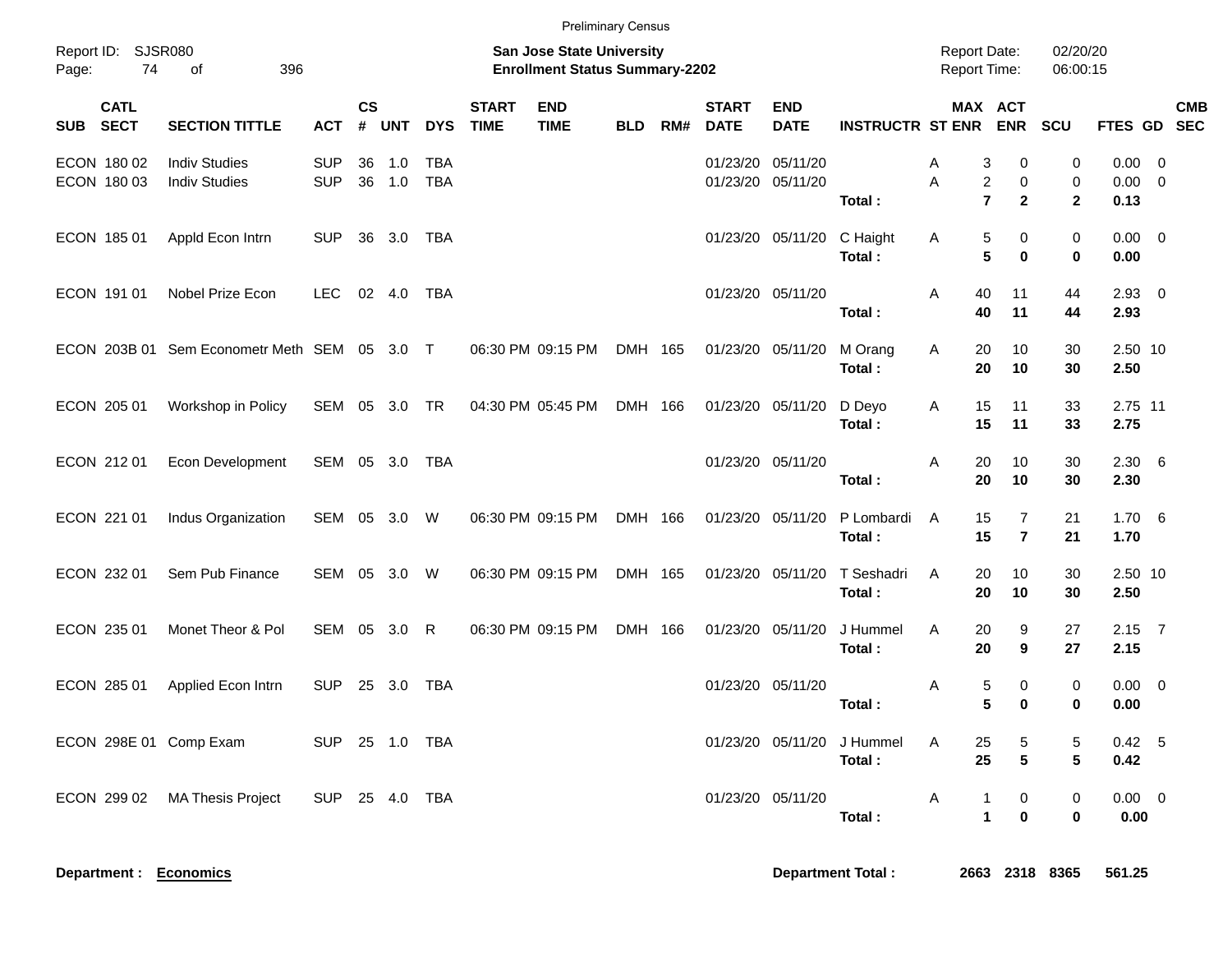|                     |                            |                       |         |    |            |            |                             |                                                                           | <b>Preliminary Census</b> |     |                             |                           |                                                                               |                              |                   |                      |                           |            |
|---------------------|----------------------------|-----------------------|---------|----|------------|------------|-----------------------------|---------------------------------------------------------------------------|---------------------------|-----|-----------------------------|---------------------------|-------------------------------------------------------------------------------|------------------------------|-------------------|----------------------|---------------------------|------------|
| Report ID:<br>Page: | 75                         | SJSR080<br>396<br>оf  |         |    |            |            |                             | <b>San Jose State University</b><br><b>Enrollment Status Summary-2202</b> |                           |     |                             |                           |                                                                               | Report Date:<br>Report Time: |                   | 02/20/20<br>06:00:15 |                           |            |
| <b>SUB</b>          | <b>CATL</b><br><b>SECT</b> | <b>SECTION TITTLE</b> | $ACT$ # | CS | <b>UNT</b> | <b>DYS</b> | <b>START</b><br><b>TIME</b> | <b>END</b><br><b>TIME</b>                                                 | <b>BLD</b>                | RM# | <b>START</b><br><b>DATE</b> | <b>END</b><br><b>DATE</b> | <b>INSTRUCTR ST ENR</b>                                                       | MAX ACT                      | <b>ENR</b>        | <b>SCU</b>           | FTES GD SEC               | <b>CMB</b> |
|                     |                            |                       |         |    |            |            |                             |                                                                           |                           |     |                             |                           | <b>Lower Division:</b><br><b>Upper Division:</b><br><b>Graduate Division:</b> | 1430<br>1092<br>141          | 1359<br>897<br>62 | 4846<br>3343<br>176  | 323.20<br>223.73<br>14.32 |            |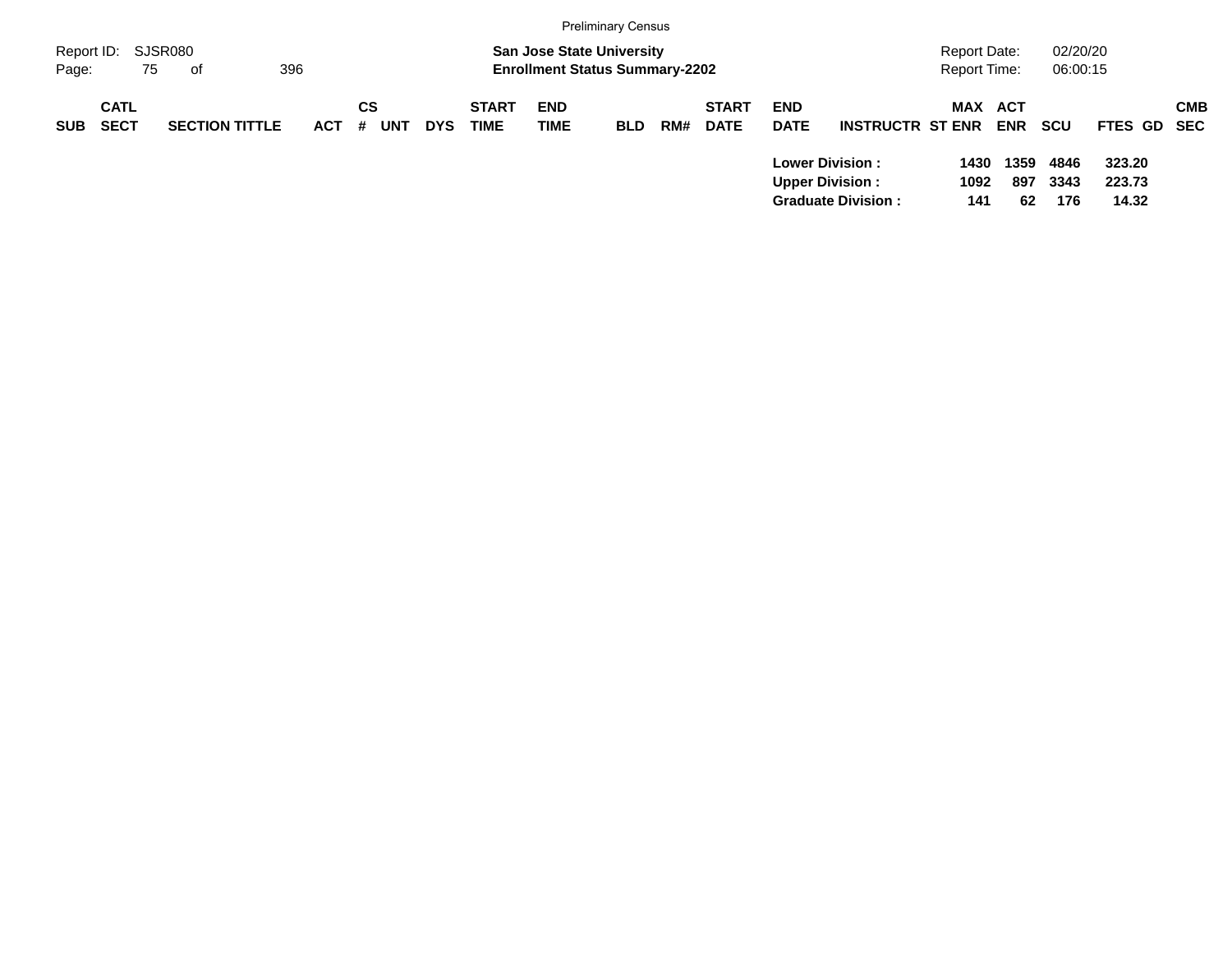|                     |                            |                              |            |               |       |            |                             |                                                                           | <b>Preliminary Census</b> |     |                             |                           |                         |   |                                            |             |                      |             |                          |                          |
|---------------------|----------------------------|------------------------------|------------|---------------|-------|------------|-----------------------------|---------------------------------------------------------------------------|---------------------------|-----|-----------------------------|---------------------------|-------------------------|---|--------------------------------------------|-------------|----------------------|-------------|--------------------------|--------------------------|
| Report ID:<br>Page: | 76                         | SJSR080<br>οf<br>396         |            |               |       |            |                             | <b>San Jose State University</b><br><b>Enrollment Status Summary-2202</b> |                           |     |                             |                           |                         |   | <b>Report Date:</b><br><b>Report Time:</b> |             | 02/20/20<br>06:00:15 |             |                          |                          |
|                     |                            |                              |            |               |       |            |                             |                                                                           |                           |     |                             |                           |                         |   |                                            |             |                      |             |                          |                          |
| <b>SUB</b>          | <b>CATL</b><br><b>SECT</b> | <b>SECTION TITTLE</b>        | <b>ACT</b> | $\mathsf{cs}$ | # UNT | <b>DYS</b> | <b>START</b><br><b>TIME</b> | <b>END</b><br><b>TIME</b>                                                 | <b>BLD</b>                | RM# | <b>START</b><br><b>DATE</b> | <b>END</b><br><b>DATE</b> | <b>INSTRUCTR ST ENR</b> |   | MAX ACT                                    | <b>ENR</b>  | <b>SCU</b>           | FTES GD     |                          | <b>CMB</b><br><b>SEC</b> |
| <b>College</b>      |                            | <b>Social Sciences</b>       |            |               |       |            |                             |                                                                           |                           |     |                             |                           |                         |   |                                            |             |                      |             |                          |                          |
|                     | Department :               | <b>Environmental Studies</b> |            |               |       |            |                             |                                                                           |                           |     |                             |                           |                         |   |                                            |             |                      |             |                          |                          |
| <b>ENVS</b>         | 1 0 1                      | Intro Envir Issues           | <b>LEC</b> | 01            | 3.0   | TR.        | 10:30 AM 11:45 AM           |                                                                           | DMH 164                   |     | 01/23/20                    | 05/11/20                  | P lyer                  | A | 35                                         | 33          | 99                   | 6.60        | - 0                      |                          |
| <b>ENVS</b>         | 1 0 2                      | Intro Envir Issues           | <b>LEC</b> | 01            | 3.0   | <b>TR</b>  |                             | 12:00 PM 01:15 PM                                                         | DMH 164                   |     | 01/23/20                    | 05/11/20                  | C Prado                 | A | 35                                         | 29          | 87                   | 5.80        | 0                        |                          |
| <b>ENVS</b>         | 150                        | Intro Envir Issues           | <b>LEC</b> | 01            | 3.0   | <b>TBA</b> |                             |                                                                           |                           |     | 01/23/20                    | 05/11/20                  | R O'Malley              | A | 50                                         | $\mathbf 0$ | 0                    | 0.00        | 0                        |                          |
| <b>ENVS</b>         | 180                        | Intro Envir Issues           | <b>LEC</b> | 01            | 3.0   | <b>TBA</b> |                             |                                                                           |                           |     | 01/23/20                    | 05/11/20                  | <b>B Olszewski</b>      | A | 35                                         | 35          | 105                  | 7.00        | -0                       |                          |
| <b>ENVS</b>         | 181                        | Intro Envir Issues           | <b>LEC</b> |               | 3.0   |            |                             |                                                                           |                           |     |                             |                           |                         | X | 0                                          | $\mathbf 0$ | 0                    | 0.00        | - 0                      |                          |
|                     |                            |                              |            |               |       |            |                             |                                                                           |                           |     |                             |                           | Total:                  |   | 155                                        | 97          | 291                  | 19.40       |                          |                          |
| <b>ENVS</b>         | 10 01                      | Life Chang Planet            | <b>LEC</b> | 01            | 3.0   | МW         |                             | 09:00 AM 10:15 AM                                                         | DMH 164                   |     | 01/23/20                    | 05/11/20                  | A Kerr                  | A | 35                                         | 19          | 57                   | 3.80        | - 0                      |                          |
| <b>ENVS</b>         | 10 02                      | Life Chang Planet            | <b>LEC</b> | 01            | 3.0   | МW         | 10:30 AM 11:45 AM           |                                                                           | <b>DMH</b>                | 164 | 01/23/20                    | 05/11/20                  | A Kerr                  | A | 35                                         | 25          | 75                   | 5.00        | 0                        |                          |
| <b>ENVS</b>         | 10 03                      | Life Chang Planet            | <b>LEC</b> | 01            | 3.0   | TR.        | 10:30 AM 11:45 AM           |                                                                           | <b>BBC</b>                | 224 | 01/23/20                    | 05/11/20                  | C Siegel                | A | 35                                         | 31          | 93                   | 6.20        | 0                        |                          |
| <b>ENVS</b>         | 10 04                      | Life Chang Planet            | <b>LEC</b> | 01            | 3.0   | <b>TR</b>  |                             | 12:00 PM 01:15 PM                                                         | DMH                       | 234 | 01/23/20                    | 05/11/20                  | C Siegel                | A | 35                                         | 32          | 96                   | 6.40        | - 0                      |                          |
|                     |                            |                              |            |               |       |            |                             |                                                                           |                           |     |                             |                           | Total:                  |   | 140                                        | 107         | 321                  | 21.40       |                          |                          |
| <b>ENVS</b>         |                            | 100W 01 Env Res and Writ     | SEM        | 04            | 3.0   | МW         |                             | 01:30 PM 02:45 PM                                                         | DMH                       | 354 | 01/23/20                    | 05/11/20                  | A Wynes                 | A | 20                                         | 22          | 66                   | 4.40        | - 0                      |                          |
| <b>ENVS</b>         |                            | 100W 02 Env Res and Writ     | SEM        | 04            | 3.0   | МW         |                             | 03:00 PM 04:15 PM                                                         | DMH                       | 162 | 01/23/20                    | 05/11/20                  | A Wynes                 | A | 20                                         | 21          | 63                   | 4.20        | - 0                      |                          |
|                     |                            |                              |            |               |       |            |                             |                                                                           |                           |     |                             |                           | Total:                  |   | 40                                         | 43          | 129                  | 8.60        |                          |                          |
|                     | ENVS 106 01                | Ocean Environments           | LEC        |               | 3.0   |            |                             |                                                                           |                           |     |                             |                           |                         | X | 0                                          | 0           | 0                    | 0.00        | $\overline{\phantom{0}}$ |                          |
|                     |                            |                              |            |               |       |            |                             |                                                                           |                           |     |                             |                           | Total:                  |   | 0                                          | $\bf{0}$    | 0                    | 0.00        |                          |                          |
|                     | ENVS 107 02                | Env Econ & Policy            | <b>LEC</b> | 01            | 3.0   | TR.        |                             | 12:00 PM 01:15 PM                                                         | <b>ENG</b>                | 401 | 01/23/20                    | 05/11/20                  | C Su                    | A | 35                                         | 28          | 84                   | 5.65        |                          | 1 C                      |
|                     | ECON 107 02                | Env Econ & Policy            | <b>LEC</b> | 01            | 3.0   | TR.        |                             | 12:00 PM 01:15 PM                                                         | <b>ENG</b>                | 401 | 01/23/20                    | 05/11/20                  | C Su                    | A | 0                                          | 10          | 30                   | 2.00        |                          | 0 <sup>C</sup>           |
|                     | ENVS 107 03                | Env Econ & Policy            | <b>LEC</b> | 01            | 3.0   | <b>TR</b>  |                             | 01:30 PM 02:45 PM                                                         | <b>SH</b>                 | 314 | 01/23/20                    | 05/11/20                  | C Su                    | A | 35                                         | 20          | 60                   | 4.00        |                          | $0\,C$                   |
|                     | ECON 107 03                | Env Econ & Policy            | <b>LEC</b> | 01            | 3.0   | <b>TR</b>  |                             | 01:30 PM 02:45 PM                                                         | <b>SH</b>                 | 314 | 01/23/20                    | 05/11/20                  | C Su                    | A | 0                                          | 6           | 18                   | 1.20        |                          | 0 <sup>o</sup>           |
|                     |                            |                              |            |               |       |            |                             |                                                                           |                           |     |                             |                           | Total :                 |   | 70                                         | 64          | 192                  | 12.85       |                          |                          |
|                     | ENVS 110 01                | Resource Analysis            | <b>LEC</b> | 02            | 4.0   | TR.        |                             | 01:30 PM 02:45 PM                                                         | <b>DMH</b>                | 164 | 01/23/20                    | 05/11/20                  | R Lazzeri-Ae A          |   | 40                                         | 39          | 117                  | 10.53       | $\overline{\phantom{a}}$ |                          |
|                     | ENVS 110 10                | <b>Resource Analysis</b>     | LAB        | 16            | 0.0   | TR         |                             | 09:00 AM 10:15 AM                                                         | WSQ 113                   |     | 01/23/20                    | 05/11/20                  | R Lazzeri-Ae A          |   | 20                                         | 20          | 20                   | 0.00        | 0                        |                          |
|                     | ENVS 110 11                | Resource Analysis            | LAB        |               |       |            |                             |                                                                           |                           |     |                             |                           |                         |   | 20                                         | 19          | 19                   | 0.00 2      |                          |                          |
|                     |                            |                              |            |               |       |            |                             |                                                                           |                           |     |                             |                           | Total:                  |   | 80                                         | 78          | 156                  | 10.53       |                          |                          |
|                     | ENVS 117 01                | Human Ecology                | SEM 05 3.0 |               |       | TR         |                             | 10:30 AM 11:45 AM                                                         | CL                        | 316 | 01/23/20 05/11/20           |                           | M Davis                 | A | 25                                         | 21          | 63                   | 4.25        | $\overline{\phantom{0}}$ |                          |
|                     | ENVS 117 02                | Human Ecology                | SEM 05 3.0 |               |       | <b>TR</b>  |                             | 03:00 PM 04:15 PM                                                         | HGH 122                   |     | 01/23/20 05/11/20           |                           | M Davis                 | A | 30                                         | 16          | 48                   | $3.20 \ 0$  |                          |                          |
|                     |                            |                              |            |               |       |            |                             |                                                                           |                           |     |                             |                           | Total:                  |   | 55                                         | 37          | 111                  | 7.45        |                          |                          |
|                     | ENVS 119 01                | Energy & Environ             | <b>LEC</b> |               | 3.0   |            |                             |                                                                           |                           |     |                             |                           |                         | X | 0                                          | 0           | 0                    | $0.00 \t 0$ |                          |                          |
|                     | ENGR 119 01                | Energy & Environ             | <b>LEC</b> |               | 3.0   |            |                             |                                                                           |                           |     |                             |                           |                         | X | $\pmb{0}$                                  | 0           | 0                    | $0.00 \t 0$ |                          |                          |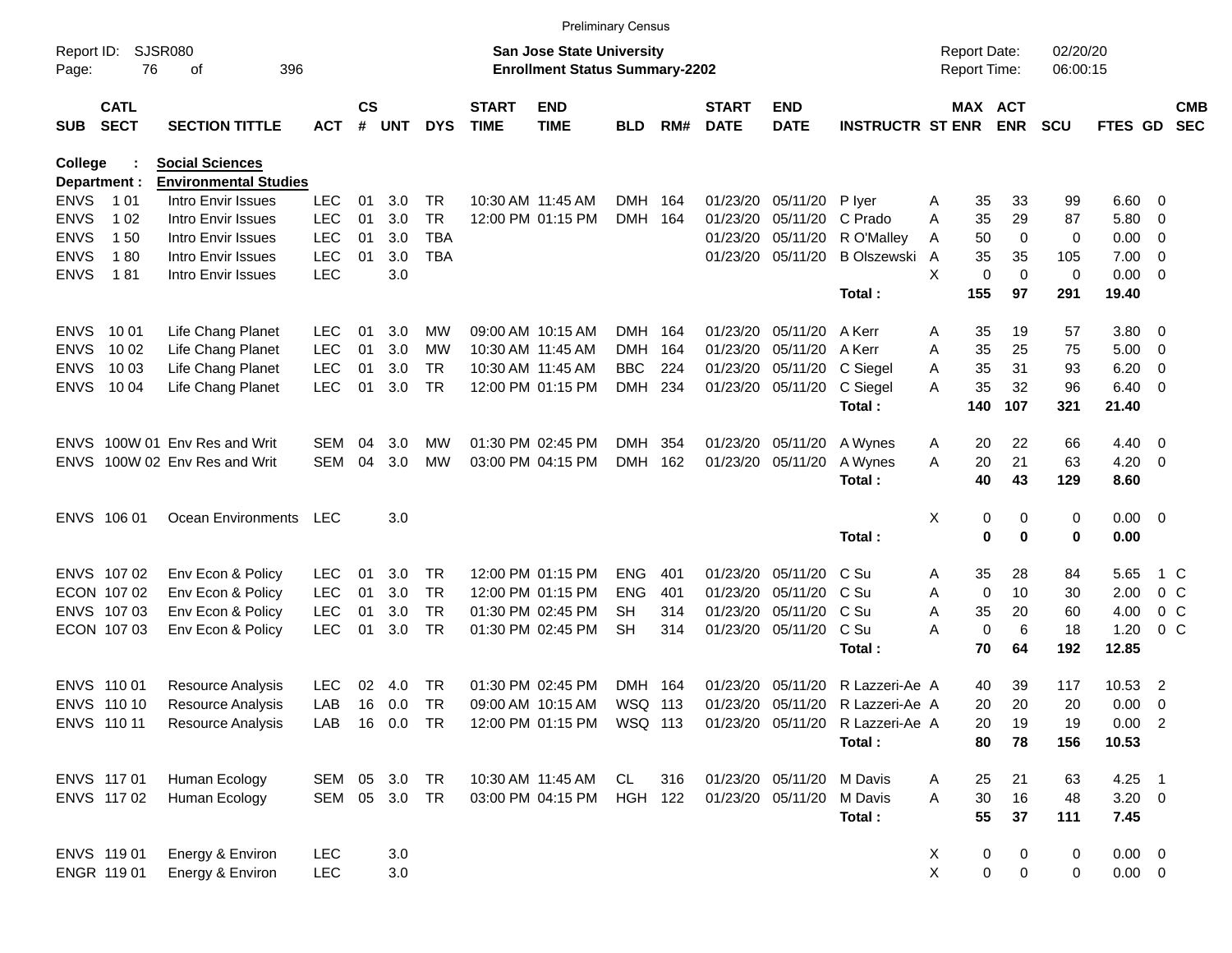|                                          |                             |              |                    |            |            |                             |                                                                           | <b>Preliminary Census</b> |      |                             |                           |                                 |                                     |                               |                      |                |                            |                          |
|------------------------------------------|-----------------------------|--------------|--------------------|------------|------------|-----------------------------|---------------------------------------------------------------------------|---------------------------|------|-----------------------------|---------------------------|---------------------------------|-------------------------------------|-------------------------------|----------------------|----------------|----------------------------|--------------------------|
| Report ID:<br>77<br>Page:                | <b>SJSR080</b><br>396<br>οf |              |                    |            |            |                             | <b>San Jose State University</b><br><b>Enrollment Status Summary-2202</b> |                           |      |                             |                           |                                 | <b>Report Date:</b><br>Report Time: |                               | 02/20/20<br>06:00:15 |                |                            |                          |
| <b>CATL</b><br><b>SECT</b><br><b>SUB</b> | <b>SECTION TITTLE</b>       | <b>ACT</b>   | $\mathsf{cs}$<br># | <b>UNT</b> | <b>DYS</b> | <b>START</b><br><b>TIME</b> | <b>END</b><br><b>TIME</b>                                                 | <b>BLD</b>                | RM#  | <b>START</b><br><b>DATE</b> | <b>END</b><br><b>DATE</b> | <b>INSTRUCTR ST ENR</b>         |                                     | <b>MAX ACT</b><br><b>ENR</b>  | <b>SCU</b>           | <b>FTES GD</b> |                            | <b>CMB</b><br><b>SEC</b> |
| ENVS 119 02                              | Energy & Environ            | <b>LEC</b>   | 02 <sub>o</sub>    | 3.0        | TR         |                             | 12:00 PM 01:15 PM                                                         | <b>ENG</b>                | 301  | 01/23/20                    | 05/11/20                  | <b>B</b> Delaveau               | 35<br>A                             | 13                            | 39                   | 2.60           | 0 C                        |                          |
| ENGR 119 02                              | Energy & Environ            | <b>LEC</b>   | 02                 | 3.0        | <b>TR</b>  |                             | 12:00 PM 01:15 PM                                                         | <b>ENG</b>                | 301  | 01/23/20                    | 05/11/20                  | <b>B</b> Delaveau               | A                                   | $\Omega$<br>$\mathbf 1$       | 3                    | 0.20           | 0 <sup>o</sup>             |                          |
| ENVS 119 03                              | Energy & Environ            | <b>LEC</b>   | 02 <sub>o</sub>    | 3.0        | <b>TR</b>  |                             | 09:00 AM 10:15 AM                                                         | <b>SH</b>                 | 239  | 01/23/20                    | 05/11/20                  | <b>B</b> Delaveau               | 35<br>A                             | 13                            | 39                   | 2.60           | 0 <sup>o</sup>             |                          |
| ENGR 119 03                              | Energy & Environ            | <b>LEC</b>   | 02                 | 3.0        | <b>TR</b>  |                             | 09:00 AM 10:15 AM                                                         | <b>SH</b>                 | 239  | 01/23/20                    | 05/11/20                  | <b>B</b> Delaveau               | A                                   | $\Omega$<br>$\Omega$          | $\mathbf 0$          | 0.00           | 0 <sup>o</sup>             |                          |
|                                          |                             |              |                    |            |            |                             |                                                                           |                           |      |                             |                           | Total:                          | 70                                  | 27                            | 81                   | 5.40           |                            |                          |
| ENVS 124 01                              | Intro Env Law               | <b>LEC</b>   | 01                 | 3.0        | МW         |                             | 01:30 PM 02:45 PM                                                         | DMH                       | -164 | 01/23/20                    | 05/11/20                  | T Trumbull                      | 35<br>A                             | 26                            | 78                   | 5.20           | 0 C                        |                          |
| POLS 124 01                              | Intro Env Law               | <b>LEC</b>   | 01                 | 3.0        | МW         |                             | 01:30 PM 02:45 PM                                                         | <b>DMH</b>                | 164  | 01/23/20                    |                           | 05/11/20 T Trumbull             | A                                   | $\mathbf 0$<br>$\overline{7}$ | 21                   | 1.40           | 0 <sup>o</sup>             |                          |
| ENVS 124 02                              | Intro Env Law               | <b>LEC</b>   | 01                 | 3.0        | W          |                             | 03:00 PM 05:45 PM                                                         | <b>DMH</b>                | 164  | 01/23/20                    |                           | 05/11/20 T Trumbull             | 35<br>A                             | 23                            | 69                   | 4.60           | 0 <sup>o</sup>             |                          |
| POLS 124 02                              | Intro Env Law               | <b>LEC</b>   | 01                 | 3.0        | W          |                             | 03:00 PM 05:45 PM                                                         | <b>DMH</b>                | 164  | 01/23/20                    | 05/11/20                  | T Trumbull                      | A                                   | $\mathbf 0$<br>5              | 15                   | 1.00           |                            | 0 C                      |
|                                          |                             |              |                    |            |            |                             |                                                                           |                           |      |                             |                           | Total:                          | 70                                  | 61                            | 183                  | 12.20          |                            |                          |
| ENVS 127 01                              | Comm Based Rsrch            | <b>LEC</b>   | 02                 | 3.0        | TR         |                             | 03:00 PM 04:15 PM                                                         | <b>DMH</b>                | 354  | 01/23/20                    | 05/11/20 C Prado          |                                 | 20<br>A                             | 5                             | 15                   | 1.00           | $0\,$ C                    |                          |
| SOCI 127 01                              | Comm Based Rsrch            | <b>LEC</b>   | 02 <sub>o</sub>    | 3.0        | <b>TR</b>  |                             | 03:00 PM 04:15 PM                                                         | <b>DMH</b>                | 354  | 01/23/20                    | 05/11/20                  | C Prado                         | A                                   | $\overline{c}$<br>$\mathbf 0$ | 6                    | 0.40           | 0 <sup>o</sup>             |                          |
|                                          |                             |              |                    |            |            |                             |                                                                           |                           |      |                             |                           | Total:                          | 20                                  | $\overline{7}$                | 21                   | 1.40           |                            |                          |
| ENVS 128 01                              | Water Res Mgt               | <b>LEC</b>   | 02                 | 3.0        | MW         |                             | 01:30 PM 02:45 PM                                                         | <b>HGH 122</b>            |      | 01/23/20                    | 05/11/20                  | P Ferraro                       | 30<br>Α                             | 24                            | 72                   | 4.85           | $\overline{\phantom{0}}$ 1 |                          |
|                                          |                             |              |                    |            |            |                             |                                                                           |                           |      |                             |                           | Total:                          | 30                                  | 24                            | 72                   | 4.85           |                            |                          |
| ENVS 133 01                              | Sustainable Energy          | <b>LEC</b>   | 02                 | 3.0        |            |                             |                                                                           |                           |      |                             | 01/23/20 05/11/20         |                                 | X                                   | 0<br>0                        | 0                    | $0.00 \quad 0$ |                            |                          |
| ENVS 133 02                              | Sustainable Energy          | <b>LEC</b>   |                    | 3.0        |            |                             |                                                                           |                           |      |                             |                           |                                 | X                                   | $\mathbf 0$<br>$\Omega$       | 0                    | 0.00           | - 0                        |                          |
| ENVS 133 03                              | Sustainable Energy          | <b>LEC</b>   | 02                 | 3.0        | R          |                             | 03:00 PM 05:45 PM                                                         | <b>SH</b>                 | 411  |                             | 01/23/20 05/11/20         | <b>B</b> Delaveau               | 25<br>A                             | 9                             | 27                   | 1.80           | - 0                        |                          |
|                                          |                             |              |                    |            |            |                             |                                                                           |                           |      |                             |                           | Total:                          | 25                                  | 9                             | 27                   | 1.80           |                            |                          |
| ENVS 137 01                              | Green Build Des Issu        | <b>LEC</b>   |                    | 3.0        |            |                             |                                                                           |                           |      |                             |                           |                                 | X                                   | 0<br>0                        | 0                    | $0.00 \t 0$    |                            |                          |
|                                          |                             |              |                    |            |            |                             |                                                                           |                           |      |                             |                           | Total:                          |                                     | $\bf{0}$<br>$\bf{0}$          | 0                    | 0.00           |                            |                          |
| ENVS 144 01                              | <b>Calif Wetland Contro</b> | <b>LEC</b>   | 02                 | 4.0        | F          |                             | 11:00 AM 12:45 PM                                                         | <b>WSQ 111</b>            |      | 01/23/20                    | 05/11/20                  | G Klee                          | 20<br>A                             | 15                            | 30                   | $4.00 \ 0$     |                            |                          |
| ENVS 144 02                              | <b>Calif Wetland Contro</b> | <b>ACT</b>   | 13                 | 0.0        | <b>TBA</b> |                             |                                                                           |                           |      | 01/23/20                    | 05/11/20                  | G Klee                          | 20<br>A                             | 15                            | 30                   | 0.00           | - 0                        |                          |
|                                          |                             |              |                    |            |            |                             |                                                                           |                           |      |                             |                           | Total :                         | 40                                  | 30                            | 60                   | 4.00           |                            |                          |
|                                          |                             |              |                    |            |            |                             |                                                                           |                           |      |                             |                           |                                 |                                     |                               |                      |                |                            |                          |
| ENVS 150 01                              | Intro Env Thought           | SEM 05       |                    | 3.0        | M          |                             | 03:00 PM 05:45 PM                                                         | DMH 164                   |      |                             | 01/23/20 05/11/20 R Foran |                                 | 25<br>A                             | 25                            | 75                   | $5.00 \t 0$    |                            |                          |
| ENVS 150 02                              | Intro Env Thought           | SEM 05 3.0 W |                    |            |            |                             | 04:30 PM 07:15 PM                                                         | DMH 354                   |      |                             | 01/23/20 05/11/20         | M Davis                         | 25<br>A                             | 24                            | 72                   | 4.80 0         |                            |                          |
|                                          |                             |              |                    |            |            |                             |                                                                           |                           |      |                             |                           | Total:                          | 50                                  | 49                            | 147                  | 9.80           |                            |                          |
| ENVS 152 80                              | <b>Global Environment</b>   | <b>LEC</b>   |                    | 02 3.0     | <b>TBA</b> |                             |                                                                           |                           |      |                             |                           | 01/23/20 05/11/20 B Olszewski A | 25                                  | 29                            | 87                   | 5.80 0 C       |                            |                          |
| 15280<br><b>PKG</b>                      | <b>Global Environment</b>   | <b>LEC</b>   |                    | 02 3.0     | <b>TBA</b> |                             |                                                                           |                           |      | 01/23/20                    |                           | 05/11/20 B Olszewski A          |                                     | $\mathbf 0$<br>5              | 15                   | 1.00 0 C       |                            |                          |
| ENVS 152 81                              | <b>Global Environment</b>   | <b>LEC</b>   |                    | 02 3.0     | TBA        |                             |                                                                           |                           |      |                             |                           | 01/23/20 05/11/20 B Olszewski A | 25                                  | 23                            | 69                   | 4.60 0 C       |                            |                          |
| PKG 15281                                | Global Environment          | <b>LEC</b>   |                    |            | 02 3.0 TBA |                             |                                                                           |                           |      |                             |                           | 01/23/20 05/11/20 B Olszewski A |                                     | $\mathbf 0$<br>9              | 27                   | 1.80 0 C       |                            |                          |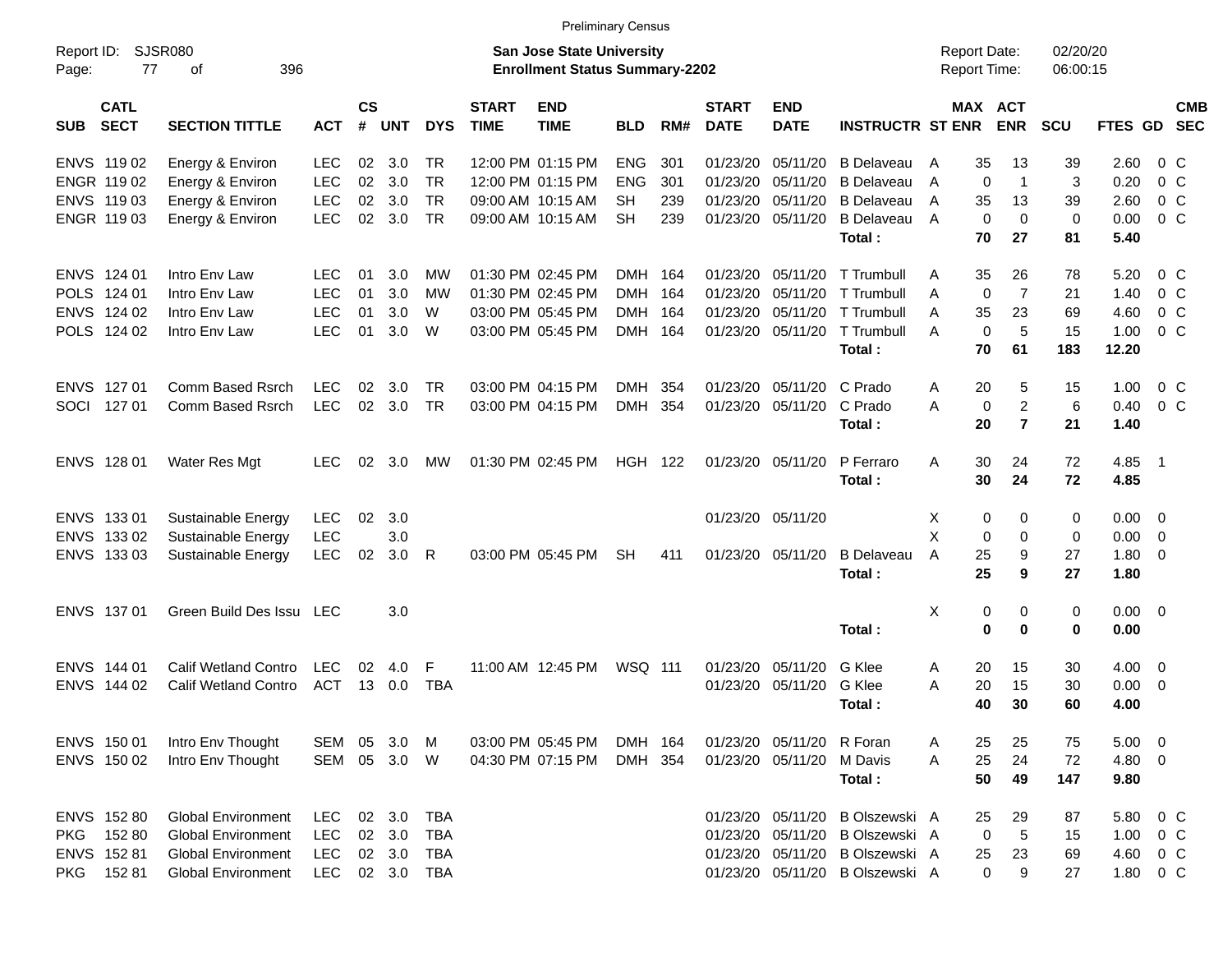|                                          |                                 |            |                    |            |              |                             |                                                                           | <b>Preliminary Census</b> |      |                             |                           |                             |                                            |                               |                      |          |                          |
|------------------------------------------|---------------------------------|------------|--------------------|------------|--------------|-----------------------------|---------------------------------------------------------------------------|---------------------------|------|-----------------------------|---------------------------|-----------------------------|--------------------------------------------|-------------------------------|----------------------|----------|--------------------------|
| Report ID:<br>78<br>Page:                | <b>SJSR080</b><br>396<br>οf     |            |                    |            |              |                             | <b>San Jose State University</b><br><b>Enrollment Status Summary-2202</b> |                           |      |                             |                           |                             | <b>Report Date:</b><br><b>Report Time:</b> |                               | 02/20/20<br>06:00:15 |          |                          |
| <b>CATL</b><br><b>SECT</b><br><b>SUB</b> | <b>SECTION TITTLE</b>           | <b>ACT</b> | $\mathsf{cs}$<br># | <b>UNT</b> | <b>DYS</b>   | <b>START</b><br><b>TIME</b> | <b>END</b><br><b>TIME</b>                                                 | <b>BLD</b>                | RM#  | <b>START</b><br><b>DATE</b> | <b>END</b><br><b>DATE</b> | <b>INSTRUCTR ST ENR</b>     |                                            | MAX ACT<br><b>ENR</b>         | <b>SCU</b>           | FTES GD  | <b>CMB</b><br><b>SEC</b> |
| ENVS 152 82                              | <b>Global Environment</b>       | <b>LEC</b> | 02                 | 3.0        | <b>TBA</b>   |                             |                                                                           |                           |      | 01/23/20                    | 05/11/20                  | B Olszewski A               | 25                                         | 18                            | 54                   | 3.60     | 0 <sup>o</sup>           |
| 15282<br><b>PKG</b>                      | <b>Global Environment</b>       | <b>LEC</b> | 02                 | 3.0        | <b>TBA</b>   |                             |                                                                           |                           |      | 01/23/20                    | 05/11/20                  | B Olszewski A               |                                            | $\mathbf 0$<br>3              | 9                    | 0.60     | $0\,C$                   |
|                                          |                                 |            |                    |            |              |                             |                                                                           |                           |      |                             |                           | Total:                      | 75                                         | 87                            | 261                  | 17.40    |                          |
| ENVS 154 01                              | Sustainable Agricult            | <b>LEC</b> | 03                 | 4.0        | TR           |                             | 01:30 PM 02:45 PM                                                         | DMH                       | 354  | 01/23/20                    | 05/11/20                  | R O'Malley                  | 22<br>A                                    | 21                            | 63                   | 5.73     | $\overline{\phantom{a}}$ |
| ENVS 154 11                              | Sustainable Agricult            | <b>ACT</b> | 07                 | 0.0        | R            |                             | 03:00 PM 05:45 PM                                                         | <b>HGH</b>                | 116  | 01/23/20                    | 05/11/20                  | R O'Malley                  | 22<br>A                                    | 21                            | 21                   | 0.00 2   |                          |
|                                          |                                 |            |                    |            |              |                             |                                                                           |                           |      |                             |                           | Total:                      | 44                                         | 42                            | 84                   | 5.73     |                          |
| ENVS 158 01                              | <b>Environmental Educat LEC</b> |            | 02                 | 3.0        | МW           |                             | 10:30 AM 11:45 AM                                                         | <b>DMH</b>                | 359  | 01/23/20                    | 05/11/20                  | R Foran                     | 25<br>Α                                    | 27                            | 81                   | 5.45     | - 1                      |
| ENVS 158 02                              | <b>Environmental Educat LEC</b> |            | 02                 | 3.0        | МW           |                             | 12:00 PM 01:15 PM                                                         | <b>CL</b>                 | 303A | 01/23/20                    | 05/11/20                  | R Foran                     | 25<br>A                                    | 24                            | 72                   | 4.80     | $\overline{\mathbf{0}}$  |
| ENVS 158 03                              | <b>Environmental Educat LEC</b> |            | 02                 | 3.0        | <b>TR</b>    |                             | 03:00 PM 04:15 PM                                                         | <b>DMH</b>                | 164  | 01/23/20                    | 05/11/20                  | R Lazzeri-Ae A              | 25                                         | 28                            | 84                   | $5.60$ 0 |                          |
|                                          |                                 |            |                    |            |              |                             |                                                                           |                           |      |                             |                           | Total:                      | 75                                         | 79                            | 237                  | 15.85    |                          |
| ENVS 181 01                              | <b>Envir Res Center</b>         | SUP        | 25                 | 1.0        | <b>TR</b>    |                             | 12:00 PM 01:15 PM                                                         | WSQ 111                   |      | 01/23/20                    | 05/11/20                  | L Trulio                    | 10<br>Α                                    | 8                             | 8                    | 0.53     | $\overline{\phantom{0}}$ |
| ENVS 181 02                              | <b>Envir Res Center</b>         | <b>SUP</b> | 25                 | 2.0        | <b>TR</b>    |                             | 12:00 PM 01:15 PM                                                         | <b>WSQ 111</b>            |      | 01/23/20                    | 05/11/20                  | L Trulio                    | 10<br>A                                    | 5                             | 10                   | 0.67     | $\overline{\phantom{0}}$ |
| ENVS 181 03                              | <b>Envir Res Center</b>         | <b>SUP</b> | 25                 | 3.0        | <b>TR</b>    |                             | 12:00 PM 01:15 PM                                                         | WSQ 111                   |      | 01/23/20                    | 05/11/20                  | L Trulio                    | 10<br>Α                                    | 3                             | 9                    | 0.60 0   |                          |
|                                          |                                 |            |                    |            |              |                             |                                                                           |                           |      |                             |                           | Total:                      | 30                                         | 16                            | 27                   | 1.80     |                          |
| ENVS 185 01                              | Envir Impact Anal               | <b>LEC</b> | 02                 | 4.0        | R            |                             | 04:30 PM 07:15 PM                                                         | DMH 164                   |      | 01/23/20                    | 05/11/20                  | S George                    | 22<br>Α                                    | 16                            | 48                   | 4.33     | 1 C                      |
| URBP 185 01                              | Envir Impact Anal               | <b>LEC</b> | 02                 | 4.0        | R            |                             | 04:30 PM 07:15 PM                                                         | <b>DMH</b>                | 164  | 01/23/20                    | 05/11/20                  | S George                    | Α                                          | $\overline{2}$<br>$\mathbf 0$ | 6                    | 0.60     | 1 C                      |
| ENVS 185 02                              | Envir Impact Anal               | <b>LEC</b> | 02                 | 4.0        | W            |                             | 04:30 PM 07:15 PM                                                         | <b>DMH</b>                | 357  | 01/23/20                    | 05/11/20                  | A Marquez                   | 22<br>Α                                    | 22                            | 66                   | 5.93     | 1 C                      |
| URBP 185 02                              | Envir Impact Anal               | <b>LEC</b> | 02                 | 4.0        | W            |                             | 04:30 PM 07:15 PM                                                         | DMH                       | 357  | 01/23/20                    | 05/11/20                  | A Marquez                   | Α                                          | $\mathbf 0$<br>$\mathbf 0$    | 0                    | 0.00     | 0 <sup>o</sup>           |
| ENVS 185 10                              | Envir Impact Anal               | <b>ACT</b> | 13                 | 0.0        | <b>TBA</b>   |                             |                                                                           |                           |      | 01/23/20                    | 05/11/20                  | S George                    | Α<br>22                                    | 16                            | 16                   | 0.00     | 1 C                      |
| URBP 185 10                              | Envir Impact Anal               | <b>ACT</b> | 13                 | 0.0        | <b>TBA</b>   |                             |                                                                           |                           |      | 01/23/20                    | 05/11/20                  | S George                    | Α                                          | $\mathbf 0$<br>$\overline{c}$ | 2                    | 0.00     | 1 C                      |
| ENVS 185 11                              | Envir Impact Anal               | <b>ACT</b> | 13                 | 0.0        | <b>TBA</b>   |                             |                                                                           |                           |      | 01/23/20                    | 05/11/20                  | A Marquez                   | Α<br>22                                    | 22                            | 22                   | 0.00     | 1 C                      |
| URBP 185 11                              | <b>Envir Impact Anal</b>        | <b>ACT</b> | 13                 | 0.0        | <b>TBA</b>   |                             |                                                                           |                           |      | 01/23/20                    | 05/11/20                  | A Marquez                   | Α                                          | $\mathbf 0$<br>$\mathbf 0$    | 0                    | 0.00     | 0 <sup>o</sup>           |
|                                          |                                 |            |                    |            |              |                             |                                                                           |                           |      |                             |                           | Total:                      | 88                                         | 80                            | 160                  | 10.87    |                          |
| ENVS 18701                               | <b>Environ Restor</b>           | LEC        | 02                 | 4.0        | МW           |                             | 12:00 PM 01:15 PM                                                         | <b>DMH</b>                | 164  | 01/23/20                    | 05/11/20                  | M Klock                     | 24<br>Α                                    | 25                            | 75                   | $6.67$ 0 |                          |
| ENVS 18711                               | <b>Environ Restor</b>           | <b>ACT</b> | 13                 | 0.0        | м            |                             | 03:00 PM 05:45 PM                                                         | <b>DMH</b>                | 234  | 01/23/20                    | 05/11/20                  | M Klock                     | 24<br>Α                                    | 25                            | 25                   | 0.00     | $\overline{\mathbf{0}}$  |
|                                          |                                 |            |                    |            |              |                             |                                                                           |                           |      |                             |                           | Total :                     |                                            | 48<br>50                      | 100                  | 6.67     |                          |
| ENVS 189 01                              | <b>Field Studies</b>            | LEC.       |                    | 03 4.0 F   |              |                             | 09:30 AM 12:15 PM                                                         | DMH 164                   |      |                             | 01/23/20 05/11/20         | R Lazzeri-Ae A              |                                            | 20<br>23                      | 69                   | $6.20$ 1 |                          |
| ENVS 189 11                              | <b>Field Studies</b>            | ACT        |                    | 07 0.0 F   |              |                             | 12:30 PM 03:15 PM                                                         | DMH 164                   |      |                             | 01/23/20 05/11/20         | R Lazzeri-Ae A              | 20                                         | 23                            | 23                   | $0.00$ 1 |                          |
|                                          |                                 |            |                    |            |              |                             |                                                                           |                           |      |                             |                           | Total:                      |                                            | 40<br>46                      | 92                   | 6.20     |                          |
| ENVS 190 01                              | Adv EIA                         | LEC.       |                    | 02 4.0     | M            |                             | 04:30 PM 07:15 PM                                                         | DMH 355                   |      |                             |                           | 01/23/20 05/11/20 A Marquez | 22<br>A                                    | 13                            | 39                   |          | 3.47 0 C                 |
| URBP 190 01                              | Adv EIA                         | <b>LEC</b> |                    | 02 4.0     | M            |                             | 04:30 PM 07:15 PM                                                         | DMH 355                   |      |                             |                           | 01/23/20 05/11/20 A Marquez | A                                          | $\pmb{0}$<br>$\mathbf 0$      | $\mathbf 0$          |          | $0.00 \t 0 C$            |
| ENVS 190 10                              | Adv EIA                         | ACT        |                    |            | 13  0.0  TBA |                             |                                                                           |                           |      |                             |                           | 01/23/20 05/11/20 A Marquez | A                                          | 22<br>13                      | 13                   |          | $0.00 \t 0 C$            |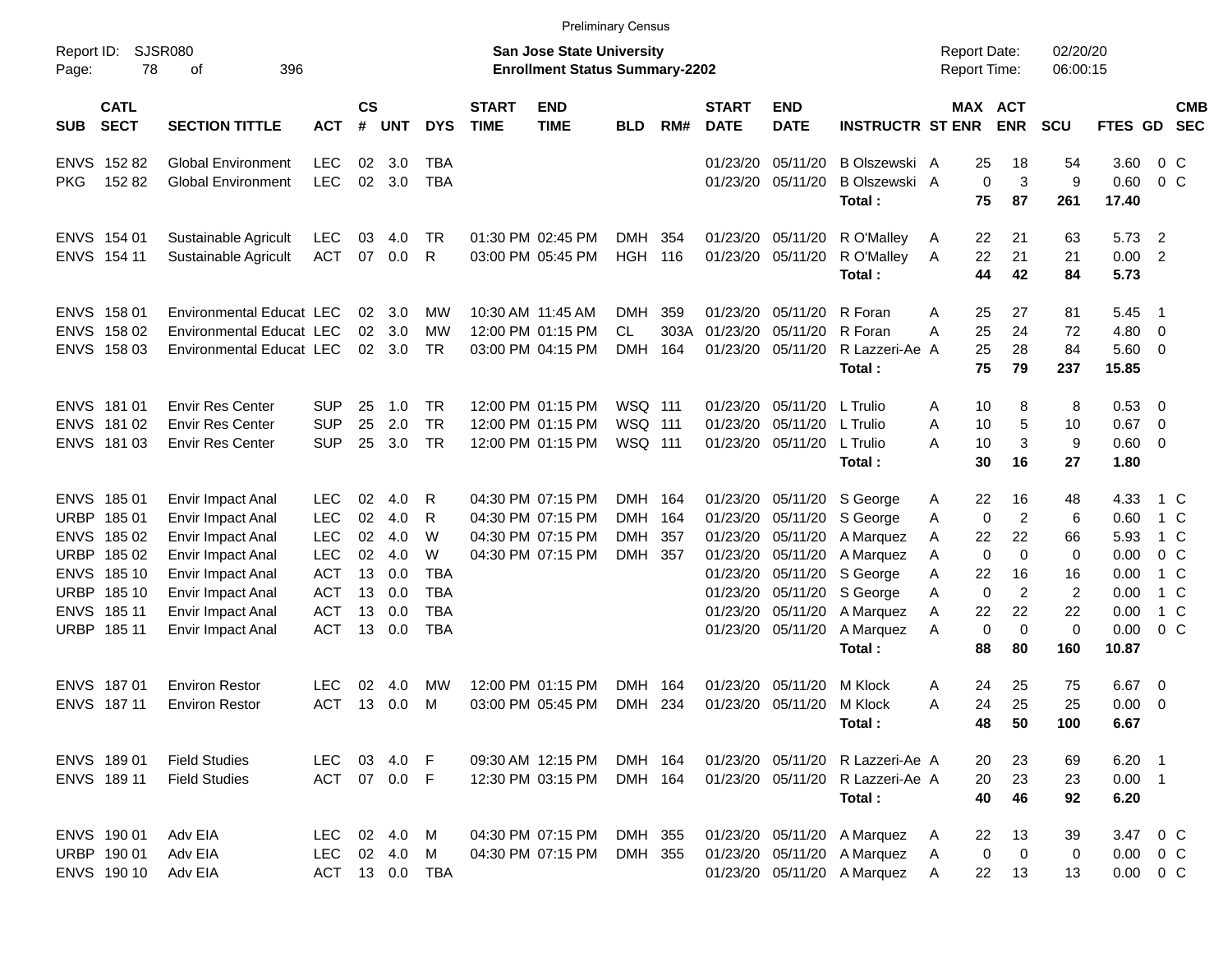|                     |                            |                           |               |                    |            |             |                             |                                                                    | <b>Preliminary Census</b> |     |                             |                            |                              |   |                                     |              |                      |                          |                          |
|---------------------|----------------------------|---------------------------|---------------|--------------------|------------|-------------|-----------------------------|--------------------------------------------------------------------|---------------------------|-----|-----------------------------|----------------------------|------------------------------|---|-------------------------------------|--------------|----------------------|--------------------------|--------------------------|
| Report ID:<br>Page: | 79                         | SJSR080<br>396<br>οf      |               |                    |            |             |                             | San Jose State University<br><b>Enrollment Status Summary-2202</b> |                           |     |                             |                            |                              |   | <b>Report Date:</b><br>Report Time: |              | 02/20/20<br>06:00:15 |                          |                          |
| <b>SUB</b>          | <b>CATL</b><br><b>SECT</b> | <b>SECTION TITTLE</b>     | <b>ACT</b>    | $\mathsf{cs}$<br># | <b>UNT</b> | <b>DYS</b>  | <b>START</b><br><b>TIME</b> | <b>END</b><br><b>TIME</b>                                          | <b>BLD</b>                | RM# | <b>START</b><br><b>DATE</b> | <b>END</b><br><b>DATE</b>  | <b>INSTRUCTR ST ENR</b>      |   | MAX ACT<br><b>ENR</b>               | <b>SCU</b>   | <b>FTES GD</b>       |                          | <b>CMB</b><br><b>SEC</b> |
|                     | URBP 190 10                | Adv EIA                   | ACT           |                    | 13 0.0     | TBA         |                             |                                                                    |                           |     |                             | 01/23/20 05/11/20          | A Marquez                    | A | 0                                   | 0            | 0<br>0.00            |                          | 0 C                      |
|                     |                            |                           |               |                    |            |             |                             |                                                                    |                           |     |                             |                            | Total:                       |   | 44<br>26                            | 52           | 3.47                 |                          |                          |
|                     | ENVS 191 01                | Adv Environ Restor        | <b>LEC</b>    | 02                 | 4.0        | МW          |                             | 10:30 AM 11:45 AM                                                  | CL.                       |     | 303A 01/23/20               | 05/11/20                   | M Klock                      | A | 22<br>13                            | 39           | $3.47 \quad 0$       |                          |                          |
|                     | ENVS 191 10                | <b>Adv Environ Restor</b> | <b>ACT</b>    |                    | 13 0.0     | W           |                             | 03:00 PM 05:45 PM                                                  | <b>WSQ</b>                | 115 |                             | 01/23/20 05/11/20          | M Klock                      | Α | 22                                  | 13<br>13     | 0.00                 | $\overline{\phantom{0}}$ |                          |
|                     |                            |                           |               |                    |            |             |                             |                                                                    |                           |     |                             |                            | Total:                       |   | 44<br>26                            | 52           | 3.47                 |                          |                          |
|                     | ENVS 19301                 | Supr Proj & Res           | <b>SUP</b>    | 36                 | 1.0        | <b>TBA</b>  |                             |                                                                    |                           |     | 01/23/20                    | 05/11/20                   | B Olszewski A                |   | 6                                   | 1            | 0.07                 | $\overline{\phantom{0}}$ |                          |
|                     | ENVS 193 02                | Supr Proj & Res           | <b>SUP</b>    | 36                 | 2.0        | <b>TBA</b>  |                             |                                                                    |                           |     | 01/23/20                    | 05/11/20                   | B Olszewski A                |   | 6                                   | 6<br>12      | 0.80                 | 0                        |                          |
|                     | ENVS 193 03                | Supr Proj & Res           | <b>SUP</b>    | 36                 | 3.0        | <b>TBA</b>  |                             |                                                                    |                           |     | 01/23/20                    | 05/11/20                   | B Olszewski A                |   | 6                                   | 12<br>36     | 2.40                 | 0                        |                          |
|                     | ENVS 193 04                | Supr Proj & Res           | <b>SUP</b>    | 36                 | 4.0        | <b>TBA</b>  |                             |                                                                    |                           |     | 01/23/20                    | 05/11/20                   | B Olszewski A                |   | 6                                   | 3<br>12      | 0.80                 | $\overline{\mathbf{0}}$  |                          |
|                     | ENVS 193 05                | Supr Proj & Res           | <b>SUP</b>    | 36                 | 5.0        | <b>TBA</b>  |                             |                                                                    |                           |     | 01/23/20                    | 05/11/20                   | B Olszewski A                |   | 6                                   | 5            | 0.33                 | 0                        |                          |
|                     | ENVS 193 06                | Supr Proj & Res           | <b>SUP</b>    | 36                 | 6.0        | <b>TBA</b>  |                             |                                                                    |                           |     |                             | 01/23/20 05/11/20          | B Olszewski A                |   | 6                                   | 0            | 0.00<br>0            | $\overline{\phantom{0}}$ |                          |
|                     |                            |                           |               |                    |            |             |                             |                                                                    |                           |     |                             |                            | Total:                       |   | 36<br>23                            | 66           | 4.40                 |                          |                          |
|                     | ENVS 194 01                | <b>Environment Intern</b> | <b>SUP</b>    | 36                 | 1.0        | TBA         |                             |                                                                    |                           |     |                             |                            | 01/23/20 05/11/20 C Rampini  | A | 3                                   | 1            | $0.07 \t 0$          |                          |                          |
|                     | ENVS 194 02                | <b>Environment Intern</b> | <b>SUP</b>    | 36                 | 2.0        | <b>TBA</b>  |                             |                                                                    |                           |     |                             |                            | 01/23/20 05/11/20 C Rampini  | Α | 3                                   |              | 2<br>0.13            | $\overline{\mathbf{0}}$  |                          |
|                     | ENVS 194 03                | <b>Environment Intern</b> | <b>SUP</b>    | 36                 | 3.0        | <b>TBA</b>  |                             |                                                                    |                           |     |                             |                            | 01/23/20 05/11/20 C Rampini  | Α | 3                                   | 27<br>9      | 1.80                 | $\overline{\mathbf{0}}$  |                          |
|                     | ENVS 194 04                | <b>Environment Intern</b> | <b>SUP</b>    | 36                 | 4.0        | <b>TBA</b>  |                             |                                                                    |                           |     |                             |                            | 01/23/20 05/11/20 C Rampini  | Α | 3                                   | 3<br>12      | 0.80                 | 0                        |                          |
|                     | ENVS 194 05                | <b>Environment Intern</b> | <b>SUP</b>    | 36                 | 5.0        | <b>TBA</b>  |                             |                                                                    |                           |     |                             |                            | 01/23/20 05/11/20 C Rampini  | Α | 3                                   | 4<br>20      | 1.33                 | $\overline{\mathbf{0}}$  |                          |
|                     | ENVS 194 06                | <b>Environment Intern</b> | <b>SUP</b>    | 36                 | 6.0        | <b>TBA</b>  |                             |                                                                    |                           |     |                             |                            | 01/23/20 05/11/20 C Rampini  | Α | 3                                   | 0            | 0.00<br>0            | $\overline{\mathbf{0}}$  |                          |
|                     | ENVS 194 07                | <b>Environment Intern</b> | <b>SUP</b>    | 36                 | 7.0        | <b>TBA</b>  |                             |                                                                    |                           |     |                             |                            | 01/23/20 05/11/20 C Rampini  | Α | 3                                   | 0            | 0.00<br>0            | $\overline{\mathbf{0}}$  |                          |
|                     | ENVS 194 08                | <b>Environment Intern</b> | <b>SUP</b>    | 36                 | 8.0        | <b>TBA</b>  |                             |                                                                    |                           |     |                             |                            | 01/23/20 05/11/20 C Rampini  | Α | 3                                   | 0            | 0.00<br>0            | $\overline{\mathbf{0}}$  |                          |
|                     | ENVS 194 09                | Environment Intern        | <b>SUP</b>    | 36                 | 9.0        | <b>TBA</b>  |                             |                                                                    |                           |     |                             | 01/23/20 05/11/20          | C Rampini                    | Α | 3                                   | 0            | 0.00<br>0            | $\overline{\phantom{0}}$ |                          |
|                     |                            |                           |               |                    |            |             |                             |                                                                    |                           |     |                             |                            | Total:                       |   | 27<br>18                            | 62           | 4.13                 |                          |                          |
|                     | ENVS 195 01                | Inst Asst Env Stud        | <b>SUP</b>    | 36                 | 3.0        | TBA         |                             |                                                                    |                           |     |                             | 01/23/20 05/11/20          | W Russell                    | Α | 5                                   | 2            | 6<br>$0.45$ 1        |                          |                          |
|                     |                            |                           |               |                    |            |             |                             |                                                                    |                           |     |                             |                            | Total:                       |   | 5                                   | $\mathbf{2}$ | 6<br>0.45            |                          |                          |
|                     | ENVS 198 01                | Sr Sem                    | <b>SEM</b>    | 05                 | 3.0        | W           |                             | 03:00 PM 05:45 PM                                                  | CL                        | 318 |                             |                            | 01/23/20 05/11/20 W Russell  | Α | 15                                  | 27<br>9      | 1.80 0               |                          |                          |
|                     | ENVS 198 02                | Sr Sem                    | SEM 05 3.0 T  |                    |            |             |                             | 03:00 PM 05:45 PM                                                  | WSQ 113                   |     |                             |                            | 01/23/20 05/11/20 R O'Malley | Α | 15<br>15                            | 45           | $3.00 \ 0$           |                          |                          |
|                     | ENVS 198 03                | Sr Sem                    | SEM 05 3.0 T  |                    |            |             |                             | 06:00 PM 08:45 PM                                                  | WSQ 113                   |     |                             |                            | 01/23/20 05/11/20 R O'Malley | Α | 15<br>12                            | 36           | $2.40 \ 0$           |                          |                          |
|                     |                            |                           |               |                    |            |             |                             |                                                                    |                           |     |                             |                            | Total:                       |   | 45<br>36                            | 108          | 7.20                 |                          |                          |
|                     | ENVS 200 01                | Sem Env Methods           | SEM 05 3.0 W  |                    |            |             |                             | 10:30 AM 01:15 PM                                                  | WSQ 111                   |     |                             |                            | 01/23/20 05/11/20 C Rampini  | A | 15                                  | 16<br>48     | 4.00 16              |                          |                          |
|                     |                            |                           |               |                    |            |             |                             |                                                                    |                           |     |                             |                            | Total:                       |   | 15<br>16                            | 48           | 4.00                 |                          |                          |
|                     | ENVS 210 01                | <b>Environ Topics</b>     | SUP 25 1.0 MW |                    |            |             |                             | 01:30 PM 02:45 PM                                                  | WSQ 111                   |     |                             | 01/23/20 05/11/20 L Trulio |                              | A | $\overline{5}$                      | 0<br>0       | $0.00 \t 0$          |                          |                          |
|                     | ENVS 210 02                | <b>Environ Topics</b>     | <b>SUP</b>    |                    |            | 25  2.0  MW |                             | 01:30 PM 02:45 PM                                                  | WSQ 111                   |     |                             | 01/23/20 05/11/20 L Trulio |                              | Α | 5                                   | 0            | 0<br>$0.00 \t 0$     |                          |                          |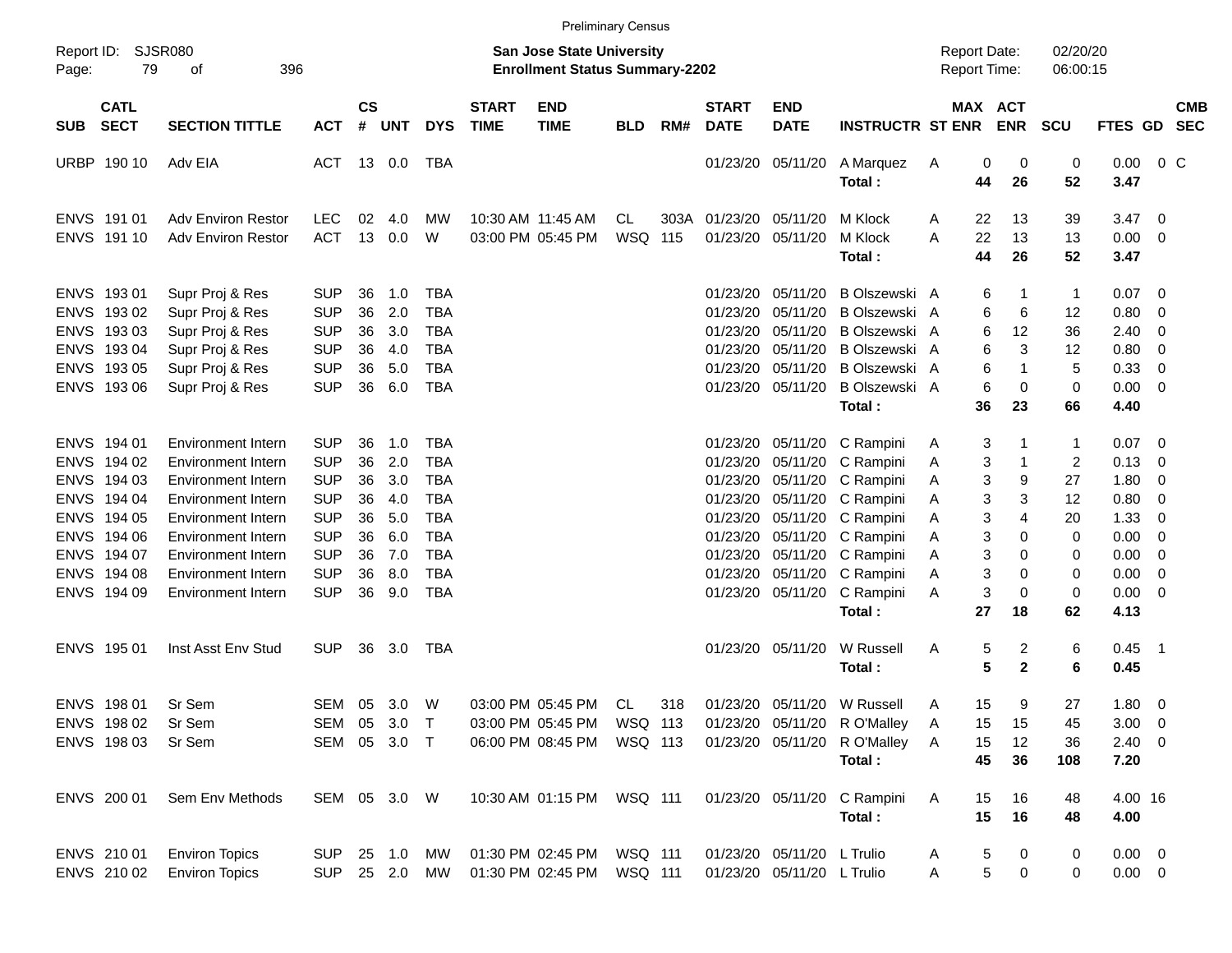|             |                            |                                                                              |                          |                    |               |                   |                             | <b>Preliminary Census</b>                                          |                |     |                             |                               |                         |                                     |                       |                                |                               |                          |            |
|-------------|----------------------------|------------------------------------------------------------------------------|--------------------------|--------------------|---------------|-------------------|-----------------------------|--------------------------------------------------------------------|----------------|-----|-----------------------------|-------------------------------|-------------------------|-------------------------------------|-----------------------|--------------------------------|-------------------------------|--------------------------|------------|
| Page:       | Report ID: SJSR080<br>80   | 396<br>of                                                                    |                          |                    |               |                   |                             | San Jose State University<br><b>Enrollment Status Summary-2202</b> |                |     |                             |                               |                         | <b>Report Date:</b><br>Report Time: |                       |                                | 02/20/20<br>06:00:15          |                          |            |
| <b>SUB</b>  | <b>CATL</b><br><b>SECT</b> | <b>SECTION TITTLE</b>                                                        | <b>ACT</b>               | $\mathsf{cs}$<br># | <b>UNT</b>    | <b>DYS</b>        | <b>START</b><br><b>TIME</b> | <b>END</b><br><b>TIME</b>                                          | <b>BLD</b>     | RM# | <b>START</b><br><b>DATE</b> | <b>END</b><br><b>DATE</b>     | <b>INSTRUCTR ST ENR</b> |                                     | MAX ACT<br><b>ENR</b> | <b>SCU</b>                     | FTES GD SEC                   |                          | <b>CMB</b> |
|             | ENVS 210 03                | <b>Environ Topics</b>                                                        | <b>SUP</b>               | 25                 | 3.0           | MW                |                             | 01:30 PM 02:45 PM                                                  | WSQ 111        |     | 01/23/20                    | 05/11/20                      | L Trulio                | Α                                   | 5                     | 6<br>18                        | 1.45                          | - 5                      |            |
|             | ENVS 210 04                | <b>Environ Topics</b>                                                        | <b>SUP</b>               | 25                 | 3.0           | MW                |                             | 01:30 PM 02:45 PM                                                  | WSQ 111        |     |                             | 01/23/20 05/11/20             | R O'Malley<br>Total:    | Α                                   | 5<br>20               | 0<br>6<br>18                   | 0<br>$0.00 \t 0$<br>1.45      |                          |            |
|             | ENVS 227 01                | Adv. CBP Research                                                            | <b>LEC</b>               |                    | 02 3.0 TR     |                   |                             | 03:00 PM 04:15 PM                                                  | DMH 354        |     |                             | 01/23/20 05/11/20             | C Prado<br>Total:       | Α                                   | 10<br>10              | 6<br>18<br>6<br>18             | 1.506<br>1.50                 |                          |            |
|             | ENVS 285 01                | Grad Internship                                                              | <b>SUP</b>               |                    | 25 3.0        | TBA               |                             |                                                                    |                |     |                             | 01/23/20 05/11/20             | W Russell<br>Total:     | Α                                   | 5<br>5                | $\overline{2}$<br>$\mathbf{2}$ | 6<br>$0.50$ 2<br>6<br>0.50    |                          |            |
|             | ENVS 291 01                | Adv Topic Env Rest                                                           | <b>SEM</b>               |                    | 4.0           |                   |                             |                                                                    |                |     |                             |                               |                         | X                                   | 0                     | 0                              | $0.00 \t 0$<br>0              |                          |            |
|             | ENVS 291 10                | Adv Topic Env Rest                                                           | <b>ACT</b>               |                    | 0.0           |                   |                             |                                                                    |                |     |                             |                               | Total:                  | X                                   | 0<br>$\bf{0}$         | 0<br>0                         | $0.00 \t 0$<br>0<br>0<br>0.00 |                          |            |
|             | ENVS 295 01                | Grad Teach Asst                                                              | <b>SUP</b>               |                    | 25 3.0        | TBA               |                             |                                                                    |                |     |                             | 01/23/20 05/11/20             | W Russell<br>Total:     | Α                                   | 5<br>5                | $\overline{c}$<br>$\mathbf{2}$ | 6<br>$0.50$ 2<br>6<br>0.50    |                          |            |
|             | ENVS 297 01                | Research & Proposals SEM 05 3.0 M                                            |                          |                    |               |                   |                             | 10:30 AM 01:15 PM                                                  | <b>WSQ 111</b> |     |                             | 01/23/20 05/11/20             | W Russell<br>Total:     | Α                                   | 15<br>13<br>15<br>13  | 39<br>39                       | 3.25 13<br>3.25               |                          |            |
|             | ENVS 299 01                | MS Thesis/Project                                                            | <b>SUP</b>               | 25                 | 1.0           | TBA               |                             |                                                                    |                |     | 01/23/20                    | 05/11/20                      | W Russell               | Α                                   | 5                     | 0                              | $0.00 \t 0$<br>0              |                          |            |
|             | ENVS 299 02                | <b>MS Thesis/Project</b>                                                     | <b>SUP</b>               | 25                 | 2.0           | <b>TBA</b>        |                             |                                                                    |                |     | 01/23/20                    | 05/11/20                      | W Russell               | Α                                   | 5                     | 2                              | 0.33<br>4                     | $\overline{\phantom{0}}$ |            |
|             | ENVS 299 03                | MS Thesis/Project                                                            | <b>SUP</b>               | 25                 | 3.0           | <b>TBA</b>        |                             |                                                                    |                |     | 01/23/20                    | 05/11/20                      | W Russell               | A                                   | 5                     | 0                              | $0.00 \t 0$<br>0              |                          |            |
|             | ENVS 299 04                | <b>MS Thesis/Project</b>                                                     | <b>SUP</b>               | 25                 | 4.0           | <b>TBA</b>        |                             |                                                                    |                |     | 01/23/20                    | 01/23/20 05/11/20<br>05/11/20 | W Russell               | A                                   | 5                     | 0                              | $0.00 \t 0$<br>0              |                          |            |
|             | ENVS 299 05<br>ENVS 299 06 | <b>MS Thesis/Project</b><br><b>MS Thesis/Project</b>                         | <b>SUP</b><br><b>SUP</b> | 25                 | 5.0<br>25 6.0 | TBA<br><b>TBA</b> |                             |                                                                    |                |     |                             | 01/23/20 05/11/20             | W Russell<br>W Russell  | Α<br>Α                              | 5<br>5                | 0<br>4<br>24                   | $0.00 \t 0$<br>0<br>2.004     |                          |            |
|             |                            |                                                                              |                          |                    |               |                   |                             |                                                                    |                |     |                             |                               | Total:                  |                                     | 30                    | 6<br>28                        | 2.33                          |                          |            |
| GLST        | 1B 80                      | Intro to Global Stud                                                         | <b>LEC</b>               | 03                 | 3.0           | TBA               |                             |                                                                    |                |     | 01/23/20                    | 05/11/20                      | M Poffenroth A          |                                     | 35<br>35              | 105                            | $7.00 \t 0$                   |                          |            |
| <b>GLST</b> | 1B 81                      | Intro to Global Stud                                                         | <b>LEC</b>               | 03                 | 3.0           | TBA               |                             |                                                                    |                |     |                             | 01/23/20 05/11/20             | M Poffenroth A          |                                     | 35<br>33              | 99                             | $6.60$ 0                      |                          |            |
|             |                            |                                                                              |                          |                    |               |                   |                             |                                                                    |                |     |                             |                               | Total:                  |                                     | 70 68                 | 204                            | 13.60                         |                          |            |
|             | GLST 162 01                | <b>Global Issues</b>                                                         | <b>LEC</b>               |                    | 3.0           |                   |                             |                                                                    |                |     |                             |                               |                         | X                                   | 0                     | 0                              | $0.00 \t 0$<br>0              |                          |            |
|             | GLST 162 80                | <b>Global Issues</b>                                                         | LEC 04 3.0 TR            |                    |               |                   |                             | 12:00 PM 01:15 PM                                                  |                |     |                             | 01/23/20 05/11/20             | S Ou                    | A                                   | 17<br>30              | 51                             | $3.40 \ 0$                    |                          |            |
|             |                            |                                                                              |                          |                    |               |                   |                             |                                                                    |                |     |                             |                               | Total:                  |                                     | 30<br>17              | 51                             | 3.40                          |                          |            |
|             | GLST 16701                 | Changing Ecologies LEC 04 3.0 TR 01:30 PM 02:45 PM HGH 122 01/23/20 05/11/20 |                          |                    |               |                   |                             |                                                                    |                |     |                             |                               | M Davis<br>Total:       | A                                   | 30<br>28<br>30<br>28  | 84<br>84                       | $5.60$ 0<br>5.60              |                          |            |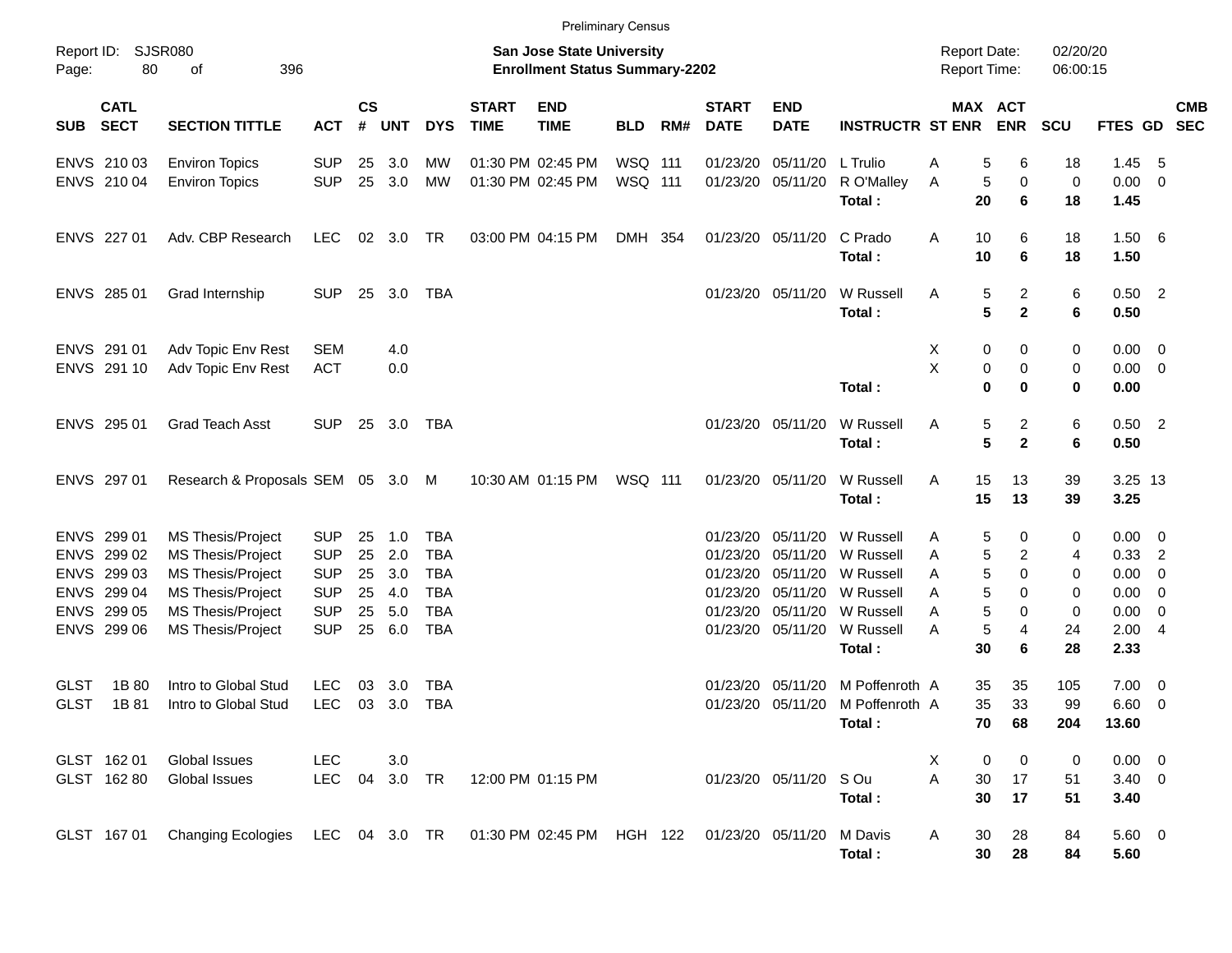|                                           |                            |                                                                    |                                        |                    |                   |                          |                             | <b>Preliminary Census</b>                                                 |            |     |                                  |                                                  |                                                       |             |                           |                                            |                                                    |                                   |                                                                       |                          |
|-------------------------------------------|----------------------------|--------------------------------------------------------------------|----------------------------------------|--------------------|-------------------|--------------------------|-----------------------------|---------------------------------------------------------------------------|------------|-----|----------------------------------|--------------------------------------------------|-------------------------------------------------------|-------------|---------------------------|--------------------------------------------|----------------------------------------------------|-----------------------------------|-----------------------------------------------------------------------|--------------------------|
| Report ID:<br>Page:                       | 81                         | <b>SJSR080</b><br>396<br>οf                                        |                                        |                    |                   |                          |                             | <b>San Jose State University</b><br><b>Enrollment Status Summary-2202</b> |            |     |                                  |                                                  |                                                       |             |                           | <b>Report Date:</b><br><b>Report Time:</b> | 02/20/20<br>06:00:15                               |                                   |                                                                       |                          |
| <b>SUB</b>                                | <b>CATL</b><br><b>SECT</b> | <b>SECTION TITTLE</b>                                              | <b>ACT</b>                             | $\mathsf{cs}$<br># | UNT               | <b>DYS</b>               | <b>START</b><br><b>TIME</b> | <b>END</b><br><b>TIME</b>                                                 | <b>BLD</b> | RM# | <b>START</b><br><b>DATE</b>      | <b>END</b><br><b>DATE</b>                        | <b>INSTRUCTR ST ENR</b>                               |             | MAX                       | <b>ACT</b><br><b>ENR</b>                   | <b>SCU</b>                                         | FTES GD                           |                                                                       | <b>CMB</b><br><b>SEC</b> |
| <b>GLST</b>                               | 179 01                     | Seminar Global Studi                                               | LEC                                    | 03                 | 3.0               | R.                       |                             | 03:00 PM 05:45 PM                                                         | CL.        |     | 303A 01/23/20                    | 05/11/20                                         | <b>B</b> White<br>Total:                              | A           | 25<br>25                  | 20<br>20                                   | 60<br>60                                           | 4.00 0<br>4.00                    |                                                                       |                          |
| <b>GLST</b><br><b>GLST</b><br><b>GLST</b> | 18901<br>18902<br>18903    | Global Experience<br>Global Experience<br><b>Global Experience</b> | <b>SUP</b><br><b>SUP</b><br><b>SUP</b> | 48<br>48<br>48     | 1.0<br>2.0<br>3.0 | TBA<br><b>TBA</b><br>TBA |                             |                                                                           |            |     | 01/23/20<br>01/23/20<br>01/23/20 | 05/11/20<br>05/11/20<br>05/11/20                 | K Cushing<br>K Cushing<br>K Cushing<br>Total:         | A<br>A<br>A | 5<br>5<br>5<br>15         | 0<br>0                                     | 0<br>$\overline{2}$<br>$\mathbf 0$<br>$\mathbf{2}$ | 0.00<br>0.13<br>0.00<br>0.13      | $\overline{\phantom{0}}$<br>$\overline{0}$<br>$\overline{\mathbf{0}}$ |                          |
|                                           | Department :               | <b>Environmental Studies</b>                                       |                                        |                    |                   |                          |                             |                                                                           |            |     |                                  | <b>Lower Division:</b><br><b>Upper Division:</b> | <b>Department Total:</b><br><b>Graduate Division:</b> |             | 1716<br>365<br>1266<br>85 | 1349<br>272<br>1042<br>35                  | 3662<br>816<br>2731<br>115                         | 247.58<br>54.40<br>183.65<br>9.53 |                                                                       |                          |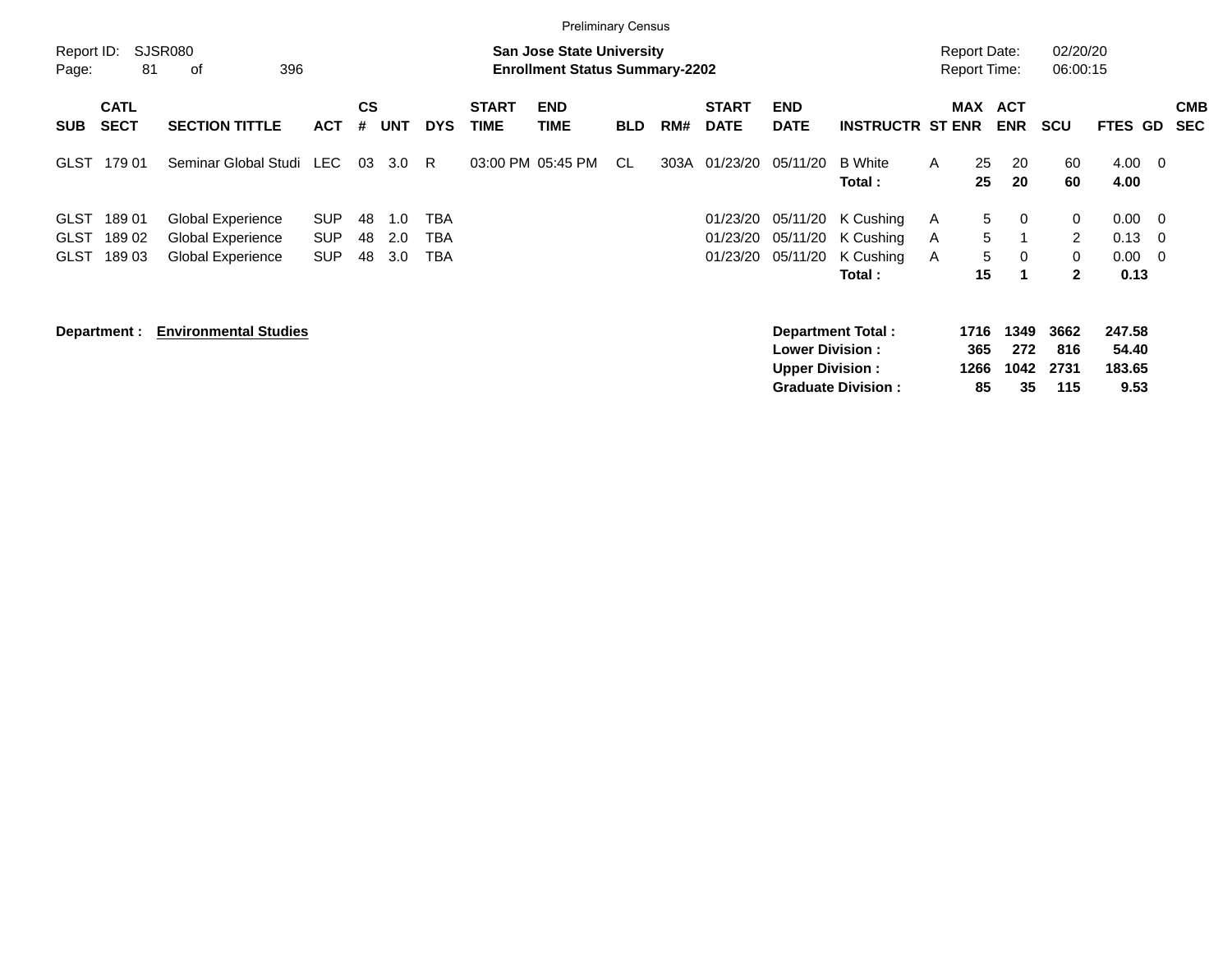|                     |                            |                                        |                |                    |            |            |                             | <b>Preliminary Census</b>                                          |            |      |                             |                           |                                          |                                     |           |           |                      |                        |     |                          |
|---------------------|----------------------------|----------------------------------------|----------------|--------------------|------------|------------|-----------------------------|--------------------------------------------------------------------|------------|------|-----------------------------|---------------------------|------------------------------------------|-------------------------------------|-----------|-----------|----------------------|------------------------|-----|--------------------------|
| Report ID:<br>Page: | 82                         | SJSR080<br>396<br>οf                   |                |                    |            |            |                             | San Jose State University<br><b>Enrollment Status Summary-2202</b> |            |      |                             |                           |                                          | <b>Report Date:</b><br>Report Time: |           |           | 02/20/20<br>06:00:15 |                        |     |                          |
| <b>SUB</b>          | <b>CATL</b><br><b>SECT</b> | <b>SECTION TITTLE</b>                  | <b>ACT</b>     | $\mathsf{cs}$<br># | <b>UNT</b> | <b>DYS</b> | <b>START</b><br><b>TIME</b> | <b>END</b><br><b>TIME</b>                                          | <b>BLD</b> | RM#  | <b>START</b><br><b>DATE</b> | <b>END</b><br><b>DATE</b> | <b>INSTRUCTR ST ENR ENR</b>              |                                     |           | MAX ACT   | <b>SCU</b>           | <b>FTES GD</b>         |     | <b>CMB</b><br><b>SEC</b> |
| College             |                            | <b>Social Sciences</b>                 |                |                    |            |            |                             |                                                                    |            |      |                             |                           |                                          |                                     |           |           |                      |                        |     |                          |
| <b>HIST</b>         | Department :<br>1A 01      | <b>History</b><br>World History to 150 | LEC 02 3.0     |                    |            | МW         |                             | 03:00 PM 04:15 PM                                                  | DMH 163    |      |                             | 01/23/20 05/11/20         | A Katsev<br>Total:                       | Α                                   | 28<br>28  | 15<br>15  | 45<br>45             | $3.00 \ 0$<br>3.00     |     |                          |
| <b>HIST</b>         | 1B 01                      | World History from 1                   | LEC            |                    | 02 3.0     | МW         | 10:30 AM 11:45 AM           |                                                                    | DMH 163    |      |                             | 01/23/20 05/11/20         | A Katsev<br>Total:                       | A                                   | 28<br>28  | 18<br>18  | 54<br>54             | $3.60 \ 0$<br>3.60     |     |                          |
| <b>HIST</b>         | 10A 01                     | <b>Western Civilizatn</b>              | <b>LEC</b>     |                    | 02 3.0     | TR         |                             | 01:30 PM 02:45 PM                                                  | DMH 163    |      |                             | 01/23/20 05/11/20         | R Ciriviller<br>Total:                   | Α                                   | 28<br>28  | 13<br>13  | 39<br>39             | $2.60 \quad 0$<br>2.60 |     |                          |
| <b>HIST</b>         | 10B 01                     | <b>Western Civilizatn</b>              | <b>LEC</b>     | 02                 | 3.0        | TR         |                             | 12:00 PM 01:15 PM                                                  | DMH 354    |      |                             | 01/23/20 05/11/20         | M Wilson<br>Total:                       | Α                                   | 28<br>28  | 25<br>25  | 75<br>75             | $5.00 \t 0$<br>5.00    |     |                          |
| <b>HIST</b>         | 15 01                      | Esntl US History                       | <b>LEC</b>     | 01                 | 3.0        | МW         |                             | 04:30 PM 05:45 PM                                                  | WSQ 207    |      | 01/23/20                    | 05/11/20                  | M McBane                                 | A                                   | 125       | 125       | 375                  | 25.00                  | - 0 |                          |
| <b>HIST</b>         | 15 02                      | Esntl US History                       | <b>LEC</b>     | 01                 | 3.0        | TR.        |                             | 03:00 PM 04:15 PM                                                  | WSQ 207    |      | 01/23/20                    | 05/11/20                  | R Ciriviller                             | Α                                   | 125       | 111       | 333                  | 22.20                  | -0  |                          |
| <b>HIST</b>         | 15 03                      | <b>Esntl US History</b>                | <b>LEC</b>     | 01                 | 3.0        | МW         | 10:30 AM 11:45 AM           |                                                                    | DMH.       | 150  | 01/23/20                    | 05/11/20                  | M Wilson                                 | Α                                   | 48        | 52        | 156                  | 10.40                  | - 0 |                          |
| <b>HIST</b>         | 15 04                      | <b>Esntl US History</b>                | <b>LEC</b>     | 01                 | 3.0        | МW         |                             | 12:00 PM 01:15 PM                                                  | DMH.       | -234 | 01/23/20                    | 05/11/20                  | M McBane                                 | A                                   | 48        | 46        | 138                  | 9.20                   | -0  |                          |
| <b>HIST</b>         | 15 05                      | <b>Esntl US History</b>                | <b>LEC</b>     | 01                 | 3.0        | TR.        |                             | 07:30 AM 08:45 AM                                                  | DMH.       | 150  | 01/23/20                    | 05/11/20                  | R Ciriviller                             | A                                   | 48        | 55        | 165                  | 11.00                  | - 0 |                          |
| <b>HIST</b>         | 15 06                      | <b>Esntl US History</b>                | <b>LEC</b>     | 01                 | 3.0        | TR.        |                             | 09:00 AM 10:15 AM                                                  | DMH        | 150  | 01/23/20                    | 05/11/20                  | <b>R</b> Ciriviller                      | A                                   | 48        | 47        | 141                  | 9.40                   | -0  |                          |
| <b>HIST</b>         | 15 07                      | <b>Esntl US History</b>                | <b>LEC</b>     | 01                 | 3.0        | <b>TR</b>  | 10:30 AM 11:45 AM           |                                                                    | DMH.       | 150  | 01/23/20                    | 05/11/20                  | R Buyco                                  | A                                   | 60        | 61        | 183                  | 12.20                  | -0  |                          |
| <b>HIST</b>         | 15 08                      | <b>Esntl US History</b>                | <b>LEC</b>     | 01                 | 3.0        | TR.        |                             | 12:00 PM 01:15 PM                                                  | <b>DMH</b> | 150  |                             | 01/23/20 05/11/20         | R Buyco                                  | Α                                   | 60        | 60        | 180                  | 12.00                  | -0  |                          |
| <b>HIST</b>         | 15 09                      | <b>Esntl US History</b>                | <b>LEC</b>     | 01                 | 3.0        | <b>TR</b>  |                             | 01:30 PM 02:45 PM                                                  | <b>DMH</b> | 150  |                             | 01/23/20 05/11/20         | R Buyco                                  | Α                                   | 60        | 62        | 186                  | 12.40                  | -0  |                          |
| <b>HIST</b>         | 15 10                      | <b>Esntl US History</b>                | <b>LEC</b>     | 01                 | 3.0        | <b>TR</b>  |                             | 04:30 PM 05:45 PM                                                  | <b>DMH</b> | 150  |                             | 01/23/20 05/11/20 R Buyco |                                          | A                                   | 60        | 58        | 174                  | 11.60                  | - 0 |                          |
| <b>HIST</b>         | 15 11                      | <b>Esntl US History</b>                | <b>LEC</b>     | 01                 | 3.0        | <b>TBA</b> |                             |                                                                    |            |      |                             | 01/23/20 05/11/20         |                                          | A                                   | 48        | 48        | 144                  | 9.60                   | - 0 |                          |
| <b>HIST</b>         | 1580                       | Esntl US History                       | <b>LEC</b>     | 01                 | 3.0        | <b>TBA</b> |                             |                                                                    |            |      |                             | 01/23/20 05/11/20         | L Guardino<br>Total:                     | Α                                   | 48<br>778 | 51<br>776 | 153<br>2328          | 10.20<br>155.20        | - 0 |                          |
| <b>HIST</b>         | 20A 01                     | Hist of Amer Peopl                     | <b>LEC</b>     | 02                 | 3.0        | TR         | 10:30 AM 11:45 AM           |                                                                    | <b>DMH</b> | 354  |                             | 01/23/20 05/11/20         | M Wilson                                 | A                                   | 28        | 31        | 93                   | $6.20 \ 0$             |     |                          |
|                     |                            |                                        |                |                    |            |            |                             |                                                                    |            |      |                             |                           | Total :                                  |                                     | 28        | 31        | 93                   | 6.20                   |     |                          |
|                     |                            | HIST 20B 80 Hist of Amer Peopl         | LEC 02 3.0 TBA |                    |            |            |                             |                                                                    |            |      |                             |                           | 01/23/20 05/11/20 L Guardino A<br>Total: |                                     | 28<br>28  | 30<br>30  | 90<br>90             | $6.00 \t 0$<br>6.00    |     |                          |
|                     | HIST 50 01                 | <b>Historical Process</b>              | SEM 04 3.0 W   |                    |            |            |                             | 06:00 PM 08:45 PM                                                  | DMH 163    |      |                             |                           | 01/23/20 05/11/20 E Narveson A           |                                     | 25        | 26        | 78                   | $5.20 \ 0$             |     |                          |
|                     |                            |                                        |                |                    |            |            |                             |                                                                    |            |      |                             |                           | Total:                                   |                                     | 25        | 26        | 78                   | 5.20                   |     |                          |
|                     | HIST 99 01                 | History Fundamentals SEM 05 3.0 TBA    |                |                    |            |            |                             |                                                                    |            |      |                             | 01/23/20 05/11/20         | Total:                                   | A                                   | 28<br>28  | 27<br>27  | 81<br>81             | $5.40\ 0$<br>5.40      |     |                          |
|                     |                            |                                        |                |                    |            |            |                             |                                                                    |            |      |                             |                           |                                          |                                     |           |           |                      |                        |     |                          |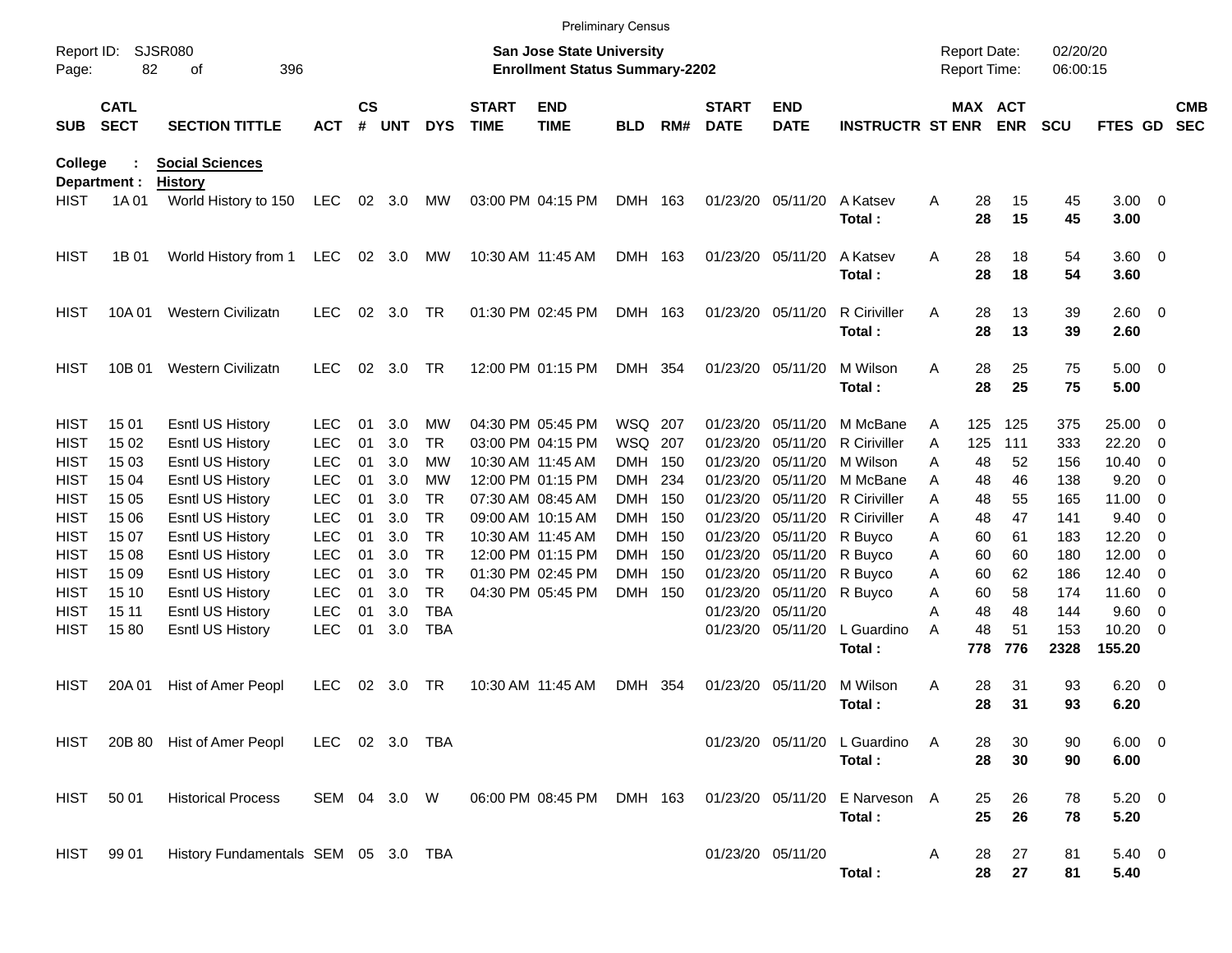|              |                            |                                                                  |                          |                    |               |                   |                             |                                                                    | <b>Preliminary Census</b> |     |                             |                                                  |                                      |                                            |                |                      |                                    |            |
|--------------|----------------------------|------------------------------------------------------------------|--------------------------|--------------------|---------------|-------------------|-----------------------------|--------------------------------------------------------------------|---------------------------|-----|-----------------------------|--------------------------------------------------|--------------------------------------|--------------------------------------------|----------------|----------------------|------------------------------------|------------|
| Page:        | Report ID: SJSR080<br>83   | 396<br>of                                                        |                          |                    |               |                   |                             | San Jose State University<br><b>Enrollment Status Summary-2202</b> |                           |     |                             |                                                  |                                      | <b>Report Date:</b><br><b>Report Time:</b> |                | 02/20/20<br>06:00:15 |                                    |            |
| SUB          | <b>CATL</b><br><b>SECT</b> | <b>SECTION TITTLE</b>                                            | <b>ACT</b>               | $\mathsf{cs}$<br># | <b>UNT</b>    | <b>DYS</b>        | <b>START</b><br><b>TIME</b> | <b>END</b><br><b>TIME</b>                                          | <b>BLD</b>                | RM# | <b>START</b><br><b>DATE</b> | <b>END</b><br><b>DATE</b>                        | <b>INSTRUCTR ST ENR ENR</b>          |                                            | MAX ACT        | <b>SCU</b>           | FTES GD SEC                        | <b>CMB</b> |
| HIST<br>HIST |                            | 100W 01 History Writers' Wo<br>100W 02 History Writers' Wo       | SEM<br>SEM               | 04<br>04           | 3.0<br>3.0    | МW<br><b>TR</b>   |                             | 12:00 PM 01:15 PM<br>01:30 PM 02:45 PM                             | DMH 354<br>DMH 167        |     |                             | 01/23/20 05/11/20<br>01/23/20 05/11/20           | M Wilson<br>L Hilde<br>Total:        | 22<br>A<br>22<br>A<br>44                   | 22<br>23<br>45 | 66<br>69<br>135      | $4.40 \quad 0$<br>$4.60$ 0<br>9.00 |            |
| HIST<br>HIST | 102 01<br>102 02           | Historiography<br>Historiography                                 | <b>LEC</b><br><b>LEC</b> | 02                 | 4.0<br>02 4.0 | TBA<br>TBA        |                             |                                                                    |                           |     |                             | 01/23/20 05/11/20<br>01/23/20 05/11/20           | Total:                               | 22<br>Α<br>A<br>22<br>44                   | 20<br>20<br>40 | 80<br>80<br>160      | 5.33 0<br>$5.40$ 1<br>10.73        |            |
|              | HIST 114 01                | <b>Ancient West</b>                                              | <b>LEC</b>               |                    | 02 4.0        | TBA               |                             |                                                                    |                           |     |                             | 01/23/20 05/11/20                                | Total:                               | 25<br>Α<br>25                              | 23<br>23       | 92<br>92             | $6.13 \quad 0$<br>6.13             |            |
|              |                            | HIST 121B 80 Med. Worlds 11-15c                                  | <b>LEC</b>               |                    | 02 4.0        | TBA               |                             |                                                                    |                           |     |                             | 01/23/20 05/11/20                                | K Olson<br>Total:                    | 25<br>Α<br>25                              | 26<br>26       | 104<br>104           | $7.07$ 2<br>7.07                   |            |
|              | HIST 126 01                | Adv Topic Medieval                                               | <b>LEC</b>               |                    | 02 4.0        | TBA               |                             |                                                                    |                           |     |                             | 01/23/20 05/11/20                                | Total:                               | 25<br>Α<br>25                              | 18<br>18       | 72<br>72             | 4.87 1<br>4.87                     |            |
|              | HIST 132 01<br>HIST 132 02 | Adv Top World Hist<br>Adv Top World Hist                         | <b>LEC</b><br><b>LEC</b> | 02                 | 4.0<br>02 4.0 | TBA<br><b>TBA</b> |                             |                                                                    |                           |     |                             | 01/23/20 05/11/20<br>01/23/20 05/11/20           | Total:                               | 25<br>A<br>A<br>25<br>50                   | 26<br>16<br>42 | 104<br>64<br>168     | $7.00$ 1<br>4.33 1<br>11.33        |            |
|              | HIST 153 01                | Hist Women Europe                                                | LEC 02 3.0 MW            |                    |               |                   |                             | 09:00 AM 10:15 AM                                                  | DMH 163                   |     |                             | 01/23/20 05/11/20                                | A Katsev<br>Total:                   | 28<br>A<br>28                              | 28<br>28       | 84<br>84             | $5.60$ 0<br>5.60                   |            |
|              | HIST 155 01                | 20th Century World                                               | <b>LEC</b>               |                    | 02 3.0        | MW                |                             | 01:30 PM 02:45 PM                                                  | DMH 163                   |     |                             | 01/23/20 05/11/20                                | A Katsev<br>Total:                   | 28<br>A<br>28                              | 28<br>28       | 84<br>84             | $5.60$ 0<br>5.60                   |            |
| HIST         | 170 01                     | <b>Topics Amer Hist</b>                                          | <b>LEC</b>               | 02                 | 3.0           | МW                |                             | 03:00 PM 04:15 PM                                                  | DMH 354                   |     |                             | 01/23/20 05/11/20                                | M McBane<br>Total:                   | A<br>28<br>28                              | 28<br>28       | 84<br>84             | 5.60 0<br>5.60                     |            |
|              |                            | HIST 170S 80 Topics Am History<br>HIST 170S 81 Topics Am History | LEC<br>LEC 03 3.0 TBA    |                    |               |                   |                             |                                                                    |                           |     |                             | 01/23/20 05/11/20 K Chilton<br>01/23/20 05/11/20 | K Chilton<br>Total:                  | 28<br>A<br>28<br>A<br>56                   | 26<br>28<br>54 | 78<br>84<br>162      | $5.20 \ 0$<br>5.60 0<br>10.80      |            |
|              | HIST 174 80                | Col & Rev America                                                | LEC 02 4.0 TBA           |                    |               |                   |                             |                                                                    |                           |     |                             |                                                  | 01/23/20 05/11/20 R Chopra<br>Total: | 25<br>A<br>25                              | 22<br>22       | 88<br>88             | 5.93 1<br>5.93                     |            |
|              | HIST 176 01                | Civil War & Recon                                                | LEC 02 4.0 TBA           |                    |               |                   |                             |                                                                    |                           |     |                             | 01/23/20 05/11/20                                |                                      | 25<br>A                                    | 22             | 88                   | 5.93 1                             |            |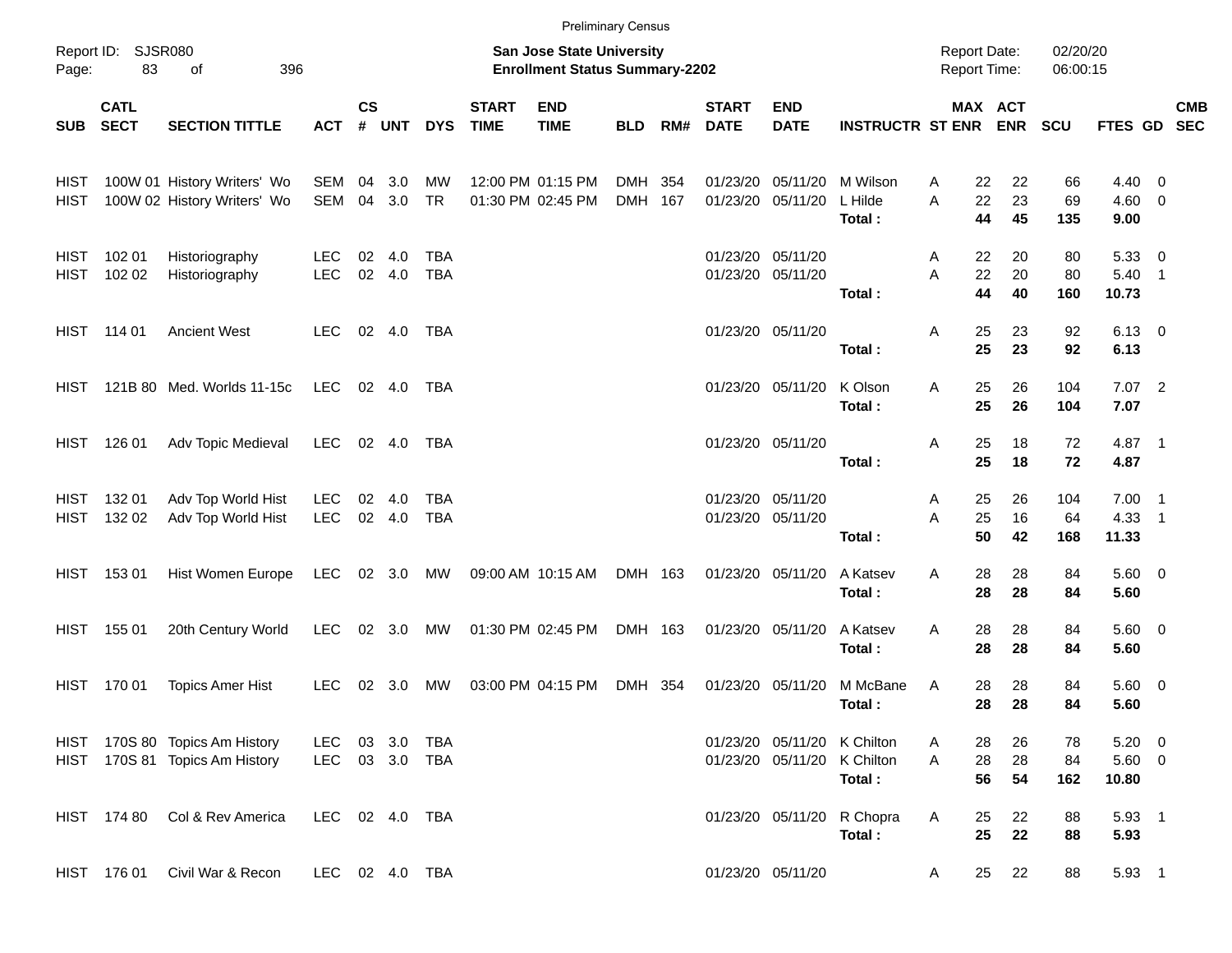|              |                            |                                                                                                        |                          |               |                  |                 |                             | <b>Preliminary Census</b>                                          |                    |     |                             |                                        |                                         |                                     |                                          |                      |                                   |            |  |
|--------------|----------------------------|--------------------------------------------------------------------------------------------------------|--------------------------|---------------|------------------|-----------------|-----------------------------|--------------------------------------------------------------------|--------------------|-----|-----------------------------|----------------------------------------|-----------------------------------------|-------------------------------------|------------------------------------------|----------------------|-----------------------------------|------------|--|
| Page:        | Report ID: SJSR080<br>84   | 396<br>of                                                                                              |                          |               |                  |                 |                             | San Jose State University<br><b>Enrollment Status Summary-2202</b> |                    |     |                             |                                        |                                         | <b>Report Date:</b><br>Report Time: |                                          | 02/20/20<br>06:00:15 |                                   |            |  |
| SUB          | <b>CATL</b><br><b>SECT</b> | <b>SECTION TITTLE</b>                                                                                  | <b>ACT</b>               | $\mathsf{cs}$ | # UNT            | <b>DYS</b>      | <b>START</b><br><b>TIME</b> | <b>END</b><br><b>TIME</b>                                          | <b>BLD</b>         | RM# | <b>START</b><br><b>DATE</b> | <b>END</b><br><b>DATE</b>              | <b>INSTRUCTR ST ENR ENR</b>             |                                     | MAX ACT                                  | <b>SCU</b>           | FTES GD SEC                       | <b>CMB</b> |  |
|              |                            |                                                                                                        |                          |               |                  |                 |                             |                                                                    |                    |     |                             |                                        | Total:                                  | 25                                  | 22                                       | 88                   | 5.93                              |            |  |
|              | HIST 179 01                | U.S. 1950-Present                                                                                      | LEC.                     |               | 02 4.0           | TBA             |                             |                                                                    |                    |     |                             | 01/23/20 05/11/20                      | Total:                                  | 25<br>Α<br>25                       | 25<br>25                                 | 100<br>100           | $6.73$ 1<br>6.73                  |            |  |
|              | HIST 181 01                | Adv Topics Am Hist                                                                                     | <b>LEC</b>               |               | 02 4.0           | TBA             |                             |                                                                    |                    |     |                             | 01/23/20 05/11/20                      | Total:                                  | 25<br>Α<br>25                       | 24<br>24                                 | 96<br>96             | $6.47$ 1<br>6.47                  |            |  |
| HIST         |                            | 210A 01 Colloq Colon Am                                                                                | SEM 05 4.0               |               |                  | TBA             |                             |                                                                    |                    |     |                             | 01/23/20 05/11/20                      |                                         | 15<br>Α<br>15                       | 12<br>12                                 | 48                   | 3.93 11                           |            |  |
|              | HIST 211 01                | Adv Coll Mod Euro                                                                                      | SEM 05 4.0               |               |                  | TBA             |                             |                                                                    |                    |     |                             | 01/23/20 05/11/20                      | Total:                                  | 15<br>Α                             | 9                                        | 48<br>36             | 3.93<br>$3.00$ 9                  |            |  |
| HIST         | 221 01                     | Sem in World Hist                                                                                      | SEM 05 4.0               |               |                  | TBA             |                             |                                                                    |                    |     |                             | 01/23/20 05/11/20                      | Total:                                  | 15<br>15<br>Α                       | 9<br>6                                   | 36<br>24             | 3.00<br>$2.00\quad 6$             |            |  |
|              |                            |                                                                                                        |                          |               |                  |                 |                             |                                                                    |                    |     |                             |                                        | Total:                                  | 15                                  | 6                                        | 24                   | 2.00                              |            |  |
| HIST         | 28301                      | Sem Calif and West                                                                                     | SEM 05 4.0               |               |                  | TBA             |                             |                                                                    |                    |     | 01/23/20 05/11/20           |                                        | Total:                                  | 15<br>Α<br>15                       | 13<br>13                                 | 52<br>52             | 4.20 11<br>4.20                   |            |  |
| HIST<br>HIST | 298 01<br>298 02           | <b>Spec Studies</b><br><b>Spec Studies</b>                                                             | <b>SUP</b><br><b>SUP</b> |               | 1.0<br>2.0       |                 |                             |                                                                    |                    |     |                             |                                        |                                         | Χ<br>Χ                              | 0<br>0<br>0<br>0                         | 0<br>0               | $0.00 \t 0$<br>$0.00 \t 0$        |            |  |
|              |                            |                                                                                                        |                          |               |                  |                 |                             |                                                                    |                    |     |                             |                                        | Total:                                  |                                     | $\bf{0}$<br>$\bf{0}$                     | 0                    | 0.00                              |            |  |
|              | SOCS 137 01<br>SOCS 137 02 | CA Hist Soc Sci Pers LEC<br>CA Hist Soc Sci Pers LEC                                                   |                          |               | 02 3.0<br>02 3.0 | <b>TR</b><br>TR |                             | 09:00 AM 10:15 AM<br>10:30 AM 11:45 AM                             | DMH 163<br>DMH 163 |     |                             | 01/23/20 05/11/20<br>01/23/20 05/11/20 | W Rouse<br>W Rouse<br>Total:            | 25<br>Α<br>A<br>25<br>50            | 17<br>25<br>42                           | 51<br>75<br>126      | $3.40 \ 0$<br>$5.00 \t 0$<br>8.40 |            |  |
|              | SOCS 138 01                | US Hist Soc Sci Pers LEC                                                                               |                          |               | 02 3.0 T         |                 |                             | 04:30 PM 07:15 PM                                                  | DMH 163            |     |                             | 01/23/20 05/11/20                      | W Thowdis<br>Total:                     | 25<br>A<br>25                       | 29<br>29                                 | 87<br>87             | 5.80 0<br>5.80                    |            |  |
|              |                            | SOCS 139 01 World History for Te LEC 03 3.0 R 04:30 PM 07:15 PM DMH 163 01/23/20 05/11/20 J Narveson A |                          |               |                  |                 |                             |                                                                    |                    |     |                             |                                        | Total:                                  | 25<br>25                            | 26<br>26                                 | 78<br>78             | $5.20 \t 0$<br>5.20               |            |  |
|              |                            | SSED 184Y 01 Stdt Tchg II                                                                              | SUP 25 4.0 TBA           |               |                  |                 |                             |                                                                    |                    |     |                             |                                        | 01/23/20 05/11/20 W Thowdis<br>Total:   | <sup>A</sup><br>10<br>10            | 7<br>$\overline{7}$                      | 0<br>0               | $1.87 \ 0$<br>1.87                |            |  |
|              |                            | SSED 184Z 01 Stdt Tchg III                                                                             | SUP 25 4.0 TBA           |               |                  |                 |                             |                                                                    |                    |     |                             |                                        | 01/23/20 05/11/20 W Thowdis A<br>Total: |                                     | 7<br>1<br>$\overline{7}$<br>$\mathbf{1}$ | 0<br>0               | $1.87 \ 0$<br>1.87                |            |  |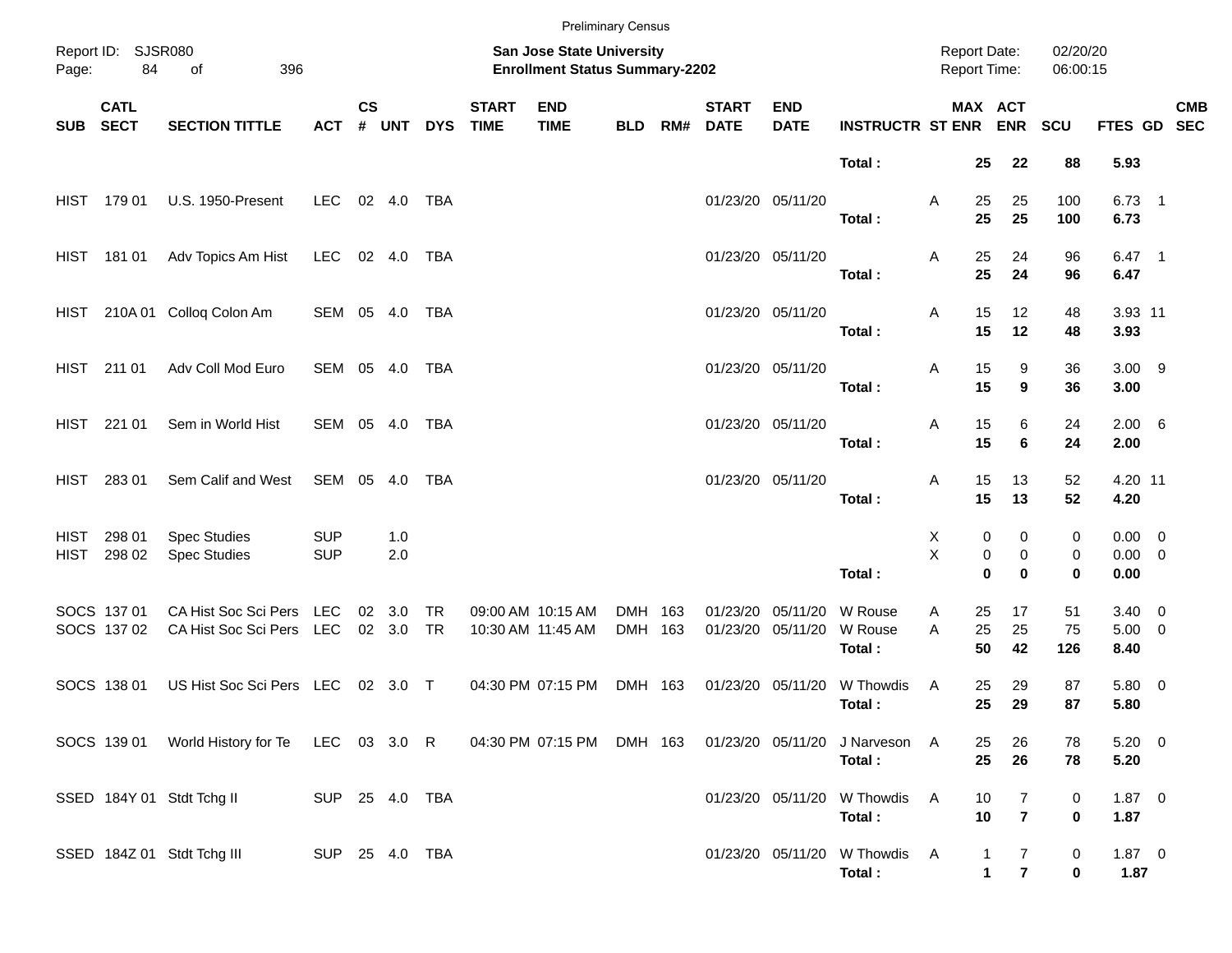|                     |                            |               |      |                       |     |         |           |     |            |                      |                    | <b>Preliminary Census</b>                                                 |     |                             |                           |                         |                                            |                   |                      |                    |            |
|---------------------|----------------------------|---------------|------|-----------------------|-----|---------|-----------|-----|------------|----------------------|--------------------|---------------------------------------------------------------------------|-----|-----------------------------|---------------------------|-------------------------|--------------------------------------------|-------------------|----------------------|--------------------|------------|
| Report ID:<br>Page: |                            | SJSR080<br>85 | . of |                       | 396 |         |           |     |            |                      |                    | <b>San Jose State University</b><br><b>Enrollment Status Summary-2202</b> |     |                             |                           |                         | <b>Report Date:</b><br><b>Report Time:</b> |                   | 02/20/20<br>06:00:15 |                    |            |
| <b>SUB</b>          | <b>CATL</b><br><b>SECT</b> |               |      | <b>SECTION TITTLE</b> |     | $ACT$ # | <b>CS</b> | UNT | <b>DYS</b> | <b>START</b><br>TIME | <b>END</b><br>TIME | <b>BLD</b>                                                                | RM# | <b>START</b><br><b>DATE</b> | <b>END</b><br><b>DATE</b> | <b>INSTRUCTR ST ENR</b> | MAX                                        | ACT<br><b>ENR</b> | <b>SCU</b>           | <b>FTES GD SEC</b> | <b>CMB</b> |

| <b>Department:</b> | History | Department Total:         | 1623 | 1537 | 4851 | 330.27 |
|--------------------|---------|---------------------------|------|------|------|--------|
|                    |         | <b>Lower Division:</b>    | 999  | 961  | 2883 | 192.20 |
|                    |         | <b>Upper Division:</b>    | 564  | 536  | 1808 | 124.93 |
|                    |         | <b>Graduate Division:</b> | 60   | 40   | 160  | 13.13  |
|                    |         |                           |      |      |      |        |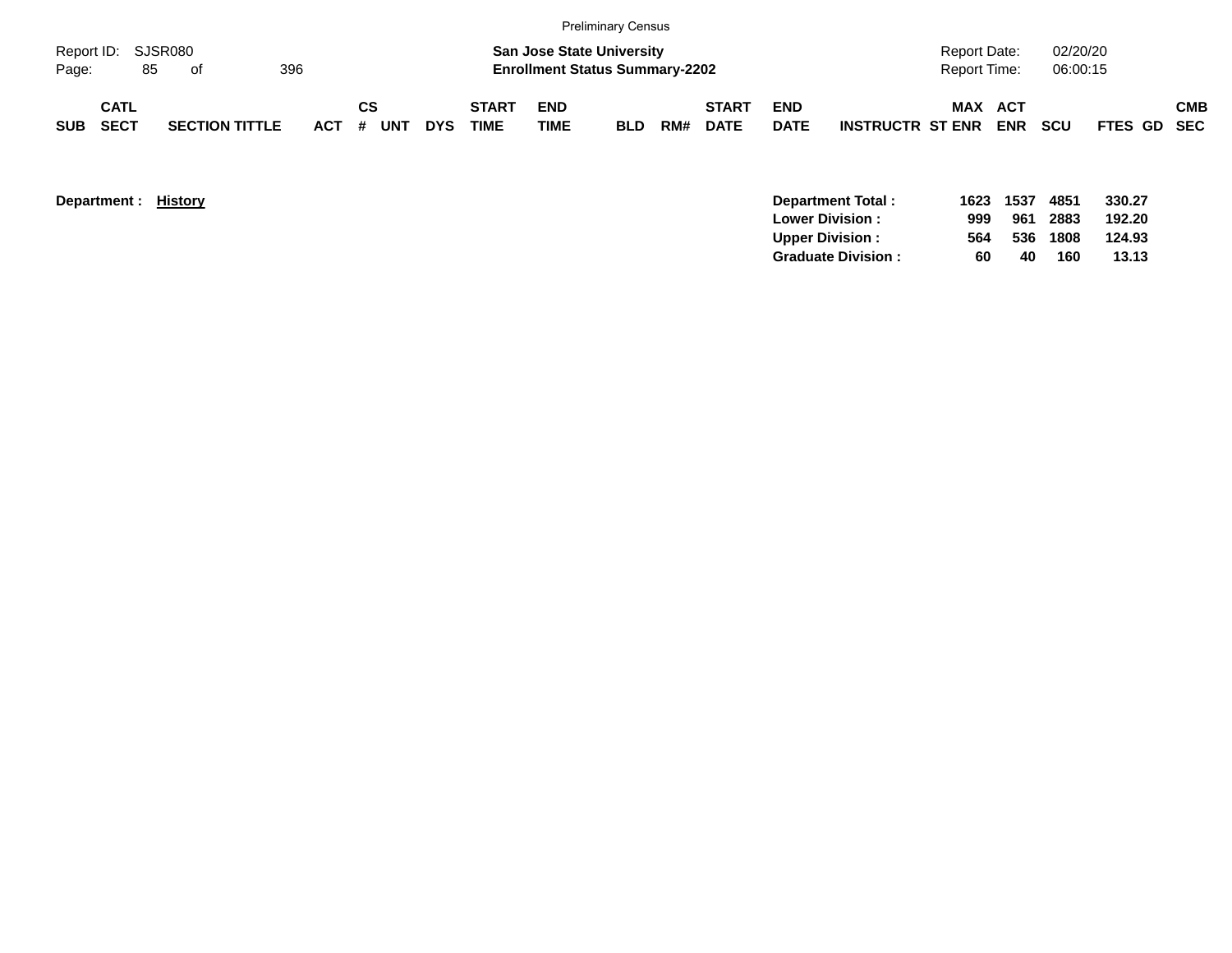|                     |                            |                                    |            |                    |            |            |                             | <b>Preliminary Census</b>                                                 |                 |      |                             |                           |                              |                                     |                |                      |             |                          |                          |
|---------------------|----------------------------|------------------------------------|------------|--------------------|------------|------------|-----------------------------|---------------------------------------------------------------------------|-----------------|------|-----------------------------|---------------------------|------------------------------|-------------------------------------|----------------|----------------------|-------------|--------------------------|--------------------------|
| Report ID:<br>Page: | 86                         | SJSR080<br>396<br>οf               |            |                    |            |            |                             | <b>San Jose State University</b><br><b>Enrollment Status Summary-2202</b> |                 |      |                             |                           |                              | <b>Report Date:</b><br>Report Time: |                | 02/20/20<br>06:00:15 |             |                          |                          |
| <b>SUB</b>          | <b>CATL</b><br><b>SECT</b> | <b>SECTION TITTLE</b>              | <b>ACT</b> | $\mathsf{cs}$<br># | <b>UNT</b> | <b>DYS</b> | <b>START</b><br><b>TIME</b> | <b>END</b><br><b>TIME</b>                                                 | <b>BLD</b>      | RM#  | <b>START</b><br><b>DATE</b> | <b>END</b><br><b>DATE</b> | <b>INSTRUCTR ST ENR</b>      | MAX ACT                             | <b>ENR</b>     | <b>SCU</b>           | FTES GD     |                          | <b>CMB</b><br><b>SEC</b> |
| College             |                            | <b>Social Sciences</b>             |            |                    |            |            |                             |                                                                           |                 |      |                             |                           |                              |                                     |                |                      |             |                          |                          |
| Department :        |                            | <b>Chicana and Chicano Studies</b> |            |                    |            |            |                             |                                                                           |                 |      |                             |                           |                              |                                     |                |                      |             |                          |                          |
| <b>CCS</b>          | 701                        | Folklorico Dance                   | <b>ACT</b> | 11                 | 1.0        | МW         |                             | 06:00 PM 07:00 PM                                                         | <b>SPXE 178</b> |      | 01/23/20                    | 05/11/20                  | M ColmenarezA                | 30                                  | 3              | 3                    | 0.20        | 0 <sup>o</sup>           |                          |
| KIN                 | 701                        | <b>Folklorico Dance</b>            | <b>ACT</b> | -11                | 1.0        | МW         |                             | 06:00 PM 07:00 PM                                                         | <b>SPXE 178</b> |      | 01/23/20                    | 05/11/20                  | M ColmenarezA                | 0                                   | 24             | 24                   | 1.60        |                          | $0\,C$                   |
|                     |                            |                                    |            |                    |            |            |                             |                                                                           |                 |      |                             |                           | Total:                       | 30                                  | 27             | 27                   | 1.80        |                          |                          |
| CCS                 | 10B 01                     | Mex Am US Hist/Gov                 | LEC        | 02                 | 3.0        | МW         |                             | 07:30 AM 08:45 AM                                                         | CL              | 226  | 01/23/20                    | 05/11/20                  | J Covarrubia A               | 37                                  | 31             | 93                   | 6.20        | 0                        |                          |
| CCS                 | 10B 02                     | Mex Am US Hist/Gov                 | <b>LEC</b> | 02                 | 3.0        | МW         |                             | 07:30 AM 08:45 AM                                                         | CL              | 226  | 01/23/20                    | 05/11/20                  | J Gamboa<br>A                | 37                                  | 12             | 36                   | 2.40        | $\mathbf 0$              |                          |
| <b>CCS</b>          | 10B 03                     | Mex Am US Hist/Gov                 | <b>LEC</b> | 02                 | 3.0        | МW         |                             | 09:00 AM 10:15 AM                                                         | CL              | 226  | 01/23/20                    | 05/11/20                  | J Covarrubia A               | 37                                  | 36             | 108                  | 7.20        | 0                        |                          |
| CCS                 | 10B 04                     | Mex Am US Hist/Gov                 | <b>LEC</b> | 02                 | 3.0        | МW         |                             | 09:00 AM 10:15 AM                                                         | CL              | 226  | 01/23/20                    | 05/11/20                  | J Gamboa<br>A                | 37                                  | 34             | 102                  | 6.80        | 0                        |                          |
| CCS                 | 10B 05                     | Mex Am US Hist/Gov                 | <b>LEC</b> | 02                 | 3.0        | МW         |                             | 10:30 AM 11:45 AM                                                         | <b>CL</b>       | 226  | 01/23/20                    | 05/11/20                  | J Covarrubia A               | 37                                  | 37             | 111                  | 7.40        | $\mathbf 0$              |                          |
| CCS                 | 10B 06                     | Mex Am US Hist/Gov                 | <b>LEC</b> | 02                 | 3.0        | МW         |                             | 10:30 AM 11:45 AM                                                         | <b>CL</b>       | 226  | 01/23/20                    | 05/11/20                  | A Rodriguez A                | 37                                  | 38             | 114                  | 7.60        | 0                        |                          |
| CCS                 | 10B 07                     | Mex Am US Hist/Gov                 | <b>LEC</b> | 02                 | 3.0        | МW         |                             | 12:00 PM 01:15 PM                                                         | <b>DMH</b>      | 150  | 01/23/20                    | 05/11/20                  | S Azcona                     | 40<br>Α                             | 46             | 138                  | 9.20        | $\mathbf 0$              |                          |
| CCS                 | 10B 08                     | Mex Am US Hist/Gov                 | <b>LEC</b> | 02                 | 3.0        | <b>TR</b>  |                             | 09:00 AM 10:15 AM                                                         | CL              | 226  | 01/23/20                    | 05/11/20                  | G Mora-Torre A               | 37                                  | 17             | 51                   | 3.40        | $\mathbf 0$              |                          |
| CCS                 | 10B 09                     | Mex Am US Hist/Gov                 | <b>LEC</b> | 02                 | 3.0        | <b>TR</b>  |                             | 09:00 AM 10:15 AM                                                         | CL              | 226  | 01/23/20                    | 05/11/20                  | J Mercado<br>A               | 37                                  | 11             | 33                   | 2.20        | 0                        |                          |
| CCS                 | 10B 10                     | Mex Am US Hist/Gov                 | <b>LEC</b> | 02                 | 3.0        | <b>TR</b>  |                             | 10:30 AM 11:45 AM                                                         | CL              | 226  | 01/23/20                    | 05/11/20                  | G Mora-Torre A               | 37                                  | 33             | 99                   | 6.60        | $\mathbf 0$              |                          |
| <b>CCS</b>          | 10B 11                     | Mex Am US Hist/Gov                 | <b>LEC</b> | 02                 | 3.0        | <b>TR</b>  |                             | 10:30 AM 11:45 AM                                                         | CL              | 226  | 01/23/20                    | 05/11/20                  | J Mercado                    | 37<br>A                             | 15             | 45                   | 3.00        | $\mathbf 0$              |                          |
| <b>CCS</b>          | 10B 12                     | Mex Am US Hist/Gov                 | <b>LEC</b> | 02                 | 3.0        | <b>TR</b>  |                             | 12:00 PM 01:15 PM                                                         | <b>CL</b>       | 226  | 01/23/20                    | 05/11/20                  | F Ponce                      | 80<br>A                             | 80             | 240                  | 16.00       | $\overline{0}$           |                          |
|                     |                            |                                    |            |                    |            |            |                             |                                                                           |                 |      |                             |                           | Total:                       | 490                                 | 390            | 1170                 | 78.00       |                          |                          |
| CCS                 | 25 01                      | <b>Changing Majority</b>           | <b>LEC</b> | 02                 | 3.0        | МW         |                             | 09:00 AM 10:15 AM                                                         | CL              | 243  |                             | 01/23/20 05/11/20         | F Ortega Gon A               | 25                                  | 8              | 24                   | 1.60        | $0\,$ C                  |                          |
| AAS                 | 25 01                      | <b>Changing Majority</b>           | <b>LEC</b> | 02                 | 3.0        | МW         |                             | 09:00 AM 10:15 AM                                                         | CL              | 243  | 01/23/20                    | 05/11/20                  | F Ortega Gon A               | 0                                   | 9              | 27                   | 1.80        |                          | 0 <sup>o</sup>           |
| AFAM                | 25 01                      | <b>Changing Majority</b>           | <b>LEC</b> | 02                 | 3.0        | МW         |                             | 09:00 AM 10:15 AM                                                         | CL              | 243  | 01/23/20                    | 05/11/20                  | F Ortega Gon A               | 0                                   | $\overline{7}$ | 21                   | 1.40        |                          | 0 <sup>o</sup>           |
| CCS                 | 25 02                      | <b>Changing Majority</b>           | <b>LEC</b> | 02                 | 3.0        | <b>TR</b>  |                             | 09:00 AM 10:15 AM                                                         | CL              | 243  | 01/23/20                    | 05/11/20                  | F Ortega Gon A               | 25                                  | 6              | 18                   | 1.20        |                          | 0 <sup>o</sup>           |
| AAS                 | 25 02                      | <b>Changing Majority</b>           | <b>LEC</b> | 02                 | 3.0        | <b>TR</b>  |                             | 09:00 AM 10:15 AM                                                         | CL              | 243  | 01/23/20                    | 05/11/20                  | F Ortega Gon A               | 0                                   | 12             | 36                   | 2.40        |                          | 0 <sup>o</sup>           |
| AFAM                | 25 02                      | <b>Changing Majority</b>           | <b>LEC</b> | 02                 | 3.0        | <b>TR</b>  |                             | 09:00 AM 10:15 AM                                                         | CL              | 243  | 01/23/20                    | 05/11/20                  | F Ortega Gon A               | $\mathbf 0$                         | $\overline{7}$ | 21                   | 1.40        |                          | 0 <sup>o</sup>           |
| CCS                 | 25 80                      | <b>Changing Majority</b>           | <b>LEC</b> | 02                 | 3.0        | <b>TBA</b> |                             |                                                                           |                 |      | 01/23/20                    | 05/11/20                  | J Watkins                    | 30<br>Α                             | 12             | 36                   | 2.40        |                          | 0 <sup>o</sup>           |
| AAS                 | 25 80                      | <b>Changing Majority</b>           | LEC        | 02                 | 3.0        | <b>TBA</b> |                             |                                                                           |                 |      | 01/23/20                    | 05/11/20                  | J Watkins                    | Α<br>0                              | 12             | 36                   | 2.40        |                          | 0 <sup>o</sup>           |
| AFAM                | 25 80                      | <b>Changing Majority</b>           | <b>LEC</b> | 02                 | 3.0        | <b>TBA</b> |                             |                                                                           |                 |      | 01/23/20                    | 05/11/20                  | J Watkins                    | Α<br>0                              | 10             | 30                   | 2.00        |                          | $0\,C$                   |
|                     |                            |                                    |            |                    |            |            |                             |                                                                           |                 |      |                             |                           | Total:                       | 80                                  | 83             | 249                  | 16.60       |                          |                          |
| <b>CCS</b>          | 74 01                      | <b>Public Address</b>              | <b>SEM</b> | 04                 | 3.0        | MW         |                             | 09:00 AM 10:15 AM                                                         | CL.             | 303B |                             | 01/23/20 05/11/20 A Casas |                              | 25<br>A                             | 25             | 75                   | 5.00        | $\overline{\mathbf{0}}$  |                          |
| <b>CCS</b>          | 74 02                      | <b>Public Address</b>              | <b>SEM</b> | 04                 | 3.0        | MW         |                             | 10:30 AM 11:45 AM                                                         | CL              | 303B |                             | 01/23/20 05/11/20         | A Casas                      | 25<br>Α                             | 24             | 72                   | $4.80$ 0    |                          |                          |
| <b>CCS</b>          | 74 03                      | <b>Public Address</b>              | SEM        | 04                 | 3.0        | W          |                             | 06:00 PM 08:45 PM                                                         | CL              | 204  |                             |                           | 01/23/20 05/11/20 M Corrales | 25<br>A                             | 24             | 72                   | 4.80        | $\overline{\phantom{0}}$ |                          |
| <b>CCS</b>          | 74 04                      | <b>Public Address</b>              | <b>SEM</b> | 04                 | 3.0        | <b>TR</b>  |                             | 09:00 AM 10:15 AM                                                         | CL              | 303B |                             | 01/23/20 05/11/20         | F Ponce                      | 25<br>Α                             | 24             | 72                   | 4.80        | $\overline{\phantom{0}}$ |                          |
| <b>CCS</b>          | 74 05                      | <b>Public Address</b>              | <b>SEM</b> | 04                 | 3.0        | <b>TR</b>  |                             | 10:30 AM 11:45 AM                                                         | CL              | 303B |                             | 01/23/20 05/11/20         | F Ponce                      | 25<br>Α                             | 24             | 72                   | 4.80        | $\overline{\phantom{0}}$ |                          |
| <b>CCS</b>          | 74 06                      | <b>Public Address</b>              | <b>SEM</b> | 04                 | 3.0        | <b>TR</b>  |                             | 12:00 PM 01:15 PM                                                         | CL              | 303B |                             | 01/23/20 05/11/20         | R Alvarez                    | 25<br>Α                             | 24             | 72                   | 4.80        | $\overline{\phantom{0}}$ |                          |
| <b>CCS</b>          | 74 07                      | <b>Public Address</b>              | <b>SEM</b> | 04                 | 3.0        | <b>TR</b>  |                             | 01:30 PM 02:45 PM                                                         | CL              | 303B |                             | 01/23/20 05/11/20         | R Alvarez                    | 25<br>A                             | 25             | 75                   | $5.00 \t 0$ |                          |                          |
| <b>CCS</b>          | 74 08                      | <b>Public Address</b>              | SEM 04 3.0 |                    |            | MW         |                             | 12:00 PM 01:15 PM                                                         | CL              |      |                             | 303B 01/23/20 05/11/20    | R Alvarez                    | 25<br>A                             | 25             | 75                   | $5.00 \t 0$ |                          |                          |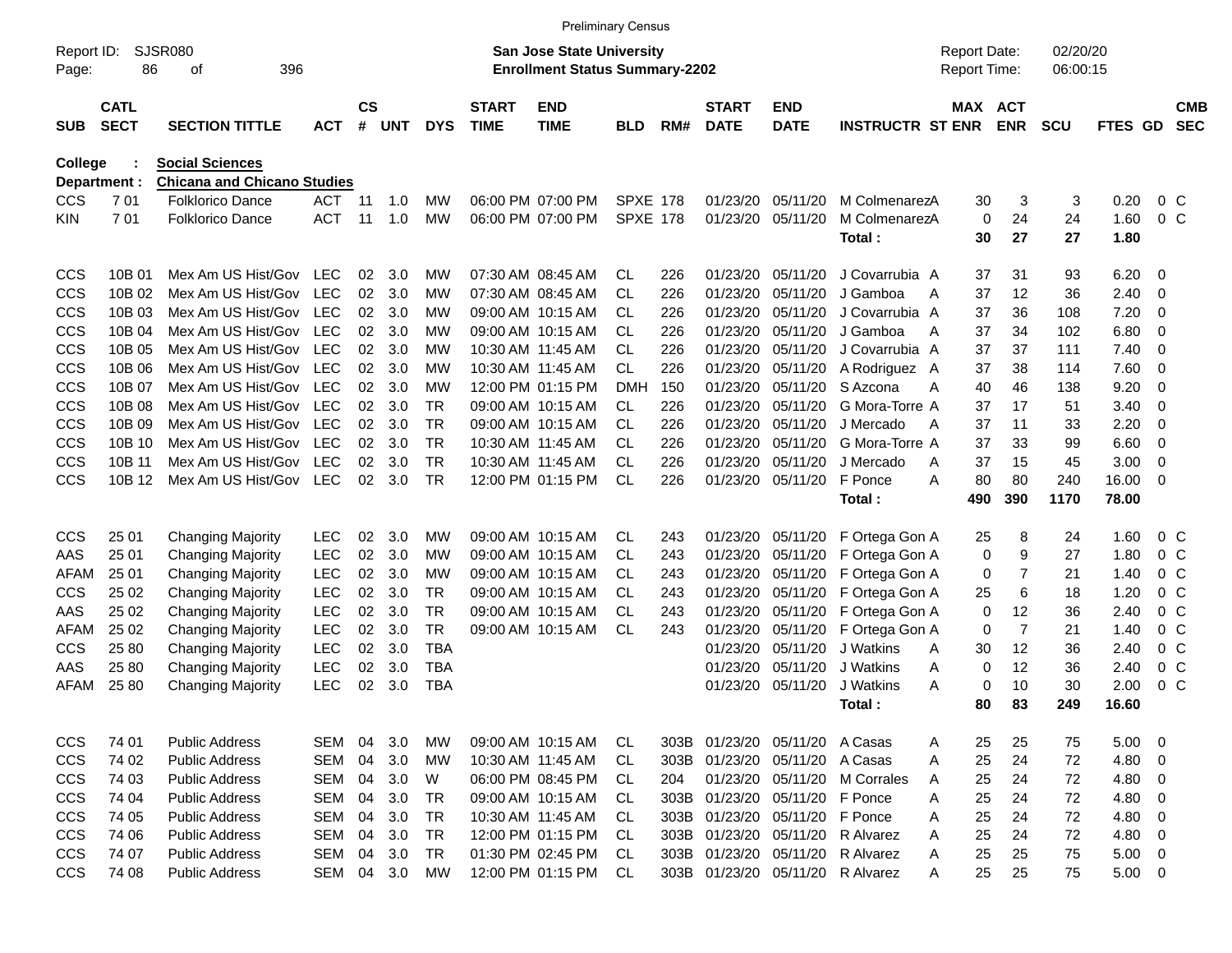|                                        |                            |                                                                                                                                             |                                 |                    |                                        |            |                                                                           | <b>Preliminary Census</b> |                |     |                             |                           |                                                                                                     |        |                     |                       |                                 |                                            |            |
|----------------------------------------|----------------------------|---------------------------------------------------------------------------------------------------------------------------------------------|---------------------------------|--------------------|----------------------------------------|------------|---------------------------------------------------------------------------|---------------------------|----------------|-----|-----------------------------|---------------------------|-----------------------------------------------------------------------------------------------------|--------|---------------------|-----------------------|---------------------------------|--------------------------------------------|------------|
| Report ID:<br>Page:                    | SJSR080<br>87              |                                                                                                                                             |                                 |                    |                                        |            | <b>San Jose State University</b><br><b>Enrollment Status Summary-2202</b> |                           |                |     |                             |                           | <b>Report Date:</b><br><b>Report Time:</b>                                                          |        |                     | 02/20/20<br>06:00:15  |                                 |                                            |            |
| <b>SUB</b>                             | <b>CATL</b><br><b>SECT</b> | <b>SECTION TITTLE</b>                                                                                                                       | <b>ACT</b>                      | $\mathsf{cs}$<br># | <b>UNT</b>                             | <b>DYS</b> | <b>START</b><br><b>TIME</b>                                               | <b>END</b><br><b>TIME</b> | <b>BLD</b>     | RM# | <b>START</b><br><b>DATE</b> | <b>END</b><br><b>DATE</b> | <b>INSTRUCTR ST ENR</b>                                                                             |        |                     | MAX ACT<br><b>ENR</b> | <b>SCU</b>                      | FTES GD SEC                                | <b>CMB</b> |
| <b>CCS</b>                             | 74 09                      | <b>Public Address</b>                                                                                                                       | <b>SEM</b>                      |                    | 3.0                                    |            |                                                                           |                           |                |     |                             |                           | Total:                                                                                              | X      | 0<br>200            | 0<br>195              | $\mathbf 0$<br>585              | $0.00 \t 0$<br>39.00                       |            |
| <b>CCS</b>                             | 115 01                     | Chicana/o Families                                                                                                                          | <b>LEC</b>                      | 02                 | - 3.0                                  | МW         |                                                                           | 03:00 PM 04:15 PM         |                |     | DMH 149A 01/23/20 05/11/20  |                           | M Cruz<br>Total:                                                                                    | A      | 30<br>30            | 20<br>20              | 60<br>60                        | $4.00 \ 0$<br>4.00                         |            |
| <b>CCS</b>                             | 120 01                     | Pol Econ & Chic CommLEC                                                                                                                     |                                 |                    | 02 3.0                                 | МW         |                                                                           | 10:30 AM 11:45 AM         | <b>SH</b>      | 315 | 01/23/20 05/11/20           |                           | J Gomez<br>Total:                                                                                   | A      | 30<br>30            | 30<br>30              | 90<br>90                        | $6.00 \quad 0$<br>6.00                     |            |
| <b>CCS</b>                             | 125 01                     | Chicana/o Comm Stu LEC                                                                                                                      |                                 |                    | 02 3.0 M                               |            |                                                                           | 03:00 PM 05:45 PM         | DMH 165        |     | 01/23/20 05/11/20           |                           | M Barrera<br>Total:                                                                                 | Α      | 30<br>30            | 14<br>14              | 42<br>42                        | $2.80 \t 0$<br>2.80                        |            |
| <b>CCS</b>                             | 127 01                     | Chic Crim Just Syst                                                                                                                         | LEC                             |                    | 02 3.0 TR                              |            |                                                                           | 09:00 AM 10:15 AM         | <b>HGH 116</b> |     | 01/23/20 05/11/20           |                           | J Troncoso<br>Total:                                                                                | A      | 30<br>30            | 28<br>28              | 84<br>84                        | $5.60$ 0<br>5.60                           |            |
| <b>CCS</b>                             | 130 01                     | Chicna/o Amer Soc                                                                                                                           | <b>LEC</b>                      |                    | 02 3.0                                 | <b>MW</b>  |                                                                           | 09:00 AM 10:15 AM         | DMH 165        |     | 01/23/20 05/11/20           |                           | G Mora-Torre A<br>Total:                                                                            |        | 30<br>30            | 29<br>29              | 87<br>87                        | 5.80 0<br>5.80                             |            |
| <b>CCS</b>                             | 144 01                     | Chicana/o Lit                                                                                                                               | <b>LEC</b>                      |                    | 01 3.0                                 | МW         |                                                                           | 12:00 PM 01:15 PM         | <b>SH</b>      | 238 | 01/23/20 05/11/20           |                           | M Barrera<br>Total:                                                                                 | Α      | 30<br>30            | 31<br>31              | 93<br>93                        | $6.20 \quad 0$<br>6.20                     |            |
| <b>CCS</b>                             | 14701                      | Music Mexican Amer LEC                                                                                                                      |                                 |                    | 02 3.0                                 | <b>MW</b>  |                                                                           | 01:30 PM 02:45 PM         | CL             |     | 303B 01/23/20 05/11/20      |                           | S Azcona<br>Total:                                                                                  | Α      | 25<br>25            | 21<br>21              | 63<br>63                        | $4.20 \ 0$<br>4.20                         |            |
| <b>CCS</b>                             | 150 01                     | Survey Res Methods SEM 04 3.0 TR                                                                                                            |                                 |                    |                                        |            |                                                                           | 01:30 PM 02:45 PM         | DMH 357        |     | 01/23/20 05/11/20           |                           | J Troncoso<br>Total:                                                                                | A      | 30<br>30            | 14<br>14              | 42<br>42                        | $2.80 \t 0$<br>2.80                        |            |
| <b>CCS</b>                             | 152 01                     | Chicano Spanish                                                                                                                             | <b>LEC</b>                      | 02                 | 3.0                                    | МW         |                                                                           | 01:30 PM 02:45 PM         | DMH 357        |     |                             | 01/23/20 05/11/20         | G Mora-Torre A<br>Total:                                                                            |        | 30<br>30            | 19<br>19              | 57<br>57                        | 3.80 0<br>3.80                             |            |
|                                        | CCS 16080                  | CCS 160 01 Gender and Sexuality LEC 02 3.0 W 06:00 PM 08:45 PM DMH 149A 01/23/20 05/11/20 M Martinez<br>Gender and Sexuality LEC 02 3.0 TBA |                                 |                    |                                        |            |                                                                           |                           |                |     |                             |                           | 01/23/20 05/11/20 R Alvarez<br>Total:                                                               | A<br>A | 30<br>35<br>65      | 27<br>38<br>65        | 81<br>114<br>195                | $5.40 \ 0$<br>$7.60$ 0<br>13.00            |            |
| <b>CCS</b><br><b>CCS</b><br><b>CCS</b> | 180 01<br>180 02<br>180 03 | <b>Indiv Studies</b><br><b>Indiv Studies</b><br><b>Indiv Studies</b>                                                                        | SUP<br><b>SUP</b><br><b>SUP</b> |                    | 36 3.0 TBA<br>36 1.0 TBA<br>36 2.0 TBA |            |                                                                           |                           |                |     |                             |                           | 01/23/20 05/11/20 J Gomez<br>01/23/20 05/11/20 M ColmenarezA<br>01/23/20 05/11/20 J Gomez<br>Total: | A<br>A | 30<br>30<br>5<br>65 | -1<br>10<br>-1<br>12  | 3<br>10<br>$\overline{2}$<br>15 | $0.25$ 1<br>$0.67$ 0<br>$0.13 \ 0$<br>1.05 |            |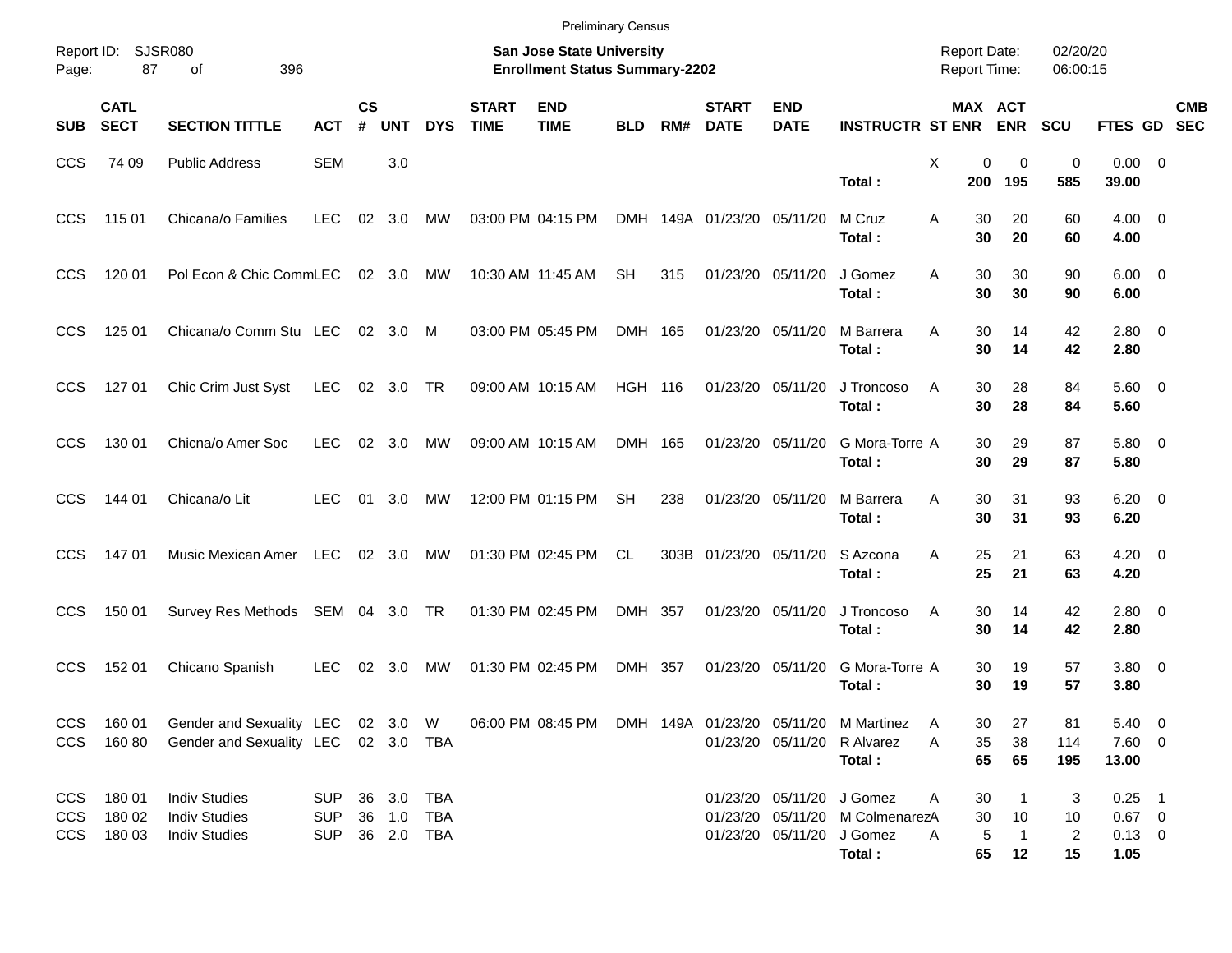|                     |                            |                                            |                   |                    |            |            |                             | <b>Preliminary Census</b>                                                 |                          |            |                             |                                                  |                                  |                                     |                       |                      |                           |                           |
|---------------------|----------------------------|--------------------------------------------|-------------------|--------------------|------------|------------|-----------------------------|---------------------------------------------------------------------------|--------------------------|------------|-----------------------------|--------------------------------------------------|----------------------------------|-------------------------------------|-----------------------|----------------------|---------------------------|---------------------------|
| Report ID:<br>Page: | 88                         | <b>SJSR080</b><br>396<br>οf                |                   |                    |            |            |                             | <b>San Jose State University</b><br><b>Enrollment Status Summary-2202</b> |                          |            |                             |                                                  |                                  | <b>Report Date:</b><br>Report Time: |                       | 02/20/20<br>06:00:15 |                           |                           |
| <b>SUB</b>          | <b>CATL</b><br><b>SECT</b> | <b>SECTION TITTLE</b>                      | <b>ACT</b>        | $\mathsf{cs}$<br># | <b>UNT</b> | <b>DYS</b> | <b>START</b><br><b>TIME</b> | <b>END</b><br><b>TIME</b>                                                 | <b>BLD</b>               | RM#        | <b>START</b><br><b>DATE</b> | <b>END</b><br><b>DATE</b>                        | <b>INSTRUCTR ST ENR</b>          |                                     | MAX ACT<br><b>ENR</b> | <b>SCU</b>           |                           | <b>CMB</b><br>FTES GD SEC |
| <b>CCS</b>          | 185 01<br>SOCS 185 01      | Teaching in Diverse<br>Teaching in Diverse | <b>LEC</b><br>LEC | 02<br>02           | 3.0<br>3.0 | W<br>W     |                             | 03:00 PM 05:45 PM<br>03:00 PM 05:45 PM                                    | <b>DMH</b><br><b>DMH</b> | 165<br>165 | 01/23/20<br>01/23/20        | 05/11/20<br>05/11/20                             | M Pizarro<br>M Pizarro<br>Total: | 30<br>A<br>A<br>30                  | 18<br>5<br>0<br>23    | 54<br>15<br>69       | 3.60<br>1.00<br>4.60      | $0\,$ C<br>$0\,C$         |
| <b>CCS</b>          | 215 01                     | Chicanas/os & Educ                         | SEM               | 05                 | 3.0        | $\top$     |                             | 06:00 PM 08:45 PM                                                         | <b>SH</b>                | 448        | 01/23/20                    | 05/11/20                                         | M Burciaga<br>Total:             | 15<br>A<br>15                       | 11<br>11              | 33<br>33             | 2.75 11<br>2.75           |                           |
| <b>CCS</b>          | 225 01                     | Am Inst & Ch Comm                          | SEM 06 3.0        |                    |            | R          |                             | 06:00 PM 08:45 PM                                                         | <b>HGH 221</b>           |            |                             | 01/23/20 05/11/20                                | J Troncoso<br>Total:             | 15<br>A<br>15                       | 13<br>13              | 39<br>39             | 3.25 13<br>3.25           |                           |
| <b>CCS</b>          | 252 01                     | Comp Ethnic Studies                        | SEM 05            |                    | 3.0        | W          |                             | 06:00 PM 08:45 PM                                                         | HGH                      | 221        | 01/23/20                    | 05/11/20                                         | J Gomez<br>Total:                | 15<br>A<br>15                       | 11<br>11              | 33<br>33             | 2.70 10<br>2.70           |                           |
| <b>CCS</b>          | 275 01                     | <b>Research Methods</b>                    | <b>SEM</b>        | 05                 | 3.0        | -S         |                             | 10:30 AM 03:00 PM                                                         | <b>CL</b>                | 234        |                             | 01/23/20 05/11/20                                | J Curry-Rodr A<br>Total:         | 15<br>15                            | 5<br>$5\phantom{.0}$  | 15<br>15             | 1.25<br>1.25              | 5                         |
| <b>CCS</b>          | 298 01                     | <b>Special Studies</b>                     | <b>SUP</b>        | 25                 | 3.0        | <b>TBA</b> |                             |                                                                           |                          |            |                             | 01/23/20 05/11/20                                | S Azcona<br>Total:               | 25<br>A<br>25                       | 4<br>4                | 12<br>12             | 1.004<br>1.00             |                           |
| <b>CCS</b>          | 299 01                     | <b>MA Thesis</b>                           | <b>SUP</b>        | 25                 | 3.0        | <b>TBA</b> |                             |                                                                           |                          |            | 01/23/20                    | 05/11/20                                         | S Azcona<br>Total:               | 25<br>Α<br>25                       | 0<br>$\bf{0}$         | 0<br>$\mathbf 0$     | $0.00 \t 0$<br>0.00       |                           |
|                     | Department :               | <b>Chicana and Chicano Studies</b>         |                   |                    |            |            |                             |                                                                           |                          |            |                             | <b>Lower Division:</b><br><b>Upper Division:</b> | <b>Department Total:</b>         | 1335<br>800<br>425                  | 1045<br>695<br>306    | 3060<br>2031<br>897  | 206.20<br>135.40<br>59.85 |                           |

**Graduate Division : 110 44 132 10.95**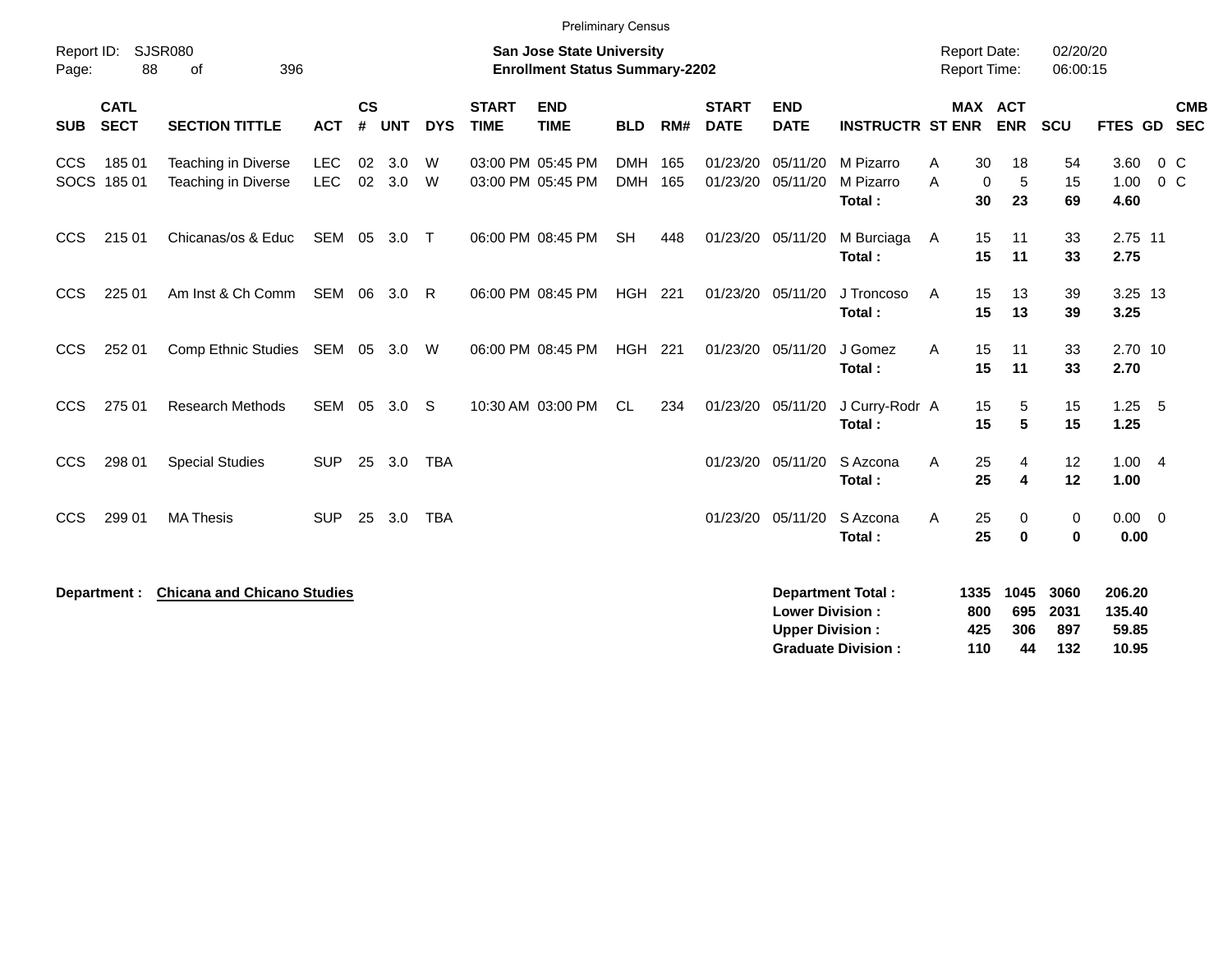|                     |                            |                                                    |                          |                    |                    |                |                             | <b>Preliminary Census</b>                                          |                |     |                             |                           |                                                                |                                            |                       |                      |                     |     |                          |
|---------------------|----------------------------|----------------------------------------------------|--------------------------|--------------------|--------------------|----------------|-----------------------------|--------------------------------------------------------------------|----------------|-----|-----------------------------|---------------------------|----------------------------------------------------------------|--------------------------------------------|-----------------------|----------------------|---------------------|-----|--------------------------|
| Report ID:<br>Page: |                            | <b>SJSR080</b><br>89<br>396<br>οf                  |                          |                    |                    |                |                             | San Jose State University<br><b>Enrollment Status Summary-2202</b> |                |     |                             |                           |                                                                | <b>Report Date:</b><br><b>Report Time:</b> |                       | 02/20/20<br>06:00:15 |                     |     |                          |
| <b>SUB</b>          | <b>CATL</b><br><b>SECT</b> | <b>SECTION TITTLE</b>                              | ACT                      | $\mathsf{cs}$<br># | <b>UNT</b>         | <b>DYS</b>     | <b>START</b><br><b>TIME</b> | <b>END</b><br><b>TIME</b>                                          | <b>BLD</b>     | RM# | <b>START</b><br><b>DATE</b> | <b>END</b><br><b>DATE</b> | <b>INSTRUCTR ST ENR</b>                                        |                                            | MAX ACT<br><b>ENR</b> | <b>SCU</b>           | FTES GD             |     | <b>CMB</b><br><b>SEC</b> |
| College             | Department :               | <b>Social Sciences</b><br><b>Political Science</b> | SEM 05                   |                    |                    |                |                             |                                                                    |                |     |                             |                           |                                                                |                                            |                       |                      |                     |     |                          |
|                     | PADM 210 01                | Intro Pub Admin                                    |                          |                    | 3.0                | $\top$         |                             | 06:00 PM 08:45 PM                                                  | CL.            | 306 |                             | 01/23/20 05/11/20         | W Kelly<br>Total:                                              | Α<br>20<br>20                              | 12<br>12              | 36<br>36             | 2.95 11<br>2.95     |     |                          |
|                     | PADM 212 01                | Admin Research                                     | SEM 05                   |                    | 3.0                | W              |                             | 06:00 PM 08:45 PM                                                  | <b>CL</b>      |     | 303A 01/23/20 05/11/20      |                           | M Record<br>Total:                                             | 20<br>A<br>20                              | 11<br>11              | 33<br>33             | 2.75 11<br>2.75     |     |                          |
|                     | PADM 213 01                | Pol Analysis & Eval                                |                          |                    | SEM 05 3.0         | M              |                             | 06:00 PM 08:45 PM                                                  | <b>CL</b>      |     | 303A 01/23/20 05/11/20      |                           | M Record<br>Total:                                             | 20<br>A<br>20                              | 10<br>10              | 30<br>30             | 2.50 10<br>2.50     |     |                          |
|                     | PADM 214 01                | Intro to Public Mana                               | <b>SEM</b>               | 05                 | 3.0                | R              |                             | 06:00 PM 08:45 PM                                                  | DMH            |     | 149A 01/23/20               | 05/11/20                  | L Lira                                                         | 20<br>A                                    | 16                    | 48                   | 4.00 16 C           |     |                          |
|                     | URBP 214 01                | Intro to Public Mana                               | <b>SEM</b>               | 05                 | 3.0                | R              |                             | 06:00 PM 08:45 PM                                                  | DMH.           |     | 149A 01/23/20 05/11/20      |                           | L Lira<br>Total:                                               | A<br>$\mathbf 0$<br>20                     | $\overline{4}$<br>20  | 12<br>60             | 1.00<br>5.00        | 4 C |                          |
|                     | PADM 217 01                | Org Theory                                         | SEM 05                   |                    | 3.0                | $\top$         |                             | 06:00 PM 08:45 PM                                                  |                |     | DMH 149A 01/23/20 05/11/20  |                           | L Lira                                                         | 20<br>Α                                    | 20                    | 60                   | 5.00 20             |     |                          |
|                     |                            |                                                    |                          |                    |                    |                |                             |                                                                    |                |     |                             |                           | Total:                                                         | 20                                         | 20                    | 60                   | 5.00                |     |                          |
|                     | PADM 218 01                | <b>Public Budgeting</b>                            | SEM 05                   |                    | 3.0                | M              |                             | 06:00 PM 08:45 PM                                                  | DMH            |     | 149A 01/23/20 05/11/20      |                           | F Keeley<br>Total:                                             | A<br>20<br>20                              | 14<br>14              | 42<br>42             | 3.50 14<br>3.50     |     |                          |
|                     | PADM 220 01                | NonProfitMgt                                       | SEM 05                   |                    | 3.0                | W              |                             | 06:00 PM 08:45 PM                                                  | <b>CL</b>      | 306 |                             | 01/23/20 05/11/20         | R Ovetz<br>Total:                                              | 20<br>A<br>20                              | 21<br>21              | 63<br>63             | 5.25 21<br>5.25     |     |                          |
|                     | PADM 223 01                | Law & Pub Admin                                    | <b>SEM 05</b>            |                    | 3.0                | R              |                             | 06:00 PM 08:45 PM                                                  | <b>CL</b>      |     | 303A 01/23/20 05/11/20      |                           | J Brent                                                        | 20<br>A                                    | 13                    | 39                   | 3.25 13             |     |                          |
|                     |                            |                                                    |                          |                    |                    |                |                             |                                                                    |                |     |                             |                           | Total:                                                         | 20                                         | 13                    | 39                   | 3.25                |     |                          |
|                     | PADM 281 01                | Pub Adm Internship                                 | <b>SUP</b>               | 25                 | 3.0                | R              |                             | 06:00 PM 08:45 PM                                                  | <b>HGH 116</b> |     |                             | 01/23/20 05/11/20         | <b>G</b> Percival<br>Total:                                    | Α<br>5                                     | 9<br>5<br>9           | 27<br>27             | $2.25$ 9<br>2.25    |     |                          |
|                     | PADM 284 01                | <b>Directed Reading</b>                            |                          |                    |                    | SUP 25 3.0 TBA |                             |                                                                    |                |     |                             |                           | 01/23/20 05/11/20 F Edwards<br>Total:                          | A                                          | 6<br>5<br>5<br>6      | 18<br>18             | 1.506<br>1.50       |     |                          |
|                     |                            |                                                    |                          |                    |                    |                |                             |                                                                    |                |     |                             |                           |                                                                |                                            |                       |                      |                     |     |                          |
|                     | PADM 298 01                | <b>Special Problems</b>                            | <b>SUP</b>               |                    | 25 3.0             | M              |                             | 06:00 PM 08:45 PM CL                                               |                | 306 |                             |                           | 01/23/20 05/11/20 F Edwards                                    | 20<br>A                                    | 19                    | 57                   | 4.75 19             |     |                          |
|                     | PADM 298 02<br>PADM 298 03 | <b>Special Problems</b><br><b>Special Problems</b> | <b>SUP</b><br><b>SUP</b> |                    | 25 3.0<br>25 3.0 T | TBA            |                             | 06:00 PM 08:45 PM                                                  | CL             |     |                             |                           | 01/23/20 05/11/20 M Record<br>303B 01/23/20 05/11/20 F Edwards | 5<br>A<br>A                                | 3                     | 9                    | $0.75$ 3<br>2.75 11 |     |                          |
|                     |                            |                                                    |                          |                    |                    |                |                             |                                                                    |                |     |                             |                           | Total:                                                         | 20<br>45                                   | 11<br>33              | 33<br>99             | 8.25                |     |                          |
|                     | POLS 201                   | Intro Comp Pol                                     |                          |                    | LEC 02 3.0 TR      |                |                             | 09:00 AM 10:15 AM                                                  |                |     |                             |                           | DMH 149A 01/23/20 05/11/20 M Ordonez AsA                       | 40                                         | 42                    | 126                  | 8.40 0              |     |                          |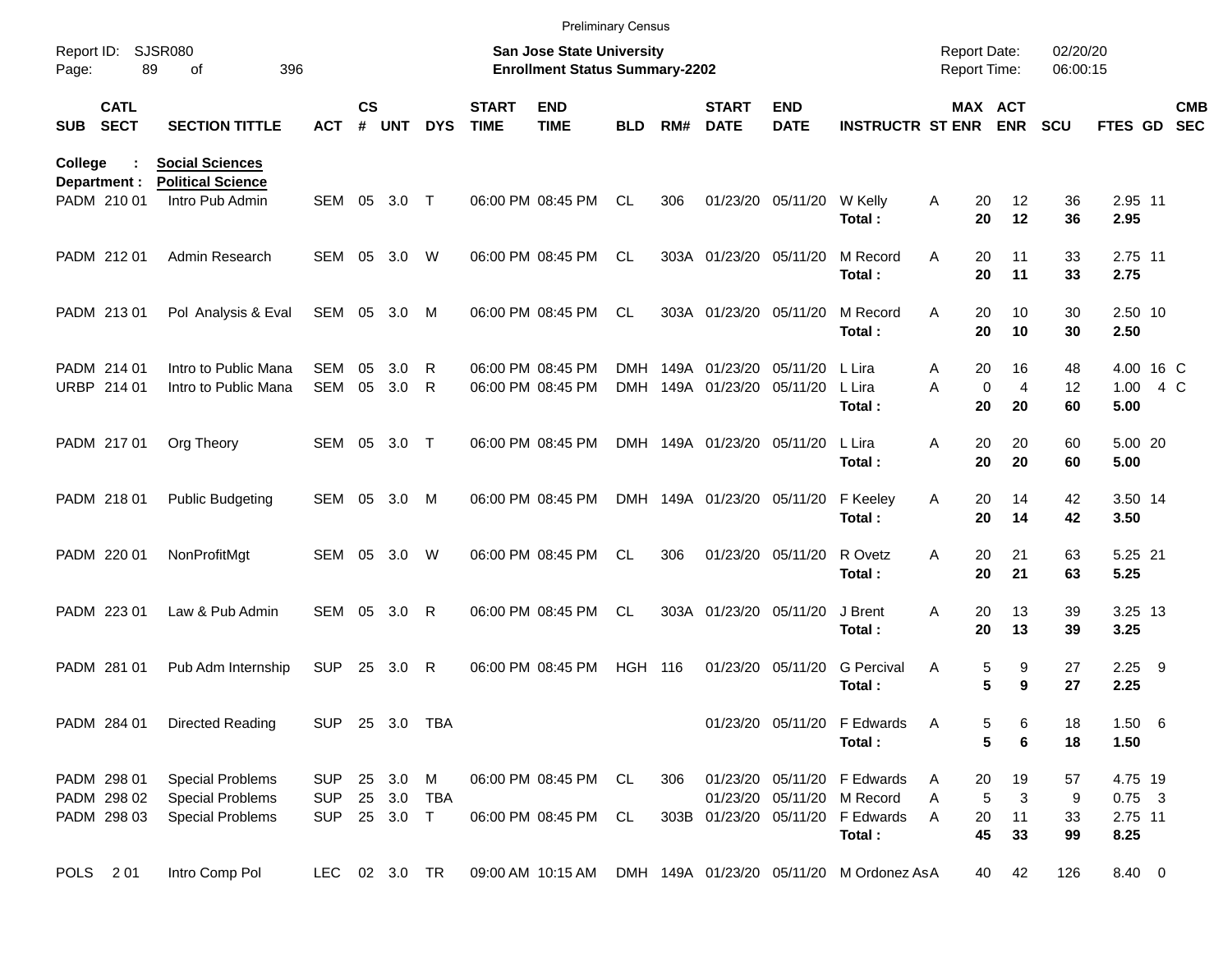|                                                                                                                                                                   |                                                                                             |                                                                                                                                                                                                                                                                                            |                              |                                                                |                                                                           |                                                                                               |                             | <b>Preliminary Census</b>                                                                                                                       |                                                                     |                                 |                                                                                                                                  |                                                                                                                                  |                                                                                                                                        |                                                                                               |                                                                                                    |                                                                           |                                                                                              |                                                                                                          |                          |
|-------------------------------------------------------------------------------------------------------------------------------------------------------------------|---------------------------------------------------------------------------------------------|--------------------------------------------------------------------------------------------------------------------------------------------------------------------------------------------------------------------------------------------------------------------------------------------|------------------------------|----------------------------------------------------------------|---------------------------------------------------------------------------|-----------------------------------------------------------------------------------------------|-----------------------------|-------------------------------------------------------------------------------------------------------------------------------------------------|---------------------------------------------------------------------|---------------------------------|----------------------------------------------------------------------------------------------------------------------------------|----------------------------------------------------------------------------------------------------------------------------------|----------------------------------------------------------------------------------------------------------------------------------------|-----------------------------------------------------------------------------------------------|----------------------------------------------------------------------------------------------------|---------------------------------------------------------------------------|----------------------------------------------------------------------------------------------|----------------------------------------------------------------------------------------------------------|--------------------------|
| Report ID:<br>Page:                                                                                                                                               | 90                                                                                          | <b>SJSR080</b><br>396<br>оf                                                                                                                                                                                                                                                                |                              |                                                                |                                                                           |                                                                                               |                             | <b>San Jose State University</b><br><b>Enrollment Status Summary-2202</b>                                                                       |                                                                     |                                 |                                                                                                                                  |                                                                                                                                  |                                                                                                                                        | <b>Report Date:</b><br><b>Report Time:</b>                                                    |                                                                                                    | 02/20/20<br>06:00:15                                                      |                                                                                              |                                                                                                          |                          |
| <b>SUB</b>                                                                                                                                                        | <b>CATL</b><br><b>SECT</b>                                                                  | <b>SECTION TITTLE</b>                                                                                                                                                                                                                                                                      | <b>ACT</b>                   | $\mathsf{cs}$<br>#                                             | <b>UNT</b>                                                                | <b>DYS</b>                                                                                    | <b>START</b><br><b>TIME</b> | <b>END</b><br><b>TIME</b>                                                                                                                       | <b>BLD</b>                                                          | RM#                             | <b>START</b><br><b>DATE</b>                                                                                                      | <b>END</b><br><b>DATE</b>                                                                                                        | <b>INSTRUCTR ST ENR</b>                                                                                                                |                                                                                               | <b>MAX ACT</b><br><b>ENR</b>                                                                       | <b>SCU</b>                                                                | FTES GD                                                                                      |                                                                                                          | <b>CMB</b><br><b>SEC</b> |
| <b>POLS</b>                                                                                                                                                       | 280                                                                                         | Intro Comp Pol                                                                                                                                                                                                                                                                             | <b>LEC</b>                   | $02\,$                                                         | 3.0                                                                       | TBA                                                                                           |                             |                                                                                                                                                 |                                                                     |                                 | 01/23/20                                                                                                                         | 05/11/20                                                                                                                         | S Bejar Lope A<br>Total:                                                                                                               |                                                                                               | 30<br>40<br>72<br>80                                                                               | 90<br>216                                                                 | $6.00 \quad 0$<br>14.40                                                                      |                                                                                                          |                          |
| <b>POLS</b><br><b>POLS</b>                                                                                                                                        | 301<br>302                                                                                  | Intro Pol Thought<br>Intro Pol Thought                                                                                                                                                                                                                                                     | <b>LEC</b><br><b>LEC</b>     | 03<br>03                                                       | 3.0<br>3.0                                                                | МW<br><b>MW</b>                                                                               |                             | 10:30 AM 11:45 AM<br>01:30 PM 02:45 PM                                                                                                          | <b>HGH 116</b><br><b>HGH</b>                                        | 116                             | 01/23/20<br>01/23/20                                                                                                             | 05/11/20<br>05/11/20                                                                                                             | A Schendan A<br>A Schendan A<br>Total:                                                                                                 |                                                                                               | 38<br>40<br>40<br>38<br>76<br>80                                                                   | 114<br>114<br>228                                                         | 7.60 0<br>7.60 0<br>15.20                                                                    |                                                                                                          |                          |
| <b>POLS</b><br><b>POLS</b>                                                                                                                                        | 4 0 1<br>4 0 2                                                                              | Intro Intl Rel<br>Intro Intl Rel                                                                                                                                                                                                                                                           | <b>LEC</b><br>LEC            | 02<br>02                                                       | 3.0<br>3.0                                                                | TR<br><b>TR</b>                                                                               |                             | 03:00 PM 04:15 PM<br>01:30 PM 02:45 PM                                                                                                          | <b>DMH</b><br><b>HGH</b>                                            | 160<br>116                      | 01/23/20<br>01/23/20                                                                                                             | 05/11/20<br>05/11/20                                                                                                             | K Mitchell<br>J Abrams<br>Total:                                                                                                       | A<br>A                                                                                        | 40<br>23<br>40<br>41<br>80<br>64                                                                   | 69<br>123<br>192                                                          | 4.60 0<br>8.20<br>12.80                                                                      | $\overline{\phantom{0}}$                                                                                 |                          |
| <b>POLS</b><br><b>POLS</b><br><b>POLS</b><br><b>POLS</b><br><b>POLS</b><br><b>POLS</b><br><b>POLS</b><br><b>POLS</b><br><b>POLS</b><br><b>POLS</b><br><b>POLS</b> | 15 01<br>15 02<br>15 03<br>15 04<br>15 05<br>15 06<br>15 07<br>1581<br>1582<br>1583<br>1584 | US & CA Government LEC<br>US & CA Government LEC<br>US & CA Government LEC<br>US & CA Government LEC<br>US & CA Government LEC<br>US & CA Government LEC<br>US & CA Government LEC<br>US & CA Government LEC<br>US & CA Government LEC<br>US & CA Government LEC<br>US & CA Government LEC |                              | 03<br>03<br>03<br>03<br>03<br>03<br>03<br>03<br>03<br>03<br>03 | 3.0<br>3.0<br>3.0<br>3.0<br>3.0<br>3.0<br>3.0<br>3.0<br>3.0<br>3.0<br>3.0 | МW<br>МW<br>TR<br><b>TR</b><br>МW<br>МW<br>F<br>TBA<br><b>TBA</b><br><b>TBA</b><br><b>TBA</b> |                             | 10:30 AM 11:45 AM<br>01:30 PM 02:45 PM<br>04:30 PM 05:45 PM<br>10:30 AM 11:45 AM<br>12:00 PM 01:15 PM<br>12:00 PM 01:15 PM<br>09:30 AM 12:15 PM | WSQ 207<br>WSQ 207<br>WSQ<br><b>BBC</b><br>WSQ<br>HGH<br><b>BBC</b> | 207<br>004<br>207<br>116<br>202 | 01/23/20<br>01/23/20<br>01/23/20<br>01/23/20<br>01/23/20<br>01/23/20<br>01/23/20<br>01/23/20<br>01/23/20<br>01/23/20<br>01/23/20 | 05/11/20<br>05/11/20<br>05/11/20<br>05/11/20<br>05/11/20<br>05/11/20<br>05/11/20<br>05/11/20<br>05/11/20<br>05/11/20<br>05/11/20 | S Pinnell<br>D Crane<br>J Abrams<br>R Ovetz<br>A Schendan<br>J Brent<br>L Sokoloff<br>K Mitchell<br>J Abrams<br>J Abrams<br>K Mitchell | 120<br>A<br>120<br>A<br>120<br>A<br>110<br>A<br>120<br>A<br>A<br>A<br>119<br>A<br>A<br>A<br>A | 123<br>122<br>121<br>110<br>125<br>45<br>44<br>117<br>45<br>46<br>45<br>46<br>45<br>46<br>45<br>44 | 369<br>366<br>363<br>330<br>375<br>132<br>351<br>138<br>138<br>138<br>132 | 24.60 0<br>24.40<br>24.20<br>22.00<br>25.00<br>8.80<br>23.40<br>9.20<br>9.20<br>9.20<br>8.80 | - 0<br>- 0<br>- 0<br>- 0<br>- 0<br>- 0<br>- 0<br>$\overline{\mathbf{0}}$<br>$\overline{\mathbf{0}}$<br>0 |                          |
| <b>POLS</b><br><b>POLS</b><br><b>POLS</b>                                                                                                                         | 15 99<br>20 01<br>2080                                                                      | US & CA Government LEC<br>Controv Legal Iss<br>Controv Legal Iss                                                                                                                                                                                                                           | <b>LEC</b><br>LEC            | 03<br>03<br>03                                                 | 3.0<br>3.0<br>3.0                                                         | <b>TBA</b><br>MW<br><b>TBA</b>                                                                |                             | 07:30 AM 08:45 AM                                                                                                                               | DMH 160                                                             |                                 | 01/23/20<br>01/23/20<br>01/23/20                                                                                                 | 05/11/20<br>05/11/20<br>05/11/20                                                                                                 | J Brent<br>Total :<br>S Benson<br>S Benson                                                                                             | A<br>979<br>A<br>A                                                                            | 45<br>42<br>986<br>25<br>22<br>25<br>25<br>50<br>47                                                | 126<br>2958<br>66<br>75<br>141                                            | 8.40<br>197.20<br>4.40<br>5.00<br>9.40                                                       | - 0<br>$\overline{\phantom{0}}$<br>$\overline{\phantom{0}}$                                              |                          |
|                                                                                                                                                                   |                                                                                             | POLS 100M 01 Political Inquiry<br>POLS 100M 02 Political Inquiry                                                                                                                                                                                                                           | <b>LEC</b><br>LEC 02 4.0 TBA |                                                                | $02 \quad 4.0$                                                            | TBA                                                                                           |                             |                                                                                                                                                 |                                                                     |                                 | 01/23/20 05/11/20                                                                                                                | 01/23/20 05/11/20                                                                                                                | Total :<br>Total :                                                                                                                     | A<br>А                                                                                        | 32<br>25<br>$30\,$<br>25<br>50<br>62                                                               | 128<br>120<br>248                                                         | 8.53 0<br>$8.00 \t 0$<br>16.53                                                               |                                                                                                          |                          |
|                                                                                                                                                                   |                                                                                             | POLS 100W 01 Writing Workshop<br>POLS 100W 02 Writing Workshop                                                                                                                                                                                                                             | SEM 04 3.0<br>SEM 04 3.0 MW  |                                                                |                                                                           | TR                                                                                            |                             | 12:00 PM 01:15 PM<br>01:30 PM 02:45 PM                                                                                                          | ENG 303<br>DMH 160                                                  |                                 |                                                                                                                                  | 01/23/20 05/11/20 K Yeager                                                                                                       | 01/23/20 05/11/20 S Benson<br>Total:                                                                                                   | A<br>A                                                                                        | 25<br>28<br>25<br>28<br>50<br>56                                                                   | 84<br>84<br>168                                                           | 5.60 0<br>$5.60$ 0<br>11.20                                                                  |                                                                                                          |                          |
|                                                                                                                                                                   | POLS 102 01                                                                                 | <b>State Politics</b>                                                                                                                                                                                                                                                                      | LEC 02 4.0 TBA               |                                                                |                                                                           |                                                                                               |                             |                                                                                                                                                 |                                                                     |                                 |                                                                                                                                  | 01/23/20 05/11/20                                                                                                                | Total :                                                                                                                                | A                                                                                             | 37<br>40<br>40<br>37                                                                               | 148<br>148                                                                | $9.87$ 0<br>9.87                                                                             |                                                                                                          |                          |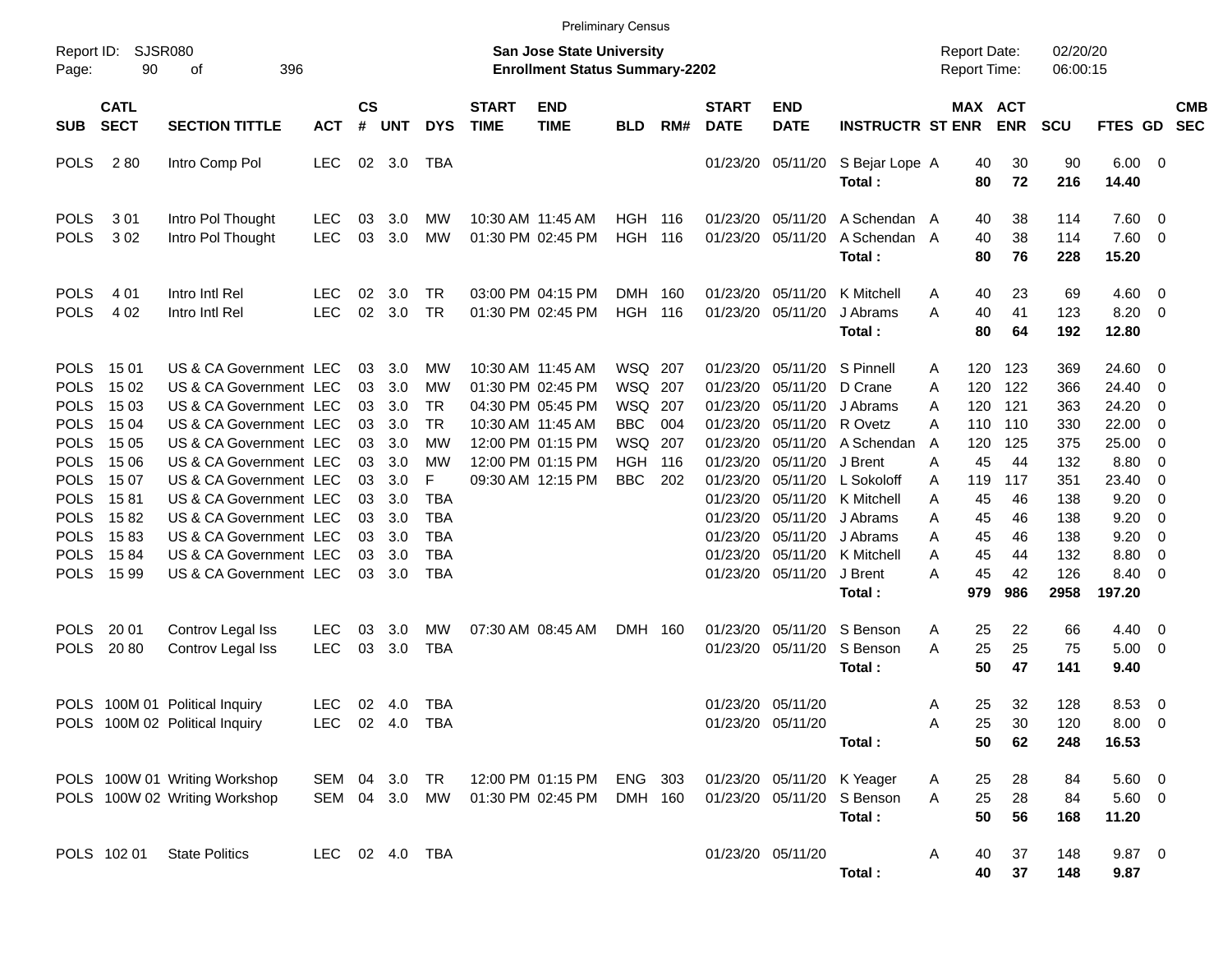|          |                            |                                                                        |                          |               |               |                          |                             | <b>Preliminary Census</b>                                          |            |     |                             |                                        |                             |                                            |                        |                      |                        |                          |            |
|----------|----------------------------|------------------------------------------------------------------------|--------------------------|---------------|---------------|--------------------------|-----------------------------|--------------------------------------------------------------------|------------|-----|-----------------------------|----------------------------------------|-----------------------------|--------------------------------------------|------------------------|----------------------|------------------------|--------------------------|------------|
| Page:    | Report ID: SJSR080<br>91   | 396<br>of                                                              |                          |               |               |                          |                             | San Jose State University<br><b>Enrollment Status Summary-2202</b> |            |     |                             |                                        |                             | <b>Report Date:</b><br><b>Report Time:</b> |                        | 02/20/20<br>06:00:15 |                        |                          |            |
| SUB SECT | <b>CATL</b>                | <b>SECTION TITTLE</b>                                                  | <b>ACT</b>               | $\mathsf{cs}$ | # UNT         | <b>DYS</b>               | <b>START</b><br><b>TIME</b> | <b>END</b><br><b>TIME</b>                                          | <b>BLD</b> | RM# | <b>START</b><br><b>DATE</b> | <b>END</b><br><b>DATE</b>              | <b>INSTRUCTR ST ENR ENR</b> |                                            | MAX ACT                | <b>SCU</b>           | FTES GD SEC            |                          | <b>CMB</b> |
|          | POLS 103 01<br>URBP 103 01 | <b>Local Politics</b><br><b>Local Politics</b>                         | <b>LEC</b><br><b>LEC</b> | 02            | 4.0<br>02 4.0 | <b>TBA</b><br><b>TBA</b> |                             |                                                                    |            |     |                             | 01/23/20 05/11/20<br>01/23/20 05/11/20 | Total:                      | 40<br>Α<br>A<br>$\mathbf 0$<br>40          | 33<br>$\sqrt{3}$<br>36 | 132<br>12<br>144     | 8.80<br>0.80<br>9.60   | $0\,C$<br>0 <sup>o</sup> |            |
|          | POLS 105 01                | Congress                                                               | <b>LEC</b>               |               | 02 4.0        | TBA                      |                             |                                                                    |            |     |                             | 01/23/20 05/11/20                      | Total:                      | Α<br>40<br>40                              | 34<br>34               | 136<br>136           | $9.07$ 0<br>9.07       |                          |            |
|          | POLS 120 01                | US Law and Society LEC 02 3.0 MW                                       |                          |               |               |                          |                             | 09:00 AM 10:15 AM                                                  | DMH 160    |     |                             | 01/23/20 05/11/20                      | S Benson<br>Total:          | 40<br>Α<br>40                              | 43<br>43               | 129<br>129           | $8.60$ 0<br>8.60       |                          |            |
|          | POLS 122 01                | <b>Judicial Politics</b>                                               | <b>LEC</b>               |               | 02 4.0        | TBA                      |                             |                                                                    |            |     |                             | 01/23/20 05/11/20                      | Total:                      | Α<br>40<br>40                              | 22<br>22               | 88<br>88             | 5.87 0<br>5.87         |                          |            |
|          | POLS 130 01                | <b>Public Policy</b>                                                   | LEC                      |               | 02 4.0        | TBA                      |                             |                                                                    |            |     |                             | 01/23/20 05/11/20                      | Total:                      | 40<br>Α<br>40                              | 41<br>41               | 164<br>164           | 10.93 0<br>10.93       |                          |            |
|          | POLS 146 01                | Latin American Pol                                                     | LEC                      |               | 02 4.0        | TBA                      |                             |                                                                    |            |     |                             | 01/23/20 05/11/20                      | Total:                      | Α<br>40<br>40                              | 36<br>36               | 144<br>144           | 9.60 0<br>9.60         |                          |            |
|          | POLS 147 01                | Globalization                                                          | <b>LEC</b>               |               | 02 4.0        | TBA                      |                             |                                                                    |            |     |                             | 01/23/20 05/11/20                      | Total:                      | Α<br>40<br>40                              | 41<br>41               | 164<br>164           | 10.93 0<br>10.93       |                          |            |
|          | POLS 150 01                | War and Peace                                                          | <b>LEC</b>               |               | 02 3.0        | <b>TR</b>                |                             | 12:00 PM 01:15 PM                                                  |            |     | DMH 149A 01/23/20 05/11/20  |                                        | H Yenigun<br>Total:         | 40<br>Α<br>40                              | 37<br>37               | 111<br>111           | $7.40 \quad 0$<br>7.40 |                          |            |
|          |                            | POLS 152B 01 Model UN                                                  | <b>LEC</b>               |               | 02 4.0        | TBA                      |                             |                                                                    |            |     |                             | 01/23/20 05/11/20                      | Total:                      | Α<br>20<br>20                              | 10<br>10               | 40<br>40             | $2.67$ 0<br>2.67       |                          |            |
|          | POLS 153 01                | European Union                                                         | <b>LEC</b>               | 02 4.0        |               | TBA                      |                             |                                                                    |            |     |                             | 01/23/20 05/11/20                      | Total:                      | 40<br>A                                    | 24<br>40 24            | 96<br>96             | $6.40\ 0$<br>6.40      |                          |            |
|          |                            | POLS 154 02 US Foreign Policy                                          | LEC 02 4.0 TBA           |               |               |                          |                             |                                                                    |            |     |                             | 01/23/20 05/11/20                      | Total:                      | Α<br>40<br>40                              | 38<br>38               | 152<br>152           | $10.13$ 0<br>10.13     |                          |            |
|          |                            | POLS 160B 01 Modern Pol Though LEC 03 3.0 MW 09:00 AM 10:15 AM HGH 116 |                          |               |               |                          |                             |                                                                    |            |     |                             | 01/23/20 05/11/20                      | K Peter<br>Total:           | Α<br>40<br>40                              | 27<br>27               | 81<br>81             | $5.40 \ 0$<br>5.40     |                          |            |
|          |                            | POLS 163 01 Amer Pol Thought                                           |                          |               |               |                          |                             | LEC 03 3.0 MW 12:00 PM 01:15 PM DMH 160 01/23/20 05/11/20 S Benson |            |     |                             |                                        |                             | A                                          | 38<br>40               | 114                  | 7.65 1                 |                          |            |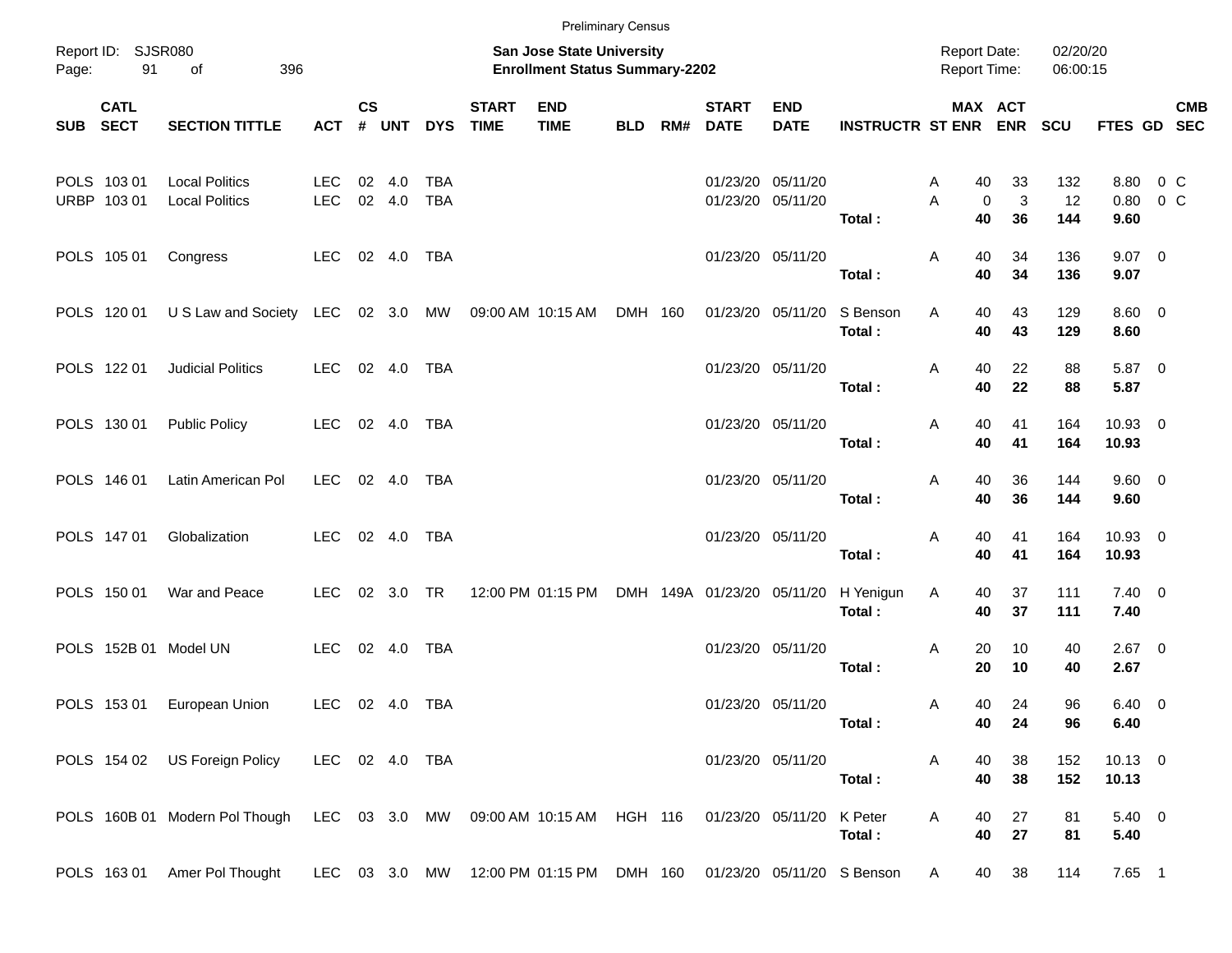|                                           | <b>Preliminary Census</b><br><b>SJSR080</b><br>02/20/20<br><b>San Jose State University</b><br><b>Report Date:</b> |                                                                               |                                        |                    |                   |                                        |                             |                                                             |                                        |     |                                                 |                                  |                                                        |                                     |                                             |                                |                               |                                                                      |  |
|-------------------------------------------|--------------------------------------------------------------------------------------------------------------------|-------------------------------------------------------------------------------|----------------------------------------|--------------------|-------------------|----------------------------------------|-----------------------------|-------------------------------------------------------------|----------------------------------------|-----|-------------------------------------------------|----------------------------------|--------------------------------------------------------|-------------------------------------|---------------------------------------------|--------------------------------|-------------------------------|----------------------------------------------------------------------|--|
| Report ID:<br>Page:                       | 92                                                                                                                 | 396<br>οf                                                                     |                                        |                    |                   |                                        |                             | <b>Enrollment Status Summary-2202</b>                       |                                        |     |                                                 |                                  |                                                        | <b>Report Time:</b>                 |                                             | 06:00:15                       |                               |                                                                      |  |
| <b>SUB</b>                                | <b>CATL</b><br><b>SECT</b>                                                                                         | <b>SECTION TITTLE</b>                                                         | <b>ACT</b>                             | $\mathsf{cs}$<br># | <b>UNT</b>        | <b>DYS</b>                             | <b>START</b><br><b>TIME</b> | <b>END</b><br><b>TIME</b>                                   | <b>BLD</b>                             | RM# | <b>START</b><br><b>DATE</b>                     | <b>END</b><br><b>DATE</b>        | <b>INSTRUCTR ST ENR</b>                                | <b>MAX</b>                          | <b>ACT</b><br><b>ENR</b>                    | <b>SCU</b>                     | <b>FTES GD</b>                | <b>CMB</b><br><b>SEC</b>                                             |  |
|                                           |                                                                                                                    |                                                                               |                                        |                    |                   |                                        |                             |                                                             |                                        |     |                                                 |                                  | Total:                                                 | 40                                  | 38                                          | 114                            | 7.65                          |                                                                      |  |
| <b>POLS</b><br><b>POLS</b><br><b>POLS</b> |                                                                                                                    | 170V 01 Amer Pol Global<br>170V 02 Amer Pol Global<br>170V 03 Amer Pol Global | <b>SEM</b><br><b>SEM</b><br><b>SEM</b> | 03<br>03<br>03     | 3.0<br>3.0<br>3.0 | <b>TR</b><br><b>TR</b><br><b>TR</b>    |                             | 10:30 AM 11:45 AM<br>01:30 PM 02:45 PM<br>03:00 PM 04:15 PM | <b>DMH</b><br><b>DMH</b><br><b>DMH</b> |     | 149A 01/23/20<br>149A 01/23/20<br>149A 01/23/20 | 05/11/20<br>05/11/20<br>05/11/20 | M Ordonez AsA<br>M Ordonez AsA<br>H Yenigun<br>Total:  | 35<br>35<br>35<br>A<br>105          | 40<br>36<br>38<br>114                       | 120<br>108<br>114<br>342       | 8.00<br>7.20<br>7.60<br>22.80 | $\overline{\phantom{0}}$<br>$\overline{0}$<br>$\overline{0}$         |  |
| <b>POLS</b>                               | 181 01                                                                                                             | Internships                                                                   | SEM                                    | 06                 | 4.0               | <b>TBA</b>                             |                             |                                                             |                                        |     |                                                 | 01/23/20 05/11/20                | Total:                                                 | 20<br>A<br>20                       | 4<br>4                                      | 16<br>16                       | $1.07 \t 0$<br>1.07           |                                                                      |  |
| <b>POLS</b><br><b>POLS</b>                | 190 01<br>190 02<br>POLS 190 03                                                                                    | Senior Seminar<br><b>Senior Seminar</b><br>Senior Seminar                     | <b>SEM</b><br><b>SEM</b><br><b>SEM</b> | 05<br>05<br>05     | 4.0<br>4.0<br>4.0 | <b>TBA</b><br><b>TBA</b><br><b>TBA</b> |                             |                                                             |                                        |     | 01/23/20<br>01/23/20<br>01/23/20                | 05/11/20<br>05/11/20<br>05/11/20 | Total:                                                 | 20<br>A<br>20<br>A<br>20<br>A<br>60 | 15<br>18<br>21<br>54                        | 60<br>72<br>84<br>216          | 4.00<br>4.80<br>5.60<br>14.40 | $\overline{\mathbf{0}}$<br>$\overline{0}$<br>$\overline{\mathbf{0}}$ |  |
| <b>POLS</b><br><b>POLS</b><br><b>POLS</b> | 190H 02                                                                                                            | 190H 01 Honors Thesis<br><b>Honors Thesis</b><br>190H 03 Honors Thesis        | <b>SUP</b><br><b>SUP</b><br><b>SUP</b> | 25<br>25<br>25     | 1.0<br>1.0<br>1.0 | <b>TBA</b><br><b>TBA</b><br><b>TBA</b> |                             |                                                             |                                        |     | 01/23/20<br>01/23/20<br>01/23/20                | 05/11/20<br>05/11/20<br>05/11/20 | S Pinnell<br>K Sasikumar A<br>M Currin-Per A<br>Total: | 5<br>A<br>5<br>5<br>15              | $\overline{2}$<br>$\overline{1}$<br>9<br>12 | $\overline{2}$<br>1<br>9<br>12 | 0.13<br>0.07<br>0.60<br>0.80  | $\overline{0}$<br>$\overline{0}$<br>$\overline{\mathbf{0}}$          |  |

**Department : Political Science** 

| <b>Department Total:</b>  |     | 2324 2180 6955 |          | 472.12 |
|---------------------------|-----|----------------|----------|--------|
| <b>Lower Division:</b>    |     | 1269 1245 3735 |          | 249.00 |
| <b>Upper Division:</b>    | 840 |                | 766 2713 | 180.92 |
| <b>Graduate Division:</b> | 215 | 169            | 507      | 42.20  |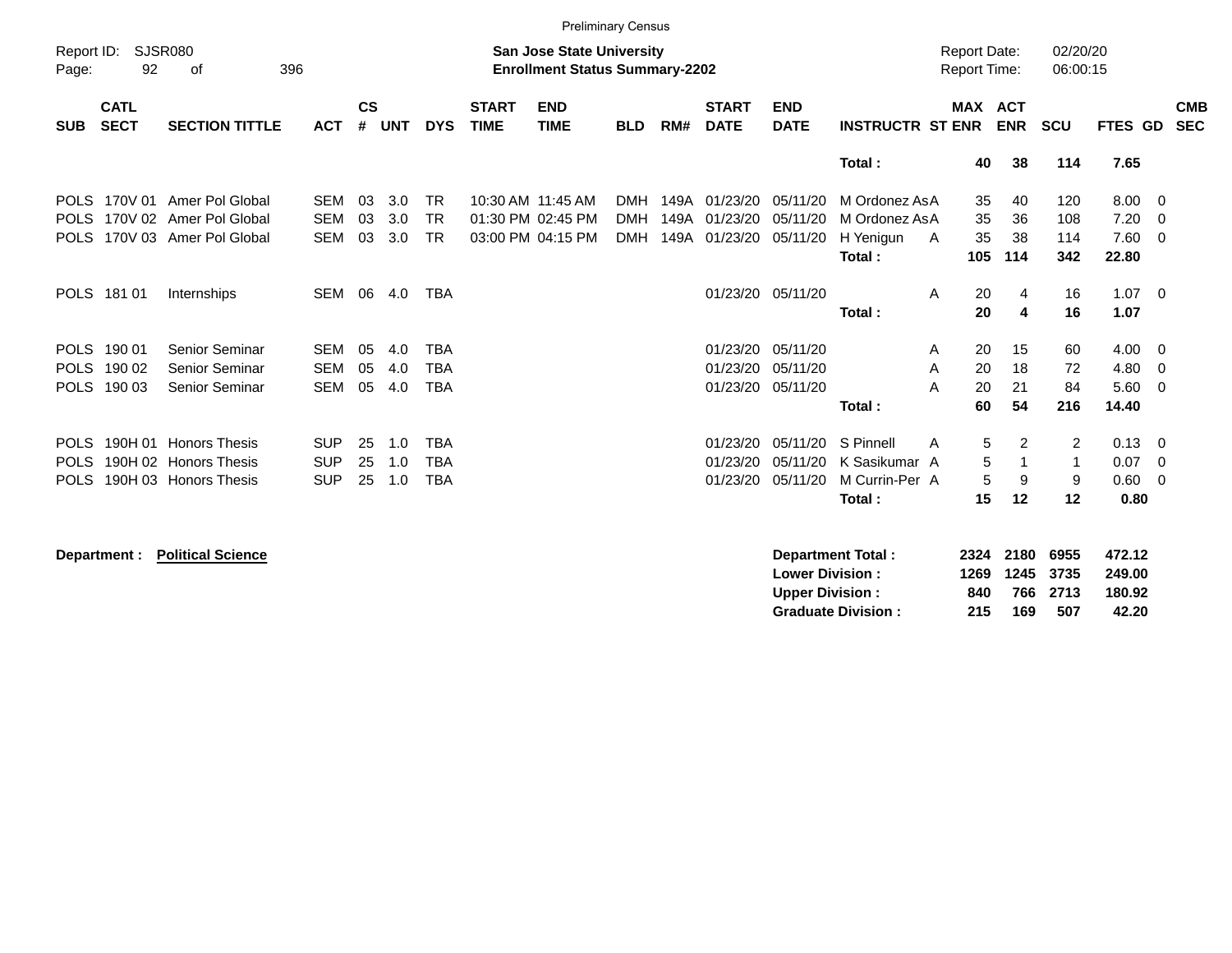|                |             |                               |            |               |            |            |              | <b>Preliminary Census</b>             |            |     |              |                             |                         |   |                     |            |            |         |                          |            |
|----------------|-------------|-------------------------------|------------|---------------|------------|------------|--------------|---------------------------------------|------------|-----|--------------|-----------------------------|-------------------------|---|---------------------|------------|------------|---------|--------------------------|------------|
| Report ID:     |             | SJSR080                       |            |               |            |            |              | <b>San Jose State University</b>      |            |     |              |                             |                         |   | <b>Report Date:</b> |            | 02/20/20   |         |                          |            |
| Page:          | 93          | 396<br>οf                     |            |               |            |            |              | <b>Enrollment Status Summary-2202</b> |            |     |              |                             |                         |   | Report Time:        |            | 06:00:15   |         |                          |            |
|                | <b>CATL</b> |                               |            | $\mathsf{cs}$ |            |            | <b>START</b> | <b>END</b>                            |            |     | <b>START</b> | <b>END</b>                  |                         |   | MAX ACT             |            |            |         |                          | <b>CMB</b> |
| <b>SUB</b>     | <b>SECT</b> | <b>SECTION TITTLE</b>         | <b>ACT</b> | #             | <b>UNT</b> | <b>DYS</b> | <b>TIME</b>  | <b>TIME</b>                           | <b>BLD</b> | RM# | <b>DATE</b>  | <b>DATE</b>                 | <b>INSTRUCTR ST ENR</b> |   |                     | <b>ENR</b> | <b>SCU</b> | FTES GD |                          | <b>SEC</b> |
| <b>College</b> |             | <b>Social Sciences</b>        |            |               |            |            |              |                                       |            |     |              |                             |                         |   |                     |            |            |         |                          |            |
| Department :   |             | <b>Psychology</b>             |            |               |            |            |              |                                       |            |     |              |                             |                         |   |                     |            |            |         |                          |            |
| <b>PSYC</b>    | 1 0 1       | Introductory Psychol          | LEC        | 02            | 3.0        | F          |              | 09:30 AM 12:15 PM                     | DMH        | 356 | 01/23/20     | 05/11/20                    | R Schulte-Mi A          |   | 38                  | 36         | 108        | 7.20    | $\overline{0}$           |            |
| <b>PSYC</b>    | 1 0 2       | Introductory Psychol          | <b>LEC</b> | 02            | 3.0        | МW         |              | 07:30 AM 08:45 AM                     | <b>DMH</b> | 356 | 01/23/20     | 05/11/20                    | S Del Chiaro A          |   | 38                  | 37         | 111        | 7.40    | $\overline{0}$           |            |
| <b>PSYC</b>    | 1 0 3       | Introductory Psychol          | <b>LEC</b> | 02            | 3.0        | МW         |              | 09:00 AM 10:15 AM                     | <b>DMH</b> | 356 | 01/23/20     | 05/11/20                    | N Rattan                | A | 38                  | 38         | 114        | 7.60    | $\overline{0}$           |            |
| <b>PSYC</b>    | 1 04        | Introductory Psychol          | <b>LEC</b> | 02            | 3.0        | МW         |              | 10:30 AM 11:45 AM                     | <b>DMH</b> | 356 | 01/23/20     | 05/11/20                    | N Rattan                | A | 38                  | 39         | 117        | 7.80    | 0                        |            |
| <b>PSYC</b>    | 1 0 5       | Introductory Psychol          | <b>LEC</b> | 02            | 3.0        | МW         |              | 03:00 PM 04:15 PM                     | MD         | 101 | 01/23/20     | 05/11/20                    | S Macramalla A          |   | 125                 | 114        | 342        | 22.80   | 0                        |            |
| <b>PSYC</b>    | 1 0 6       | Introductory Psychol          | <b>LEC</b> | 02            | 3.0        | R          |              | 06:00 PM 08:45 PM                     | <b>DMH</b> | 356 | 01/23/20     | 05/11/20                    | L Tinson                | A | 38                  | 34         | 102        | 6.80    | 0                        |            |
| <b>PSYC</b>    | 1 0 7       | Introductory Psychol          | <b>LEC</b> | 02            | 3.0        | TR         |              | 12:00 PM 01:15 PM                     | <b>DMH</b> | 356 | 01/23/20     | 05/11/20                    | C Feria                 | A | 38                  | 38         | 114        | 7.60    | 0                        |            |
| <b>PSYC</b>    | 1 0 8       | Introductory Psychol          | <b>LEC</b> | 02            | 3.0        | <b>TR</b>  |              | 01:30 PM 02:45 PM                     | MD         | 101 | 01/23/20     | 05/11/20                    | <b>G</b> Feist          | A | 175                 | 176        | 528        | 35.20   | $\overline{0}$           |            |
|                |             |                               |            |               |            |            |              |                                       |            |     |              |                             | Total:                  |   | 528                 | 512        | 1536       | 102.40  |                          |            |
|                |             |                               |            |               |            |            |              |                                       |            |     |              |                             |                         |   |                     |            |            |         |                          |            |
| <b>PSYC</b>    | 1801        | Intro to Res Meth             | <b>LEC</b> |               | 3.0        |            |              |                                       |            |     |              |                             |                         | X | 0                   | 0          | 0          | 0.00    | $\overline{\mathbf{0}}$  |            |
| <b>PSYC</b>    | 18 02       | Intro to Res Meth             | <b>LEC</b> | 02            | 3.0        | TR         |              | 09:00 AM 10:15 AM                     | DMH        | 359 | 01/23/20     | 05/11/20                    | C Ma                    | A | 30                  | 33         | 99         | 6.60    | - 0                      |            |
| <b>PSYC</b>    | 18 03       | Intro to Res Meth             | <b>LEC</b> | 02            | 3.0        | TR         |              | 12:00 PM 01:15 PM                     | <b>DMH</b> | 355 | 01/23/20     | 05/11/20                    | D Schuster              | A | 30                  | 29         | 87         | 5.80    | 0                        |            |
| <b>PSYC</b>    | 18 04       | Intro to Res Meth             | <b>LEC</b> | 02            | 3.0        | TR         |              | 01:30 PM 02:45 PM                     | <b>DMH</b> | 356 | 01/23/20     | 05/11/20                    | C Ma                    | A | 30                  | 29         | 87         | 5.80    | $\overline{0}$           |            |
| <b>PSYC</b>    | 18 05       | Intro to Res Meth             | <b>LEC</b> | 02            | 3.0        | F          |              | 01:30 PM 04:15 PM                     | DMH        | 354 | 01/23/20     | 05/11/20                    | S Trafalis              | A | 30                  | 26         | 78         | 5.20    | - 0                      |            |
|                |             |                               |            |               |            |            |              |                                       |            |     |              |                             | Total:                  |   | 120                 | 117        | 351        | 23.40   |                          |            |
| <b>PSYC</b>    | 30 01       | Intro Psychbiology            | <b>LEC</b> | 02            | 3.0        | МW         |              | 09:00 AM 10:15 AM                     | CL         | 224 | 01/23/20     | 05/11/20                    | A Evans                 | A | 45                  | 52         | 156        | 10.40   | - 0                      |            |
| <b>PSYC</b>    | 30 02       | Intro Psychbiology            | <b>LEC</b> | 02            | 3.0        | TR         |              | 03:00 PM 04:15 PM                     | <b>BBC</b> | 204 | 01/23/20     | 05/11/20                    | C Chancellor A          |   | 119                 | 116        | 348        | 23.20   | $\overline{\mathbf{0}}$  |            |
|                |             |                               |            |               |            |            |              |                                       |            |     |              |                             | Total:                  |   | 164                 | 168        | 504        | 33.60   |                          |            |
|                |             | PSYC 100W 01 Writing Workshop | SEM        | 04            | 3.0        | МW         |              | 07:30 AM 08:45 AM                     | DMH 347    |     | 01/23/20     | 05/11/20                    | J Fanos                 | A | 24                  | 25         | 75         | 5.00    | - 0                      |            |
| <b>PSYC</b>    |             | 100W 02 Writing Workshop      | SEM        | 04            | 3.0        | MW         |              | 09:00 AM 10:15 AM                     | DMH        | 347 | 01/23/20     | 05/11/20                    | J Fanos                 | A | 24                  | 25         | 75         | 5.00    | $\overline{0}$           |            |
| <b>PSYC</b>    |             | 100W 03 Writing Workshop      | SEM        | 04            | 3.0        | МW         |              | 09:00 AM 10:15 AM                     | DMH 167    |     | 01/23/20     | 05/11/20                    | K Jeffery               | A | 24                  | 27         | 81         | 5.40    | 0                        |            |
| <b>PSYC</b>    |             | 100W 04 Writing Workshop      | SEM        | 04            | 3.0        | МW         |              | 10:30 AM 11:45 AM                     | DMH        | 347 | 01/23/20     | 05/11/20                    | K Jeffery               | A | 24                  | 29         | 87         | 5.80    | 0                        |            |
| <b>PSYC</b>    |             | 100W 05 Writing Workshop      | SEM        | 04            | 3.0        | MW         |              | 12:00 PM 01:15 PM                     | CL         | 243 | 01/23/20     | 05/11/20                    | L Jones-Haga A          |   | 24                  | 26         | 78         | 5.20    | 0                        |            |
| <b>PSYC</b>    |             | 100W 06 Writing Workshop      | <b>SEM</b> | 04            | 3.0        | МW         |              | 01:30 PM 02:45 PM                     | <b>DMH</b> | 359 | 01/23/20     | 05/11/20                    | J Fanos                 | A | 24                  | 24         | 72         | 4.80    | 0                        |            |
|                |             | PSYC 100W 07 Writing Workshop | SEM        | 04            | 3.0        | Т          |              | 06:00 PM 08:45 PM                     | <b>DMH</b> | 359 | 01/23/20     | 05/11/20                    | J Froelich              | Α | 24                  | 25         | 75         | 5.00    | $\overline{\mathbf{0}}$  |            |
|                |             | PSYC 100W 08 Writing Workshop | SEM        | 04            | 3.0        | TR         |              | 07:30 AM 08:45 AM                     | DMH 347    |     |              | 01/23/20 05/11/20 L Cabral  |                         | Α | 24                  | 12         | 36         | 2.40    | $\mathbf 0$              |            |
|                |             | PSYC 100W 09 Writing Workshop | SEM        | 04            | 3.0        | TR         |              | 09:00 AM 10:15 AM                     | DMH 347    |     |              | 01/23/20 05/11/20 L Cabral  |                         | A | 24                  | 18         | 54         | 3.60    | $\overline{\phantom{0}}$ |            |
|                |             | PSYC 100W 10 Writing Workshop | SEM        | 04            | 3.0        | TR         |              | 09:00 AM 10:15 AM                     | DMH 356    |     |              | 01/23/20 05/11/20 S Branca  |                         | A | 24                  | 26         | 78         | 5.20    | $\overline{\mathbf{0}}$  |            |
|                |             | PSYC 100W 11 Writing Workshop | SEM        | 04            | 3.0        | TR         |              | 10:30 AM 11:45 AM                     | DMH 347    |     |              | 01/23/20 05/11/20 L Cabral  |                         | A | 24                  | 21         | 63         | 4.20    | $\overline{\mathbf{0}}$  |            |
|                |             | PSYC 100W 12 Writing Workshop | SEM        | 04            | 3.0        | TR         |              | 12:00 PM 01:15 PM                     | DMH 359    |     |              | 01/23/20 05/11/20 A Lewis   |                         | A | 24                  | 25         | 75         | 5.00    | $\overline{\phantom{0}}$ |            |
|                |             | PSYC 100W 13 Writing Workshop | SEM        | 04            | 3.0        | TR         |              | 04:30 PM 05:45 PM                     | DMH 359    |     |              | 01/23/20 05/11/20 J Ventura |                         | A | 24                  | 24         | 72         | 4.80    | $\overline{\mathbf{0}}$  |            |
|                |             | PSYC 100W 14 Writing Workshop | <b>SEM</b> |               | 3.0        |            |              |                                       |            |     |              |                             |                         | Χ | 0                   | 0          | 0          | 0.00    | $\overline{\phantom{0}}$ |            |
|                |             | PSYC 100W 15 Writing Workshop | SEM        | 04            | 3.0        | M          |              | 06:00 PM 08:45 PM                     | DMH 359    |     |              | 01/23/20 05/11/20           | J Froelich              | Α | 24                  | 22         | 66         | 4.40 0  |                          |            |
|                |             |                               |            |               |            |            |              |                                       |            |     |              |                             | Total:                  |   | 336                 | 329        | 987        | 65.80   |                          |            |
|                |             |                               |            |               |            |            |              |                                       |            |     |              |                             |                         |   |                     |            |            |         |                          |            |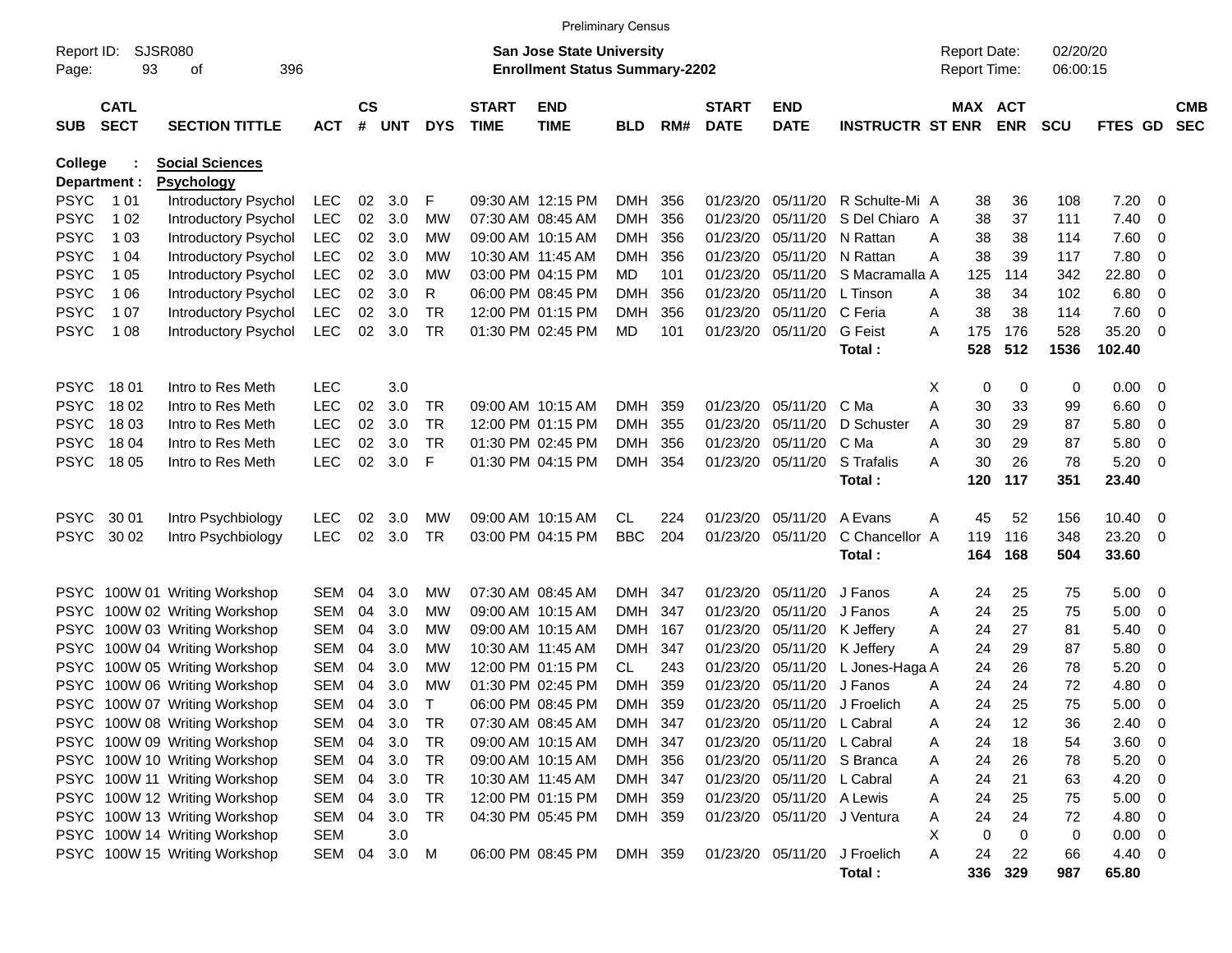| Report ID:<br>94<br>Page:                | SJSR080<br>396<br>оf            |              |                    |            |              |                             | <b>San Jose State University</b><br><b>Enrollment Status Summary-2202</b> |            |      |                             |                           |                              | <b>Report Date:</b><br>Report Time: |                       | 02/20/20<br>06:00:15 |                |                          |                          |
|------------------------------------------|---------------------------------|--------------|--------------------|------------|--------------|-----------------------------|---------------------------------------------------------------------------|------------|------|-----------------------------|---------------------------|------------------------------|-------------------------------------|-----------------------|----------------------|----------------|--------------------------|--------------------------|
| <b>CATL</b><br><b>SECT</b><br><b>SUB</b> | <b>SECTION TITTLE</b>           | <b>ACT</b>   | $\mathsf{cs}$<br># | <b>UNT</b> | <b>DYS</b>   | <b>START</b><br><b>TIME</b> | <b>END</b><br><b>TIME</b>                                                 | <b>BLD</b> | RM#  | <b>START</b><br><b>DATE</b> | <b>END</b><br><b>DATE</b> | <b>INSTRUCTR ST ENR</b>      |                                     | MAX ACT<br><b>ENR</b> | <b>SCU</b>           | FTES GD        |                          | <b>CMB</b><br><b>SEC</b> |
| PSYC 102 01                              | Psyc of Childhood               | <b>LEC</b>   | 01                 | 3.0        | МW           |                             | 09:00 AM 10:15 AM                                                         | CL         | 117  | 01/23/20                    | 05/11/20                  | M Alvarez                    | Α<br>40                             | 39                    | 117                  | 7.80           | $\overline{\phantom{0}}$ |                          |
| PSYC 102 02                              | Psyc of Childhood               | LEC          | 01                 | 3.0        | <b>MW</b>    |                             | 10:30 AM 11:45 AM                                                         | <b>DMH</b> | 357  | 01/23/20                    | 05/11/20                  | P Cravalho                   | A<br>40                             | 43                    | 129                  | 8.60           | 0                        |                          |
| PSYC 102 03                              | Psyc of Childhood               | <b>LEC</b>   | 01                 | 3.0        | TR           |                             | 04:30 PM 05:45 PM                                                         | <b>BBC</b> | 204  | 01/23/20                    | 05/11/20                  | S Duh                        | A<br>119                            | 118                   | 354                  | 23.60          | 0                        |                          |
| PSYC 102 04                              | Psyc of Childhood               | LEC          | 01                 | 3.0        | MW           |                             | 12:00 PM 01:15 PM                                                         | <b>DMH</b> | 149A | 01/23/20                    | 05/11/20                  | R Schulte-Mi A<br>Total:     | 40<br>239                           | 48<br>248             | 144<br>744           | 9.60<br>49.60  | $\mathbf 0$              |                          |
| PSYC 110 01                              | Adult Psychopathol              | LEC          | 01                 | 3.0        | F            |                             | 09:30 AM 12:15 PM                                                         | WSQ        | 207  | 01/23/20                    | 05/11/20                  | S Del Chiaro A               | 120                                 | 119                   | 357                  | 23.85          | - 1                      |                          |
| PSYC 110 02                              | Adult Psychopathol              | <b>LEC</b>   | 01                 | 3.0        | М            |                             | 06:00 PM 08:45 PM                                                         | <b>DMH</b> | 356  | 01/23/20                    | 05/11/20                  | E Herb                       | 40<br>Α                             | 37                    | 111                  | 7.40           | 0                        |                          |
| PSYC 110 03                              | Adult Psychopathol              | <b>LEC</b>   | 01                 | 3.0        | MW           |                             | 12:00 PM 01:15 PM                                                         | CL         | 117  | 01/23/20                    | 05/11/20                  | G Callaghan                  | 40<br>A                             | 51                    | 153                  | 10.20          | 0                        |                          |
| PSYC 110 04                              | Adult Psychopathol              | <b>LEC</b>   | 01                 | 3.0        | <b>TR</b>    |                             | 12:00 PM 01:15 PM                                                         | <b>SH</b>  | 100  | 01/23/20                    | 05/11/20                  | J Gregg                      | 120<br>A                            | 121                   | 363                  | 24.20          | 0                        |                          |
| PSYC 110 05                              | Adult Psychopathol              | <b>LEC</b>   | 01                 | 3.0        | W            |                             | 06:00 PM 08:45 PM                                                         | <b>DMH</b> | 353  | 01/23/20                    | 05/11/20                  | A Prins                      | 40<br>Α                             | 41                    | 123                  | 8.25           | -1                       |                          |
| PSYC 110 06                              | Adult Psychopathol              | LEC          | 01                 | 3.0        | <b>TR</b>    |                             | 01:30 PM 02:45 PM                                                         | <b>DMH</b> | 355  | 01/23/20                    | 05/11/20                  | A Lewis                      | 35<br>Α                             | 36                    | 108                  | 7.20           | $\overline{0}$           |                          |
|                                          |                                 |              |                    |            |              |                             |                                                                           |            |      |                             |                           | Total:                       | 395                                 | 405                   | 1215                 | 81.10          |                          |                          |
| PSYC 11201                               | Psy of Adolescence              | LEC          | 01                 | 3.0        | МW           |                             | 10:30 AM 11:45 AM                                                         | <b>DMH</b> | 234  | 01/23/20                    | 05/11/20                  | L Jones-Haga A               | 40                                  | 44                    | 132                  | 8.80           | $\overline{\phantom{0}}$ |                          |
| PSYC 112 02                              | Psy of Adolescence              | LEC          | 01                 | 3.0        | MW           |                             | 12:00 PM 01:15 PM                                                         | <b>DMH</b> | 356  | 01/23/20                    | 05/11/20                  | M Alvarez                    | 40<br>A                             | 40                    | 120                  | 8.00           | 0                        |                          |
| PSYC 112 03                              | Psy of Adolescence              | LEC          | 01                 | 3.0        | <b>MW</b>    |                             | 03:00 PM 04:15 PM                                                         | WSQ        | 207  | 01/23/20                    | 05/11/20                  | M Alvarez                    | A<br>120                            | 117                   | 351                  | 23.40          | 0                        |                          |
|                                          |                                 |              |                    |            |              |                             |                                                                           |            |      |                             |                           | Total:                       | 200                                 | 201                   | 603                  | 40.20          |                          |                          |
|                                          |                                 |              |                    |            |              |                             |                                                                           |            |      |                             |                           |                              |                                     |                       |                      |                |                          |                          |
| PSYC 117 01                              | Psych Tests & Meas              | LEC          | 02                 | 3.0        | МW           |                             | 07:30 AM 08:45 AM                                                         | <b>DMH</b> | 353  | 01/23/20                    | 05/11/20                  | <b>B</b> Oliveira            | Α<br>45                             | 44                    | 132                  | 8.80           | $\overline{\mathbf{0}}$  |                          |
| PSYC 117 02                              | Psych Tests & Meas              | <b>LEC</b>   | 02                 | 3.0        | MW           |                             | 09:00 AM 10:15 AM                                                         | <b>HGH</b> | 118  | 01/23/20                    | 05/11/20                  | <b>B</b> Oliveira            | A<br>43                             | 43                    | 129                  | 8.60           | 0                        |                          |
| PSYC 117 03                              | Psych Tests & Meas              | <b>LEC</b>   | 02                 | 3.0        | $\mathsf{T}$ |                             | 03:00 PM 05:45 PM                                                         | <b>DMH</b> | 353  | 01/23/20                    | 05/11/20                  | T Shirley                    | 45<br>Α                             | 43                    | 129                  | 8.60           | 0                        |                          |
| PSYC 117 04                              | Psych Tests & Meas              | LEC          | 02                 | 3.0        | <b>TR</b>    |                             | 01:30 PM 02:45 PM                                                         | WSQ        | 207  | 01/23/20                    | 05/11/20                  | P Cravalho<br>Total:         | 120<br>A<br>253                     | 121<br>251            | 363<br>753           | 24.20<br>50.20 | 0                        |                          |
|                                          |                                 |              |                    |            |              |                             |                                                                           |            |      |                             |                           |                              |                                     |                       |                      |                |                          |                          |
| PSYC 118 10                              | Adv Res Methods                 | <b>LEC</b>   | 02                 | 3.0        | МW           |                             | 03:00 PM 03:50 PM                                                         | CL         | 117  | 01/23/20                    | 05/11/20                  | S Trafalis                   | 44<br>A                             | 17                    | 34                   | 3.40           | $\overline{\phantom{0}}$ |                          |
| PSYC 118 11                              | <b>Adv Res Methods</b>          | <b>ACT</b>   | 07                 | 0.0        | М            |                             | 04:15 PM 06:15 PM                                                         | <b>DMH</b> | 236  | 01/23/20                    | 05/11/20                  | S Trafalis                   | 22<br>Α                             | 13                    | 13                   | 0.00           | $\overline{0}$           |                          |
| PSYC 118 12                              | Adv Res Methods                 | <b>ACT</b>   | 07                 | 0.0        | W            |                             | 04:15 PM 06:15 PM                                                         | <b>DMH</b> | 236  | 01/23/20                    | 05/11/20                  | S Trafalis                   | 22<br>Α                             | 4                     | 4                    | 0.00           | 0                        |                          |
| <b>PSYC</b><br>118 20                    | Adv Res Methods                 | <b>LEC</b>   | 02                 | 3.0        | <b>TR</b>    |                             | 03:00 PM 03:50 PM                                                         | <b>DMH</b> | 234  | 01/23/20                    | 05/11/20                  | <b>S</b> Trafalis            | 44<br>Α                             | 11                    | 22                   | 2.20           | $\mathbf 0$              |                          |
| PSYC 118 21                              | Adv Res Methods                 | <b>ACT</b>   | 07                 | 0.0        | $\mathsf{T}$ |                             | 04:15 PM 06:15 PM                                                         | <b>DMH</b> | 236  | 01/23/20                    | 05/11/20                  | S Trafalis                   | Α<br>22                             | $\overline{7}$        | $\overline{7}$       | 0.00           | $\mathbf 0$              |                          |
| PSYC 118 22                              | <b>Adv Res Methods</b>          | ACT 07 0.0 R |                    |            |              |                             | 04:15 PM 06:15 PM                                                         | DMH 236    |      |                             |                           | 01/23/20 05/11/20 S Trafalis | Α<br>22                             | 4                     | 4                    | $0.00 \t 0$    |                          |                          |
|                                          |                                 |              |                    |            |              |                             |                                                                           |            |      |                             |                           | Total:                       | 176                                 | 56                    | 84                   | 5.60           |                          |                          |
| PSYC 120 10                              | Adv Res Meth & Des LEC          |              |                    | 02 4.0     | МW           |                             | 01:30 PM 02:45 PM                                                         | CL         | 117  |                             |                           | 01/23/20 05/11/20 G Savage   | 44<br>A                             | 49                    | 147                  | 13.07 0        |                          |                          |
| PSYC 12011                               | Adv Res Meth & Des              | ACT          |                    | 07 0.0     | M            |                             | 03:00 PM 05:00 PM                                                         | DMH 339    |      |                             |                           | 01/23/20 05/11/20 G Savage   | 22<br>A                             | 26                    | 26                   | $0.00 \t 0$    |                          |                          |
| PSYC 120 12                              | Adv Res Meth & Des              | ACT          |                    | 07 0.0     | W            |                             | 03:00 PM 05:00 PM                                                         | DMH 339    |      |                             |                           | 01/23/20 05/11/20 G Savage   | 22<br>A                             | 23                    | 23                   | $0.00 \t 0$    |                          |                          |
| PSYC 120 20                              | Adv Res Meth & Des              | LEC          |                    | 02 4.0     | TR           |                             | 01:30 PM 02:45 PM                                                         | DMH 348    |      |                             |                           | 01/23/20 05/11/20 G Savage   | 44<br>A                             | 45                    | 135                  | $12.00 \t 0$   |                          |                          |
| PSYC 120 21                              | Adv Res Meth & Des ACT 07 0.0 T |              |                    |            |              |                             | 03:00 PM 05:00 PM                                                         | DMH 339    |      |                             |                           | 01/23/20 05/11/20 G Savage   | 22<br>A                             | 22                    | 22                   | $0.00 \t 0$    |                          |                          |

Preliminary Census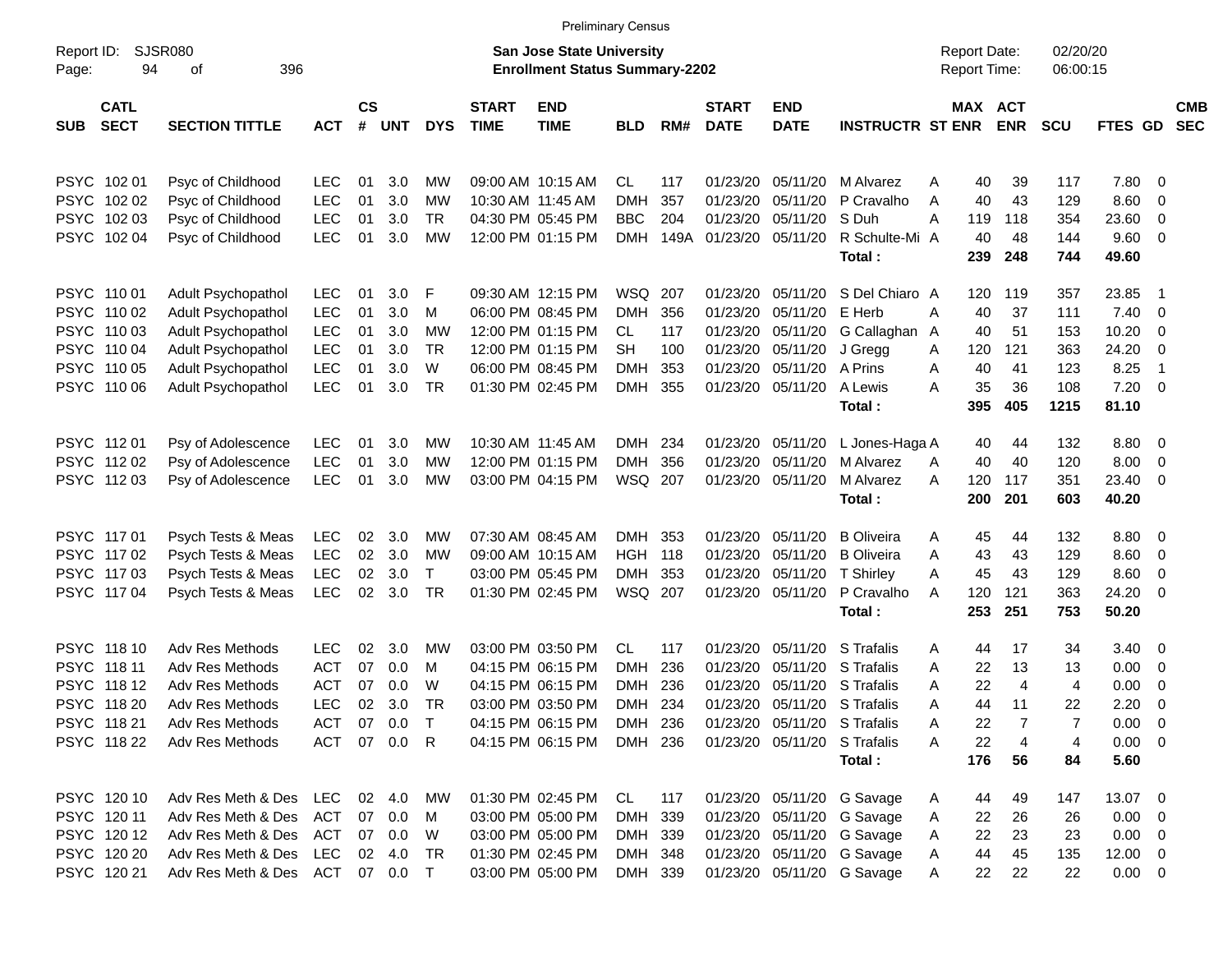|                     | <b>Preliminary Census</b><br><b>SJSR080</b><br><b>San Jose State University</b><br>02/20/20<br><b>Report Date:</b> |                                       |            |                |            |            |                             |                                       |            |       |                             |                           |                         |   |                     |                |          |             |                          |
|---------------------|--------------------------------------------------------------------------------------------------------------------|---------------------------------------|------------|----------------|------------|------------|-----------------------------|---------------------------------------|------------|-------|-----------------------------|---------------------------|-------------------------|---|---------------------|----------------|----------|-------------|--------------------------|
| Report ID:<br>Page: | 95                                                                                                                 | 396<br>οf                             |            |                |            |            |                             | <b>Enrollment Status Summary-2202</b> |            |       |                             |                           |                         |   | <b>Report Time:</b> |                | 06:00:15 |             |                          |
| <b>SUB</b>          | <b>CATL</b><br><b>SECT</b>                                                                                         | <b>SECTION TITTLE</b>                 | <b>ACT</b> | <b>CS</b><br># | <b>UNT</b> | <b>DYS</b> | <b>START</b><br><b>TIME</b> | <b>END</b><br><b>TIME</b>             | <b>BLD</b> | RM#   | <b>START</b><br><b>DATE</b> | <b>END</b><br><b>DATE</b> | <b>INSTRUCTR ST ENR</b> |   | MAX ACT             | <b>ENR</b>     | SCU      | FTES GD     | <b>CMB</b><br><b>SEC</b> |
|                     | PSYC 120 22                                                                                                        | Adv Res Meth & Des                    | ACT        | 07             | 0.0        | R          |                             | 03:00 PM 05:00 PM                     | <b>DMH</b> | 339   | 01/23/20                    | 05/11/20                  | G Savage                | A | 22                  | 23             | 23       | 0.00        | - 0                      |
| <b>PSYC</b>         | 120 30                                                                                                             | Adv Res Meth & Des                    | <b>LEC</b> | 02             | 4.0        | <b>TR</b>  |                             | 09:00 AM 10:15 AM                     | <b>DMH</b> | 353   | 01/23/20                    | 05/11/20                  | J Citron                | A | 44                  | 43             | 129      | 11.47       | - 0                      |
| <b>PSYC</b>         | 120 31                                                                                                             | Adv Res Meth & Des                    | <b>ACT</b> | 07             | 0.0        | T          |                             | 10:30 AM 12:30 PM                     | <b>DMH</b> | 339   | 01/23/20                    | 05/11/20                  | J Citron                | A | 22                  | 20             | 20       | 0.00        | 0                        |
| <b>PSYC</b>         | 120 32                                                                                                             | Adv Res Meth & Des                    | <b>ACT</b> | 07             | 0.0        | R          |                             | 10:30 AM 12:30 PM                     | DMH 339    |       | 01/23/20                    | 05/11/20                  | J Citron                | A | 22                  | 23             | 23       | 0.00        | - 0                      |
|                     | PSYC 120 40                                                                                                        | Adv Res Meth & Des                    | <b>LEC</b> | 02             | 4.0        | МW         |                             | 09:00 AM 10:15 AM                     | DMH 150    |       | 01/23/20                    | 05/11/20                  | J Citron                | A | 44                  | 42             | 126      | 11.20       | - 0                      |
| <b>PSYC</b>         | 120 41                                                                                                             | Adv Res Meth & Des                    | <b>ACT</b> | 07             | 0.0        | M          |                             | 10:30 AM 12:30 PM                     | <b>DMH</b> | 339   | 01/23/20                    | 05/11/20                  | J Citron                | A | 22                  | 22             | 22       | 0.00        | $\overline{0}$           |
|                     | PSYC 12042                                                                                                         | Adv Res Meth & Des                    | <b>ACT</b> | 07             | 0.0        | W          |                             | 10:30 AM 12:30 PM                     | DMH 339    |       | 01/23/20                    | 05/11/20                  | J Citron                | A | 22                  | 20             | 20       | 0.00        | $\overline{0}$           |
|                     |                                                                                                                    |                                       |            |                |            |            |                             |                                       |            |       |                             |                           | Total:                  |   | 352                 | 358            | 716      | 47.73       |                          |
|                     |                                                                                                                    | PSYC 121A 01 Adv Res Meth Social/ LAB |            | 16             | 2.0        | -F         |                             | 10:30 AM 01:15 PM                     | DMH 236    |       |                             | 01/23/20 05/11/20         | S Trafalis              | A | 22                  | 22             | 22       | 2.93        | - 0                      |
|                     |                                                                                                                    |                                       |            |                |            |            |                             |                                       |            |       |                             |                           | Total:                  |   | 22                  | 22             | 22       | 2.93        |                          |
|                     |                                                                                                                    | PSYC 121C 10 Adv R Met:Clinical       | <b>SEM</b> | 05             | 2.0        | F          |                             | 09:00 AM 10:00 AM                     | <b>DMH</b> | - 167 | 01/23/20                    | 05/11/20                  | J Fanos                 | A | 22                  | 22             | 22       | 2.93        | $\overline{0}$           |
| <b>PSYC</b>         |                                                                                                                    | 121C 11 Adv R Met: Clinical           | LAB        | 16             | 0.0        | F          |                             | 10:15 AM 01:15 PM                     | <b>DMH</b> | 167   | 01/23/20                    | 05/11/20                  | J Fanos                 | A | 22                  | 22             | 22       | 0.00        | $\overline{0}$           |
|                     |                                                                                                                    |                                       |            |                |            |            |                             |                                       |            |       |                             |                           | Total:                  |   | 44                  | 44             | 44       | 2.93        |                          |
| <b>PSYC</b>         | 126 01                                                                                                             | Drugs + Brain & Beh                   | <b>LEC</b> | 02             | 3.0        | <b>TR</b>  |                             | 01:30 PM 02:45 PM                     | CL         | 117   | 01/23/20                    | 05/11/20                  | S Snycerski A           |   | 40                  | 40             | 120      | 8.05        | 1 C                      |
| HS.                 | 126 01                                                                                                             | Drugs + Brain & Beh                   | LEC        | 02             | 3.0        | <b>TR</b>  |                             | 01:30 PM 02:45 PM                     | <b>CL</b>  | 117   | 01/23/20                    | 05/11/20                  | S Snycerski A           |   | 0                   | $\overline{1}$ | 3        | 0.20        | $0\,C$                   |
|                     |                                                                                                                    |                                       |            |                |            |            |                             |                                       |            |       |                             |                           | Total:                  |   | 40                  | 41             | 123      | 8.25        |                          |
|                     | PSYC 135 01                                                                                                        | Cognition                             | <b>SEM</b> | 05             | 3.0        | MW         |                             | 10:30 AM 11:45 AM                     | <b>BBC</b> | 324   | 01/23/20                    | 05/11/20                  | S Macramalla A          |   | 45                  | 48             | 144      | 9.60        | - 0                      |
|                     | PSYC 135 02                                                                                                        | Cognition                             | <b>SEM</b> | 05             | 3.0        | МW         |                             | 10:30 AM 11:45 AM                     | CL.        | 117   | 01/23/20                    | 05/11/20                  | E Palmer                | A | 45                  | 51             | 153      | 10.30       | $\overline{2}$           |
|                     | PSYC 135 03                                                                                                        | Cognition                             | <b>SEM</b> | 05             | 3.0        | <b>TR</b>  |                             | 10:30 AM 11:45 AM                     | <b>CL</b>  | 117   | 01/23/20                    | 05/11/20                  | L Huntsman A            |   | 45                  | 39             | 117      | 7.80        | $\overline{0}$           |
|                     |                                                                                                                    |                                       |            |                |            |            |                             |                                       |            |       |                             |                           | Total:                  |   | 135                 | 138            | 414      | 27.70       |                          |
|                     | PSYC 139 01                                                                                                        | Psy of Person                         | <b>LEC</b> | 02             | 3.0        | MW         |                             | 10:30 AM 11:45 AM                     | <b>DMH</b> | 353   | 01/23/20                    | 05/11/20                  | N Wagner                | A | 45                  | 46             | 138      | 9.20        | - 0                      |
|                     | PSYC 139 02                                                                                                        | Psy of Person                         | <b>LEC</b> | 02             | 3.0        | МW         |                             | 01:30 PM 02:45 PM                     | <b>DMH</b> | 353   | 01/23/20                    | 05/11/20                  | N Wagner                | A | 45                  | 44             | 132      | 8.80        | $\overline{0}$           |
|                     | PSYC 139 03                                                                                                        | Psy of Person                         | LEC        | 02             | 3.0        | <b>TR</b>  |                             | 03:00 PM 04:15 PM                     | <b>CL</b>  | 117   | 01/23/20                    | 05/11/20                  | <b>B</b> Oliveira       | A | 45                  | 46             | 138      | 9.20        | $\overline{\mathbf{0}}$  |
|                     |                                                                                                                    |                                       |            |                |            |            |                             |                                       |            |       |                             |                           | Total:                  |   | 135                 | 136            | 408      | 27.20       |                          |
|                     | PSYC 142 01                                                                                                        | Child Psychopathol                    | LEC        | 02             | 3.0        | M          |                             | 06:00 PM 08:45 PM                     | DMH 353    |       | 01/23/20                    | 05/11/20                  | L Tinson                | Α | 35                  | 36             | 108      | 7.20        | $\overline{0}$           |
|                     | PSYC 142 02                                                                                                        | Child Psychopathol                    | <b>LEC</b> | 02             | 3.0        | MW         |                             | 09:00 AM 10:15 AM                     | DMH 355    |       | 01/23/20                    | 05/11/20                  | L Heiden                | A | 35                  | 36             | 108      | 7.20        | $\overline{\mathbf{0}}$  |
|                     | PSYC 142 03                                                                                                        | Child Psychopathol                    | <b>LEC</b> |                | 02 3.0     | МW         |                             | 10:30 AM 11:45 AM                     | DMH 355    |       | 01/23/20                    | 05/11/20                  | L Heiden                | Α | 35                  | 38             | 114      | 7.60        | $\overline{\mathbf{0}}$  |
|                     | PSYC 142 04                                                                                                        | Child Psychopathol                    | <b>LEC</b> | 02             | 3.0        | <b>TR</b>  |                             | 07:30 AM 08:45 AM                     | DMH 164    |       | 01/23/20                    | 05/11/20                  | S Torabian-B A          |   | 35                  | 32             | 96       | 6.40        | $\overline{\mathbf{0}}$  |
|                     | PSYC 142 05                                                                                                        | Child Psychopathol                    | <b>LEC</b> | 02             | 3.0        | <b>TR</b>  |                             | 12:00 PM 01:15 PM                     | DMH 348    |       | 01/23/20                    | 05/11/20                  | M Capriotti             | A | 35                  | 38             | 114      | 7.60        | $\overline{\mathbf{0}}$  |
|                     | PSYC 142 06                                                                                                        | Child Psychopathol                    | <b>LEC</b> |                | 02 3.0     | <b>TR</b>  |                             | 03:00 PM 04:15 PM                     | DMH 348    |       | 01/23/20                    | 05/11/20                  | E Herb                  | Α | 35                  | 35             | 105      | $7.00 \t 0$ |                          |
|                     |                                                                                                                    |                                       |            |                |            |            |                             |                                       |            |       |                             |                           | Total:                  |   | 210                 | 215            | 645      | 43.00       |                          |
|                     | PSYC 154 01                                                                                                        | Social Psy                            | <b>LEC</b> |                | 02 3.0     | TBA        |                             |                                       |            |       |                             | 01/23/20 05/11/20         |                         | A | 38                  | 38             | 114      | 7.60 0      |                          |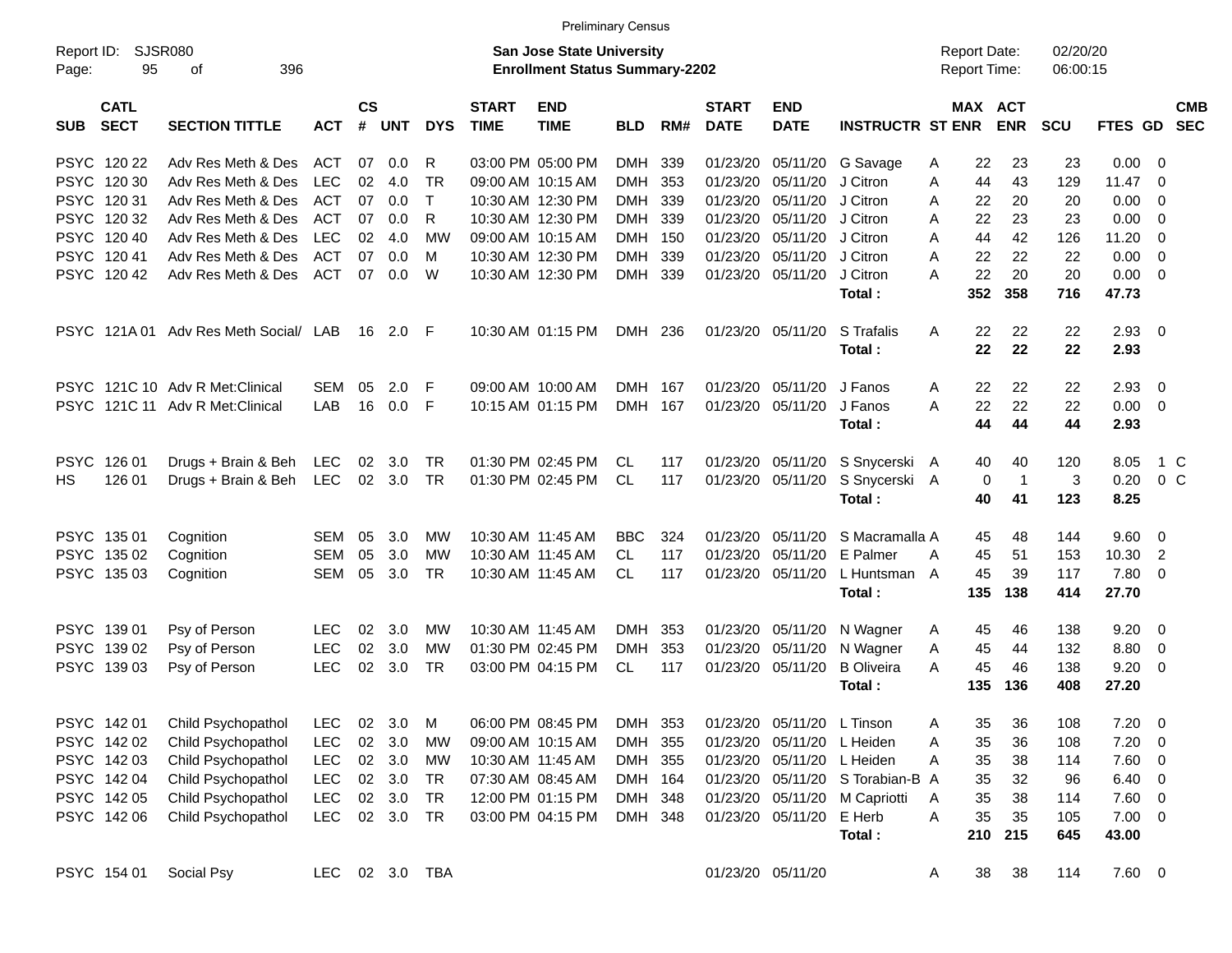| Report ID:<br>Page: | 96                         | SJSR080<br>396<br>οf       |            |                             |            |            |                             | <b>San Jose State University</b><br><b>Enrollment Status Summary-2202</b> |            |     |                             |                           |                            |   | <b>Report Date:</b><br><b>Report Time:</b> |            | 02/20/20<br>06:00:15 |               |                          |                          |
|---------------------|----------------------------|----------------------------|------------|-----------------------------|------------|------------|-----------------------------|---------------------------------------------------------------------------|------------|-----|-----------------------------|---------------------------|----------------------------|---|--------------------------------------------|------------|----------------------|---------------|--------------------------|--------------------------|
| <b>SUB</b>          | <b>CATL</b><br><b>SECT</b> | <b>SECTION TITTLE</b>      | <b>ACT</b> | $\mathbf{c}\mathbf{s}$<br># | <b>UNT</b> | <b>DYS</b> | <b>START</b><br><b>TIME</b> | <b>END</b><br><b>TIME</b>                                                 | <b>BLD</b> | RM# | <b>START</b><br><b>DATE</b> | <b>END</b><br><b>DATE</b> | <b>INSTRUCTR ST ENR</b>    |   | MAX ACT                                    | <b>ENR</b> | <b>SCU</b>           | FTES GD       |                          | <b>CMB</b><br><b>SEC</b> |
|                     | PSYC 154 02                | Social Psy                 | <b>LEC</b> | 02                          | 3.0        | TR         |                             | 07:30 AM 08:45 AM                                                         | WSQ        | 207 | 01/23/20                    | 05/11/20                  | A Asuncion                 | A | 120                                        | 114        | 342                  | 22.80         | $\overline{\mathbf{0}}$  |                          |
|                     | PSYC 154 03                | Social Psy                 | <b>LEC</b> | 02                          | 3.0        | <b>TR</b>  |                             | 10:30 AM 11:45 AM                                                         | <b>DMH</b> | 348 | 01/23/20                    | 05/11/20                  | A Asuncion                 | Α | 38                                         | 42         | 126                  | 8.40          | 0                        |                          |
|                     | PSYC 154 04                | Social Psy                 | <b>LEC</b> | 02                          | 3.0        | TR         |                             | 03:00 PM 04:15 PM                                                         | <b>DMH</b> | 355 | 01/23/20                    | 05/11/20                  | J Ventura<br>Total:        | Α | 38<br>234                                  | 39<br>233  | 117<br>699           | 7.80<br>46.60 | $\overline{\mathbf{0}}$  |                          |
|                     |                            |                            |            |                             |            |            |                             |                                                                           |            |     |                             |                           |                            |   |                                            |            |                      |               |                          |                          |
|                     | PSYC 155 01                | Human Learning             | <b>LEC</b> | 02                          | 3.0        | МW         |                             | 09:00 AM 10:15 AM                                                         | <b>DMH</b> | 348 | 01/23/20                    | 05/11/20                  | S Del Chiaro A             |   | 40                                         | 41         | 123                  | 8.20          | $\overline{\phantom{0}}$ |                          |
|                     | PSYC 155 02                | Human Learning             | <b>LEC</b> | 02                          | 3.0        | TR         |                             | 09:00 AM 10:15 AM                                                         | CL.        | 117 | 01/23/20                    | 05/11/20                  | V Carr                     | A | 45                                         | 45         | 135                  | 9.05          | $\overline{1}$           |                          |
|                     |                            |                            |            |                             |            |            |                             |                                                                           |            |     |                             |                           | Total:                     |   | 85                                         | 86         | 258                  | 17.25         |                          |                          |
|                     | PSYC 156 01                | Appl Behy Analysis         | <b>LEC</b> | 02                          | 3.0        | TR         |                             | 10:30 AM 11:45 AM                                                         | <b>DMH</b> | 356 |                             | 01/23/20 05/11/20         | M Capriotti                | A | 40                                         | 42         | 126                  | 8.40 0        |                          |                          |
|                     |                            |                            |            |                             |            |            |                             |                                                                           |            |     |                             |                           | Total:                     |   | 40                                         | 42         | 126                  | 8.40          |                          |                          |
|                     | PSYC 158 01                | Perception                 | <b>LEC</b> | 02                          | 3.0        | MW         |                             | 01:30 PM 02:45 PM                                                         | <b>BBC</b> | 021 | 01/23/20                    | 05/11/20                  | S Macramalla A             |   | 43                                         | 46         | 138                  | 9.20          | $\overline{\phantom{0}}$ |                          |
|                     | PSYC 158 02                | Perception                 | <b>LEC</b> | 02                          | 3.0        | <b>TR</b>  |                             | 09:00 AM 10:15 AM                                                         | <b>DMH</b> | 348 | 01/23/20                    | 05/11/20                  | C Feria                    | A | 45                                         | 48         | 144                  | 9.60          | 0                        |                          |
|                     | PSYC 158 03                | Perception                 | <b>LEC</b> | 02                          | 3.0        | <b>TR</b>  |                             | 01:30 PM 02:45 PM                                                         | <b>DMH</b> | 353 | 01/23/20                    | 05/11/20                  | C Feria                    | A | 45                                         | 44         | 132                  | 8.80          | 0                        |                          |
|                     |                            |                            |            |                             |            |            |                             |                                                                           |            |     |                             |                           | Total:                     |   | 133                                        | 138        | 414                  | 27.60         |                          |                          |
|                     | PSYC 160 01                | <b>Clinical Psychology</b> | <b>LEC</b> | 02                          | 3.0        | МW         |                             | 12:00 PM 01:15 PM                                                         | DMH        | 357 | 01/23/20                    | 05/11/20                  | S Nadeau                   | Α | 40                                         | 42         | 126                  | 8.40 0        |                          |                          |
|                     | PSYC 160 02                | <b>Clinical Psychology</b> | <b>LEC</b> | 02                          | 3.0        | МW         |                             | 03:00 PM 04:15 PM                                                         | <b>DMH</b> | 356 | 01/23/20                    | 05/11/20                  | N Wagner                   | Α | 40                                         | 40         | 120                  | 8.00          | 0                        |                          |
|                     | PSYC 160 03                | <b>Clinical Psychology</b> | <b>LEC</b> | 02                          | 3.0        | MW         |                             | 04:30 PM 05:45 PM                                                         | <b>DMH</b> | 356 | 01/23/20                    | 05/11/20                  | N Wagner                   | Α | 40                                         | 36         | 108                  | 7.20          | 0                        |                          |
|                     | PSYC 160 04                | <b>Clinical Psychology</b> | <b>LEC</b> | 02                          | 3.0        | TR         |                             | 09:00 AM 10:15 AM                                                         | <b>DMH</b> | 355 | 01/23/20                    | 05/11/20                  | S Del Chiaro A             |   | 40                                         | 42         | 126                  | 8.40          | 0                        |                          |
|                     | PSYC 160 05                | <b>Clinical Psychology</b> | LEC        | 02                          | 3.0        | F          |                             | 01:00 PM 03:45 PM                                                         | <b>CL</b>  | 234 | 01/23/20                    | 05/11/20                  | A Yaghoubi                 | A | 40                                         | 20         | 60                   | 4.00          | $\overline{\mathbf{0}}$  |                          |
|                     |                            |                            |            |                             |            |            |                             |                                                                           |            |     |                             |                           | Total:                     |   | 200                                        | 180        | 540                  | 36.00         |                          |                          |
|                     | PSYC 165 01                | Th & Me Counseling         | <b>LEC</b> | 02                          | 3.0        | MW         |                             | 12:00 PM 01:15 PM                                                         | <b>DMH</b> | 355 | 01/23/20                    | 05/11/20                  | S Lundquist                | A | 40                                         | 38         | 114                  | $7.60 \t 0$   |                          |                          |
|                     | PSYC 165 02                | Th & Me Counseling         | <b>LEC</b> | 02                          | 3.0        | TR         |                             | 04:30 PM 05:45 PM                                                         | <b>DMH</b> | 348 | 01/23/20                    | 05/11/20                  | E Herb                     | A | 40                                         | 33         | 99                   | 6.60          | $\overline{\mathbf{0}}$  |                          |
|                     |                            |                            |            |                             |            |            |                             |                                                                           |            |     |                             |                           | Total:                     |   | 80                                         | 71         | 213                  | 14.20         |                          |                          |
|                     | PSYC 170 01                | Indus Psy                  | <b>LEC</b> | 02                          | 3.0        | TR         |                             | 03:00 PM 04:15 PM                                                         | <b>DMH</b> | 356 | 01/23/20                    | 05/11/20                  | L Davis                    | Α | 40                                         | 39         | 117                  | 7.80          | $\overline{\phantom{0}}$ |                          |
|                     | PSYC 170 02                | Indus Psy                  | <b>LEC</b> |                             | 3.0        |            |                             |                                                                           |            |     |                             |                           |                            | Х | 0                                          | 0          | 0                    | 0.00          | 0                        |                          |
|                     | PSYC 170 03                | Indus Psy                  | <b>LEC</b> | 02                          | 3.0        | W          |                             | 06:00 PM 08:45 PM                                                         | DMH        | 164 |                             | 01/23/20 05/11/20         | G Scherini                 | A | 40                                         | 36         | 108                  | 7.20          | 0                        |                          |
|                     |                            |                            |            |                             |            |            |                             |                                                                           |            |     |                             |                           | Total:                     |   | 80                                         | 75         | 225                  | 15.00         |                          |                          |
|                     | PSYC 17301                 | <b>Human Factors</b>       |            |                             |            |            |                             | LEC 02 3.0 MW 12:00 PM 01:15 PM                                           | DMH 163    |     |                             |                           | 01/23/20 05/11/20 E Palmer | A | 40                                         | 40         | 120                  | $8.00 \ 0$    |                          |                          |
|                     |                            |                            |            |                             |            |            |                             |                                                                           |            |     |                             |                           | Total:                     |   | 40                                         | 40         | 120                  | 8.00          |                          |                          |
|                     | PSYC 180 02                | <b>Indiv Studies</b>       | <b>SUP</b> |                             | 36 1.0     | <b>TBA</b> |                             |                                                                           |            |     |                             | 01/23/20 05/11/20         |                            | A | 3                                          | 0          | 0                    | $0.00 \t 0$   |                          |                          |
|                     | PSYC 180 03                | <b>Indiv Studies</b>       | <b>SUP</b> |                             | 36 1.0     | <b>TBA</b> |                             |                                                                           |            |     |                             | 01/23/20 05/11/20         |                            | Α | 3                                          | 0          | 0                    | $0.00 \t 0$   |                          |                          |
|                     | PSYC 180 04                | <b>Indiv Studies</b>       | <b>SUP</b> |                             | 36 1.0     | <b>TBA</b> |                             |                                                                           |            |     |                             | 01/23/20 05/11/20         |                            | Α | 3                                          | 0          | 0                    | $0.00 \t 0$   |                          |                          |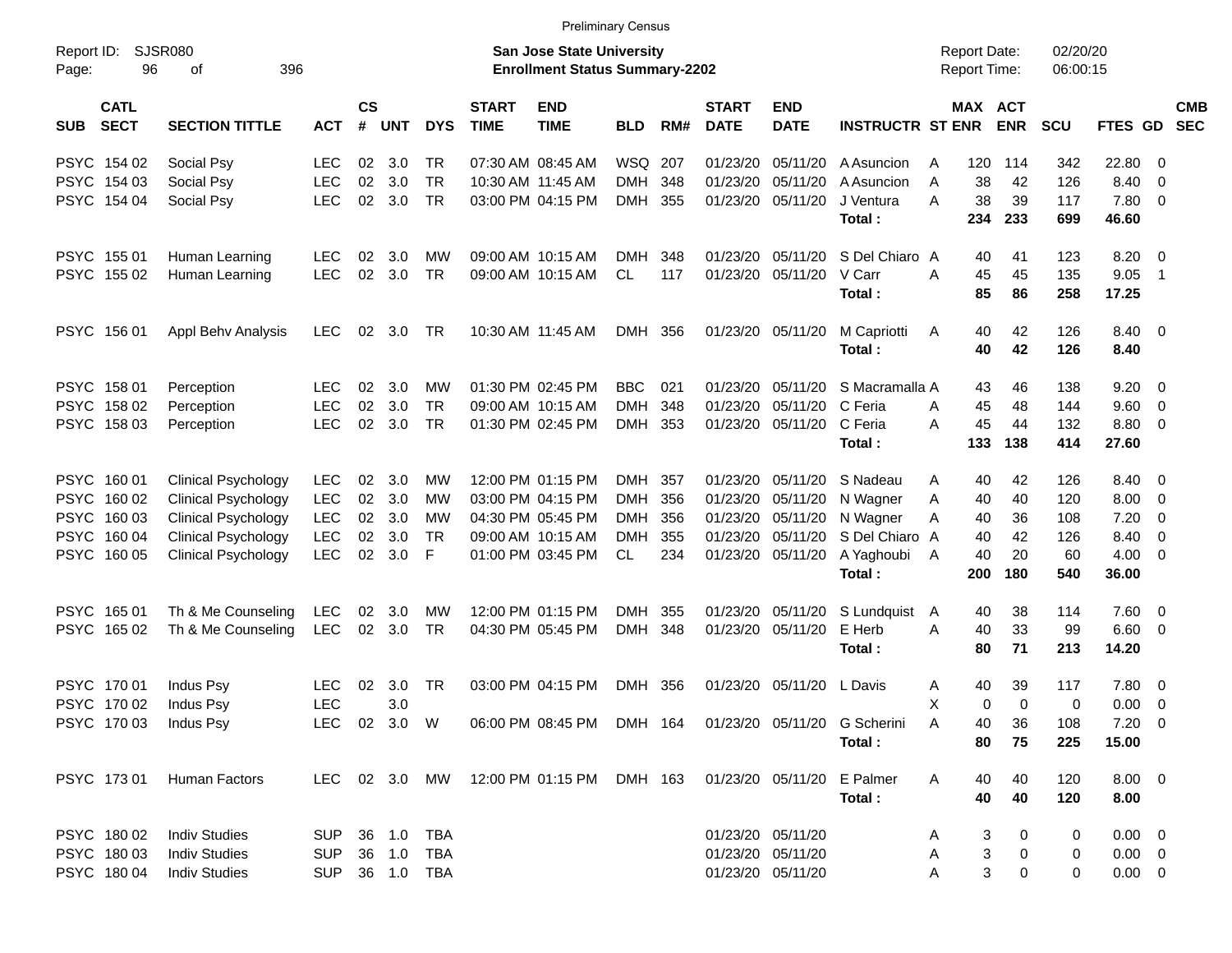|                     |                            |                         |            |                |        |            |                             |                                                                    | <b>Preliminary Census</b> |     |                             |                           |                               |                                            |                              |                      |         |                          |  |
|---------------------|----------------------------|-------------------------|------------|----------------|--------|------------|-----------------------------|--------------------------------------------------------------------|---------------------------|-----|-----------------------------|---------------------------|-------------------------------|--------------------------------------------|------------------------------|----------------------|---------|--------------------------|--|
| Report ID:<br>Page: | 97                         | <b>SJSR080</b><br>οf    | 396        |                |        |            |                             | San Jose State University<br><b>Enrollment Status Summary-2202</b> |                           |     |                             |                           |                               | <b>Report Date:</b><br><b>Report Time:</b> |                              | 02/20/20<br>06:00:15 |         |                          |  |
| <b>SUB</b>          | <b>CATL</b><br><b>SECT</b> | <b>SECTION TITTLE</b>   | <b>ACT</b> | <b>CS</b><br># | UNT    | <b>DYS</b> | <b>START</b><br><b>TIME</b> | <b>END</b><br><b>TIME</b>                                          | <b>BLD</b>                | RM# | <b>START</b><br><b>DATE</b> | <b>END</b><br><b>DATE</b> | <b>INSTRUCTR ST ENR</b>       |                                            | <b>MAX ACT</b><br><b>ENR</b> | SCU                  | FTES GD | <b>CMB</b><br><b>SEC</b> |  |
|                     | PSYC 180 05                | <b>Indiv Studies</b>    | <b>SUP</b> | 36             | 1.0    | TBA        |                             |                                                                    |                           |     | 01/23/20                    | 05/11/20                  |                               | Α<br>3                                     | 0                            | 0                    | 0.00    | 0                        |  |
|                     | PSYC 180 06                | <b>Indiv Studies</b>    | <b>SUP</b> | 36             | 2.0    | <b>TBA</b> |                             |                                                                    |                           |     | 01/23/20                    | 05/11/20                  | M Van Selst                   | 3<br>A                                     | 1                            | 2                    | 0.13    | 0                        |  |
|                     | PSYC 180 07                | <b>Indiv Studies</b>    | <b>SUP</b> | 36             | 2.0    | <b>TBA</b> |                             |                                                                    |                           |     | 01/23/20                    | 05/11/20                  |                               | 3<br>Α                                     | 0                            | 0                    | 0.00    | 0                        |  |
|                     | PSYC 180 08                | <b>Indiv Studies</b>    | <b>SUP</b> | 36             | 2.0    | <b>TBA</b> |                             |                                                                    |                           |     | 01/23/20                    | 05/11/20                  |                               | Α                                          | 3<br>0                       | 0                    | 0.00    | 0                        |  |
|                     | PSYC 180 09                | <b>Indiv Studies</b>    | <b>SUP</b> | 36             | 2.0    | <b>TBA</b> |                             |                                                                    |                           |     | 01/23/20                    | 05/11/20                  |                               | 10<br>Α                                    | 0                            | 0                    | 0.00    | 0                        |  |
|                     | PSYC 180 10                | <b>Indiv Studies</b>    | <b>SUP</b> | 36             | 3.0    | <b>TBA</b> |                             |                                                                    |                           |     | 01/23/20                    | 05/11/20                  | D Schuster                    | 3<br>Α                                     |                              | 3                    | 0.20    | 0                        |  |
|                     | PSYC 180 11                | <b>Indiv Studies</b>    | <b>SUP</b> | 36             | 3.0    | <b>TBA</b> |                             |                                                                    |                           |     | 01/23/20                    | 05/11/20                  |                               | 3<br>Α                                     | 0                            | 0                    | 0.00    | 0                        |  |
|                     | PSYC 180 12                | <b>Indiv Studies</b>    | <b>SUP</b> | 36             | 3.0    | <b>TBA</b> |                             |                                                                    |                           |     | 01/23/20                    | 05/11/20                  |                               | Α                                          | 3<br>0                       | 0                    | 0.00    | 0                        |  |
|                     | PSYC 180 13                | <b>Indiv Studies</b>    | <b>SUP</b> | 36             | 3.0    | <b>TBA</b> |                             |                                                                    |                           |     | 01/23/20                    | 05/11/20                  |                               | Α                                          | 3<br>0                       | 0                    | 0.00    | 0                        |  |
|                     | PSYC 180 14                | <b>Indiv Studies</b>    | <b>SUP</b> | 36             | 4.0    | <b>TBA</b> |                             |                                                                    |                           |     | 01/23/20                    | 05/11/20                  |                               | Α                                          | 3<br>0                       | 0                    | 0.00    | 0                        |  |
|                     | PSYC 180 15                | <b>Indiv Studies</b>    | <b>SUP</b> | 36             | 4.0    | <b>TBA</b> |                             |                                                                    |                           |     | 01/23/20                    | 05/11/20                  |                               | Α                                          | 3<br>0                       | 0                    | 0.00    | 0                        |  |
|                     | PSYC 180 16                | <b>Indiv Studies</b>    | <b>SUP</b> | 36             | 4.0    | <b>TBA</b> |                             |                                                                    |                           |     | 01/23/20                    | 05/11/20                  |                               | Α                                          | 3<br>0                       | 0                    | 0.00    | 0                        |  |
|                     | PSYC 180 17                | <b>Indiv Studies</b>    | <b>SUP</b> | 36             | 1.0    | F          |                             | 09:00 AM 10:15 AM                                                  | <b>DMH</b>                | 236 | 01/23/20                    | 05/11/20                  | S Trafalis                    | 22<br>A                                    | 22                           | 22                   | 1.47    | 0                        |  |
|                     |                            |                         |            |                |        |            |                             |                                                                    |                           |     |                             |                           | Total:                        | 74                                         | 24                           | 27                   | 1.80    |                          |  |
|                     |                            |                         |            |                |        |            |                             |                                                                    |                           |     |                             |                           |                               |                                            |                              |                      |         |                          |  |
|                     | PSYC 184 01                | <b>Directed Reading</b> | <b>SUP</b> | 36             | 1.0    | TBA        |                             |                                                                    |                           |     | 01/23/20                    | 05/11/20                  |                               | 3<br>A                                     | 0                            | 0                    | 0.00    | 0                        |  |
|                     | PSYC 184 02                | <b>Directed Reading</b> | <b>SUP</b> | 36             | 1.0    | <b>TBA</b> |                             |                                                                    |                           |     | 01/23/20                    | 05/11/20                  | A Asuncion                    | 3<br>Α                                     | 1                            |                      | 0.07    | 0                        |  |
|                     | PSYC 184 03                | <b>Directed Reading</b> | <b>SUP</b> | 36             | 1.0    | <b>TBA</b> |                             |                                                                    |                           |     | 01/23/20                    | 05/11/20                  |                               | Α                                          | 3<br>0                       | 0                    | 0.00    | 0                        |  |
|                     | PSYC 184 04                | Directed Reading        | <b>SUP</b> | 36             | 2.0    | <b>TBA</b> |                             |                                                                    |                           |     | 01/23/20                    | 05/11/20                  | C Oyamot                      | A                                          | 3<br>3                       | 6                    | 0.40    | 0                        |  |
|                     | PSYC 184 05                | <b>Directed Reading</b> | <b>SUP</b> | 36             | 2.0    | <b>TBA</b> |                             |                                                                    |                           |     | 01/23/20                    | 05/11/20                  |                               | A                                          | 3<br>0                       | 0                    | 0.00    | 0                        |  |
|                     | PSYC 184 06                | <b>Directed Reading</b> | <b>SUP</b> | 36             | 3.0    | <b>TBA</b> |                             |                                                                    |                           |     | 01/23/20                    | 05/11/20                  | S Del Chiaro A                |                                            | $\overline{7}$<br>7          | 21                   | 1.40    | 0                        |  |
|                     | PSYC 184 07                | Directed Reading        | <b>SUP</b> | 36             | 3.0    | <b>TBA</b> |                             |                                                                    |                           |     | 01/23/20                    | 05/11/20                  | A Asuncion                    | A                                          | 3                            | 3                    | 0.20    | 0                        |  |
|                     | PSYC 184 08                | <b>Directed Reading</b> | <b>SUP</b> | 36             | 3.0    | <b>TBA</b> |                             |                                                                    |                           |     | 01/23/20                    | 05/11/20                  |                               | 3<br>Α                                     | 0                            | 0                    | 0.00    | 0                        |  |
|                     | PSYC 184 09                | <b>Directed Reading</b> | <b>SUP</b> | 36             | 4.0    | <b>TBA</b> |                             |                                                                    |                           |     | 01/23/20                    | 05/11/20                  |                               | Α                                          | 3<br>0                       | 0                    | 0.00    | 0                        |  |
|                     | PSYC 184 10                | <b>Directed Reading</b> | <b>SUP</b> | 36             | 4.0    | <b>TBA</b> |                             |                                                                    |                           |     | 01/23/20                    | 05/11/20                  |                               | Α                                          | 3<br>0                       | 0                    | 0.00    | 0                        |  |
|                     | PSYC 184 11                | Directed Reading        | <b>SUP</b> | 36             | 4.0    | TBA        |                             |                                                                    |                           |     | 01/23/20                    | 05/11/20                  |                               | A                                          | 3<br>0                       | 0                    | 0.00    | 0                        |  |
|                     |                            |                         |            |                |        |            |                             |                                                                    |                           |     |                             |                           | Total:                        | 37                                         | 12                           | 31                   | 2.07    |                          |  |
|                     | PSYC 186 01                | Psych Field Wk          | <b>SUP</b> | 36             | 1.0    | <b>TBA</b> |                             |                                                                    |                           |     | 01/23/20                    | 05/11/20                  |                               | Α                                          | 3<br>0                       | 0                    | 0.00    | 0                        |  |
|                     | PSYC 186 02                | Psych Field Wk          | <b>SUP</b> | 36             | 1.0    | TBA        |                             |                                                                    |                           |     | 01/23/20                    |                           | 05/11/20 M Capriotti          | A                                          | 3                            | 1                    | 0.07    | 0                        |  |
|                     | PSYC 186 03                | Psych Field Wk          | <b>SUP</b> | 36             | 1.0    | <b>TBA</b> |                             |                                                                    |                           |     |                             | 01/23/20 05/11/20         |                               | A                                          | 3<br>0                       | 0                    | 0.00    | 0                        |  |
|                     | PSYC 186 04                | Psych Field Wk          | <b>SUP</b> | 36             | 2.0    | TBA        |                             |                                                                    |                           |     |                             | 01/23/20 05/11/20         |                               | 3<br>A                                     | 0                            | 0                    | 0.00    | 0                        |  |
|                     | PSYC 186 05                | Psych Field Wk          | <b>SUP</b> |                | 36 2.0 | <b>TBA</b> |                             |                                                                    |                           |     |                             | 01/23/20 05/11/20         |                               | 3<br>A                                     | 0                            | 0                    | 0.00    | 0                        |  |
|                     | PSYC 186 06                | Psych Field Wk          | <b>SUP</b> | 36             | 3.0    | <b>TBA</b> |                             |                                                                    |                           |     |                             |                           | 01/23/20 05/11/20 M Capriotti | 3<br>A                                     |                              | 3                    | 0.20    | 0                        |  |
|                     | PSYC 186 07                | Psych Field Wk          | <b>SUP</b> | 36             | 3.0    | TBA        |                             |                                                                    |                           |     |                             | 01/23/20 05/11/20         | E Klaw                        | A                                          | 3                            | 3                    | 0.20    | 0                        |  |
|                     | PSYC 186 08                | Psych Field Wk          | <b>SUP</b> | 36             | 4.0    | TBA        |                             |                                                                    |                           |     |                             | 01/23/20 05/11/20         | M Capriotti                   | A                                          | 3<br>3                       | 12                   | 0.80    | 0                        |  |
|                     | PSYC 186 09                | Psych Field Wk          | <b>SUP</b> |                | 36 4.0 | TBA        |                             |                                                                    |                           |     |                             | 01/23/20 05/11/20         |                               | Α                                          | 3<br>0                       | 0                    | 0.00    | 0                        |  |
|                     |                            |                         |            |                |        |            |                             |                                                                    |                           |     |                             |                           | Total:                        | 27                                         | 6                            | 19                   | 1.27    |                          |  |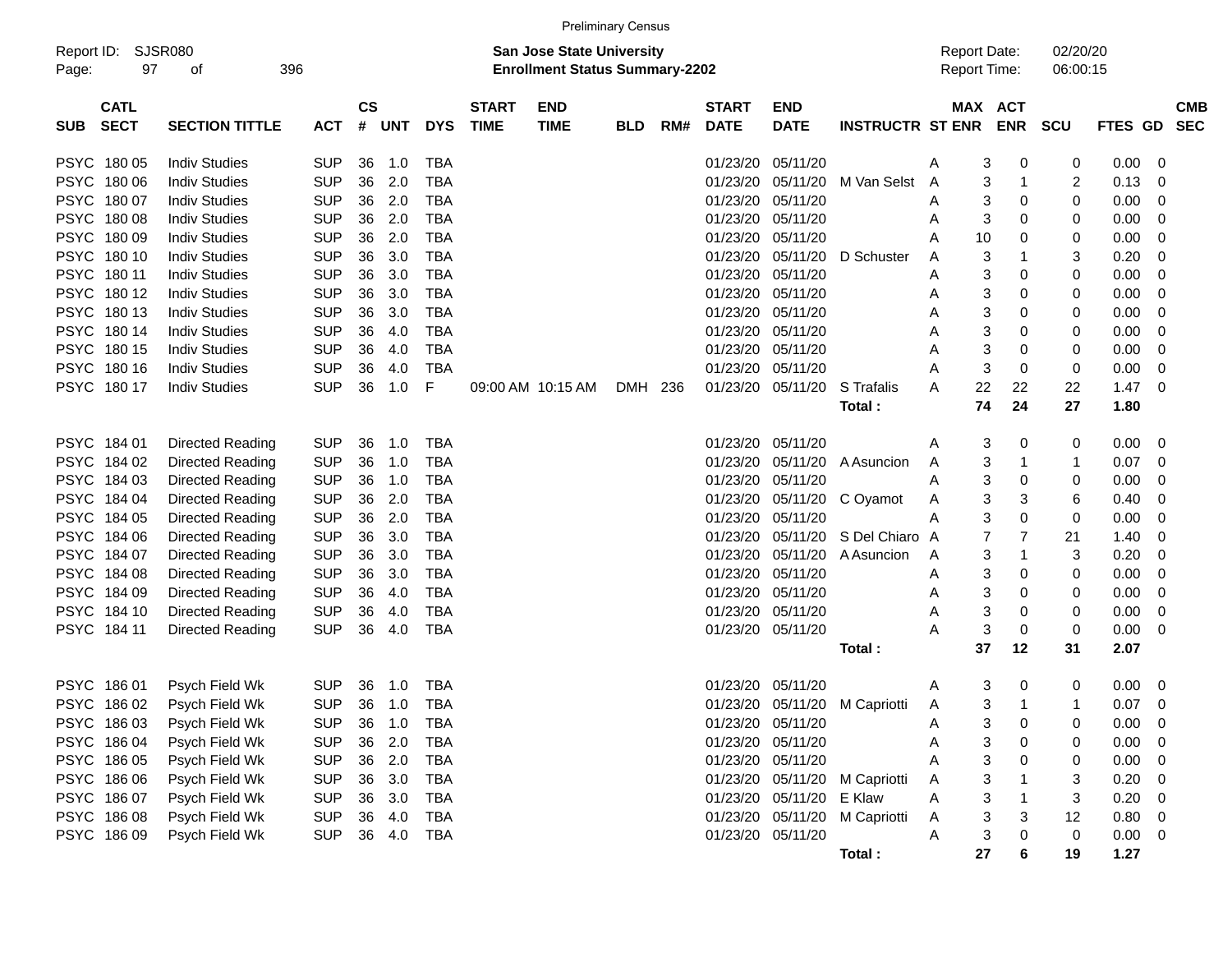|             |             |                                 |              |               |            |            |                   | <b>Preliminary Census</b>             |                |     |                   |                   |                         |   |                     |               |            |                |                         |            |
|-------------|-------------|---------------------------------|--------------|---------------|------------|------------|-------------------|---------------------------------------|----------------|-----|-------------------|-------------------|-------------------------|---|---------------------|---------------|------------|----------------|-------------------------|------------|
| Report ID:  |             | SJSR080                         |              |               |            |            |                   | <b>San Jose State University</b>      |                |     |                   |                   |                         |   | <b>Report Date:</b> |               | 02/20/20   |                |                         |            |
| Page:       | 98          | 396<br>оf                       |              |               |            |            |                   | <b>Enrollment Status Summary-2202</b> |                |     |                   |                   |                         |   | Report Time:        |               | 06:00:15   |                |                         |            |
|             | <b>CATL</b> |                                 |              | $\mathsf{cs}$ |            |            | <b>START</b>      | <b>END</b>                            |                |     | <b>START</b>      | <b>END</b>        |                         |   | MAX ACT             |               |            |                |                         | <b>CMB</b> |
| <b>SUB</b>  | <b>SECT</b> | <b>SECTION TITTLE</b>           | <b>ACT</b>   | #             | <b>UNT</b> | <b>DYS</b> | <b>TIME</b>       | <b>TIME</b>                           | <b>BLD</b>     | RM# | <b>DATE</b>       | <b>DATE</b>       | <b>INSTRUCTR ST ENR</b> |   |                     | <b>ENR</b>    | <b>SCU</b> | <b>FTES GD</b> |                         | <b>SEC</b> |
| <b>PSYC</b> | 190 01      | Curr Iss Capstone               | <b>LEC</b>   | 04            | 3.0        | МW         |                   | 09:00 AM 10:15 AM                     | DMH 359        |     | 01/23/20          | 05/11/20          | L Jones-Haga A          |   | 23                  | 23            | 69         | 4.60           | - 0                     |            |
|             | PSYC 190 02 | Curr Iss Capstone               | <b>LEC</b>   | 04            | 3.0        | МW         |                   | 12:00 PM 01:15 PM                     | DMH 347        |     | 01/23/20          | 05/11/20          | A Caffrey               | A | 23                  | 26            | 78         | 5.20           | 0                       |            |
| <b>PSYC</b> | 190 03      | Curr Iss Capstone               | <b>LEC</b>   | 04            | 3.0        | МW         |                   | 01:30 PM 02:45 PM                     | DMH 347        |     | 01/23/20          | 05/11/20          | A Caffrey               | A | 23                  | 26            | 78         | 5.20           | 0                       |            |
|             | PSYC 190 04 | Curr Iss Capstone               | <b>LEC</b>   | 04            | 3.0        | Τ          |                   | 04:30 PM 07:15 PM                     | DMH 354        |     | 01/23/20          | 05/11/20          | M Beristiano A          |   | 23                  | 24            | 72         | 4.80           | 0                       |            |
|             | PSYC 190 05 | Curr Iss Capstone               | LEC          | 04            | 3.0        | <b>TR</b>  |                   | 09:00 AM 10:15 AM                     | DMH 339        |     | 01/23/20          | 05/11/20          | S Torabian-B A          |   | 23                  | 20            | 60         | 4.00           | 0                       |            |
|             | PSYC 190 07 | Curr Iss Capstone               | <b>LEC</b>   | 04            | 3.0        | <b>TR</b>  | 10:30 AM 11:45 AM |                                       | DMH 359        |     | 01/23/20          | 05/11/20          | S Lundquist A           |   | 23                  | 22            | 66         | 4.40           | - 0                     |            |
|             | PSYC 190 08 | Curr Iss Capstone               | <b>LEC</b>   | 04            | 3.0        | <b>TR</b>  |                   | 12:00 PM 01:15 PM                     | DMH 347        |     | 01/23/20          | 05/11/20          | C Chancellor A          |   | 23                  | 23            | 69         | 4.60           | - 0                     |            |
|             | PSYC 190 09 | Curr Iss Capstone               | LEC          | 04            | 3.0        | <b>TR</b>  |                   | 01:30 PM 02:45 PM                     | DMH 359        |     | 01/23/20          | 05/11/20          | J Gregg                 | A | 23                  | 23            | 69         | 4.60           | 0                       |            |
|             | PSYC 190 10 | Curr Iss Capstone               | <b>LEC</b>   | 04            | 3.0        | <b>TR</b>  |                   | 01:30 PM 02:45 PM                     | DMH 347        |     | 01/23/20          | 05/11/20          | S Lundquist             | A | 23                  | 24            | 72         | 4.80           | 0                       |            |
|             | PSYC 190 11 | Curr Iss Capstone               | <b>LEC</b>   | 04            | 3.0        | W          |                   | 04:30 PM 07:15 PM                     | DMH 347        |     | 01/23/20          | 05/11/20          | P Cravalho              | A | 23                  | 26            | 78         | 5.20           | 0                       |            |
|             | PSYC 190 12 | Curr Iss Capstone               | <b>LEC</b>   | 04            | 3.0        | <b>TR</b>  |                   | 03:00 PM 04:15 PM                     | DMH 359        |     | 01/23/20          | 05/11/20          | S Snycerski A           |   | 23                  | 12            | 36         | 2.40           | - 0                     |            |
|             |             |                                 |              |               |            |            |                   |                                       |                |     |                   |                   | Total:                  |   | 253                 | 249           | 747        | 49.80          |                         |            |
|             |             |                                 |              |               |            |            |                   |                                       |                |     |                   |                   |                         |   |                     |               |            |                |                         |            |
|             | PSYC 191 01 | Psych of Prejudice              | <b>LEC</b>   | 02            | 3.0        | МW         |                   | 01:30 PM 02:45 PM                     | <b>CL</b>      | 224 | 01/23/20          | 05/11/20          | N Rattan                | A | 45                  | 47            | 141        | 9.40           | $\overline{\mathbf{0}}$ |            |
|             | PSYC 191 02 | Psych of Prejudice              | <b>LEC</b>   | 02            | 3.0        | МW         |                   | 04:30 PM 05:45 PM                     | <b>DMH</b>     | 353 | 01/23/20          | 05/11/20          | N Rattan                | A | 45                  | 43            | 129        | 8.60           | 0                       |            |
|             | PSYC 191 03 | Psych of Prejudice              | <b>LEC</b>   | 02            | 3.0        | <b>TR</b>  | 10:30 AM 11:45 AM |                                       | <b>DMH</b>     | 234 | 01/23/20          | 05/11/20          | J Ventura               | A | 45                  | 46            | 138        | 9.20           | 0                       |            |
|             | PSYC 19104  | Psych of Prejudice              | <b>LEC</b>   | 02            | 3.0        | <b>TR</b>  |                   | 12:00 PM 01:15 PM                     | <b>DMH</b>     | 353 | 01/23/20          | 05/11/20          | J Ventura               | A | 45                  | 43            | 129        | 8.60           | 0                       |            |
|             | PSYC 191 06 | Psych of Prejudice              | <b>LEC</b>   | 02            | 3.0        | T          |                   | 06:00 PM 08:45 PM                     | <b>HGH 122</b> |     | 01/23/20          | 05/11/20          | L Tinson                | Α | 35                  | 23            | 69         | 4.60           | - 0                     |            |
|             |             |                                 |              |               |            |            |                   |                                       |                |     |                   |                   | Total:                  |   | 215                 | 202           | 606        | 40.40          |                         |            |
|             | PSYC 195 01 | Honors Sem Psych                | SEM          | 05            | 3.0        | MW         |                   | 09:00 AM 10:15 AM                     | DMH 354        |     | 01/23/20          | 05/11/20          | M Van Selst A           |   | 20                  | 11            | 33         | $2.20 \t 0$    |                         |            |
|             |             |                                 |              |               |            |            |                   |                                       |                |     |                   |                   | Total:                  |   | 20                  | 11            | 33         | 2.20           |                         |            |
|             | PSYC 19901  | Senior Hon Thesis               | <b>SUP</b>   | 36            | 3.0        | <b>TBA</b> |                   |                                       |                |     | 01/23/20          | 05/11/20          |                         | Α | 5                   | 0             | 0          | 0.00           | - 0                     |            |
| <b>PSYC</b> | 19902       | Senior Hon Thesis               | <b>SUP</b>   | 36            | 3.0        | <b>TBA</b> |                   |                                       |                |     | 01/23/20          | 05/11/20          | E Palmer                | A | 5                   | $\mathbf 1$   | 3          | 0.20           | - 0                     |            |
| <b>PSYC</b> | 199 03      | Senior Hon Thesis               | <b>SUP</b>   | 36            | 3.0        | <b>TBA</b> |                   |                                       |                |     | 01/23/20          | 05/11/20          |                         | A | 5                   | 0             | 0          | 0.00           | 0                       |            |
|             | PSYC 199 04 | Senior Hon Thesis               | <b>SUP</b>   | 36            | 3.0        | <b>TBA</b> |                   |                                       |                |     | 01/23/20          | 05/11/20          |                         | А | 5                   | 0             | 0          | 0.00           | - 0                     |            |
|             |             |                                 |              |               |            |            |                   |                                       |                |     |                   |                   | Total :                 |   | 20                  | 1             | 3          | 0.20           |                         |            |
|             |             |                                 |              |               |            |            |                   |                                       |                |     |                   |                   |                         |   |                     |               |            |                |                         |            |
|             | PSYC 208 01 | Fam Assesmt/Intry               | SEM          | 05            | 3.0        | R          |                   | 09:00 AM 11:45 AM                     | DMH 308        |     | 01/23/20          | 05/11/20          | A Prins                 | A | 12                  | -11           | 33         | 2.75 11        |                         |            |
|             |             |                                 |              |               |            |            |                   |                                       |                |     |                   |                   | Total :                 |   |                     | $12 \quad 11$ | 33         | 2.75           |                         |            |
|             | PSYC 209 01 | Psyc of Contem Fam SEM 05 3.0 M |              |               |            |            |                   | 12:00 PM 02:45 PM                     | DMH 308        |     | 01/23/20 05/11/20 |                   | E Klaw                  | A | 12                  | 14            | 42         | 3.50 14        |                         |            |
|             |             |                                 |              |               |            |            |                   |                                       |                |     |                   |                   | Total:                  |   | 12                  | 14            | 42         | 3.50           |                         |            |
|             | PSYC 210 01 | Adsv Psychopath                 | SEM 05 3.0 T |               |            |            |                   | 09:00 AM 11:45 AM                     | DMH 308        |     | 01/23/20 05/11/20 |                   | J Gregg                 | A | 12                  | 14            | 42         | 3.50 14        |                         |            |
|             |             |                                 |              |               |            |            |                   |                                       |                |     |                   |                   | Total:                  |   | 12                  | 14            | 42         | 3.50           |                         |            |
|             | PSYC 21201  | Life Span Dev                   | SEM 05 3.0 T |               |            |            |                   | 12:00 PM 02:45 PM                     | DMH 308        |     |                   | 01/23/20 05/11/20 | E Woodhead A            |   | 12                  | 14            | 42         | 3.50 14        |                         |            |
|             |             |                                 |              |               |            |            |                   |                                       |                |     |                   |                   |                         |   |                     |               |            |                |                         |            |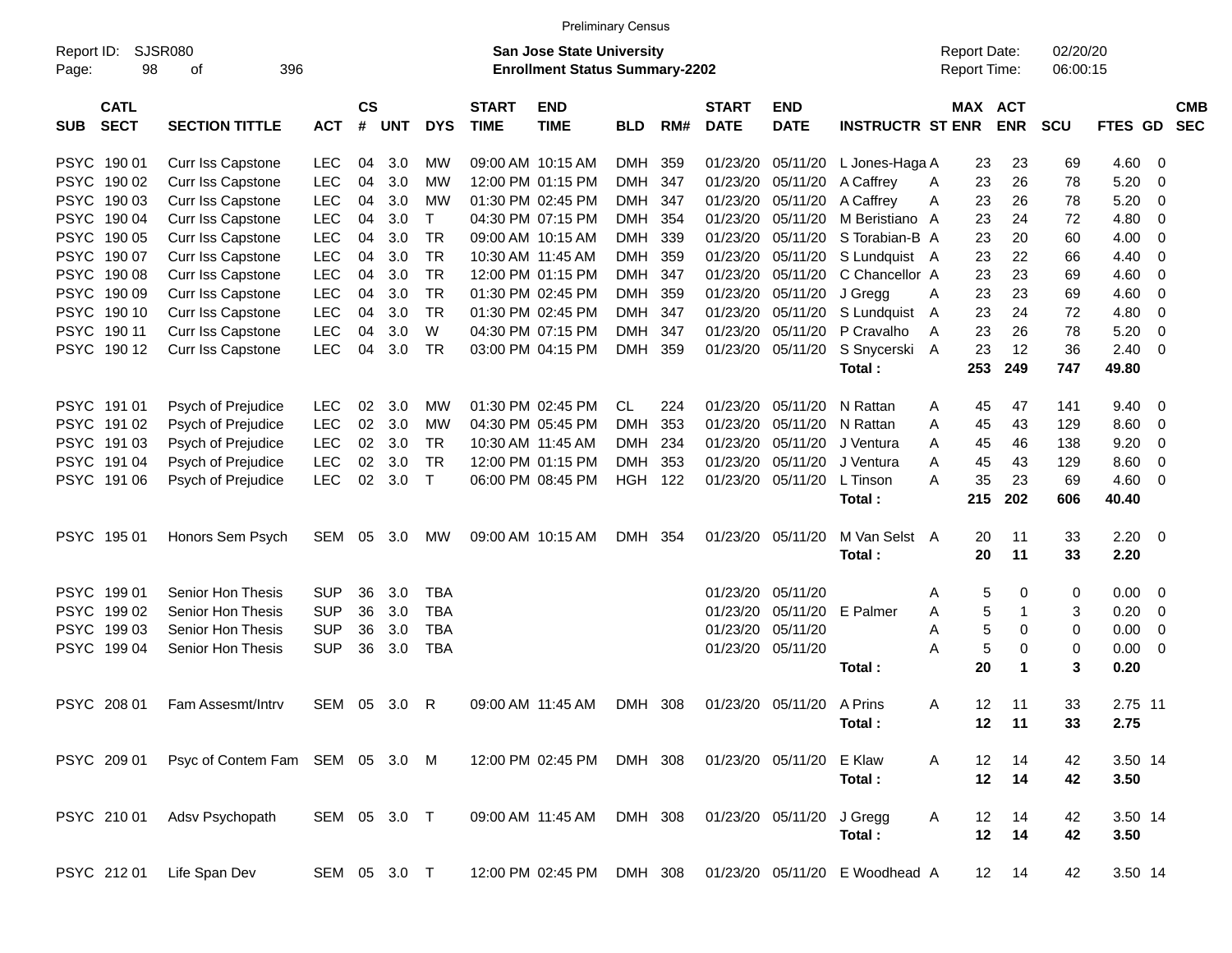|            |                                                          |                                                                            |                                                      |                    |                            |                                   |                             | <b>Preliminary Census</b>                                          |            |     |                             |                                                                                  |                         |                                     |                                      |                      |                                                          |            |
|------------|----------------------------------------------------------|----------------------------------------------------------------------------|------------------------------------------------------|--------------------|----------------------------|-----------------------------------|-----------------------------|--------------------------------------------------------------------|------------|-----|-----------------------------|----------------------------------------------------------------------------------|-------------------------|-------------------------------------|--------------------------------------|----------------------|----------------------------------------------------------|------------|
| Page:      | Report ID: SJSR080<br>99                                 | 396<br>of                                                                  |                                                      |                    |                            |                                   |                             | San Jose State University<br><b>Enrollment Status Summary-2202</b> |            |     |                             |                                                                                  |                         | <b>Report Date:</b><br>Report Time: |                                      | 02/20/20<br>06:00:15 |                                                          |            |
| <b>SUB</b> | <b>CATL</b><br><b>SECT</b>                               | <b>SECTION TITTLE</b>                                                      | <b>ACT</b>                                           | $\mathsf{cs}$<br># | <b>UNT</b>                 | <b>DYS</b>                        | <b>START</b><br><b>TIME</b> | <b>END</b><br><b>TIME</b>                                          | <b>BLD</b> | RM# | <b>START</b><br><b>DATE</b> | <b>END</b><br><b>DATE</b>                                                        | <b>INSTRUCTR ST ENR</b> |                                     | MAX ACT<br><b>ENR</b>                | <b>SCU</b>           | FTES GD SEC                                              | <b>CMB</b> |
|            |                                                          |                                                                            |                                                      |                    |                            |                                   |                             |                                                                    |            |     |                             |                                                                                  | Total:                  | 12                                  | 14                                   | 42                   | 3.50                                                     |            |
|            | PSYC 220 01                                              | Sem Exper Psych                                                            | SEM                                                  | 05                 | 3.0                        | <b>TR</b>                         |                             | 03:00 PM 04:15 PM                                                  | DMH 308    |     |                             | 01/23/20 05/11/20                                                                | S Duh<br>Total:         | 12<br>Α<br>12                       | 11<br>11                             | 33<br>33             | 2.75 11<br>2.75                                          |            |
|            |                                                          | PSYC 224B 80 Clin Psych Prac II                                            | <b>SUP</b>                                           |                    | 25 3.0                     | TBA                               |                             |                                                                    |            |     |                             | 01/23/20 05/11/20                                                                | A Prins<br>Total:       | 12<br>Α<br>12                       | 12<br>12                             | 36<br>36             | 3.00 12<br>3.00                                          |            |
|            | PSYC 225 01                                              | Adv Grp Dynamics                                                           | SEM                                                  | 05                 | 3.0                        | W                                 |                             | 09:00 AM 11:45 AM                                                  | DMH 308    |     |                             | 01/23/20 05/11/20                                                                | S Nadeau<br>Total:      | 12<br>A<br>12                       | 14<br>14                             | 42<br>42             | 3.50 14<br>3.50                                          |            |
|            | PSYC 226 01                                              | <b>Addictions &amp; Tmt</b>                                                | SEM 06                                               |                    | 3.0 R                      |                                   |                             | 12:00 PM 02:45 PM                                                  | DMH 308    |     |                             | 01/23/20 05/11/20                                                                | E Woodhead A<br>Total:  | 12<br>12                            | 12<br>12                             | 36<br>36             | 3.00 12<br>3.00                                          |            |
|            | PSYC 230 01                                              | Sem Physio Psych                                                           | SEM                                                  | 05                 | 3.0                        | TR                                |                             | 01:30 PM 02:45 PM                                                  | HGH 223    |     |                             | 01/23/20 05/11/20                                                                | V Carr<br>Total:        | 12<br>Α<br>12                       | 9<br>9                               | 27<br>27             | $2.20\quad 8$<br>2.20                                    |            |
|            | PSYC 232 01                                              | Clinical Psychopharm SEM 05 3.0 M                                          |                                                      |                    |                            |                                   |                             | 09:00 AM 11:45 AM                                                  | DMH 308    |     |                             | 01/23/20 05/11/20                                                                | G Callaghan A<br>Total: | 12<br>12                            | 14<br>14                             | 42<br>42             | 3.50 14<br>3.50                                          |            |
|            | PSYC 243 01                                              | Field Wk in Psych                                                          | SEM 06 3.0                                           |                    |                            | TBA                               |                             |                                                                    |            |     | 01/23/20 05/11/20           |                                                                                  | G Callaghan A<br>Total: | 12<br>12                            | 12<br>12                             | 12<br>12             | 3.00 12<br>3.00                                          |            |
|            | PSYC 254 01                                              | Social Psy Seminar                                                         | SEM                                                  |                    | 05 3.0                     | <b>TR</b>                         |                             | 10:30 AM 11:45 AM                                                  | HGH 221    |     |                             | 01/23/20 05/11/20                                                                | C Ma<br>Total:          | 12<br>Α<br>12                       | 13<br>13                             | 39<br>39             | 3.25 13<br>3.25                                          |            |
|            | PSYC 271 01                                              | Sem App Psy H Res                                                          | SEM                                                  |                    | 05 3.0                     | <b>MW</b>                         |                             | 04:30 PM 05:45 PM                                                  | DMH 308    |     | 01/23/20 05/11/20           |                                                                                  | H Tokunaga<br>Total:    | 12<br>A<br>12                       | 8<br>8                               | 24<br>24             | 2.00 8<br>2.00                                           |            |
|            | PSYC 275 01                                              | <b>Professional Issue</b>                                                  | SEM                                                  | 05                 | 3.0                        | W                                 |                             | 06:00 PM 08:45 PM                                                  | DMH 308    |     |                             | 01/23/20 05/11/20                                                                | M Hosoda<br>Total:      | 12<br>Α<br>12                       | $\overline{7}$<br>$\overline{7}$     | 21<br>21             | $1.75$ 7<br>1.75                                         |            |
|            | PSYC 293 01                                              | Org Dev                                                                    | SEM 05 3.0 T                                         |                    |                            |                                   |                             | 06:00 PM 08:45 PM                                                  | DMH 308    |     |                             | 01/23/20 05/11/20                                                                | L Davis<br>Total:       | 12<br>A<br>12                       | $\overline{7}$<br>$\overline{7}$     | 21<br>21             | $1.75$ 7<br>1.75                                         |            |
|            | PSYC 298 01<br>PSYC 298 02<br>PSYC 298 03<br>PSYC 298 04 | Special Prob<br><b>Special Prob</b><br><b>Special Prob</b><br>Special Prob | <b>SUP</b><br><b>SUP</b><br><b>SUP</b><br><b>SUP</b> |                    | 25 1.0<br>25 1.0<br>25 1.0 | TBA<br>TBA<br>TBA<br>25  2.0  TBA |                             |                                                                    |            |     |                             | 01/23/20 05/11/20<br>01/23/20 05/11/20<br>01/23/20 05/11/20<br>01/23/20 05/11/20 |                         | Α<br>Α<br>Α<br>Α                    | 3<br>0<br>3<br>0<br>3<br>0<br>3<br>0 | 0<br>0<br>0<br>0     | $0.00 \t 0$<br>$0.00 \t 0$<br>$0.00 \t 0$<br>$0.00 \t 0$ |            |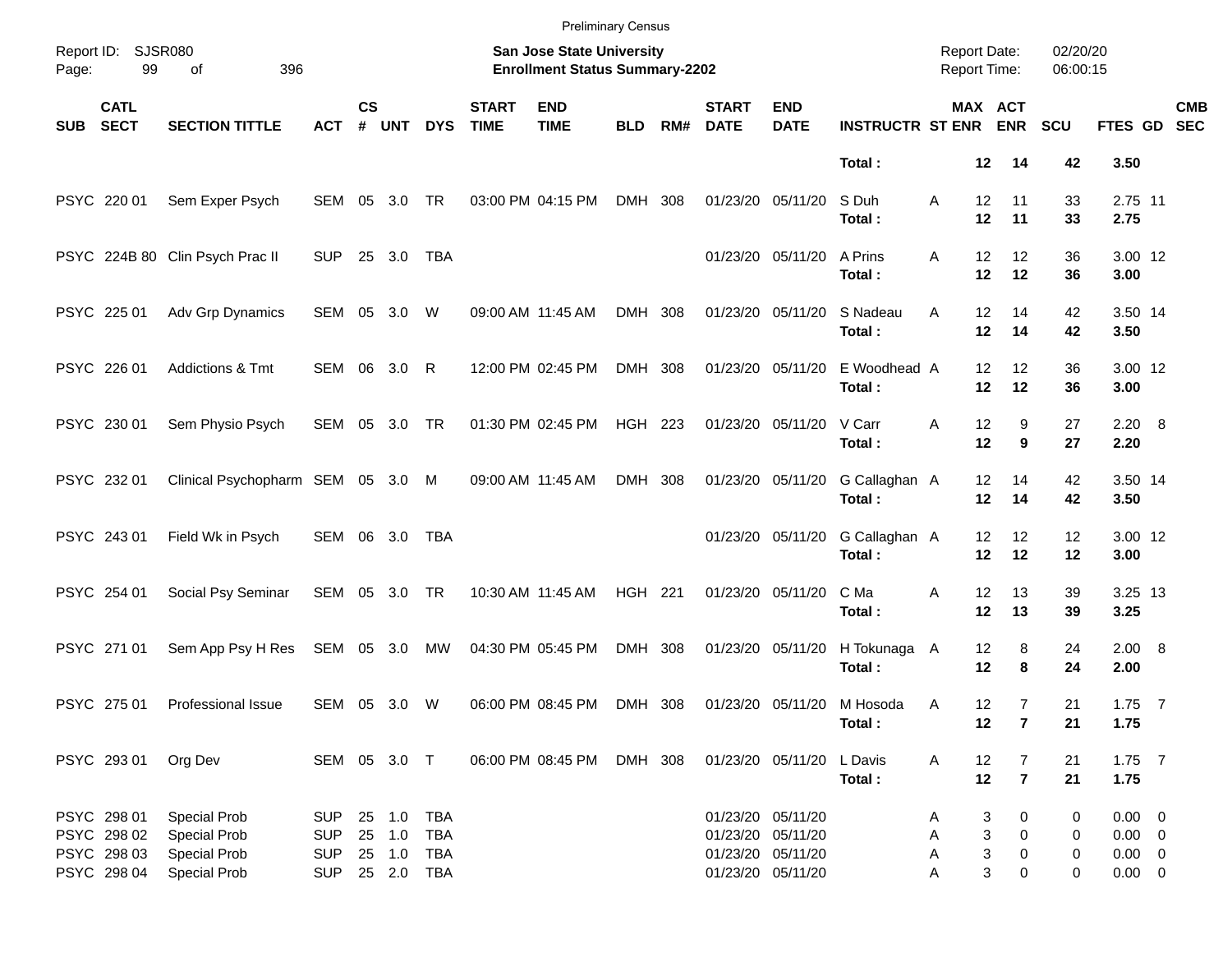|                     |                            |                       |            |                    |               |            |                             |                                                                           | <b>Preliminary Census</b> |     |                             |                           |                                |                                            |    |    |                      |                |                            |                          |
|---------------------|----------------------------|-----------------------|------------|--------------------|---------------|------------|-----------------------------|---------------------------------------------------------------------------|---------------------------|-----|-----------------------------|---------------------------|--------------------------------|--------------------------------------------|----|----|----------------------|----------------|----------------------------|--------------------------|
| Report ID:<br>Page: | 100                        | SJSR080<br>οf         | 396        |                    |               |            |                             | <b>San Jose State University</b><br><b>Enrollment Status Summary-2202</b> |                           |     |                             |                           |                                | <b>Report Date:</b><br><b>Report Time:</b> |    |    | 02/20/20<br>06:00:15 |                |                            |                          |
| <b>SUB</b>          | <b>CATL</b><br><b>SECT</b> | <b>SECTION TITTLE</b> | <b>ACT</b> | $\mathsf{cs}$<br># | UNT           | <b>DYS</b> | <b>START</b><br><b>TIME</b> | <b>END</b><br><b>TIME</b>                                                 | <b>BLD</b>                | RM# | <b>START</b><br><b>DATE</b> | <b>END</b><br><b>DATE</b> | <b>INSTRUCTR ST ENR ENR</b>    | MAX ACT                                    |    |    | <b>SCU</b>           | <b>FTES GD</b> |                            | <b>CMB</b><br><b>SEC</b> |
|                     | PSYC 298 05                | Special Prob          | <b>SUP</b> | 25                 | 2.0           | <b>TBA</b> |                             |                                                                           |                           |     | 01/23/20                    | 05/11/20                  |                                | Α                                          | 3  | 0  | 0                    | 0.00 0         |                            |                          |
|                     | PSYC 298 06                | <b>Special Prob</b>   | <b>SUP</b> | 25                 | 3.0           | <b>TBA</b> |                             |                                                                           |                           |     | 01/23/20                    | 05/11/20                  | E Palmer                       | Α                                          | 3  | 2  | 6                    | 0.50           | $\overline{\phantom{0}}^2$ |                          |
|                     | PSYC 298 07                | <b>Special Prob</b>   | <b>SUP</b> | 25                 | 3.0           | <b>TBA</b> |                             |                                                                           |                           |     | 01/23/20                    | 05/11/20                  | M Capriotti                    | Α                                          | 15 | 12 | 36                   | 3.00 12        |                            |                          |
|                     | PSYC 298 08                | <b>Special Prob</b>   | <b>SUP</b> | 25                 | 4.0           | <b>TBA</b> |                             |                                                                           |                           |     |                             | 01/23/20 05/11/20         | M Capriotti                    | Α                                          | 3  | 0  | 0                    | 0.00           | $\overline{\phantom{0}}$   |                          |
|                     | PSYC 298 09                | <b>Special Prob</b>   | <b>SUP</b> | 25                 | 4.0           | <b>TBA</b> |                             |                                                                           |                           |     |                             | 01/23/20 05/11/20         |                                | A                                          | 3  | 0  | 0                    | 0.00           | - 0                        |                          |
|                     | PSYC 298 10                | Special Prob          | <b>SUP</b> | 25                 | 5.0           | <b>TBA</b> |                             |                                                                           |                           |     |                             | 01/23/20 05/11/20         |                                | Α                                          | 3  | 0  | 0                    | 0.00           | - 0                        |                          |
|                     | PSYC 298 11                | Special Prob          | <b>SUP</b> | 25                 | 5.0           | <b>TBA</b> |                             |                                                                           |                           |     |                             | 01/23/20 05/11/20         |                                | Α                                          | 3  | 0  | 0                    | 0.00           | - 0                        |                          |
|                     | PSYC 298 12                | Special Prob          | <b>SUP</b> | 25                 | 6.0           | <b>TBA</b> |                             |                                                                           |                           |     |                             | 01/23/20 05/11/20         |                                | Α                                          | 3  | 0  | 0                    | 0.00           | 0                          |                          |
|                     | PSYC 298 13                | <b>Special Prob</b>   | <b>SUP</b> | 25                 | 6.0           | <b>TBA</b> |                             |                                                                           |                           |     |                             | 01/23/20 05/11/20         |                                | А                                          | 3  | 0  | 0                    | 0.00           | $\overline{\phantom{0}}$   |                          |
|                     |                            |                       |            |                    |               |            |                             |                                                                           |                           |     |                             |                           | Total:                         |                                            | 51 | 14 | 42                   | 3.50           |                            |                          |
|                     | PSYC 299 01                | <b>Masters Thesis</b> | <b>SUP</b> | 25                 | 1.0           | <b>TBA</b> |                             |                                                                           |                           |     |                             | 01/23/20 05/11/20         |                                | Α                                          | 3  | 0  | 0                    | $0.00 \t 0$    |                            |                          |
|                     | PSYC 299 02                | <b>Masters Thesis</b> | <b>SUP</b> | 25                 | 1.0           | <b>TBA</b> |                             |                                                                           |                           |     |                             | 01/23/20 05/11/20         |                                | Α                                          | 3  | 0  | 0                    | 0.00           | $\overline{\phantom{0}}$   |                          |
|                     | PSYC 299 03                | <b>Masters Thesis</b> | <b>SUP</b> | 25                 | 1.0           | <b>TBA</b> |                             |                                                                           |                           |     |                             | 01/23/20 05/11/20         |                                | Α                                          | 3  | 0  | 0                    | 0.00           | - 0                        |                          |
|                     | PSYC 299 04                | <b>Masters Thesis</b> | <b>SUP</b> | 25                 | 2.0           | <b>TBA</b> |                             |                                                                           |                           |     |                             | 01/23/20 05/11/20         |                                | Α                                          | 3  | 0  | 0                    | 0.00           | - 0                        |                          |
|                     | PSYC 299 05                | <b>Masters Thesis</b> | <b>SUP</b> | 25                 | 2.0           | <b>TBA</b> |                             |                                                                           |                           |     |                             | 01/23/20 05/11/20         |                                | Α                                          | 3  | 0  | 0                    | 0.00           | 0                          |                          |
|                     | PSYC 299 06                | <b>Masters Thesis</b> | <b>SUP</b> | 25                 | 2.0           | <b>TBA</b> |                             |                                                                           |                           |     |                             | 01/23/20 05/11/20         |                                | Α                                          | 3  | 0  | 0                    | 0.00           | - 0                        |                          |
|                     | PSYC 299 07                | <b>Masters Thesis</b> | <b>SUP</b> | 25                 | 3.0           | <b>TBA</b> |                             |                                                                           |                           |     |                             | 01/23/20 05/11/20 V Carr  |                                | Α                                          | 3  |    | 3                    | 0.25           | -1                         |                          |
|                     | PSYC 299 08                | <b>Masters Thesis</b> | <b>SUP</b> | 25                 | 3.0           | <b>TBA</b> |                             |                                                                           |                           |     |                             | 01/23/20 05/11/20         | E Palmer                       | Α                                          | 3  | 2  | 6                    | 0.50           | $\overline{c}$             |                          |
|                     | PSYC 299 09                | <b>Masters Thesis</b> | <b>SUP</b> | 25                 | 3.0           | <b>TBA</b> |                             |                                                                           |                           |     |                             | 01/23/20 05/11/20         | A Asuncion                     | Α                                          | 3  |    | 3                    | 0.25           |                            |                          |
|                     | PSYC 299 10                | <b>Masters Thesis</b> | <b>SUP</b> | 25                 | 3.0           | <b>TBA</b> |                             |                                                                           |                           |     |                             |                           | 01/23/20 05/11/20 S Laraway    | Α                                          | 3  | 2  | 6                    | 0.50           | $\overline{2}$             |                          |
|                     | PSYC 299 11                | <b>Masters Thesis</b> | <b>SUP</b> | 25                 | 4.0           | <b>TBA</b> |                             |                                                                           |                           |     |                             |                           | 01/23/20 05/11/20 S Snycerski  | A                                          | 3  |    | 4                    | 0.33           | -1                         |                          |
|                     | PSYC 299 12                | <b>Masters Thesis</b> | <b>SUP</b> | 25                 | 4.0           | <b>TBA</b> |                             |                                                                           |                           |     |                             | 01/23/20 05/11/20         |                                | Α                                          | 3  | 0  | 0                    | 0.00           | - 0                        |                          |
|                     | PSYC 299 13                | <b>Masters Thesis</b> | <b>SUP</b> | 25                 | 4.0           | <b>TBA</b> |                             |                                                                           |                           |     |                             | 01/23/20 05/11/20         |                                | Α                                          | 3  | 0  | 0                    | 0.00           | - 0                        |                          |
|                     | PSYC 299 14                | <b>Masters Thesis</b> | <b>SUP</b> | 25                 | 4.0           | <b>TBA</b> |                             |                                                                           |                           |     |                             | 01/23/20 05/11/20         |                                | Α                                          | 3  | 0  | 0                    | 0.00           | - 0                        |                          |
|                     | PSYC 299 15                | <b>Masters Thesis</b> | <b>SUP</b> | 25                 | 5.0           | <b>TBA</b> |                             |                                                                           |                           |     |                             | 01/23/20 05/11/20         |                                | Α                                          | 3  | 0  | 0                    | 0.00           | - 0                        |                          |
|                     | PSYC 299 16                | <b>Masters Thesis</b> | <b>SUP</b> | 25                 | 5.0           | <b>TBA</b> |                             |                                                                           |                           |     |                             | 01/23/20 05/11/20         |                                | Α                                          | 3  | 0  | 0                    | 0.00           | 0                          |                          |
|                     | PSYC 299 17                | <b>Masters Thesis</b> | <b>SUP</b> | 25                 | 5.0           | <b>TBA</b> |                             |                                                                           |                           |     |                             | 01/23/20 05/11/20         |                                | А                                          | 3  | 0  | 0                    | 0.00           | 0                          |                          |
|                     | PSYC 299 18                | <b>Masters Thesis</b> | <b>SUP</b> | 25                 | 6.0           | <b>TBA</b> |                             |                                                                           |                           |     |                             | 01/23/20 05/11/20         | H Tokunaga                     | A                                          | 3  | 2  | 12                   | 1.00           | 2                          |                          |
|                     | PSYC 299 19                | <b>Masters Thesis</b> | <b>SUP</b> | 25                 | 6.0           | <b>TBA</b> |                             |                                                                           |                           |     |                             | 01/23/20 05/11/20         |                                | Α                                          | 3  | 0  | 0                    | 0.00           | 0                          |                          |
|                     | PSYC 299 20                | <b>Masters Thesis</b> | <b>SUP</b> |                    | 25 6.0        | TBA        |                             |                                                                           |                           |     |                             | 01/23/20 05/11/20         |                                | A                                          | 3  | 0  | 0                    | $0.00 \t 0$    |                            |                          |
|                     | PSYC 299 21                | <b>Masters Thesis</b> | <b>SUP</b> |                    | 25 3.0        | TBA        |                             |                                                                           |                           |     |                             | 01/23/20 05/11/20 C Feria |                                | Α                                          | 3  |    | 0                    | $0.25$ 1       |                            |                          |
|                     | PSYC 299 22                | <b>Masters Thesis</b> | <b>SUP</b> |                    | 25 3.0        | TBA        |                             |                                                                           |                           |     |                             |                           | 01/23/20 05/11/20 S Snycerski  | A                                          | 3  | 0  | 0                    | $0.00 \t 0$    |                            |                          |
|                     | PSYC 299 23                | <b>Masters Thesis</b> | <b>SUP</b> |                    | 25 3.0 TBA    |            |                             |                                                                           |                           |     |                             |                           | 01/23/20 05/11/20 H Tokunaga A |                                            | 3  |    | 0                    | $0.25$ 1       |                            |                          |
|                     |                            |                       |            |                    |               |            |                             |                                                                           |                           |     |                             |                           | Total:                         |                                            | 69 | 11 | 34                   | 3.33           |                            |                          |
| STAT                | 95 02                      | Elem Stat             |            |                    | LEC 02 3.0 F  |            |                             | 01:00 PM 03:45 PM                                                         | CL.                       | 117 |                             |                           | 01/23/20 05/11/20 L Huntsman A |                                            | 45 | 42 | 126                  | 8.40 0         |                            |                          |
| <b>STAT</b>         | 95 03                      | Elem Stat             |            |                    | LEC 02 3.0 MW |            |                             | 12:00 PM 01:15 PM                                                         | DMH 353                   |     |                             |                           | 01/23/20 05/11/20 H Tokunaga A |                                            | 45 | 47 | 141                  | $9.40 \quad 0$ |                            |                          |

STAT 95 04 Elem Stat LEC 02 3.0 TR 12:00 PM 01:15 PM WSQ 207 01/23/20 05/11/20 L Huntsman A 120 117 351 23.40 0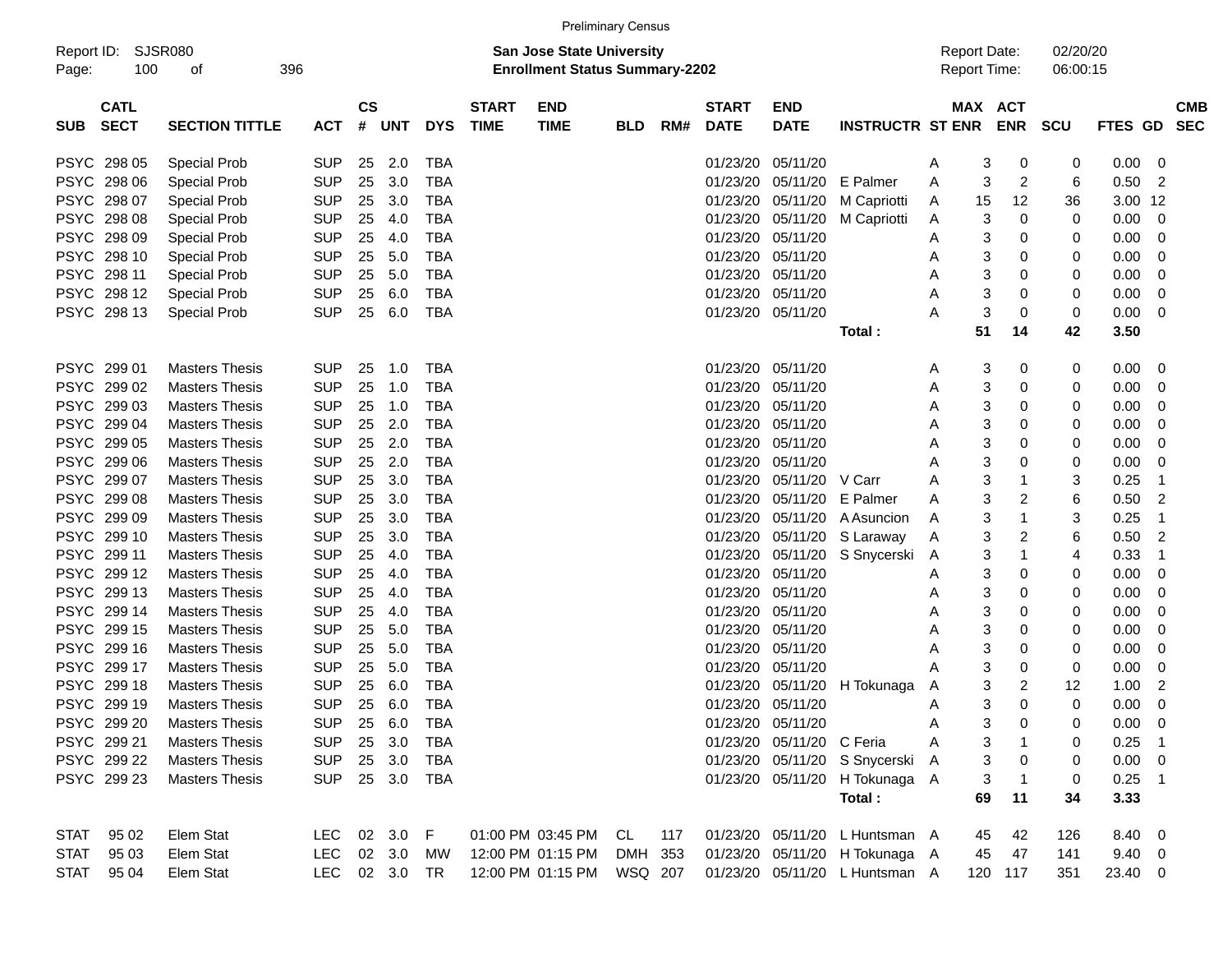| <b>Preliminary Census</b> |  |
|---------------------------|--|
|---------------------------|--|

| Report ID:<br>Page:                                      | 101                              | SJSR080<br>396<br>οf                                 |                                                |                      |                          |                              |                                        | <b>San Jose State University</b><br><b>Enrollment Status Summary-2202</b> |                                        |                   |                                              |                                              |                                                                | <b>Report Date:</b><br><b>Report Time:</b>  |                              | 02/20/20<br>06:00:15             |                                         |                              |
|----------------------------------------------------------|----------------------------------|------------------------------------------------------|------------------------------------------------|----------------------|--------------------------|------------------------------|----------------------------------------|---------------------------------------------------------------------------|----------------------------------------|-------------------|----------------------------------------------|----------------------------------------------|----------------------------------------------------------------|---------------------------------------------|------------------------------|----------------------------------|-----------------------------------------|------------------------------|
| <b>SUB</b>                                               | <b>CATL</b><br><b>SECT</b>       | <b>SECTION TITTLE</b>                                | <b>ACT</b>                                     | <b>CS</b><br>#       | UNT                      | <b>DYS</b>                   | <b>START</b><br><b>TIME</b>            | <b>END</b><br>TIME                                                        | <b>BLD</b>                             | RM#               | <b>START</b><br><b>DATE</b>                  | <b>END</b><br><b>DATE</b>                    | <b>INSTRUCTR ST ENR</b>                                        | MAX                                         | <b>ACT</b><br><b>ENR</b>     | <b>SCU</b>                       | <b>FTES</b><br><b>GD</b>                | <b>CMB</b><br><b>SEC</b>     |
| <b>STAT</b><br><b>STAT</b><br><b>STAT</b><br><b>STAT</b> | 95 05<br>95 06<br>95 07<br>95 80 | Elem Stat<br>Elem Stat<br>Elem Stat<br>Elem Stat     | <b>LEC</b><br><b>LEC</b><br><b>LEC</b><br>LEC. | 02<br>02<br>02<br>02 | 3.0<br>3.0<br>3.0<br>3.0 | <b>TR</b><br>W<br><b>TBA</b> | 06:00 PM 07:15 PM<br>06:00 PM 08:45 PM | 05:30 PM 08:15 PM                                                         | <b>DMH</b><br><b>HGH</b><br><b>DMH</b> | 353<br>118<br>160 | 01/23/20<br>01/23/20<br>01/23/20<br>01/23/20 | 05/11/20<br>05/11/20<br>05/11/20<br>05/11/20 | G Savage<br>R Vieira Mot A<br>R Tiwana<br>N Bathurst<br>Total: | 45<br>A<br>45<br>45<br>A<br>120<br>A<br>465 | 50<br>43<br>39<br>121<br>459 | 150<br>129<br>117<br>363<br>1377 | 10.00<br>8.65<br>7.80<br>24.20<br>91.85 | - 0<br>- 1<br>- 0<br>- 0     |
| <b>STAT</b><br><b>STAT</b><br><b>STAT</b>                | 115 01<br>115 02<br>115 03       | Interm Stat<br>Interm Stat<br>Interm Stat            | <b>LEC</b><br><b>LEC</b><br><b>LEC</b>         | 02<br>02<br>02       | 3.0<br>3.0<br>3.0        | MW<br><b>MW</b><br>TR.       | 04:30 PM 05:45 PM<br>10:30 AM 11:45 AM | 12:00 PM 01:15 PM                                                         | <b>DMH</b><br><b>DMH</b><br><b>DMH</b> | 359<br>359<br>355 | 01/23/20<br>01/23/20<br>01/23/20             | 05/11/20<br>05/11/20<br>05/11/20             | M Hosoda<br>M Hosoda<br>D Schuster<br>Total:                   | 32<br>A<br>32<br>A<br>32<br>A<br>96         | 33<br>33<br>41<br>107        | 99<br>99<br>123<br>321           | 6.60<br>6.65<br>8.20<br>21.45           | $\overline{0}$<br>- 1<br>- 0 |
| <b>STAT</b><br><b>STAT</b>                               | 235 01<br>235 02                 | <b>Multivar Analysis</b><br><b>Multivar Analysis</b> | SEM<br>SEM                                     | 05<br>05             | 3.0<br>3.0               | <b>TR</b><br><b>MW</b>       | 09:00 AM 10:15 AM<br>03:00 PM 04:15 PM |                                                                           | CL.<br><b>DMH</b>                      | 303A<br>347       | 01/23/20<br>01/23/20                         | 05/11/20<br>05/11/20                         | G Feist<br>H Tokunaga<br>Total:                                | 15<br>A<br>15<br>A<br>30                    | 12<br>19                     | 36<br>21<br>57                   | 3.00 12<br>1.75<br>4.75                 | - 7                          |

**Department : Psychology Department Total : 5778 5393 15533 1050.27 Lower Division : 1277 1256 3768 251.25 Upper Division : 4171 3921 11140 744.48 Graduate Division :**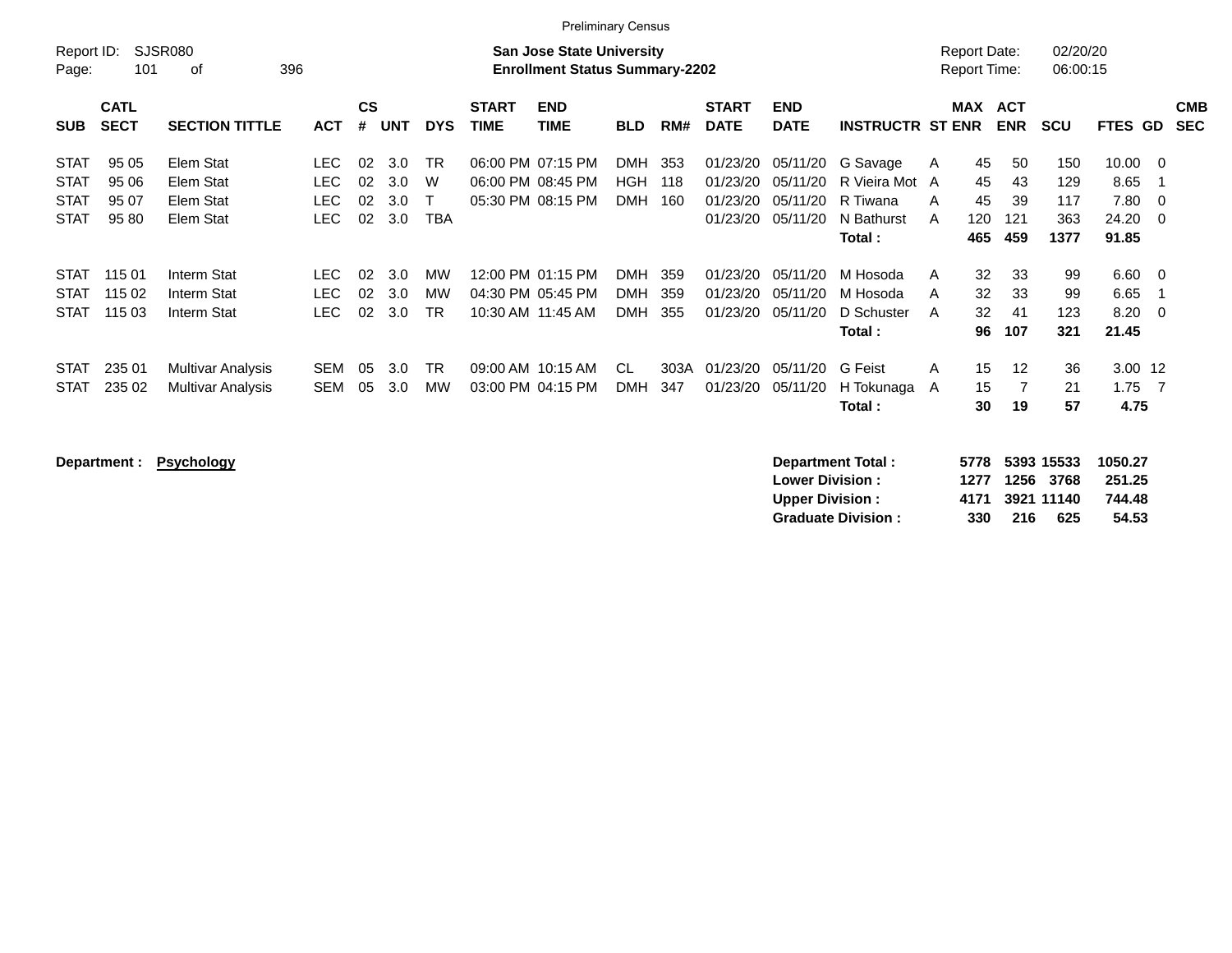|                     |                            |                           |                |                    |            |            |                             | <b>Preliminary Census</b>                                                 |                |       |                             |                           |                                      |                                     |               |                      |                      |                          |                          |
|---------------------|----------------------------|---------------------------|----------------|--------------------|------------|------------|-----------------------------|---------------------------------------------------------------------------|----------------|-------|-----------------------------|---------------------------|--------------------------------------|-------------------------------------|---------------|----------------------|----------------------|--------------------------|--------------------------|
| Report ID:<br>Page: | 102                        | SJSR080<br>оf             | 396            |                    |            |            |                             | <b>San Jose State University</b><br><b>Enrollment Status Summary-2202</b> |                |       |                             |                           |                                      | <b>Report Date:</b><br>Report Time: |               | 02/20/20<br>06:00:15 |                      |                          |                          |
| <b>SUB</b>          | <b>CATL</b><br><b>SECT</b> | <b>SECTION TITTLE</b>     | <b>ACT</b>     | $\mathsf{cs}$<br># | <b>UNT</b> | <b>DYS</b> | <b>START</b><br><b>TIME</b> | <b>END</b><br><b>TIME</b>                                                 | <b>BLD</b>     | RM#   | <b>START</b><br><b>DATE</b> | <b>END</b><br><b>DATE</b> | <b>INSTRUCTR ST ENR</b>              | MAX ACT                             | <b>ENR</b>    | SCU                  | <b>FTES GD</b>       |                          | <b>CMB</b><br><b>SEC</b> |
| <b>College</b>      |                            | <b>Social Sciences</b>    |                |                    |            |            |                             |                                                                           |                |       |                             |                           |                                      |                                     |               |                      |                      |                          |                          |
|                     | Department :               | Sociology                 |                |                    |            |            |                             |                                                                           |                |       |                             |                           |                                      |                                     |               |                      |                      |                          |                          |
| AAS                 | 33A01                      | <b>AAS History I</b>      | <b>LEC</b>     | 01                 | 3.0        | TR.        |                             | 09:00 AM 10:15 AM                                                         | <b>HGH</b>     | - 122 | 01/23/20                    | 05/11/20                  | S Choi                               | 35<br>Α                             | 39            | 117                  | 7.80                 | 0                        |                          |
| AAS                 | 33A 02                     | <b>AAS History I</b>      | LEC            | 01                 | 3.0        | м          |                             | 06:00 PM 08:45 PM                                                         | <b>DMH</b>     | 357   | 01/23/20                    | 05/11/20                  | D Tu<br>Total :                      | 35<br>A<br>70                       | 33<br>72      | 99<br>216            | 6.60<br>14.40        | $\overline{0}$           |                          |
| AAS                 | 33B 01                     | <b>AAS History II</b>     | <b>LEC</b>     | 01                 | 3.0        | МW         |                             | 09:00 AM 10:15 AM                                                         | <b>DMH</b>     | 358   | 01/23/20                    | 05/11/20                  | H Do                                 | 40<br>Α                             | 42            | 126                  | 8.40                 | 0                        |                          |
| AAS                 | 33B 02                     | <b>AAS History II</b>     | <b>LEC</b>     | 01                 | 3.0        | МW         |                             | 10:30 AM 11:45 AM                                                         | DMH            | 358   | 01/23/20                    | 05/11/20                  | Y Kwan                               | Α<br>40                             | 43            | 129                  | 8.60                 | 0                        |                          |
| AAS                 | 33B 03                     | <b>AAS History II</b>     | <b>LEC</b>     | 01                 | 3.0        | МW         |                             | 12:00 PM 01:15 PM                                                         | CL             | 234   | 01/23/20                    | 05/11/20                  | S Choi                               | 40<br>Α                             | 40            | 120                  | 8.00                 | 0                        |                          |
| AAS                 | 33B 04                     | <b>AAS History II</b>     | <b>LEC</b>     | 01                 | 3.0        | МW         |                             | 12:00 PM 01:15 PM                                                         | DMH            | 358   | 01/23/20                    | 05/11/20                  | Y Kwan                               | 40<br>Α                             | 43            | 129                  | 8.60                 | 0                        |                          |
| AAS                 | 33B 05                     | <b>AAS History II</b>     | <b>LEC</b>     | 01                 | 3.0        | мw         |                             | 03:00 PM 04:15 PM                                                         | DMH            | 358   | 01/23/20                    | 05/11/20 S Choi           |                                      | 40<br>A                             | 39            | 117                  | 7.80                 | 0                        |                          |
| AAS                 | 33B 06                     | <b>AAS History II</b>     | <b>LEC</b>     | 01                 | 3.0        | мw         |                             | 04:30 PM 05:45 PM                                                         | DMH            | 358   | 01/23/20                    | 05/11/20                  | S Choi                               | 40<br>Α                             | 39            | 117                  | 7.80                 | 0                        |                          |
| AAS                 | 33B 07                     | <b>AAS History II</b>     | <b>LEC</b>     | 01                 | 3.0        | TR.        |                             | 09:00 AM 10:15 AM                                                         | DMH            | 358   | 01/23/20                    | 05/11/20                  | J Rondilla                           | 40<br>Α                             | 39            | 117                  | 7.80                 | 0                        |                          |
| AAS                 | 33B 08                     | <b>AAS History II</b>     | <b>LEC</b>     | 01                 | 3.0        | <b>TR</b>  |                             | 10:30 AM 11:45 AM                                                         | HGH.           | - 122 | 01/23/20                    | 05/11/20                  | S Choi                               | A<br>40                             | 39            | 117                  | 7.80                 | 0                        |                          |
| AAS                 | 33B 09                     | <b>AAS History II</b>     | <b>LEC</b>     | 01                 | 3.0        | TR.        |                             | 12:00 PM 01:15 PM                                                         | DMH            | 358   | 01/23/20                    | 05/11/20                  | J Rondilla                           | 40<br>Α                             | 40            | 120                  | 8.00                 | 0                        |                          |
| AAS                 | 33B 10                     | <b>AAS History II</b>     | <b>LEC</b>     | 01                 | 3.0        | TR.        |                             | 01:30 PM 02:45 PM                                                         | <b>DMH</b>     | 358   | 01/23/20                    | 05/11/20                  | H Nguyen                             | 40<br>Α                             | 40            | 120                  | 8.00                 | 0                        |                          |
| AAS                 | 33B 11                     | <b>AAS History II</b>     | <b>LEC</b>     | 01                 | 3.0        | <b>TR</b>  |                             | 03:00 PM 04:15 PM                                                         | DMH            | 163   | 01/23/20                    | 05/11/20                  | J Rondilla                           | 37<br>A                             | 40            | 120                  | 8.00                 | 0                        |                          |
| AAS                 | 33B 12                     | <b>AAS History II</b>     | <b>LEC</b>     | 01                 | 3.0        | <b>TR</b>  |                             | 03:00 PM 04:15 PM                                                         | DMH            | 358   |                             | 01/23/20 05/11/20         | H Nguyen                             | 40<br>Α                             | 35            | 105                  | 7.00                 | 0                        |                          |
| AAS                 | 33B 13                     | <b>AAS History II</b>     | <b>LEC</b>     |                    | 3.0        |            |                             |                                                                           |                |       |                             |                           |                                      | х<br>0                              | $\mathbf 0$   | 0                    | 0.00                 | 0                        |                          |
| AAS                 | 33B 14                     | <b>AAS History II</b>     | <b>LEC</b>     |                    | 3.0        |            |                             |                                                                           |                |       |                             |                           |                                      | X<br>0                              | 0             | 0                    | 0.00                 | 0                        |                          |
| AAS                 | 33B 15                     | <b>AAS History II</b>     | <b>LEC</b>     | 01                 | 3.0        | МW         |                             | 04:30 PM 05:45 PM                                                         | <b>DMH</b>     | 226A  | 01/23/20                    | 05/11/20                  | S de Bourbon A                       | 37                                  | 38            | 114                  | 7.60                 | 0                        |                          |
| AAS                 | 33B 16                     | <b>AAS History II</b>     | <b>LEC</b>     | 01                 | 3.0        | т          |                             | 06:00 PM 08:45 PM                                                         | <b>DMH</b>     | 162   | 01/23/20                    | 05/11/20                  | J De Guzman A                        | 30                                  | 27            | 81                   | 5.40                 | 0                        |                          |
| AAS                 | 33B 80                     | <b>AAS History II</b>     | <b>LEC</b>     | 01                 | 3.0        | <b>TBA</b> |                             |                                                                           |                |       |                             | 01/23/20 05/11/20         | A Berney<br>Total:                   | 40<br>Α<br>584                      | 43<br>587     | 129<br>1761          | 8.60<br>117.40       | - 0                      |                          |
| AAS                 | 175 01                     | Asian Am Comm             | <b>LEC</b>     | 02                 | 3.0        | <b>MW</b>  |                             | 10:30 AM 11:45 AM                                                         | <b>HGH 122</b> |       |                             | 01/23/20 05/11/20         | H Do                                 | 30<br>A                             | 31            | 93                   | 6.20                 | $\overline{\phantom{0}}$ |                          |
|                     |                            |                           |                |                    |            |            |                             |                                                                           |                |       |                             |                           | Total:                               | 30                                  | 31            | 93                   | 6.20                 |                          |                          |
| AAS                 | 180 31                     | <b>Individual Studies</b> | <b>SUP</b>     | 36                 | 3.0        | TBA        |                             |                                                                           |                |       |                             | 01/23/20 05/11/20         |                                      | 3<br>Α                              | 0             | 0                    | 0.00                 | $\overline{\phantom{0}}$ |                          |
|                     |                            |                           |                |                    |            |            |                             |                                                                           |                |       |                             |                           | Total :                              | 3                                   | 0             | 0                    | 0.00                 |                          |                          |
| AAS                 | 190 01                     | Internship                | SUP 36 3.0 TBA |                    |            |            |                             |                                                                           |                |       |                             | 01/23/20 05/11/20         |                                      | 5<br>Α                              | 0             | 0                    | $0.00 \t 0$          |                          |                          |
|                     |                            |                           |                |                    |            |            |                             |                                                                           |                |       |                             |                           | Total:                               | 5                                   | $\mathbf 0$   | 0                    | 0.00                 |                          |                          |
| SOCI                | 1 0 1                      | Intro to Sociology        | LEC            |                    | 01 3.0     | W          |                             | 06:00 PM 08:45 PM                                                         | DMH 358        |       |                             |                           | 01/23/20 05/11/20 A Castillo         | 40<br>A                             | 32            | 96                   | $6.40\ 0$            |                          |                          |
| SOCI                | 1 0 2                      | Intro to Sociology        | <b>LEC</b>     | 01                 | 3.0        | TR         |                             | 09:00 AM 10:15 AM                                                         | WSQ 207        |       |                             |                           | 01/23/20 05/11/20 M Pasion           | 120<br>A                            | 119           | 357                  | 23.80 0              |                          |                          |
| SOCI                | 1 0 3                      | Intro to Sociology        | <b>LEC</b>     |                    | 01 3.0     | МW         |                             | 10:30 AM 11:45 AM                                                         | <b>HGH 124</b> |       |                             |                           | 01/23/20 05/11/20 T Dehaan<br>Total: | 40<br>Α                             | 40<br>200 191 | 120<br>573           | $8.00 \t 0$<br>38.20 |                          |                          |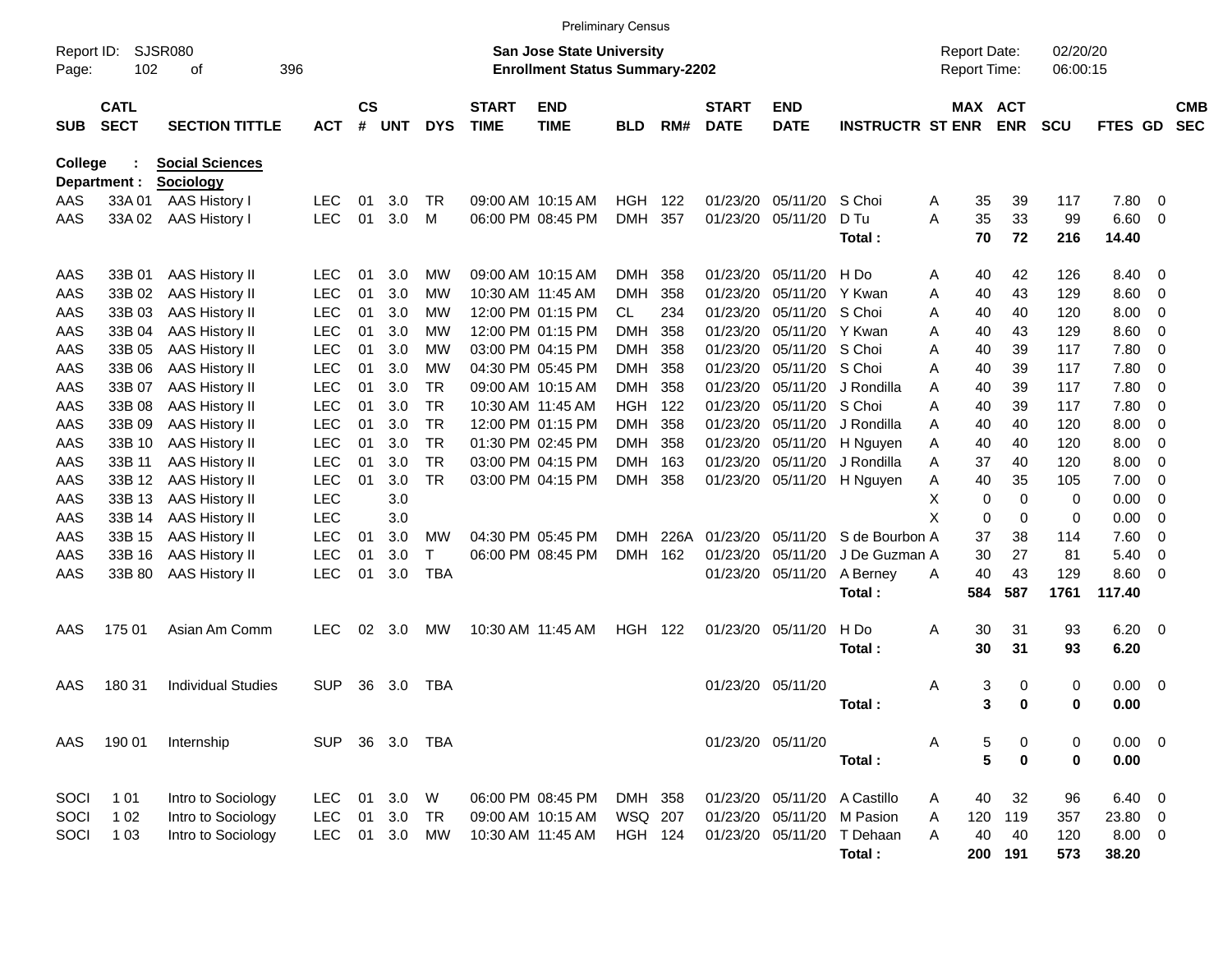SOCI 15 01 Stat Ap in Soc Sci LEC 03 3.0 MW 10:30 AM 11:45 AM DMH 162 01/23/20 05/11/20 E Sweet A 30 23 69 4.60 0 C SOCS 15 01 Stat Ap in Soc Sci LEC 03 3.0 MW 10:30 AM 11:45 AM DMH 162 01/23/20 05/11/20 E Sweet A 0 7 21 1.40 0 C SOCI 15 02 Stat Ap in Soc Sci LEC 03 3.0 TR 01:30 PM 02:45 PM DMH 162 01/23/20 05/11/20 J DeHaan A 25 21 63 4.20 0 C SOCS 15 02 Stat Ap in Soc Sci LEC 03 3.0 TR 01:30 PM 02:45 PM DMH 162 01/23/20 05/11/20 J DeHaan A 0 5 15 1.00 0 C SOCI 15 03 Stat Ap in Soc Sci LEC 03 3.0 M 06:00 PM 08:45 PM DMH 231 01/23/20 05/11/20 J Bautista A 30 16 48 3.20 0 C SOCS 15 03 Stat Ap in Soc Sci LEC 03 3.0 M 06:00 PM 08:45 PM DMH 231 01/23/20 05/11/20 J Bautista A 0 2 6 0.40 0 C **Total : 85 74 222 14.80** SOCI 57 01 Community Involve LEC 01 3.0 TR 10:30 AM 11:45 AM CL 234 01/23/20 05/11/20 D Brook A 40 21 63 4.20 0 C UNVS 57 01 Community Involve LEC 01 3.0 TR 10:30 AM 11:45 AM CL 234 01/23/20 05/11/20 D Brook A 0 4 12 0.80 0 C **Total : 40 25 75 5.00** SOCI 80 01 Social Problems LEC 01 3.0 T 06:00 PM 08:45 PM DMH 358 01/23/20 05/11/20 D Brook A 40 35 105 7.00 0 SOCI 80 02 Social Problems LEC 01 3.0 MW 09:00 AM 10:15 AM WSQ 207 01/23/20 05/11/20 M Pasion A 120 102 306 20.40 0 SOCI 80 03 Social Problems LEC 01 3.0 TR 10:30 AM 11:45 AM DMH 227 01/23/20 05/11/20 M Pasion A 40 45 135 9.00 0 **Total : 200 182 546 36.40** SOCI 100W 01 Writing Workshop SEM 04 3.0 MW 09:00 AM 10:15 AM DMH 162 01/23/20 05/11/20 R Buyco A 20 25 75 5.00 0 SOCI 100W 02 Writing Workshop SEM 04 3.0 MW 03:00 PM 04:15 PM MH 321 01/23/20 05/11/20 T Dehaan A 20 21 63 4.20 0 SOCI 100W 03 Writing Workshop SEM 04 3.0 TR 10:30 AM 11:45 AM DMH 162 01/23/20 05/11/20 L Roberts A 20 23 69 4.60 0 SOCI 100W 04 Writing Workshop SEM 04 3.0 TR 03:00 PM 04:15 PM DMH 162 01/23/20 05/11/20 D Brook A 20 20 60 4.00 0 SOCI 100W 05 Writing Workshop SEM 04 3.0 T 06:00 PM 08:45 PM DMH 339 01/23/20 05/11/20 J Masse A 20 21 63 4.20 0 SOCI 100W 80 Writing Workshop SEM 04 3.0 TBA 00 00 00 01/23/20 05/11/20 R Bryant-And A 20 23 69 4.60 0 **Total : 120 133 399 26.60** SOCI 101 01 Social Theory LEC 02 3.0 MW 04:30 PM 05:45 PM DMH 231 01/23/20 05/11/20 W Armaline A 30 34 102 6.80 0 SOCI 101 02 Social Theory LEC 02 3.0 TR 09:00 AM 10:15 AM DMH 162 01/23/20 05/11/20 P Chua A 30 31 93 6.20 0 SOCI 101 03 Social Theory LEC 02 3.0 TR 03:00 PM 04:15 PM DMH 231 01/23/20 05/11/20 P Chua A 30 32 96 6.40 0 SOCI 101 80 Social Theory LEC 02 3.0 TBA 01/23/20 05/11/20 M Rokni A 30 31 93 6.20 0 **Total : 120 128 384 25.60** SOCI 104 01 Quantit Res Meth LEC 02 3.0 MW 12:00 PM 01:15 PM DMH 162 01/23/20 05/11/20 E Sweet A 30 32 96 6.50 2 SOCI 104 02 Quantit Res Meth LEC 02 3.0 TR 10:30 AM 11:45 AM DMH 358 01/23/20 05/11/20 J DeHaan A 30 32 96 6.45 1 SOCI 104 03 Quantit Res Meth LEC 02 3.0 TR 04:30 PM 05:45 PM DMH 162 01/23/20 05/11/20 J DeHaan A 25 22 66 4.40 0 SOCI 104 04 Quantit Res Meth LEC 02 3.0 W 06:00 PM 08:45 PM DMH 162 01/23/20 05/11/20 J DeHaan A 30 20 60 4.05 1 **Total : 115 106 318 21.40** SOCI 105 01 Qual Research Meth LEC 02 3.0 MW 09:00 AM 10:15 AM DMH 231 01/23/20 05/11/20 N Boero A 30 29 87 5.85 1 Report ID: SJSR080 **San Jose State University San Jose State University** Report Date: 02/20/20 Page: 103 of 396 **Enrollment Status Summary-2202** Report Time: 06:00:15 **CATL CS START END START END MAX ACT CMB** SUB SECT SECTION TITTLE ACT # UNT DYS TIME TIME BLD RM# DATE DATE INSTRUCTR ST ENR ENR SCU FTES GD SEC

Preliminary Census

SOCI 105 02 Qual Research Meth LEC 02 3.0 MW 01:30 PM 02:45 PM DMH 162 01/23/20 05/11/20 N Boero A 30 29 87 5.85 1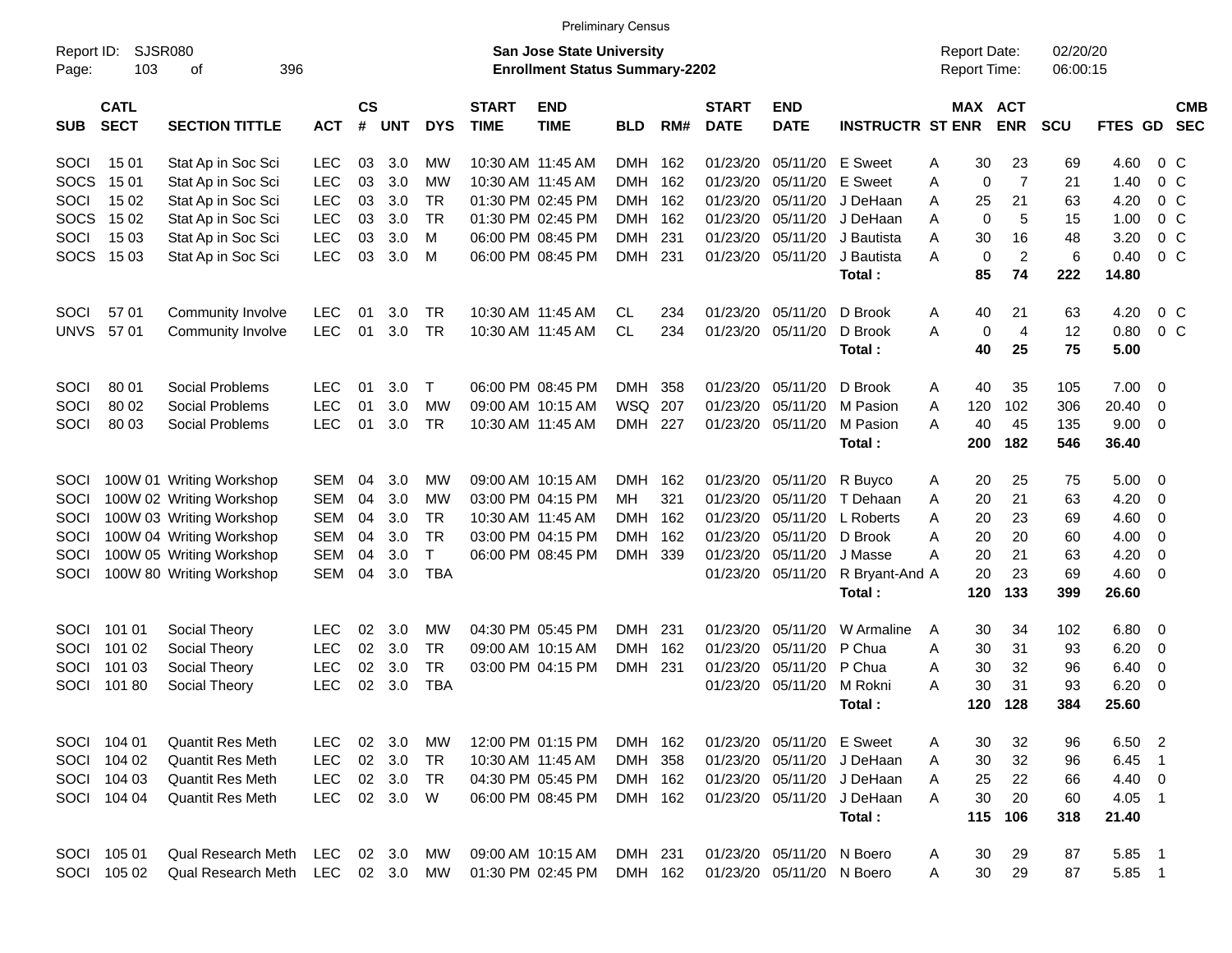|                      |                                           |                                                                         |                                        |                |                     |                               |                             |                                                                           | <b>Preliminary Census</b> |             |                                  |                                               |                                                                     |                                            |                          |                          |                                              |            |
|----------------------|-------------------------------------------|-------------------------------------------------------------------------|----------------------------------------|----------------|---------------------|-------------------------------|-----------------------------|---------------------------------------------------------------------------|---------------------------|-------------|----------------------------------|-----------------------------------------------|---------------------------------------------------------------------|--------------------------------------------|--------------------------|--------------------------|----------------------------------------------|------------|
| Report ID:<br>Page:  | 104                                       | SJSR080<br>396<br>оf                                                    |                                        |                |                     |                               |                             | <b>San Jose State University</b><br><b>Enrollment Status Summary-2202</b> |                           |             |                                  |                                               |                                                                     | <b>Report Date:</b><br><b>Report Time:</b> |                          | 02/20/20<br>06:00:15     |                                              |            |
| <b>SUB</b>           | <b>CATL</b><br><b>SECT</b>                | <b>SECTION TITTLE</b>                                                   | <b>ACT</b>                             | <b>CS</b><br># | UNT                 | <b>DYS</b>                    | <b>START</b><br><b>TIME</b> | <b>END</b><br><b>TIME</b>                                                 | <b>BLD</b>                | RM#         | <b>START</b><br><b>DATE</b>      | <b>END</b><br><b>DATE</b>                     | <b>INSTRUCTR ST ENR</b>                                             |                                            | MAX ACT<br><b>ENR</b>    | <b>SCU</b>               | FTES GD SEC                                  | <b>CMB</b> |
| SOCI                 | 105 03                                    | Qual Research Meth                                                      | LEC                                    |                | $02 \quad 3.0$      | TR.                           |                             | 12:00 PM 01:15 PM                                                         | DMH 162                   |             | 01/23/20                         | 05/11/20                                      | J DeHaan<br>Total:                                                  | 30<br>A<br>90                              | 30<br>88                 | 90<br>264                | $6.00 \quad 0$<br>17.70                      |            |
| SOCI<br>SOCI<br>SOCI | 116 01<br>116 02<br>11680                 | <b>Global Society</b><br><b>Global Society</b><br><b>Global Society</b> | LEC<br><b>LEC</b><br><b>LEC</b>        | 01<br>01<br>01 | 3.0<br>3.0<br>3.0   | МW<br><b>TR</b><br><b>TBA</b> |                             | 03:00 PM 04:15 PM<br>12:00 PM 01:15 PM                                    | <b>DMH</b><br><b>CL</b>   | 226A<br>234 | 01/23/20<br>01/23/20<br>01/23/20 | 05/11/20<br>05/11/20<br>05/11/20              | M Rokni<br>D Brook<br>M Rokni<br>Total:                             | 37<br>A<br>40<br>A<br>40<br>A<br>117       | 36<br>38<br>40<br>114    | 108<br>114<br>120<br>342 | $7.20 \ 0$<br>7.60 0<br>$8.00 \t 0$<br>22.80 |            |
| SOCI                 | 11801                                     | Soci of Hum Rights                                                      | <b>LEC</b>                             | 02             | 3.0                 | MW                            |                             | 12:00 PM 01:15 PM                                                         |                           |             | DMH 226A 01/23/20 05/11/20       |                                               | W Armaline<br>Total:                                                | 35<br>A<br>35                              | 35<br>35                 | 105<br>105               | $7.00 \t 0$<br>7.00                          |            |
| SOCI                 | 140 01                                    | Soci of Media                                                           | <b>LEC</b>                             | 02             | 3.0                 | MW                            |                             | 10:30 AM 11:45 AM                                                         | DMH 231                   |             |                                  | 01/23/20 05/11/20                             | M Rokni<br>Total:                                                   | 35<br>A<br>35                              | 34<br>34                 | 102<br>102               | $6.80$ 0<br>6.80                             |            |
|                      | SOCI 142 01                               | Crit Native Am Std                                                      | <b>LEC</b>                             |                | $02 \quad 3.0$      | MW                            |                             | 01:30 PM 02:45 PM                                                         | DMH 358                   |             |                                  | 01/23/20 05/11/20                             | S de Bourbon A<br>Total:                                            | 30<br>30                                   | 28<br>28                 | 84<br>84                 | $5.60$ 0<br>5.60                             |            |
|                      | SOCI 144 01                               | Edu for Liberation                                                      | <b>LEC</b>                             |                | $02 \quad 3.0$      | TR                            |                             | 10:30 AM 11:45 AM                                                         | DMH 357                   |             |                                  | 01/23/20 05/11/20                             | P Chua<br>Total:                                                    | 35<br>A<br>35                              | 11<br>11                 | 33<br>33                 | $2.20 \t 0$<br>2.20                          |            |
| SOCI                 | 146 01                                    | Work Power & Leisure LEC                                                |                                        |                | $02 \quad 3.0$      | MW                            |                             | 04:30 PM 05:45 PM                                                         | CL.                       | 234         |                                  | 01/23/20 05/11/20                             | P Rudy<br>Total:                                                    | 30<br>Α<br>30                              | 30<br>30                 | 90<br>90                 | $6.00 \quad 0$<br>6.00                       |            |
| SOCI                 | 151 01                                    | Violence in Family                                                      | <b>LEC</b>                             |                | $02 \quad 3.0$      | MW                            |                             | 10:30 AM 11:45 AM                                                         |                           |             | DMH 226A 01/23/20 05/11/20       |                                               | S de Bourbon A<br>Total:                                            | 35<br>35                                   | 38<br>38                 | 114<br>114               | $7.60 \t 0$<br>7.60                          |            |
| SOCI                 | 154 01                                    | Non Conform Behav                                                       | LEC                                    | 02             | $3.0$ R             |                               |                             | 06:00 PM 08:45 PM                                                         | <b>HGH 122</b>            |             |                                  | 01/23/20 05/11/20                             | S Morewitz<br>Total:                                                | 30<br>A<br>30                              | 27<br>27                 | 81<br>81                 | $5.45$ 1<br>5.45                             |            |
| SOCI                 | 160 01                                    | Immigration & Identy LEC                                                |                                        |                | 02 3.0 TR           |                               |                             | 12:00 PM 01:15 PM                                                         |                           |             |                                  |                                               | DMH 226A 01/23/20 05/11/20 F DuCros<br>Total:                       | 35<br>Α<br>35                              | 31<br>31                 | 93<br>93                 | $6.20 \quad 0$<br>6.20                       |            |
|                      | SOCI 161 01<br>GEOG 161 01                | City Life<br>City Life                                                  | LEC<br><b>LEC</b>                      |                | 02 3.0<br>02 3.0 TR | TR                            |                             | 01:30 PM 02:45 PM<br>01:30 PM 02:45 PM                                    | DMH 231<br>DMH 231        |             |                                  | 01/23/20 05/11/20 P Chua<br>01/23/20 05/11/20 | P Chua<br>Total:                                                    | 35<br>A<br>$\pmb{0}$<br>Α<br>35            | 27<br>$\mathbf{1}$<br>28 | 81<br>$\sqrt{3}$<br>84   | 5.40 0 C<br>$0.20 \t 0 C$<br>5.60            |            |
|                      | SOCI 162 01<br>SOCI 162 02<br>SOCI 162 80 | Race/Ethnic Rels<br>Race/Ethnic Rels<br>Race/Ethnic Rels                | <b>LEC</b><br><b>LEC</b><br><b>LEC</b> |                | 02 3.0<br>02 3.0    | <b>MW</b><br>TR<br>02 3.0 TBA |                             | 03:00 PM 04:15 PM<br>10:30 AM 11:45 AM                                    | CL<br>DMH                 | 234         |                                  | 01/23/20 05/11/20 H Do                        | 226A 01/23/20 05/11/20 F DuCros<br>01/23/20 05/11/20 R Bryant-And A | 35<br>Α<br>35<br>A<br>35                   | 31<br>35<br>35           | 93<br>105<br>105         | $6.20\ 0$<br>$7.00 \t 0$<br>$7.00 \t 0$      |            |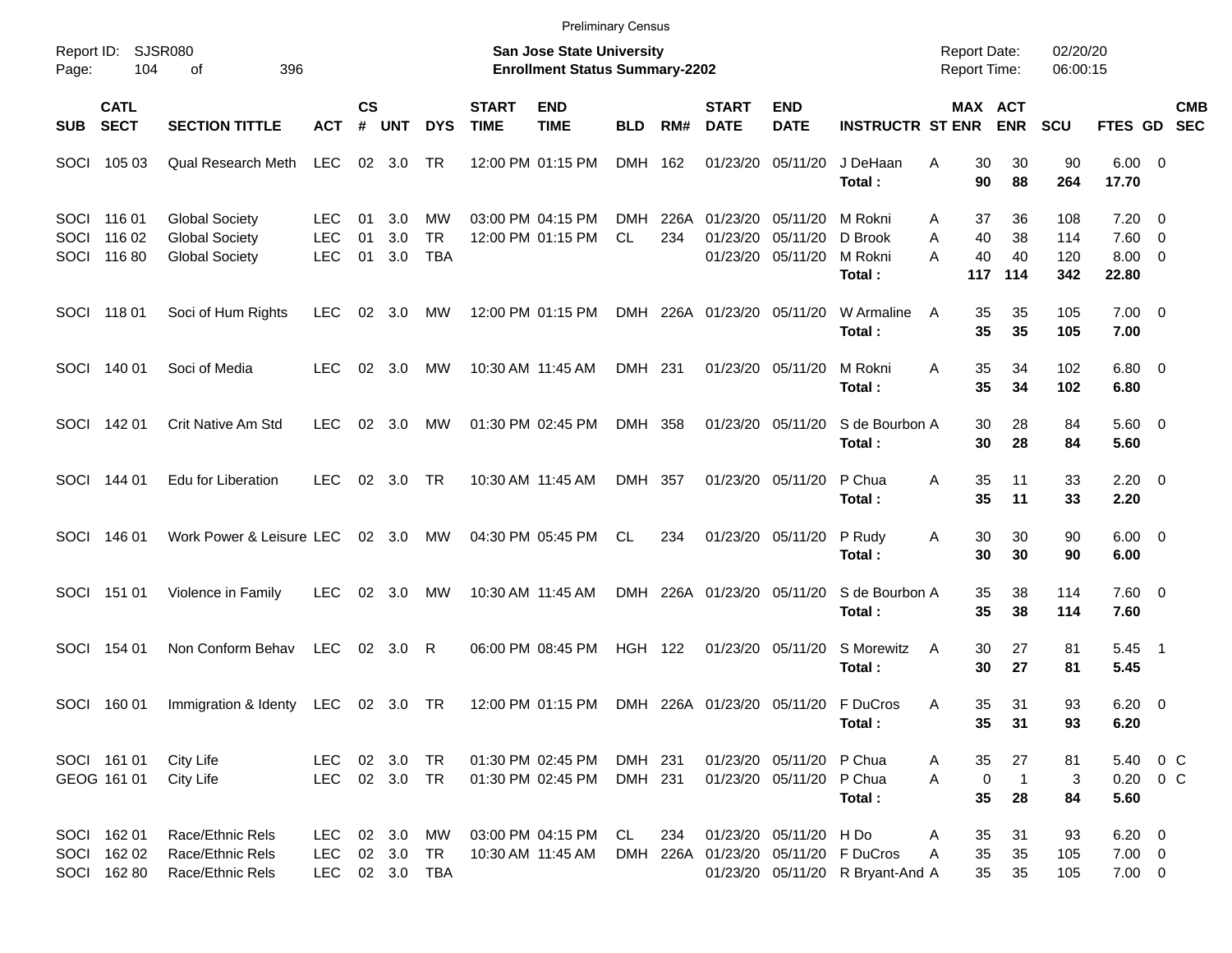|            |                                                          |                                                                      |                                                      |                    |                                          |                        |                             | <b>Preliminary Census</b>                                                        |                    |          |                                                 |                                                          |                                            |                                     |                                                                 |                      |                                                   |                           |                          |
|------------|----------------------------------------------------------|----------------------------------------------------------------------|------------------------------------------------------|--------------------|------------------------------------------|------------------------|-----------------------------|----------------------------------------------------------------------------------|--------------------|----------|-------------------------------------------------|----------------------------------------------------------|--------------------------------------------|-------------------------------------|-----------------------------------------------------------------|----------------------|---------------------------------------------------|---------------------------|--------------------------|
| Page:      | Report ID: SJSR080<br>105                                | 396<br>οf                                                            |                                                      |                    |                                          |                        |                             | San Jose State University<br><b>Enrollment Status Summary-2202</b>               |                    |          |                                                 |                                                          |                                            | <b>Report Date:</b><br>Report Time: |                                                                 | 02/20/20<br>06:00:15 |                                                   |                           |                          |
| <b>SUB</b> | <b>CATL</b><br><b>SECT</b>                               | <b>SECTION TITTLE</b>                                                | ACT                                                  | $\mathsf{cs}$<br># | <b>UNT</b>                               | <b>DYS</b>             | <b>START</b><br><b>TIME</b> | <b>END</b><br><b>TIME</b>                                                        | <b>BLD</b>         | RM#      | <b>START</b><br><b>DATE</b>                     | <b>END</b><br><b>DATE</b>                                | <b>INSTRUCTR ST ENR</b>                    |                                     | MAX ACT<br><b>ENR</b>                                           | <b>SCU</b>           | <b>FTES GD</b>                                    |                           | <b>CMB</b><br><b>SEC</b> |
|            |                                                          |                                                                      |                                                      |                    |                                          |                        |                             |                                                                                  |                    |          |                                                 |                                                          | Total:                                     | 105                                 | 101                                                             | 303                  | 20.20                                             |                           |                          |
|            | SOCI 163 01                                              | Social Change                                                        | <b>LEC</b>                                           | 02                 | 3.0                                      | МW                     |                             | 12:00 PM 01:15 PM                                                                | DMH 231            |          |                                                 | 01/23/20 05/11/20                                        | M Rokni<br>Total:                          | A                                   | 29<br>35<br>35<br>29                                            | 87<br>87             | 5.80 0<br>5.80                                    |                           |                          |
|            | SOCI 164 01                                              | Social Action                                                        | LEC.                                                 | 02                 | 3.0                                      | <b>TR</b>              |                             | 12:00 PM 01:15 PM                                                                | DMH 231            |          |                                                 | 01/23/20 05/11/20                                        | S Myers-Lipt A<br>Total:                   |                                     | 20<br>35<br>35<br>20                                            | 60<br>60             | $4.00 \ 0$<br>4.00                                |                           |                          |
| SOCI       | 165 01                                                   | Poverty Wealth Prv                                                   | LEC.                                                 | 02                 | 3.0                                      | TR                     |                             | 09:00 AM 10:15 AM                                                                | CL                 | 234      |                                                 | 01/23/20 05/11/20                                        | S Myers-Lipt A<br>Total:                   |                                     | 35<br>27<br>35<br>27                                            | 81<br>81             | $5.40 \ 0$<br>5.40                                |                           |                          |
|            | SOCI 170 01<br>SOCI 170 02                               | Soci of Family<br>Soci of Family                                     | LEC.<br><b>LEC</b>                                   | 02<br>02           | 3.0<br>3.0                               | TR.<br>F               |                             | 12:00 PM 01:15 PM<br>12:30 PM 03:15 PM                                           | HGH.<br>DMH 231    | 122      | 01/23/20                                        | 05/11/20<br>01/23/20 05/11/20                            | L Roberts<br>S Nava<br>Total:              | Α<br>A                              | 35<br>29<br>35<br>14<br>70<br>43                                | 87<br>42<br>129      | 5.80 0<br>$2.80 \t 0$<br>8.60                     |                           |                          |
|            | SOCI 171 01                                              | Person and Society                                                   | <b>LEC</b>                                           | 02                 | 3.0                                      | МW                     |                             | 01:30 PM 02:45 PM                                                                | DMH 231            |          |                                                 | 01/23/20 05/11/20                                        | T Dehaan<br>Total:                         | Α                                   | 35<br>35<br>35<br>35                                            | 105<br>105           | $7.00 \t 0$<br>7.00                               |                           |                          |
|            | SOCI 172 01<br>SOCI 172 02                               | <b>LGBT Studies</b><br><b>LGBT Studies</b>                           | LEC<br><b>LEC</b>                                    | 02<br>02           | 3.0<br>3.0                               | <b>MW</b><br><b>TR</b> |                             | 09:00 AM 10:15 AM<br>04:30 PM 05:45 PM                                           | DMH<br><b>DMH</b>  | 226A     | 01/23/20<br>226A 01/23/20 05/11/20              | 05/11/20                                                 | S de Bourbon A<br>J Caraves<br>Total:      | Α                                   | 34<br>29<br>35<br>21<br>64<br>55                                | 102<br>63<br>165     | $6.80$ 0<br>$4.20 \ 0$<br>11.00                   |                           |                          |
|            | SOCI 173 80                                              | Socialization                                                        | LEC.                                                 |                    | 02 3.0                                   | TBA                    |                             |                                                                                  |                    |          |                                                 | 01/23/20 05/11/20                                        | T Dehaan<br>Total:                         | A                                   | 35<br>35<br>35<br>35                                            | 105<br>105           | $7.00 \t 0$<br>7.00                               |                           |                          |
|            | SOCI 174 01                                              | <b>Sexualities</b>                                                   | LEC.                                                 |                    | $02 \quad 3.0$                           | МW                     |                             | 12:00 PM 01:15 PM                                                                | <b>HGH 122</b>     |          |                                                 | 01/23/20 05/11/20                                        | C Cox<br>Total:                            | A                                   | 35<br>36<br>35<br>36                                            | 108<br>108           | $7.20 \t 0$<br>7.20                               |                           |                          |
|            | SOCI 175 01<br><b>WOMS 175 01</b>                        | Soc of Mas & Fem<br>Soc of Mas & Fem                                 | LEC<br><b>LEC</b>                                    | 02<br>02           | 3.0<br>3.0                               | <b>MW</b><br>MW        |                             | 03:00 PM 04:15 PM<br>03:00 PM 04:15 PM                                           | DMH<br>DMH 231     | -231     | 01/23/20                                        | 05/11/20<br>01/23/20 05/11/20                            | S de Bourbon A<br>S de Bourbon A<br>Total: |                                     | 32<br>35<br>0<br>3<br>35<br>35                                  | 96<br>9<br>105       | 6.40<br>0.60<br>7.00                              | $0\,$ C<br>0 <sup>o</sup> |                          |
|            | SOCI 176 80                                              | Sociology of Everyda LEC 02 3.0 TBA                                  |                                                      |                    |                                          |                        |                             |                                                                                  |                    |          |                                                 | 01/23/20 05/11/20                                        | T Dehaan<br>Total:                         | A                                   | 35<br>35<br>35<br>35                                            | 105<br>105           | $7.00 \t 0$<br>7.00                               |                           |                          |
|            | SOCI 177 01<br>SOCS 177 01<br>SOCI 177 02<br>SOCS 177 02 | Soci Education<br>Soci Education<br>Soci Education<br>Soci Education | <b>LEC</b><br><b>LEC</b><br><b>LEC</b><br><b>LEC</b> |                    | 02 3.0<br>02 3.0<br>02 3.0 T<br>02 3.0 T | TR<br>TR               |                             | 01:30 PM 02:45 PM<br>01:30 PM 02:45 PM<br>06:00 PM 08:45 PM<br>06:00 PM 08:45 PM | DMH 231<br>DMH 231 | DMH 226A | DMH 226A 01/23/20 05/11/20<br>01/23/20 05/11/20 | 01/23/20 05/11/20 M Alaniz<br>01/23/20 05/11/20 M Alaniz | M Alaniz<br>M Alaniz                       | Α<br>Α<br>A<br>Α                    | 25<br>22<br>$\overline{c}$<br>0<br>35<br>16<br>$\mathbf 0$<br>0 | 66<br>6<br>48<br>0   | 4.40 0 C<br>0.40 0 C<br>3.20 0 C<br>$0.00 \t 0 C$ |                           |                          |
|            |                                                          |                                                                      |                                                      |                    |                                          |                        |                             |                                                                                  |                    |          |                                                 |                                                          |                                            |                                     |                                                                 |                      |                                                   |                           |                          |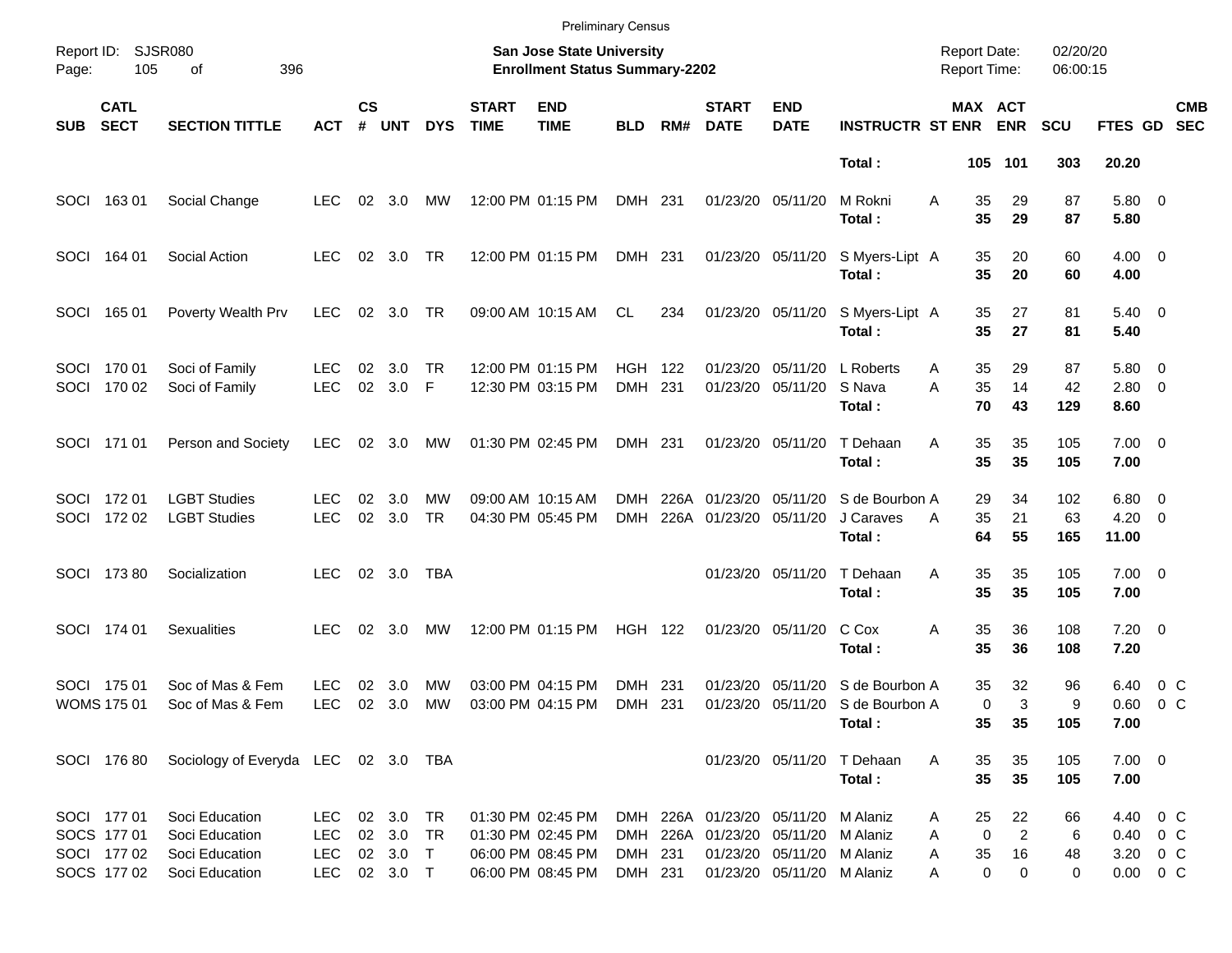|                     |                            |                            |            |                    |              |            |                             |                                                                    | <b>Preliminary Census</b> |     |                             |                                    |                                |                                     |                         |                       |                      |             |                         |                          |
|---------------------|----------------------------|----------------------------|------------|--------------------|--------------|------------|-----------------------------|--------------------------------------------------------------------|---------------------------|-----|-----------------------------|------------------------------------|--------------------------------|-------------------------------------|-------------------------|-----------------------|----------------------|-------------|-------------------------|--------------------------|
| Report ID:<br>Page: | SJSR080<br>106             | 396<br>оf                  |            |                    |              |            |                             | San Jose State University<br><b>Enrollment Status Summary-2202</b> |                           |     |                             |                                    |                                | <b>Report Date:</b><br>Report Time: |                         |                       | 02/20/20<br>06:00:15 |             |                         |                          |
| <b>SUB</b>          | <b>CATL</b><br><b>SECT</b> | <b>SECTION TITTLE</b>      | <b>ACT</b> | $\mathsf{cs}$<br># | <b>UNT</b>   | <b>DYS</b> | <b>START</b><br><b>TIME</b> | <b>END</b><br><b>TIME</b>                                          | <b>BLD</b>                | RM# | <b>START</b><br><b>DATE</b> | <b>END</b><br><b>DATE</b>          | <b>INSTRUCTR ST ENR</b>        |                                     |                         | MAX ACT<br><b>ENR</b> | <b>SCU</b>           | FTES GD     |                         | <b>CMB</b><br><b>SEC</b> |
|                     |                            |                            |            |                    |              |            |                             |                                                                    |                           |     |                             |                                    | Total:                         |                                     | 60                      | 40                    | 120                  | 8.00        |                         |                          |
| SOCI                | 180 11                     | <b>Indiv Studies</b>       | <b>SUP</b> | 36                 | 1.0          | <b>TBA</b> |                             |                                                                    |                           |     | 01/23/20                    | 05/11/20                           |                                | Α                                   |                         | 0                     | 0                    | 0.00        | 0                       |                          |
| SOCI                | 180 12                     | <b>Indiv Studies</b>       | <b>SUP</b> | 36                 | 1.0          | <b>TBA</b> |                             |                                                                    |                           |     | 01/23/20                    | 05/11/20                           |                                | Α                                   | 2                       | 0                     | 0                    | 0.00        | 0                       |                          |
| SOCI                | 180 13                     | <b>Indiv Studies</b>       | <b>SUP</b> | 36                 | 1.0          | <b>TBA</b> |                             |                                                                    |                           |     | 01/23/20                    | 05/11/20                           |                                | A                                   | 1                       | 0                     | 0                    | 0.00        | 0                       |                          |
| SOCI                | 180 21                     | <b>Indiv Studies</b>       | <b>SUP</b> | 36                 | 2.0          | <b>TBA</b> |                             |                                                                    |                           |     | 01/23/20                    | 05/11/20                           |                                | A                                   | 2                       | 0                     | 0                    | 0.00        | 0                       |                          |
| SOCI                | 180 31                     | <b>Indiv Studies</b>       | <b>SUP</b> | 36                 | 3.0          | <b>TBA</b> |                             |                                                                    |                           |     | 01/23/20                    | 05/11/20                           | P Chua                         | A                                   | $\overline{\mathbf{c}}$ |                       | 3                    | 0.25        | $\overline{\mathbf{1}}$ |                          |
| SOCI                | 180 32                     | <b>Indiv Studies</b>       | <b>SUP</b> | 36                 | 3.0          | <b>TBA</b> |                             |                                                                    |                           |     | 01/23/20                    | 05/11/20                           |                                | A                                   | 3                       | 0                     | 0                    | 0.00        | 0                       |                          |
| SOCI                | 180 33                     | <b>Indiv Studies</b>       | <b>SUP</b> | 36                 | 3.0          | TBA        |                             |                                                                    |                           |     | 01/23/20                    | 05/11/20                           |                                | Α                                   | 3                       | 0                     | 0                    | 0.00        | 0                       |                          |
| SOCI                | 180 41                     | <b>Indiv Studies</b>       | <b>SUP</b> | 36                 | 4.0          | <b>TBA</b> |                             |                                                                    |                           |     |                             | 01/23/20 05/11/20                  |                                | А                                   | $\boldsymbol{2}$        | 0                     | 0                    | 0.00        | 0                       |                          |
|                     |                            |                            |            |                    |              |            |                             |                                                                    |                           |     |                             |                                    | Total:                         |                                     | 16                      | 1                     | 3                    | 0.25        |                         |                          |
|                     |                            |                            |            |                    |              |            |                             |                                                                    |                           |     |                             |                                    |                                |                                     |                         |                       |                      |             |                         |                          |
| SOCI                | 181 11                     | Service Internship         | <b>SUP</b> | 36                 | 1.0          | <b>TBA</b> |                             |                                                                    |                           |     |                             | 01/23/20 05/11/20                  |                                | Α                                   | 2                       | 0                     | 0                    | 0.00        | $\overline{0}$          |                          |
| SOCI                | 181 21                     | Service Internship         | <b>SUP</b> | 36                 | 2.0          | <b>TBA</b> |                             |                                                                    |                           |     | 01/23/20                    | 05/11/20                           | R Buyco                        | Α                                   | 2                       |                       | 2                    | 0.13        | 0                       |                          |
| SOCI                | 181 31                     | Service Internship         | <b>SUP</b> | 36                 | 3.0          | <b>TBA</b> |                             |                                                                    |                           |     | 01/23/20                    | 05/11/20                           | T Dehaan                       | Α                                   | 2                       |                       | 3                    | 0.20        | 0                       |                          |
| SOCI                | 181 32                     | Service Internship         | <b>SUP</b> | 36                 | 3.0          | <b>TBA</b> |                             |                                                                    |                           |     |                             |                                    | 01/23/20 05/11/20 T Dehaan     | A                                   | 2                       |                       | 3                    | 0.20        | 0                       |                          |
| SOCI                | 181 33                     | Service Internship         | <b>SUP</b> | 36                 | 3.0          | <b>TBA</b> |                             |                                                                    |                           |     |                             | 01/23/20 05/11/20                  | E Sweet                        | A                                   | 1                       |                       | 0                    | 0.20        | 0                       |                          |
| SOCI                | 18141                      | Service Internship         | <b>SUP</b> | 36                 | 4.0          | <b>TBA</b> |                             |                                                                    |                           |     |                             | 01/23/20 05/11/20                  |                                | Α                                   | 0                       | 0                     | 0                    | 0.00        | $\overline{\mathbf{0}}$ |                          |
|                     |                            |                            |            |                    |              |            |                             |                                                                    |                           |     |                             |                                    | Total:                         |                                     | 9                       | 4                     | 8                    | 0.73        |                         |                          |
|                     |                            |                            |            |                    |              |            |                             |                                                                    |                           |     |                             |                                    |                                |                                     |                         |                       |                      |             |                         |                          |
| <b>SOCI</b>         |                            | 181B 01 Sociology Capstone | LEC        | 02                 | 3.0          | МW         |                             | 10:30 AM 11:45 AM                                                  | CL                        | 234 | 01/23/20                    | 05/11/20                           | C Cox                          | Α                                   | 40                      | 40                    | 120                  | 8.00        | $\overline{0}$          |                          |
| <b>SOCI</b>         |                            | 181B 02 Sociology Capstone | <b>LEC</b> | 02                 | 3.0          | TR.        |                             | 09:00 AM 10:15 AM                                                  | <b>DMH</b>                | 164 | 01/23/20                    | 05/11/20                           | P Rudy                         | Α                                   | 40                      | 33                    | 99                   | 6.60        | 0                       |                          |
| SOCI                |                            | 181B 03 Sociology Capstone | <b>LEC</b> | 02                 | 3.0          | м          |                             | 06:00 PM 08:45 PM                                                  | <b>DMH</b>                | 358 | 01/23/20                    | 05/11/20                           | C Cox                          | A                                   | 40                      | 42                    | 126                  | 8.40        | 0                       |                          |
| SOCI                |                            | 181B 04 Sociology Capstone | <b>LEC</b> | 02                 | 3.0          | Τ          |                             | 06:00 PM 08:45 PM                                                  | <b>DMH</b>                | 356 |                             | 01/23/20 05/11/20                  | P Rudy                         | A                                   | 40                      | 30                    | 90                   | 6.00        | 0                       |                          |
|                     |                            |                            |            |                    |              |            |                             |                                                                    |                           |     |                             |                                    | Total:                         |                                     | 160                     | 145                   | 435                  | 29.00       |                         |                          |
| SOCI                |                            | 199H 32 Sen Hon Thesis     | <b>SUP</b> | 36                 | 3.0          | <b>TBA</b> |                             |                                                                    |                           |     |                             | 01/23/20 05/11/20                  |                                | Α                                   | 2                       | 0                     | 0                    | 0.00        | $\overline{\mathbf{0}}$ |                          |
| SOCI                |                            | 199H 33 Sen Hon Thesis     | <b>SUP</b> | 36                 | 3.0          | <b>TBA</b> |                             |                                                                    |                           |     |                             | 01/23/20 05/11/20                  |                                | Α                                   | 2                       | 0                     | 0                    | 0.00        | $\overline{\mathbf{0}}$ |                          |
|                     |                            |                            |            |                    |              |            |                             |                                                                    |                           |     |                             |                                    | Total:                         |                                     | 4                       | 0                     | 0                    | 0.00        |                         |                          |
|                     |                            |                            |            |                    |              |            |                             |                                                                    |                           |     |                             |                                    |                                |                                     |                         |                       |                      |             |                         |                          |
|                     | SOCI 223 01                | Sem Soci Issues            |            |                    | SEM 05 3.0 M |            |                             | 06:00 PM 08:45 PM                                                  |                           |     |                             | DMH 235B 01/23/20 05/11/20 N Boero |                                | A                                   | 15                      | 6                     | 18                   | $1.50\ 6$   |                         |                          |
|                     |                            |                            |            |                    |              |            |                             |                                                                    |                           |     |                             |                                    | Total:                         |                                     | 15                      | 6                     | 18                   | 1.50        |                         |                          |
|                     | SOCI 281 11                | Internship in Soc          | <b>SUP</b> |                    | 25 1.0       | <b>TBA</b> |                             |                                                                    |                           |     |                             | 01/23/20 05/11/20                  |                                | Α                                   | 2                       | 0                     | 0                    | $0.00 \t 0$ |                         |                          |
|                     | SOCI 281 21                | Internship in Soc          | <b>SUP</b> |                    | 25 2.0       | <b>TBA</b> |                             |                                                                    |                           |     |                             | 01/23/20 05/11/20                  |                                | A                                   | $\overline{c}$          | $\Omega$              | 0                    | $0.00 \t 0$ |                         |                          |
|                     | SOCI 281 31                | Internship in Soc          | <b>SUP</b> |                    | 25 3.0       | TBA        |                             |                                                                    |                           |     |                             | 01/23/20 05/11/20 Y Kwan           |                                | Α                                   | 5                       |                       | 3                    | 0.25        | - 1                     |                          |
|                     | SOCI 281 32                | Internship in Soc          | <b>SUP</b> |                    | 25 3.0       | TBA        |                             |                                                                    |                           |     |                             |                                    | 01/23/20 05/11/20 S Myers-Lipt | A                                   | $\overline{c}$          |                       | 3                    | 0.25        | - 1                     |                          |
|                     | SOCI 281 33                | Internship in Soc          | <b>SUP</b> |                    | 25 3.0       | <b>TBA</b> |                             |                                                                    |                           |     |                             | 01/23/20 05/11/20 N Boero          |                                | A                                   | $\overline{\mathbf{c}}$ |                       | 3                    | $0.25$ 1    |                         |                          |
|                     | SOCI 281 34                | Internship in Soc          | <b>SUP</b> |                    | 25 3.0       | TBA        |                             |                                                                    |                           |     |                             | 01/23/20 05/11/20                  |                                | A                                   | $\overline{c}$          | 0                     | 0                    | $0.00 \t 0$ |                         |                          |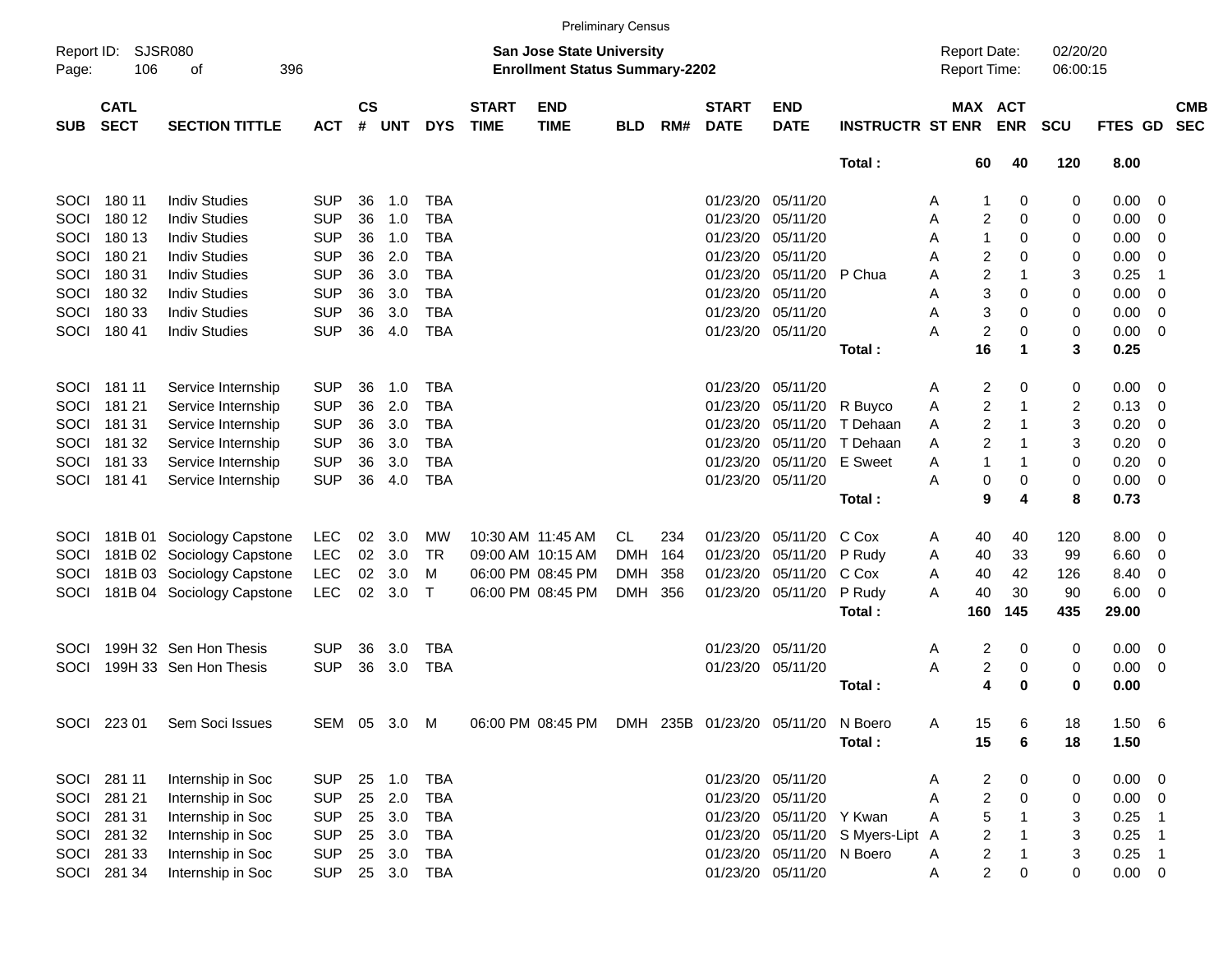|                     |                            |                             |               |                    |            |            |                             | <b>Preliminary Census</b>                                                 |            |      |                             |                           |                                                        |   |                                     |            |                      |                |                          |                          |
|---------------------|----------------------------|-----------------------------|---------------|--------------------|------------|------------|-----------------------------|---------------------------------------------------------------------------|------------|------|-----------------------------|---------------------------|--------------------------------------------------------|---|-------------------------------------|------------|----------------------|----------------|--------------------------|--------------------------|
| Report ID:<br>Page: | 107                        | <b>SJSR080</b><br>396<br>of |               |                    |            |            |                             | <b>San Jose State University</b><br><b>Enrollment Status Summary-2202</b> |            |      |                             |                           |                                                        |   | <b>Report Date:</b><br>Report Time: |            | 02/20/20<br>06:00:15 |                |                          |                          |
| <b>SUB</b>          | <b>CATL</b><br><b>SECT</b> | <b>SECTION TITTLE</b>       | <b>ACT</b>    | $\mathsf{cs}$<br># | <b>UNT</b> | <b>DYS</b> | <b>START</b><br><b>TIME</b> | <b>END</b><br><b>TIME</b>                                                 | <b>BLD</b> | RM#  | <b>START</b><br><b>DATE</b> | <b>END</b><br><b>DATE</b> | <b>INSTRUCTR ST ENR</b>                                |   | MAX ACT                             | <b>ENR</b> | <b>SCU</b>           | FTES GD        |                          | <b>CMB</b><br><b>SEC</b> |
| SOCI                | 281 35                     | Internship in Soc           | <b>SUP</b>    | 25                 | 3.0        | <b>TBA</b> |                             |                                                                           |            |      | 01/23/20                    | 05/11/20                  |                                                        | A | 2                                   | 0          | 0                    | 0.00           | $\overline{\mathbf{0}}$  |                          |
| SOCI                | 281 61                     | Internship in Soc           | <b>SUP</b>    | 25                 | 6.0        | <b>TBA</b> |                             |                                                                           |            |      | 01/23/20                    | 05/11/20                  |                                                        | A | $\overline{c}$                      | 0          | 0                    | 0.00           | $\overline{\mathbf{0}}$  |                          |
|                     |                            |                             |               |                    |            |            |                             |                                                                           |            |      |                             |                           | Total:                                                 |   | 19                                  | 3          | 9                    | 0.75           |                          |                          |
| SOCI                | 298 11                     | <b>Special Studies</b>      | <b>SUP</b>    | 25                 | 1.0        | <b>TBA</b> |                             |                                                                           |            |      | 01/23/20                    | 05/11/20                  |                                                        | A | 5                                   | 0          | 0                    | 0.00           | $\overline{\mathbf{0}}$  |                          |
| SOCI                | 298 31                     | <b>Special Studies</b>      | <b>SUP</b>    | 25                 | 3.0        | <b>TBA</b> |                             |                                                                           |            |      | 01/23/20                    | 05/11/20                  | F DuCros                                               | A | $\overline{c}$                      | -1         | 3                    | 0.25           | -1                       |                          |
| SOCI                | 298 32                     | <b>Special Studies</b>      | <b>SUP</b>    | 25                 | 3.0        | <b>TBA</b> |                             |                                                                           |            |      | 01/23/20                    | 05/11/20                  | Y Kwan                                                 | A | $\overline{2}$                      | -1         | 3                    | 0.25           | $\overline{\phantom{1}}$ |                          |
| SOCI                | 298 33                     | <b>Special Studies</b>      | <b>SUP</b>    | 25                 | 3.0        | <b>TBA</b> |                             |                                                                           |            |      | 01/23/20                    | 05/11/20                  | Y Kwan                                                 | A | $\overline{2}$                      | -1         | 3                    | 0.25           | $\overline{\phantom{1}}$ |                          |
| SOCI                | 298 34                     | <b>Special Studies</b>      | <b>SUP</b>    | 25                 | 3.0        | <b>TBA</b> |                             |                                                                           |            |      | 01/23/20                    | 05/11/20                  | <b>E</b> Sweet                                         | A | $\overline{c}$                      | -1         | 3                    | 0.25           | $\overline{\phantom{1}}$ |                          |
| SOCI                | 298 35                     | <b>Special Studies</b>      | <b>SUP</b>    | 25                 | 3.0        | <b>TBA</b> |                             |                                                                           |            |      | 01/23/20                    | 05/11/20                  |                                                        | A | $\overline{2}$                      | 0          | 0                    | 0.00           | $\overline{\mathbf{0}}$  |                          |
| SOCI                | 298 41                     | <b>Special Studies</b>      | <b>SUP</b>    | 25                 | 4.0        | <b>TBA</b> |                             |                                                                           |            |      | 01/23/20                    | 05/11/20                  |                                                        | Α | $\overline{c}$                      | 0          | 0                    | 0.00           | $\overline{\mathbf{0}}$  |                          |
|                     |                            |                             |               |                    |            |            |                             |                                                                           |            |      |                             |                           | Total:                                                 |   | 17                                  | 4          | 12                   | 1.00           |                          |                          |
| SOCI                | 299 31                     | <b>Masters Thesis</b>       | <b>SUP</b>    | 25                 | 3.0        | <b>TBA</b> |                             |                                                                           |            |      | 01/23/20                    | 05/11/20                  |                                                        | A | $\overline{c}$                      | 0          | 0                    | 0.00           | $\overline{\mathbf{0}}$  |                          |
| SOCI                | 299 32                     | <b>Masters Thesis</b>       | <b>SUP</b>    | 25                 | 3.0        | <b>TBA</b> |                             |                                                                           |            |      | 01/23/20                    | 05/11/20                  |                                                        | A | $\overline{c}$                      | 0          | 0                    | 0.00           | $\mathbf 0$              |                          |
| SOCI                | 299 33                     | <b>Masters Thesis</b>       | <b>SUP</b>    | 25                 | 3.0        | <b>TBA</b> |                             |                                                                           |            |      | 01/23/20                    | 05/11/20                  |                                                        | A | $\overline{c}$                      | 0          | 0                    | 0.00           | - 0                      |                          |
| SOCI                | 299 34                     | <b>Masters Thesis</b>       | <b>SUP</b>    | 25                 | 3.0        | <b>TBA</b> |                             |                                                                           |            |      | 01/23/20                    | 05/11/20                  |                                                        | Α | $\overline{2}$                      | 0          | 0                    | 0.00           | - 0                      |                          |
| SOCI                | 299 35                     | <b>Masters Thesis</b>       | <b>SUP</b>    | 25                 | 3.0        | <b>TBA</b> |                             |                                                                           |            |      | 01/23/20                    | 05/11/20                  |                                                        | Α | $\overline{c}$                      | 0          | 0                    | 0.00           | $\overline{0}$           |                          |
| SOCI                | 299 61                     | <b>Masters Thesis</b>       | <b>SUP</b>    | 25                 | 6.0        | <b>TBA</b> |                             |                                                                           |            |      | 01/23/20                    | 05/11/20                  |                                                        | A | $\overline{c}$                      | 0          | 0                    | 0.00           | 0                        |                          |
| SOCI                | 299 62                     | <b>Masters Thesis</b>       | <b>SUP</b>    | 25                 | 6.0        | <b>TBA</b> |                             |                                                                           |            |      | 01/23/20                    | 05/11/20                  |                                                        | Α | $\overline{c}$                      | 0          | 0                    | 0.00           | $\overline{\mathbf{0}}$  |                          |
| SOCI                | 299 63                     | <b>Masters Thesis</b>       | <b>SUP</b>    | 25                 | 6.0        | <b>TBA</b> |                             |                                                                           |            |      | 01/23/20                    | 05/11/20                  |                                                        | А | $\overline{c}$                      | 0          | 0                    | 0.00           | $\overline{\mathbf{0}}$  |                          |
|                     |                            |                             |               |                    |            |            |                             |                                                                           |            |      |                             |                           | Total:                                                 |   | 16                                  | $\bf{0}$   | 0                    | 0.00           |                          |                          |
|                     | <b>WOMS 1001</b>           | Women, Gender & Sex LEC     |               | 02                 | 3.0        | MW         |                             | 10:30 AM 11:45 AM                                                         | DMH        | 354  | 01/23/20                    | 05/11/20                  | S Gerami                                               | A | 33                                  | 30         | 90                   | 6.00           | $\overline{\mathbf{0}}$  |                          |
|                     | <b>WOMS 1002</b>           | Women, Gender &Sex LEC      |               | $02\,$             | 3.0        | <b>TR</b>  |                             | 09:00 AM 10:15 AM                                                         | DMH        | 231  | 01/23/20                    | 05/11/20                  | S Gallardo                                             | A | 35                                  | 33         | 99                   | 6.60           | $\overline{\mathbf{0}}$  |                          |
|                     |                            |                             |               |                    |            |            |                             |                                                                           |            |      |                             |                           | Total:                                                 |   | 68                                  | 63         | 189                  | 12.60          |                          |                          |
|                     | <b>WOMS 2001</b>           | Wom of Color in US          | <b>LEC</b>    | 02                 | 3.0        | MW         |                             | 01:30 PM 02:45 PM                                                         | <b>DMH</b> |      | 226A 01/23/20               | 05/11/20                  | S Gallardo                                             | A | 35                                  | 18         | 54                   | 3.60           | $0\,C$                   |                          |
| AAS                 | 20 01                      | Wom of Color in US          | <b>LEC</b>    | 02                 | 3.0        | МW         |                             | 01:30 PM 02:45 PM                                                         | <b>DMH</b> | 226A | 01/23/20                    | 05/11/20                  | S Gallardo                                             | A | 0                                   | 16         | 48                   | 3.20           | $0\,C$                   |                          |
|                     | <b>WOMS 2002</b>           | Wom of Color in US          | <b>LEC</b>    | 02                 | 3.0        | <b>TR</b>  |                             | 10:30 AM 11:45 AM                                                         | DMH        | 231  | 01/23/20                    | 05/11/20                  | S Gallardo                                             | A | 35                                  | 20         | 60                   | 4.00           | 0 <sup>C</sup>           |                          |
| AAS                 | 20 02                      | Wom of Color in US          | LEC 02 3.0 TR |                    |            |            |                             |                                                                           |            |      |                             |                           | 10:30 AM 11:45 AM DMH 231 01/23/20 05/11/20 S Gallardo | A | 0                                   | 14         | 42                   | 2.80 0 C       |                          |                          |
|                     |                            |                             |               |                    |            |            |                             |                                                                           |            |      |                             |                           | Total:                                                 |   | 70                                  | 68         | 204                  | 13.60          |                          |                          |
|                     | WOMS 101 01                | <b>Sex Power Politics</b>   | LEC           |                    | 02 3.0     | TR         |                             | 01:30 PM 02:45 PM                                                         | CL         | 234  | 01/23/20 05/11/20           |                           | J Caraves                                              | A | 25                                  | 22         | 66                   | $4.40 \quad 0$ |                          |                          |
|                     | WOMS 101 02                | <b>Sex Power Politics</b>   | LEC           |                    | 02 3.0     | R.         |                             | 06:00 PM 08:45 PM                                                         |            |      | DMH 226A 01/23/20 05/11/20  |                           | J Caraves                                              | A | 25                                  | 18         | 54                   | $3.60 \ 0$     |                          |                          |
|                     |                            |                             |               |                    |            |            |                             |                                                                           |            |      |                             |                           | Total:                                                 |   | 50                                  | 40         | 120                  | 8.00           |                          |                          |
|                     | WOMS 102 01                | Global Women                | LEC           | 02                 | 3.0        | MW         |                             | 09:00 AM 10:15 AM CL                                                      |            | 234  |                             |                           | 01/23/20 05/11/20 S Gallardo                           | A | 35                                  | 35         | 105                  | $7.00 \t 0$    |                          |                          |
|                     | WOMS 102 02                | Global Women                | <b>LEC</b>    |                    | 3.0        |            |                             |                                                                           |            |      |                             |                           |                                                        | Χ | $\mathbf 0$                         | 0          | 0                    | $0.00 \t 0$    |                          |                          |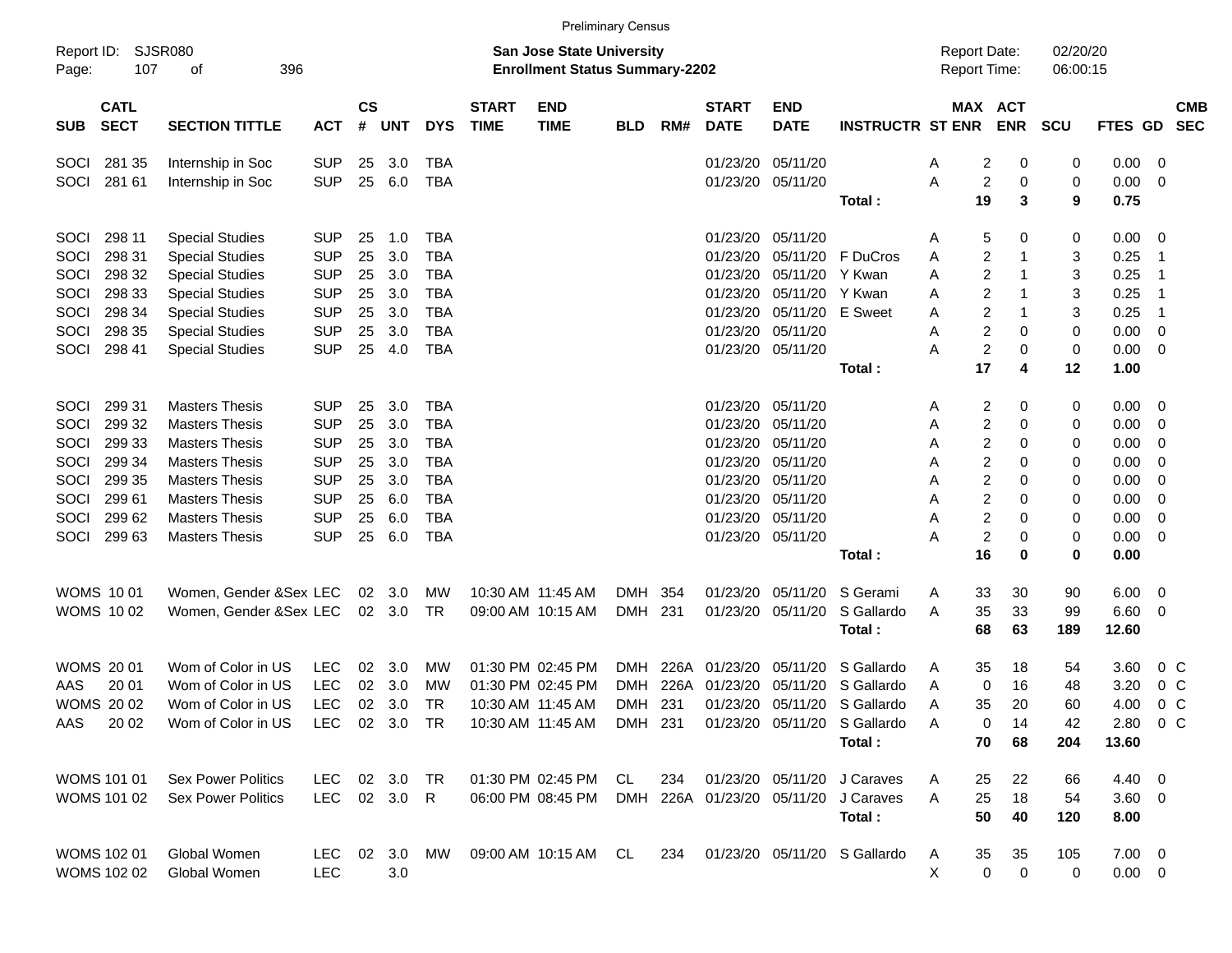|                                                                | <b>Preliminary Census</b><br><b>Report Date:</b>                                                                |                                        |                    |                   |                                        |                             |                           |            |     |                                  |                                  |                                |                           |                                                          |                            |                              |                                                 |
|----------------------------------------------------------------|-----------------------------------------------------------------------------------------------------------------|----------------------------------------|--------------------|-------------------|----------------------------------------|-----------------------------|---------------------------|------------|-----|----------------------------------|----------------------------------|--------------------------------|---------------------------|----------------------------------------------------------|----------------------------|------------------------------|-------------------------------------------------|
| Report ID:<br>Page:                                            | <b>SJSR080</b><br><b>San Jose State University</b><br>108<br>396<br><b>Enrollment Status Summary-2202</b><br>оf |                                        |                    |                   |                                        |                             |                           |            |     |                                  |                                  |                                |                           |                                                          | 02/20/20<br>06:00:15       |                              |                                                 |
| <b>CATL</b><br><b>SECT</b><br><b>SUB</b>                       | <b>SECTION TITTLE</b>                                                                                           | <b>ACT</b>                             | $\mathsf{cs}$<br># | <b>UNT</b>        | <b>DYS</b>                             | <b>START</b><br><b>TIME</b> | <b>END</b><br><b>TIME</b> | <b>BLD</b> | RM# | <b>START</b><br><b>DATE</b>      | <b>END</b><br><b>DATE</b>        | <b>INSTRUCTR ST ENR</b>        |                           | MAX ACT<br><b>ENR</b>                                    | <b>SCU</b>                 | <b>FTES GD</b>               | <b>CMB</b><br><b>SEC</b>                        |
| <b>WOMS 102 80</b><br><b>WOMS 102 81</b>                       | Global Women<br>Global Women                                                                                    | <b>LEC</b><br><b>LEC</b>               | 02<br>02           | 3.0<br>3.0        | <b>TBA</b><br><b>TBA</b>               |                             |                           |            |     | 01/23/20<br>01/23/20             | 05/11/20<br>05/11/20             | T Bakhru<br>T Bakhru<br>Total: | 35<br>A<br>35<br>A<br>105 | 34<br>30<br>99                                           | 102<br>90<br>297           | 6.80<br>6.00<br>19.80        | $\overline{0}$<br>$\mathbf{0}$                  |
| <b>WOMS 114 01</b><br><b>WOMS 114 80</b>                       | Pol Mother Reprod<br>Pol Mother Reprod                                                                          | LEC<br><b>LEC</b>                      | 02                 | 3.0<br>3.0        | <b>TBA</b>                             |                             |                           |            |     | 01/23/20                         | 05/11/20                         | T Bakhru<br>Total:             | X<br>35<br>A<br>35        | 0<br>0<br>27<br>27                                       | 0<br>81<br>81              | 0.00<br>5.40<br>5.40         | $\overline{0}$<br>$\overline{0}$                |
| <b>WOMS 180 11</b><br><b>WOMS 180 31</b><br><b>WOMS 180 32</b> | <b>Individual Studies</b><br><b>Individual Studies</b><br><b>Individual Studies</b>                             | <b>SUP</b><br><b>SUP</b><br><b>SUP</b> | 36<br>36<br>36     | 1.0<br>3.0<br>3.0 | <b>TBA</b><br><b>TBA</b><br><b>TBA</b> |                             |                           |            |     | 01/23/20<br>01/23/20<br>01/23/20 | 05/11/20<br>05/11/20<br>05/11/20 | Total:                         | A<br>A<br>A               | 3<br>0<br>3<br>0<br>$\mathfrak{S}$<br>0<br>9<br>$\bf{0}$ | 0<br>0<br>0<br>$\mathbf 0$ | 0.00<br>0.00<br>0.00<br>0.00 | $\overline{0}$<br>$\mathbf 0$<br>$\overline{0}$ |
| <b>WOMS 190 11</b><br><b>WOMS 190 31</b>                       | Internship<br>Internship                                                                                        | <b>SUP</b><br><b>SUP</b>               | 36<br>36           | 1.0<br>3.0        | <b>TBA</b><br><b>TBA</b>               |                             |                           |            |     | 01/23/20<br>01/23/20             | 05/11/20<br>05/11/20             | Total:                         | A<br>$\overline{1}$<br>A  | 3<br>0<br>0<br>0<br>4                                    | 0<br>0<br>$\mathbf 0$      | 0.00<br>0.00<br>0.00         | $\overline{0}$<br>$\mathbf{0}$                  |

**Department : Sociology Department Total : 3255 2944 8828 589.78 Lower Division : 1317 1262 3786 252.40 Upper Division : 1871 1669 5003 334.13<br>
Graduate Division : 67 13 39 3.25 Graduate Division : 67 13 39 3.25**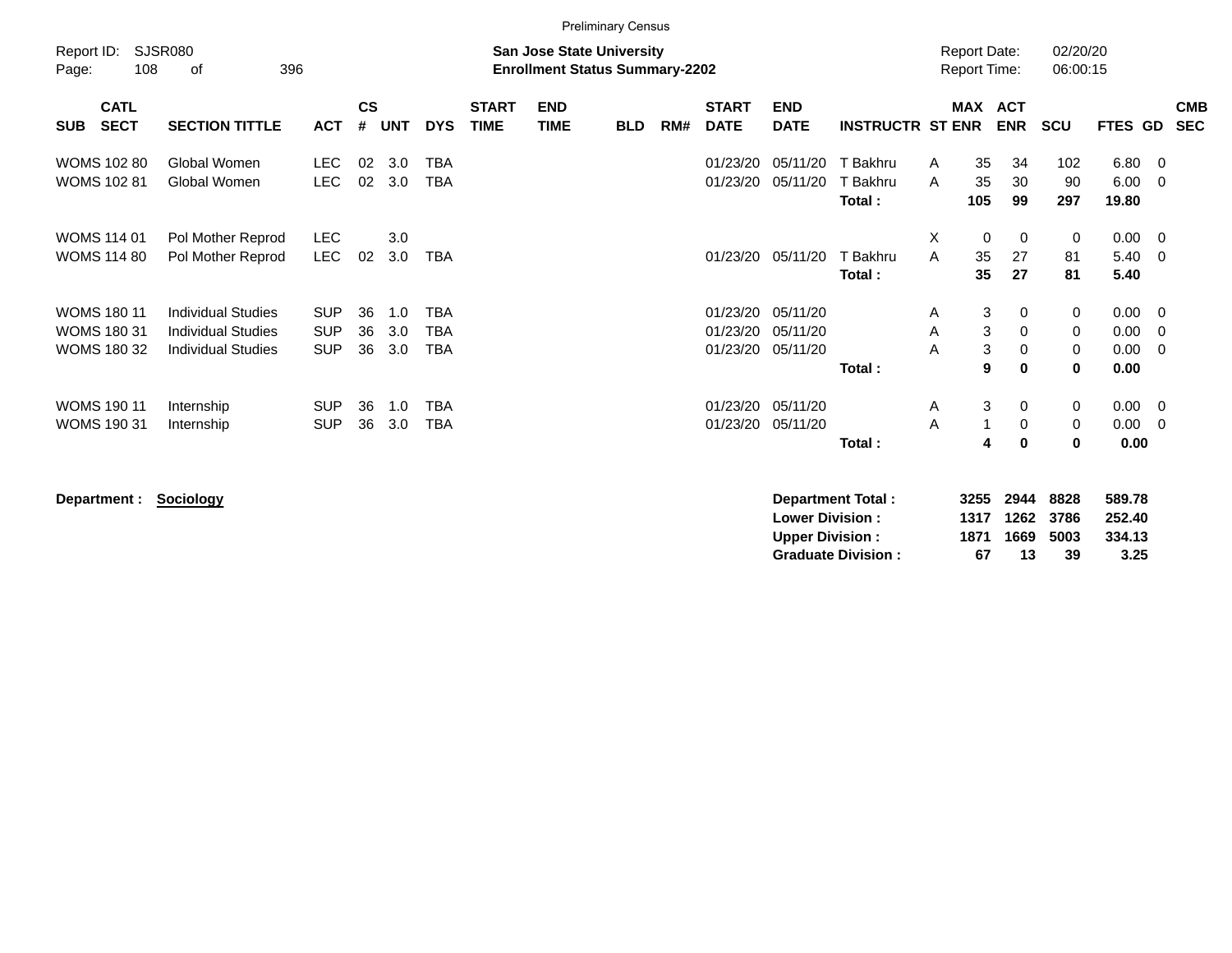|                     |                            |                              |            |                |            |            |                             | <b>Preliminary Census</b>                                                 |            |     |                             |                           |                         |                                            |    |                       |                      |         |     |                          |
|---------------------|----------------------------|------------------------------|------------|----------------|------------|------------|-----------------------------|---------------------------------------------------------------------------|------------|-----|-----------------------------|---------------------------|-------------------------|--------------------------------------------|----|-----------------------|----------------------|---------|-----|--------------------------|
| Report ID:<br>Page: | 109                        | SJSR080<br>396<br>οf         |            |                |            |            |                             | <b>San Jose State University</b><br><b>Enrollment Status Summary-2202</b> |            |     |                             |                           |                         | <b>Report Date:</b><br><b>Report Time:</b> |    |                       | 02/20/20<br>06:00:15 |         |     |                          |
| <b>SUB</b>          | <b>CATL</b><br><b>SECT</b> | <b>SECTION TITTLE</b>        | <b>ACT</b> | <b>CS</b><br># | <b>UNT</b> | <b>DYS</b> | <b>START</b><br><b>TIME</b> | <b>END</b><br><b>TIME</b>                                                 | <b>BLD</b> | RM# | <b>START</b><br><b>DATE</b> | <b>END</b><br><b>DATE</b> | <b>INSTRUCTR ST ENR</b> |                                            |    | MAX ACT<br><b>ENR</b> | <b>SCU</b>           | FTES GD |     | <b>CMB</b><br><b>SEC</b> |
| College             |                            | <b>Social Sciences</b>       |            |                |            |            |                             |                                                                           |            |     |                             |                           |                         |                                            |    |                       |                      |         |     |                          |
| Department :        |                            | <b>Communication Studies</b> |            |                |            |            |                             |                                                                           |            |     |                             |                           |                         |                                            |    |                       |                      |         |     |                          |
| COMM 1001           |                            | Comm and Relations           | <b>LEC</b> | 01             | 3.0        | TBA        |                             |                                                                           |            |     | 01/23/20                    | 05/11/20                  |                         | Α                                          | 27 | 28                    | 84                   | 5.60    | 0   |                          |
| COMM 10 02          |                            | Comm and Relations           | <b>LEC</b> | 01             | 3.0        | TR         |                             | 01:30 PM 02:45 PM                                                         | <b>BBC</b> | 223 | 01/23/20                    | 05/11/20                  | K Raiff                 | Α                                          | 27 | 28                    | 84                   | 5.60    | 0   |                          |
| COMM 10 99          |                            | Comm and Relations           | <b>LEC</b> | 01             | 3.0        | <b>TBA</b> |                             |                                                                           |            |     | 01/23/20                    | 05/11/20                  | D Pozzi                 | A                                          | 27 | 24                    | 72                   | 4.80    | 0   |                          |
|                     |                            |                              |            |                |            |            |                             |                                                                           |            |     |                             |                           | Total:                  |                                            | 81 | 80                    | 240                  | 16.00   |     |                          |
| COMM 20 01          |                            | <b>Public Speaking</b>       | <b>LEC</b> | 04             | 3.0        | <b>TBA</b> |                             |                                                                           |            |     | 01/23/20                    | 05/11/20                  |                         | A                                          | 27 | 27                    | 81                   | 5.40    | 0   |                          |
| COMM 2002           |                            | <b>Public Speaking</b>       | <b>LEC</b> | 04             | 3.0        | <b>TBA</b> |                             |                                                                           |            |     | 01/23/20                    | 05/11/20                  |                         | Α                                          | 27 | 27                    | 81                   | 5.40    | 0   |                          |
| COMM 2003           |                            | <b>Public Speaking</b>       | <b>LEC</b> | 04             | 3.0        | <b>TBA</b> |                             |                                                                           |            |     | 01/23/20                    | 05/11/20                  |                         | Α                                          | 27 | 27                    | 81                   | 5.40    | 0   |                          |
| COMM 2004           |                            | <b>Public Speaking</b>       | <b>LEC</b> | 04             | 3.0        | <b>TBA</b> |                             |                                                                           |            |     | 01/23/20                    | 05/11/20                  |                         | Α                                          | 27 | 28                    | 84                   | 5.60    | 0   |                          |
| COMM 20 05          |                            | <b>Public Speaking</b>       | <b>LEC</b> | 04             | 3.0        | <b>TBA</b> |                             |                                                                           |            |     | 01/23/20                    | 05/11/20                  |                         | Α                                          | 27 | 28                    | 84                   | 5.60    | 0   |                          |
| COMM 20 06          |                            | <b>Public Speaking</b>       | <b>LEC</b> | 04             | 3.0        | <b>TBA</b> |                             |                                                                           |            |     | 01/23/20                    | 05/11/20                  |                         | Α                                          | 27 | 26                    | 78                   | 5.20    | 0   |                          |
| COMM 2007           |                            | <b>Public Speaking</b>       | <b>LEC</b> | 04             | 3.0        | <b>TBA</b> |                             |                                                                           |            |     | 01/23/20                    | 05/11/20                  |                         | Α                                          | 27 | 26                    | 78                   | 5.20    | 0   |                          |
| COMM 2008           |                            | <b>Public Speaking</b>       | <b>LEC</b> | 04             | 3.0        | <b>TBA</b> |                             |                                                                           |            |     | 01/23/20                    | 05/11/20                  |                         | Α                                          | 27 | 27                    | 81                   | 5.40    | 0   |                          |
| COMM 20 09          |                            | <b>Public Speaking</b>       | <b>LEC</b> | 04             | 3.0        | MW         |                             | 07:30 AM 08:45 AM                                                         | HGH 231    |     | 01/23/20                    | 05/11/20                  | Z Hasan                 | Α                                          | 26 | 27                    | 81                   | 5.40    | 0   |                          |
| COMM 20 10          |                            | <b>Public Speaking</b>       | <b>LEC</b> | 04             | 3.0        | <b>TBA</b> |                             |                                                                           |            |     | 01/23/20                    | 05/11/20                  |                         | Α                                          | 26 | 26                    | 78                   | 5.20    | 0   |                          |
| COMM 20 11          |                            | <b>Public Speaking</b>       | <b>LEC</b> | 04             | 3.0        | <b>TBA</b> |                             |                                                                           |            |     | 01/23/20                    | 05/11/20                  |                         | Α                                          | 27 | 29                    | 87                   | 5.80    | 0   |                          |
| COMM 2012           |                            | <b>Public Speaking</b>       | <b>LEC</b> | 04             | 3.0        | <b>TBA</b> |                             |                                                                           |            |     | 01/23/20                    | 05/11/20                  |                         | Α                                          | 25 | 24                    | 72                   | 4.80    | 0   |                          |
| COMM 2013           |                            | <b>Public Speaking</b>       | <b>LEC</b> | 04             | 3.0        | TBA        |                             |                                                                           |            |     | 01/23/20                    | 05/11/20                  |                         | Α                                          | 25 | 27                    | 81                   | 5.40    | 0   |                          |
| COMM 2014           |                            | <b>Public Speaking</b>       | <b>LEC</b> | 04             | 3.0        | <b>TBA</b> |                             |                                                                           |            |     | 01/23/20                    | 05/11/20                  |                         | Α                                          | 25 | 25                    | 75                   | 5.00    | 0   |                          |
| COMM 2015           |                            | <b>Public Speaking</b>       | <b>LEC</b> | 04             | 3.0        | <b>TBA</b> |                             |                                                                           |            |     | 01/23/20                    | 05/11/20                  |                         | Α                                          | 25 | 25                    | 75                   | 5.00    | 0   |                          |
| COMM 2016           |                            | <b>Public Speaking</b>       | <b>LEC</b> | 04             | 3.0        | MW         |                             | 12:00 PM 01:15 PM                                                         | HGH        | 219 | 01/23/20                    | 05/11/20                  | A Buxi                  | Α                                          | 26 | 26                    | 78                   | 5.20    | 0   |                          |
| COMM 2017           |                            | <b>Public Speaking</b>       | <b>LEC</b> | 04             | 3.0        | MW         |                             | 01:30 PM 02:45 PM                                                         | HGH        | 219 | 01/23/20                    | 05/11/20                  | A Buxi                  | Α                                          | 26 | 25                    | 75                   | 5.00    | 0   |                          |
| COMM 2018           |                            | <b>Public Speaking</b>       | <b>LEC</b> | 04             | 3.0        | <b>TBA</b> |                             |                                                                           |            |     | 01/23/20                    | 05/11/20                  |                         | Α                                          | 25 | 24                    | 72                   | 4.80    | 0   |                          |
| COMM 20 19          |                            | <b>Public Speaking</b>       | <b>LEC</b> | 04             | 3.0        | <b>TBA</b> |                             |                                                                           |            |     | 01/23/20                    | 05/11/20                  |                         | Α                                          | 25 | 25                    | 75                   | 5.00    | 0   |                          |
| COMM 20 20          |                            | <b>Public Speaking</b>       | <b>LEC</b> | 04             | 3.0        | <b>TBA</b> |                             |                                                                           |            |     | 01/23/20                    | 05/11/20                  |                         | Α                                          | 25 | 24                    | 72                   | 4.80    | 0   |                          |
| COMM 20 21          |                            | <b>Public Speaking</b>       | <b>LEC</b> | 04             | 3.0        | TR         |                             | 09:00 AM 10:15 AM                                                         | <b>BBC</b> | 223 | 01/23/20                    | 05/11/20                  | K Raiff                 | Α                                          | 27 | 27                    | 81                   | 5.40    | 0   |                          |
| COMM 20 22          |                            | <b>Public Speaking</b>       | <b>LEC</b> | 04             | 3.0        | TR         |                             | 10:30 AM 11:45 AM                                                         | <b>BBC</b> | 223 | 01/23/20                    | 05/11/20                  | K Raiff                 | Α                                          | 27 | 27                    | 81                   | 5.40    | 0   |                          |
| COMM 20 23          |                            | <b>Public Speaking</b>       | <b>LEC</b> | 04             | 3.0        | TBA        |                             |                                                                           |            |     | 01/23/20                    | 05/11/20                  |                         | Α                                          | 27 | 28                    | 84                   | 5.60    | 0   |                          |
| COMM 20 24          |                            | <b>Public Speaking</b>       | <b>LEC</b> | 04             | 3.0        | <b>TBA</b> |                             |                                                                           |            |     | 01/23/20                    | 05/11/20                  |                         | Α                                          | 27 | 27                    | 81                   | 5.40    | 0   |                          |
| COMM 20 25          |                            | <b>Public Speaking</b>       | <b>LEC</b> | 04             | 3.0        | <b>TBA</b> |                             |                                                                           |            |     | 01/23/20                    | 05/11/20                  |                         | Α                                          | 27 | 27                    | 81                   | 5.40    | 0   |                          |
| COMM 20 26          |                            | <b>Public Speaking</b>       | <b>LEC</b> | 04             | 3.0        | <b>TBA</b> |                             |                                                                           |            |     | 01/23/20                    | 05/11/20                  |                         | Α                                          | 27 | 27                    | 81                   | 5.40    | 0   |                          |
| COMM 20 27          |                            | <b>Public Speaking</b>       | <b>LEC</b> | 04             | 3.0        | <b>TBA</b> |                             |                                                                           |            |     | 01/23/20                    | 05/11/20                  |                         | Α                                          | 27 | 27                    | 81                   | 5.40    | 0   |                          |
| COMM 20 28          |                            | <b>Public Speaking</b>       | <b>LEC</b> | 04             | 3.0        | <b>TR</b>  |                             | 03:00 PM 04:15 PM                                                         | BBC        | 223 | 01/23/20                    | 05/11/20                  | J Capurso               | Α                                          | 27 | 27                    | 81                   | 5.40    | 0   |                          |
| COMM 20 29          |                            | <b>Public Speaking</b>       | <b>LEC</b> | 04             | 3.0        | <b>TR</b>  |                             | 04:30 PM 05:45 PM                                                         | BBC        | 223 | 01/23/20                    | 05/11/20                  | J Capurso               | Α                                          | 27 | 27                    | 81                   | 5.40    | 0   |                          |
| COMM 20 30          |                            | <b>Public Speaking</b>       | <b>LEC</b> | 04             | 3.0        | TBA        |                             |                                                                           |            |     | 01/23/20                    | 05/11/20                  |                         | Α                                          | 27 | 28                    | 84                   | 5.60    | 0   |                          |
| COMM 20 31          |                            | <b>Public Speaking</b>       | <b>LEC</b> |                | 04 3.0     | <b>TBA</b> |                             |                                                                           |            |     | 01/23/20                    | 05/11/20                  |                         | Α                                          | 27 | 27                    | 81                   | 5.40    | - 0 |                          |
| COMM 20 32          |                            | <b>Public Speaking</b>       | <b>LEC</b> |                | 04 3.0     | <b>TBA</b> |                             |                                                                           |            |     | 01/23/20 05/11/20           |                           |                         | A                                          | 26 | 26                    | 78                   | 5.20    | 0   |                          |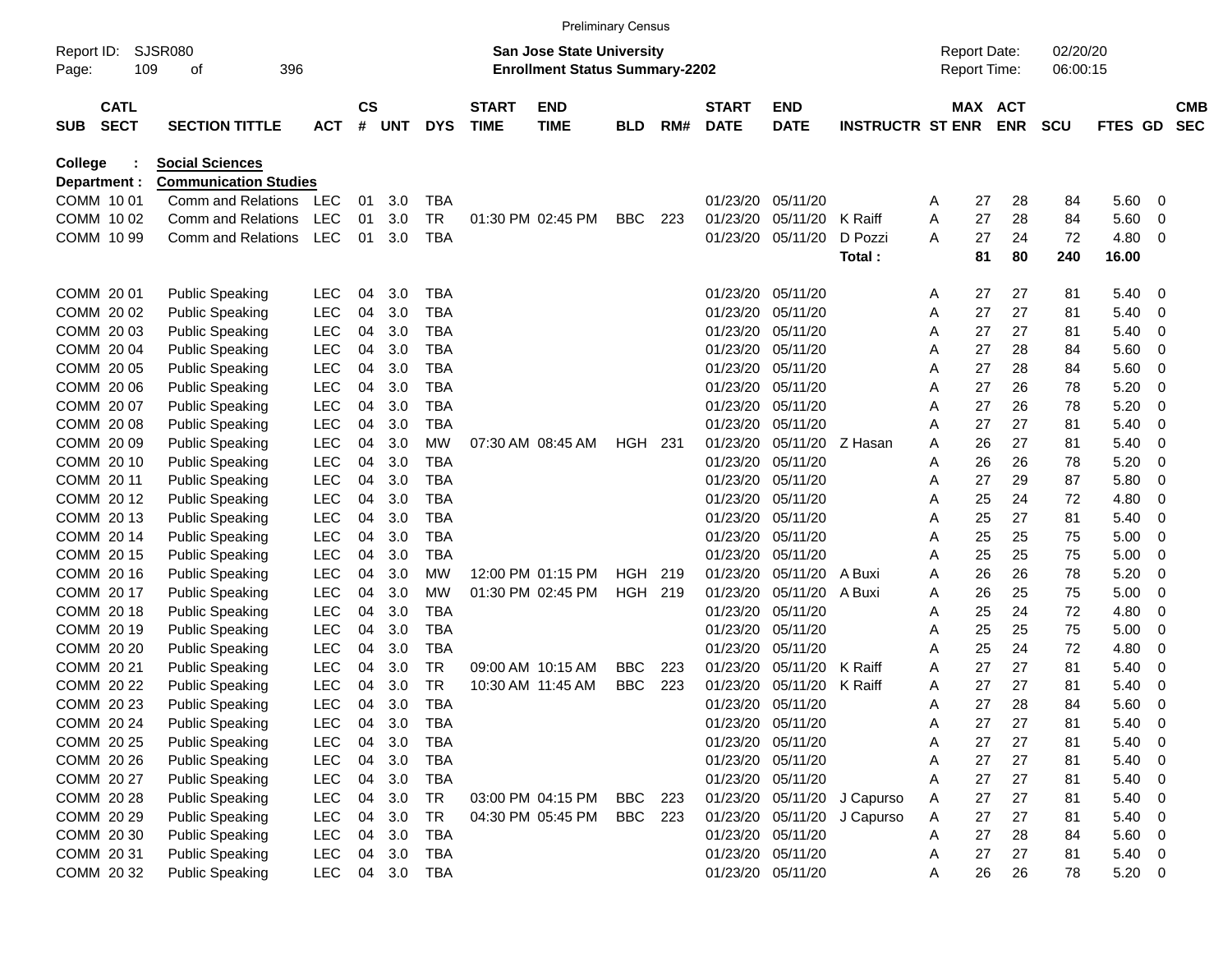|                            |                        |            |               |     |            |              | <b>Preliminary Census</b>             |                |     |              |                           |                         |                     |                         |            |                |            |  |
|----------------------------|------------------------|------------|---------------|-----|------------|--------------|---------------------------------------|----------------|-----|--------------|---------------------------|-------------------------|---------------------|-------------------------|------------|----------------|------------|--|
| Report ID:                 | <b>SJSR080</b>         |            |               |     |            |              | <b>San Jose State University</b>      |                |     |              |                           |                         | <b>Report Date:</b> |                         | 02/20/20   |                |            |  |
| 110<br>Page:               | 396<br>оf              |            |               |     |            |              | <b>Enrollment Status Summary-2202</b> |                |     |              |                           |                         | <b>Report Time:</b> |                         | 06:00:15   |                |            |  |
|                            |                        |            |               |     |            |              |                                       |                |     |              |                           |                         |                     |                         |            |                |            |  |
| <b>CATL</b><br><b>SECT</b> |                        |            | $\mathsf{cs}$ |     |            | <b>START</b> | <b>END</b>                            |                |     | <b>START</b> | <b>END</b>                |                         |                     | MAX ACT                 |            | <b>FTES GD</b> | <b>CMB</b> |  |
| <b>SUB</b>                 | <b>SECTION TITTLE</b>  | <b>ACT</b> | #             | UNT | <b>DYS</b> | <b>TIME</b>  | <b>TIME</b>                           | <b>BLD</b>     | RM# | <b>DATE</b>  | <b>DATE</b>               | <b>INSTRUCTR ST ENR</b> |                     | <b>ENR</b>              | <b>SCU</b> |                | <b>SEC</b> |  |
| COMM 20 33                 | <b>Public Speaking</b> | <b>LEC</b> | 04            | 3.0 | МW         |              | 09:00 AM 10:15 AM                     | <b>HGH</b>     | 229 | 01/23/20     | 05/11/20                  | S McGaffey              | 26<br>A             | 27                      | 81         | 5.40           | 0          |  |
| COMM 20 34                 | <b>Public Speaking</b> | <b>LEC</b> | 04            | 3.0 | МW         |              | 07:30 AM 08:45 AM                     | HGH            | 229 | 01/23/20     | 05/11/20                  | S McGaffey              | 26<br>A             | 27                      | 81         | 5.40           | 0          |  |
| COMM 20 35                 | <b>Public Speaking</b> | <b>LEC</b> | 04            | 3.0 | МW         |              | 09:00 AM 10:15 AM                     | HGH            | 225 | 01/23/20     | 05/11/20                  | C Burks                 | 27<br>A             | 26                      | 78         | 5.20           | 0          |  |
| COMM 20 36                 | <b>Public Speaking</b> | <b>LEC</b> | 04            | 3.0 | МW         |              | 10:30 AM 11:45 AM                     | HGH            | 225 | 01/23/20     | 05/11/20                  | L Wang                  | 27<br>A             | 26                      | 78         | 5.20           | 0          |  |
| COMM 20 37                 | <b>Public Speaking</b> | <b>LEC</b> | 04            | 3.0 | TR         |              | 03:00 PM 04:15 PM                     | HGH            | 225 | 01/23/20     | 05/11/20                  | J Diaz                  | 27<br>Α             | 27                      | 81         | 5.40           | 0          |  |
| COMM 20 38                 | <b>Public Speaking</b> | <b>LEC</b> | 04            | 3.0 | <b>TR</b>  |              | 04:30 PM 05:45 PM                     | HGH            | 225 | 01/23/20     | 05/11/20                  | T Martinez              | 27<br>A             | 27                      | 81         | 5.40           | 0          |  |
| COMM 20 39                 | <b>Public Speaking</b> | <b>LEC</b> | 04            | 3.0 | TR         |              | 07:30 AM 08:45 AM                     | <b>HGH</b>     | 223 | 01/23/20     | 05/11/20                  | P Bair                  | 27<br>A             | 27                      | 81         | 5.40           | 0          |  |
| COMM 20 40                 | <b>Public Speaking</b> | <b>LEC</b> |               | 3.0 |            |              |                                       |                |     |              |                           |                         | Χ                   | 0<br>0                  | 0          | 0.00           | 0          |  |
| COMM 2041                  | <b>Public Speaking</b> | <b>LEC</b> | 04            | 3.0 | M          |              | 06:00 PM 08:45 PM                     | <b>HGH 219</b> |     | 01/23/20     | 05/11/20                  | I Demarco               | 26<br>Α             | 24                      | 72         | 4.80           | 0          |  |
| COMM 20 42                 | <b>Public Speaking</b> | <b>LEC</b> | 04            | 3.0 | <b>TBA</b> |              |                                       |                |     | 01/23/20     | 05/11/20                  |                         | 26<br>Α             | 26                      | 78         | 5.20           | 0          |  |
| COMM 2043                  | <b>Public Speaking</b> | <b>LEC</b> | 04            | 3.0 | <b>TBA</b> |              |                                       |                |     | 01/23/20     | 05/11/20                  |                         | 26<br>Α             | 26                      | 78         | 5.20           | 0          |  |
| COMM 20 44                 | <b>Public Speaking</b> | <b>LEC</b> | 04            | 3.0 | <b>TBA</b> |              |                                       |                |     | 01/23/20     | 05/11/20                  |                         | 26<br>Α             | 24                      | 72         | 4.80           | 0          |  |
| COMM 20 45                 | <b>Public Speaking</b> | <b>LEC</b> |               | 3.0 |            |              |                                       |                |     |              |                           |                         | х                   | $\mathbf 0$<br>0        | 0          | 0.00           | 0          |  |
| COMM 2046                  | <b>Public Speaking</b> | <b>LEC</b> | 04            | 3.0 | МW         |              | 07:30 AM 08:45 AM                     | CL             | 318 | 01/23/20     | 05/11/20 C Burks          |                         | Α<br>25             | 25                      | 75         | 5.00           | 0          |  |
| COMM 2047                  | <b>Public Speaking</b> | <b>LEC</b> |               | 3.0 |            |              |                                       |                |     |              |                           |                         | X                   | $\mathbf 0$<br>$\Omega$ | 0          | 0.00           | 0          |  |
| COMM 2048                  | <b>Public Speaking</b> | <b>LEC</b> | 04            | 3.0 | TR         |              | 09:00 AM 10:15 AM                     | HGH            | 231 | 01/23/20     | 05/11/20                  | L Walsh                 | 26<br>A             | 26                      | 78         | 5.20           | 0          |  |
| COMM 2049                  | <b>Public Speaking</b> | <b>LEC</b> | 04            | 3.0 | <b>TBA</b> |              |                                       |                |     | 01/23/20     | 05/11/20                  |                         | 25<br>Α             | 25                      | 75         | 5.00           | 0          |  |
| COMM 20 50                 | <b>Public Speaking</b> | <b>LEC</b> | 04            | 3.0 | <b>TBA</b> |              |                                       |                |     | 01/23/20     | 05/11/20                  |                         | 25<br>Α             | 25                      | 75         | 5.00           | 0          |  |
| COMM 20 51                 | <b>Public Speaking</b> | <b>LEC</b> | 04            | 3.0 | <b>TBA</b> |              |                                       |                |     | 01/23/20     | 05/11/20                  |                         | 25<br>A             | 25                      | 75         | 5.00           | 0          |  |
| COMM 20 52                 | <b>Public Speaking</b> | <b>LEC</b> | 04            | 3.0 | F          |              | 09:00 AM 11:45 AM                     | HGH            | 225 | 01/23/20     | 05/11/20                  | L Bell                  | 27<br>А             | 27                      | 81         | 5.40           | 0          |  |
|                            |                        |            |               |     |            |              |                                       |                |     |              |                           | Total:                  |                     | 1289 1288               | 3864       | 257.60         |            |  |
|                            |                        |            |               |     |            |              |                                       |                |     |              |                           |                         |                     |                         |            |                |            |  |
| COMM 20N 01                | Pub Sp Nonn Spks       | <b>LEC</b> | 02            | 3.0 | <b>TBA</b> |              |                                       |                |     | 01/23/20     | 05/11/20                  |                         | 25<br>A             | 26                      | 78         | 5.20           | 0          |  |
| COMM 20N 02                | Pub Sp Nonn Spks       | <b>LEC</b> | 02            | 3.0 | <b>TBA</b> |              |                                       |                |     | 01/23/20     | 05/11/20                  |                         | 25<br>A             | 25                      | 75         | 5.00           | 0          |  |
|                            |                        |            |               |     |            |              |                                       |                |     |              |                           | Total:                  | 50                  | 51                      | 153        | 10.20          |            |  |
|                            |                        |            |               |     |            |              |                                       |                |     |              |                           |                         |                     |                         |            |                |            |  |
| COMM 21 01                 | Performing Culture a   | LEC        | 04            | 3.0 | МW         |              | 01:30 PM 02:45 PM                     | HGH 231        |     | 01/23/20     | 05/11/20                  | S McGaffey              | 26<br>A             | 26                      | 78         | 5.20           | 0          |  |
|                            |                        |            |               |     |            |              |                                       |                |     |              |                           | Total:                  | 26                  | 26                      | 78         | 5.20           |            |  |
|                            |                        |            |               |     |            |              |                                       |                |     |              |                           |                         |                     |                         |            |                |            |  |
| COMM 40 01                 | Argmnt/Advocacy        | <b>SEM</b> | 04            | 3.0 | MW         |              | 12:00 PM 01:15 PM                     | <b>HGH 225</b> |     | 01/23/20     | 05/11/20                  | E Harris                | 27<br>A             | 28                      | 84         | 5.60           | 0          |  |
| COMM 40 02                 | Argmnt/Advocacy        | <b>SEM</b> | 04            | 3.0 | TR         |              | 09:00 AM 10:15 AM                     | HGH 219        |     | 01/23/20     | 05/11/20                  | K Johnson               | 26<br>A             | 27                      | 81         | 5.40           | 0          |  |
| COMM 40 03                 | Argmnt/Advocacy        | SEM        | 04            | 3.0 | TR         |              | 10:30 AM 11:45 AM                     | HGH 219        |     | 01/23/20     | 05/11/20                  | K Johnson               | 26<br>A             | 26                      | 78         | 5.20           | 0          |  |
| COMM 40 04                 | Argmnt/Advocacy        | SEM        | 04            | 3.0 | <b>TR</b>  |              | 01:30 PM 02:45 PM                     | HGH 219        |     | 01/23/20     | 05/11/20                  | K Johnson               | 26<br>A             | 24                      | 72         | 4.80           | 0          |  |
| COMM 40 05                 | Argmnt/Advocacy        | SEM        | 04            | 3.0 | <b>TR</b>  |              | 10:30 AM 11:45 AM                     | HGH 223        |     | 01/23/20     | 05/11/20                  | S Laczko                | 27<br>A             | 27                      | 81         | 5.40           | 0          |  |
| COMM 40 06                 | Argmnt/Advocacy        | SEM        | 04            | 3.0 | <b>TR</b>  |              | 12:00 PM 01:15 PM                     | HGH            | 223 | 01/23/20     | 05/11/20                  | P Daley- Har A          | 27                  | 27                      | 81         | 5.40           | 0          |  |
| COMM 40 07                 | Argmnt/Advocacy        | SEM        | 04            | 3.0 | W          |              | 06:00 PM 08:45 PM                     | CL             | 318 | 01/23/20     | 05/11/20                  | K Momary                | 25<br>A             | 25                      | 75         | 5.00           | 0          |  |
| COMM 40 08                 | Argmnt/Advocacy        | SEM        | 04            | 3.0 | <b>TBA</b> |              |                                       |                |     | 01/23/20     | 05/11/20                  |                         | 25<br>A             | 15                      | 45         | 3.00           | 0          |  |
| COMM 40 09                 | Argmnt/Advocacy        | SEM        | 04            | 3.0 | <b>TBA</b> |              |                                       |                |     | 01/23/20     | 05/11/20                  |                         | 25<br>A             | 20                      | 60         | 4.00           | 0          |  |
| COMM 40 10                 | Argmnt/Advocacy        | SEM 04 3.0 |               |     | <b>TR</b>  |              | 07:30 AM 08:45 AM                     | HGH 219        |     |              | 01/23/20 05/11/20 L Walsh |                         | 26<br>A             | 24                      | 72         | 4.80           | 0          |  |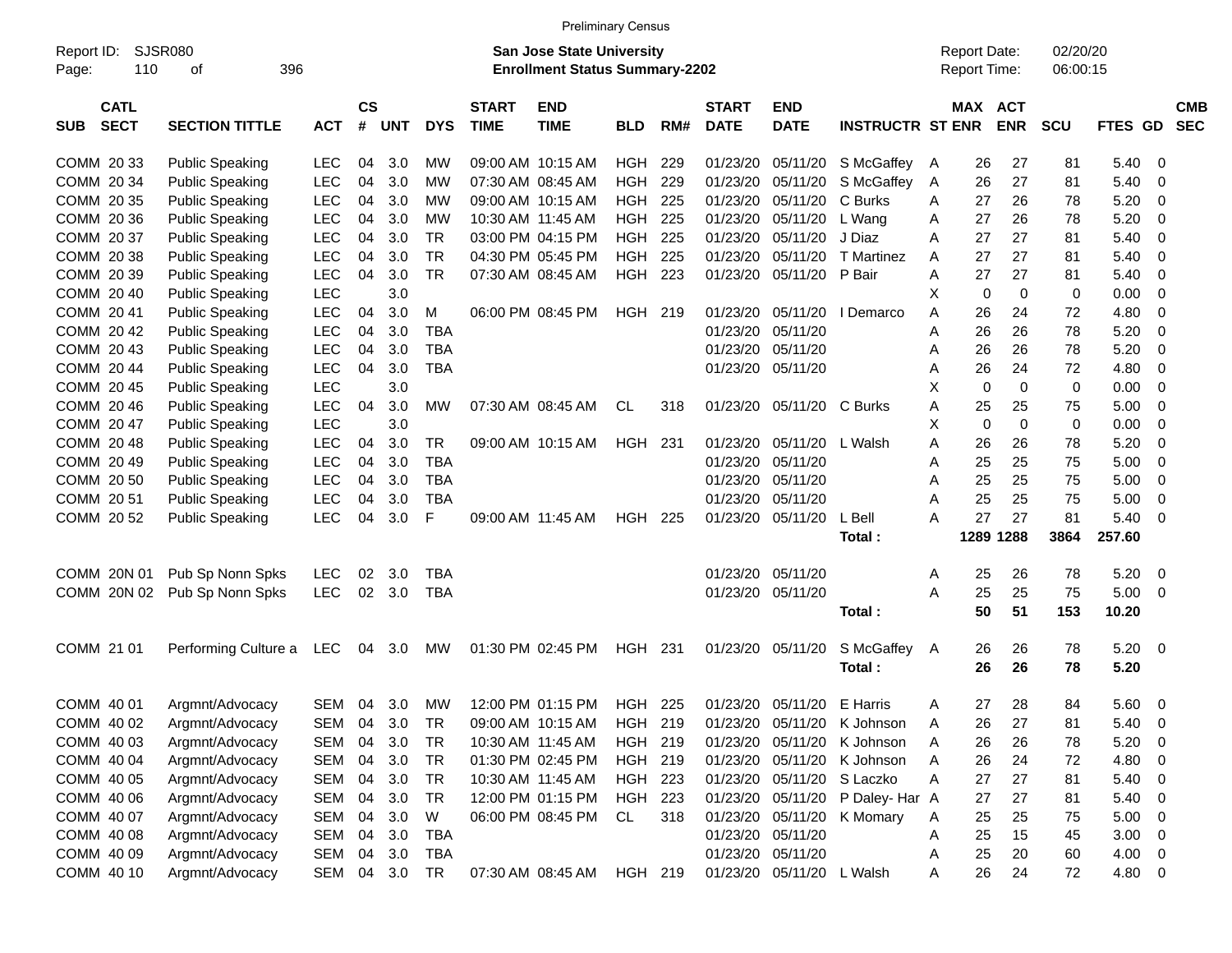|                                          |                                |            |                    |                |            |                             | <b>Preliminary Census</b>                                                 |            |     |                             |                           |                         |   |                                     |            |                      |                |                          |                          |
|------------------------------------------|--------------------------------|------------|--------------------|----------------|------------|-----------------------------|---------------------------------------------------------------------------|------------|-----|-----------------------------|---------------------------|-------------------------|---|-------------------------------------|------------|----------------------|----------------|--------------------------|--------------------------|
| SJSR080<br>Report ID:<br>111<br>Page:    | 396<br>οf                      |            |                    |                |            |                             | <b>San Jose State University</b><br><b>Enrollment Status Summary-2202</b> |            |     |                             |                           |                         |   | <b>Report Date:</b><br>Report Time: |            | 02/20/20<br>06:00:15 |                |                          |                          |
| <b>CATL</b><br><b>SECT</b><br><b>SUB</b> | <b>SECTION TITTLE</b>          | <b>ACT</b> | $\mathsf{cs}$<br># | <b>UNT</b>     | <b>DYS</b> | <b>START</b><br><b>TIME</b> | <b>END</b><br><b>TIME</b>                                                 | <b>BLD</b> | RM# | <b>START</b><br><b>DATE</b> | <b>END</b><br><b>DATE</b> | <b>INSTRUCTR ST ENR</b> |   | <b>MAX ACT</b>                      | <b>ENR</b> | <b>SCU</b>           | <b>FTES GD</b> |                          | <b>CMB</b><br><b>SEC</b> |
|                                          |                                |            |                    |                |            |                             |                                                                           |            |     |                             |                           | Total:                  |   | 260                                 | 243        | 729                  | 48.60          |                          |                          |
| COMM 41 01                               | <b>Crit Dec Making</b>         | <b>SEM</b> | 04                 | 3.0            | F          |                             | 09:30 AM 12:15 PM                                                         | HGH 223    |     | 01/23/20                    | 05/11/20                  | M McKnight A            |   | 25                                  | 21         | 63                   | 4.20           | - 0                      |                          |
| COMM 41 02                               | <b>Crit Dec Making</b>         | <b>SEM</b> | 04                 | 3.0            | <b>TBA</b> |                             |                                                                           |            |     | 01/23/20                    | 05/11/20                  |                         | Α | 25                                  | 23         | 69                   | 4.60           | $\overline{\mathbf{0}}$  |                          |
| COMM 41 03                               | <b>Crit Dec Making</b>         | <b>SEM</b> | 04                 | 3.0            | <b>TBA</b> |                             |                                                                           |            |     | 01/23/20                    | 05/11/20                  |                         | A | 25                                  | 25         | 75                   | 5.00           | $\overline{\mathbf{0}}$  |                          |
| COMM 41 81                               | <b>Crit Dec Making</b>         | <b>SEM</b> | 04                 | 3.0            | <b>TBA</b> |                             |                                                                           |            |     | 01/23/20                    | 05/11/20                  | D Pozzi                 | A | 25                                  | 25         | 75                   | 5.00           | $\overline{\mathbf{0}}$  |                          |
| COMM 41 82                               | <b>Crit Dec Making</b>         | <b>SEM</b> | 04                 | 3.0            | <b>TBA</b> |                             |                                                                           |            |     | 01/23/20                    | 05/11/20                  | K Werking               | A | 25                                  | 25         | 75                   | 5.00           | $\overline{\mathbf{0}}$  |                          |
| COMM 41 83                               | <b>Crit Dec Making</b>         | <b>SEM</b> | 04                 | 3.0            | <b>TBA</b> |                             |                                                                           |            |     | 01/23/20                    | 05/11/20                  | F Gidney                | A | 25                                  | 28         | 84                   | 5.60           | $\overline{\mathbf{0}}$  |                          |
| COMM 41 99                               | Crit Dec Making                | <b>SEM</b> | 04                 | 3.0            | <b>TBA</b> |                             |                                                                           |            |     | 01/23/20                    | 05/11/20                  | D Pozzi                 | A | 25                                  | 25         | 75                   | 5.00           | $\overline{\mathbf{0}}$  |                          |
|                                          |                                |            |                    |                |            |                             |                                                                           |            |     |                             |                           | Total:                  |   | 175                                 | 172        | 516                  | 34.40          |                          |                          |
| COMM 45 01                               | Media and Culture              | <b>LEC</b> | 04                 | 3.0            | <b>TBA</b> |                             |                                                                           |            |     | 01/23/20                    | 05/11/20                  |                         | A | 25                                  | 22         | 66                   | 4.40           | - 0                      |                          |
| COMM 45 02                               | <b>Media and Culture</b>       | <b>LEC</b> | 04                 | 3.0            | <b>TBA</b> |                             |                                                                           |            |     | 01/23/20                    | 05/11/20                  |                         | A | 25                                  | 19         | 57                   | 3.80           | $\overline{0}$           |                          |
| COMM 45 80                               | Media and Culture              | <b>LEC</b> | 04                 | 3.0            | <b>TBA</b> |                             |                                                                           |            |     | 01/23/20                    | 05/11/20                  | G Firenzi               | A | 25                                  | 23         | 69                   | 4.60           | $\overline{\mathbf{0}}$  |                          |
|                                          |                                |            |                    |                |            |                             |                                                                           |            |     |                             |                           | Total:                  |   | 75                                  | 64         | 192                  | 12.80          |                          |                          |
| COMM 74 01                               | Fund Intrcult Comm             | LEC        | 04                 | 3.0            | TBA        |                             |                                                                           |            |     | 01/23/20 05/11/20           |                           |                         | A | 25                                  | 24         | 72                   | 4.80           | $\overline{\phantom{0}}$ |                          |
|                                          |                                |            |                    |                |            |                             |                                                                           |            |     |                             |                           | Total:                  |   | 25                                  | 24         | 72                   | 4.80           |                          |                          |
| COMM 80 01                               | <b>Communication WorkshACT</b> |            | $12 \overline{ }$  | 1.0            | TBA        |                             |                                                                           |            |     | 01/23/20                    | 05/11/20                  | R Cnudde                | A | 45                                  | 45         | 45                   | 3.00           | $\overline{\mathbf{0}}$  |                          |
| COMM 80 02                               | <b>Communication WorkshACT</b> |            | 12                 | 1.0            | <b>TBA</b> |                             |                                                                           |            |     | 01/23/20                    | 05/11/20                  | R Cnudde                | A | 45                                  | 44         | 44                   | 2.93           | $\overline{\mathbf{0}}$  |                          |
| COMM 80 03                               | <b>Communication WorkshACT</b> |            | 12                 | $-1.0$         | <b>TBA</b> |                             |                                                                           |            |     | 01/23/20                    | 05/11/20                  | A Mathews               | A | 45                                  | 43         | 43                   | 2.87           | 0                        |                          |
| COMM 80 04                               | <b>Communication WorkshACT</b> |            |                    | $12 \quad 1.0$ | <b>TBA</b> |                             |                                                                           |            |     | 01/23/20                    | 05/11/20                  | S McGaffey              | A | 45                                  | 44         | 44                   | 2.93           | $\overline{0}$           |                          |
| COMM 80 05                               | <b>Communication WorkshACT</b> |            |                    | $12 \quad 1.0$ | <b>TBA</b> |                             |                                                                           |            |     | 01/23/20                    | 05/11/20                  | S McGaffey              | Α | 45                                  | 43         | 43                   | 2.87           | $\overline{0}$           |                          |
| COMM 80 06                               | <b>Communication WorkshACT</b> |            |                    | $12 \quad 1.0$ | <b>TBA</b> |                             |                                                                           |            |     | 01/23/20                    | 05/11/20                  | P Bair                  | A | 45                                  | 45         | 45                   | 3.00           | $\overline{\mathbf{0}}$  |                          |
|                                          |                                |            |                    |                |            |                             |                                                                           |            |     |                             |                           | Total:                  |   | 270                                 | 264        | 264                  | 17.60          |                          |                          |
| COMM 91A 01                              | Foren Act Debate               | <b>SUP</b> | 36                 | 1.0            | <b>TBA</b> |                             |                                                                           |            |     | 01/23/20                    | 05/11/20                  | T Lim                   | A | 45                                  | 6          | 6                    | 0.40           | $\overline{\mathbf{0}}$  |                          |
|                                          |                                |            |                    |                |            |                             |                                                                           |            |     |                             |                           | Total:                  |   | 45                                  | 6          | 6                    | 0.40           |                          |                          |
| COMM 91J 01                              | Judge Training                 | ACT        |                    | 12 1.0         | TBA        |                             |                                                                           |            |     |                             | 01/23/20 05/11/20         | S Laczko                | Α | 45                                  | 29         | 29                   | 1.93           | $\overline{\phantom{0}}$ |                          |
| COMM 91J 02                              | Judge Training                 | <b>ACT</b> |                    | $12$ 1.0       | TBA        |                             |                                                                           |            |     |                             | 01/23/20 05/11/20         | S Laczko                | A | 45                                  | 5          | $\mathbf 5$          | 0.33 0         |                          |                          |
|                                          |                                |            |                    |                |            |                             |                                                                           |            |     |                             |                           | Total:                  |   | 90                                  | 34         | 34                   | 2.27           |                          |                          |
|                                          | COMM 100W 01 Writing Workshop  | SEM        | 04                 | 3.0            | MW         |                             | 01:30 PM 02:45 PM                                                         | HGH 225    |     |                             | 01/23/20 05/11/20         | R Pashtunyar A          |   | 25                                  | 28         | 84                   | 5.60 0         |                          |                          |
|                                          | COMM 100W 02 Writing Workshop  | SEM 04 3.0 |                    |                | MW         |                             | 01:30 PM 02:45 PM                                                         | HGH 223    |     |                             | 01/23/20 05/11/20         | M Peck                  | Α | 25                                  | 25         | 75                   | $5.00 \t 0$    |                          |                          |
|                                          | COMM 100W 03 Writing Workshop  | SEM 04 3.0 |                    |                | TBA        |                             |                                                                           |            |     |                             | 01/23/20 05/11/20         |                         | A | 25                                  | 25         | 75                   | $5.00 \t 0$    |                          |                          |
|                                          | COMM 100W 04 Writing Workshop  | SEM        |                    | 04 3.0         | TBA        |                             |                                                                           |            |     |                             | 01/23/20 05/11/20         |                         | A | 25                                  | 25         | 75                   | $5.00 \t 0$    |                          |                          |
|                                          | COMM 100W 05 Writing Workshop  | SEM 04 3.0 |                    |                | TBA        |                             |                                                                           |            |     |                             | 01/23/20 05/11/20         |                         | A | 25                                  | 25         | 75                   | $5.00 \t 0$    |                          |                          |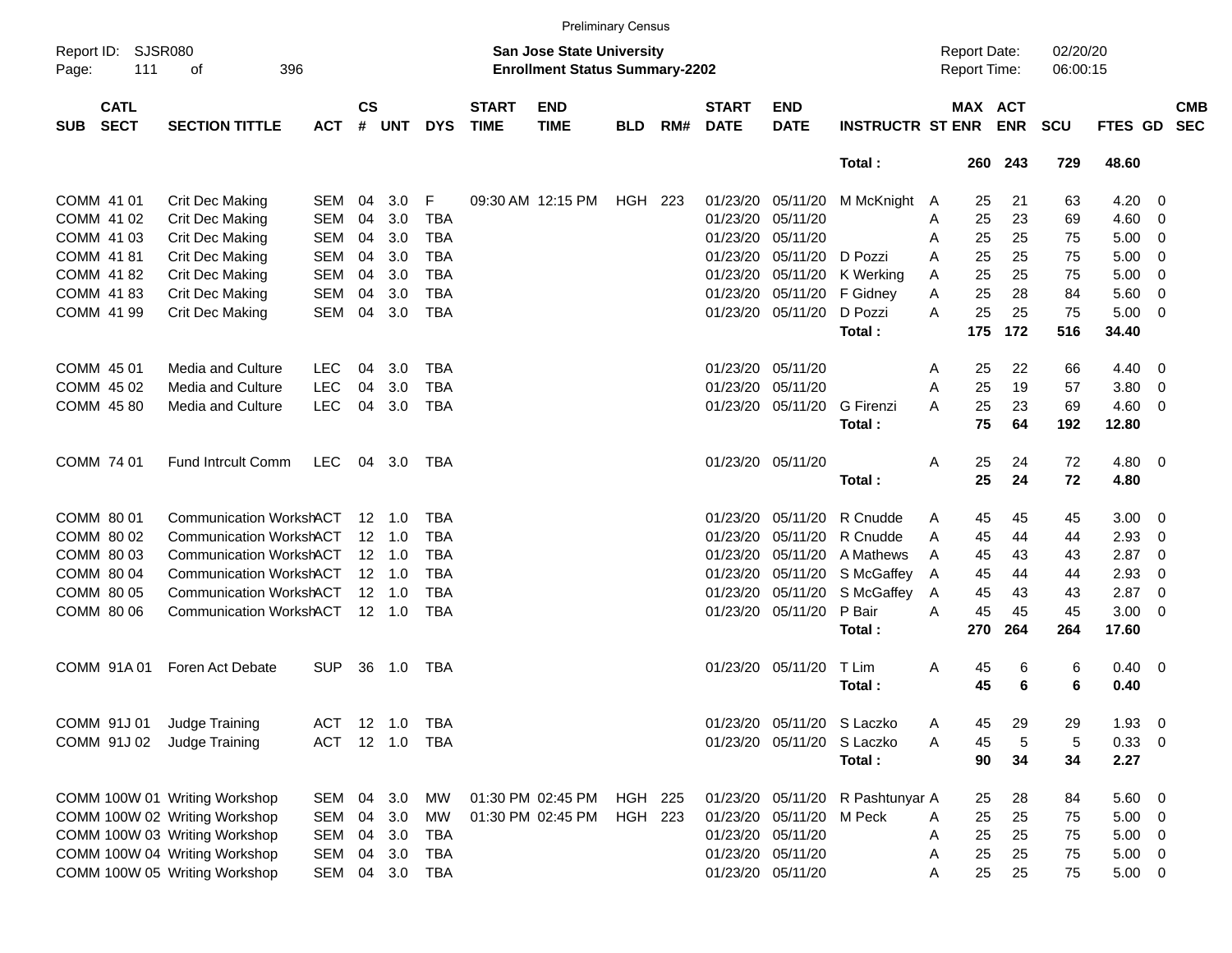|                                          |                                                 |                |                |            |            |                             |                                                                           | <b>Preliminary Census</b> |     |                             |                           |                               |                                            |                       |                      |           |                          |                          |
|------------------------------------------|-------------------------------------------------|----------------|----------------|------------|------------|-----------------------------|---------------------------------------------------------------------------|---------------------------|-----|-----------------------------|---------------------------|-------------------------------|--------------------------------------------|-----------------------|----------------------|-----------|--------------------------|--------------------------|
| Report ID: SJSR080<br>112<br>Page:       | 396<br>оf                                       |                |                |            |            |                             | <b>San Jose State University</b><br><b>Enrollment Status Summary-2202</b> |                           |     |                             |                           |                               | <b>Report Date:</b><br><b>Report Time:</b> |                       | 02/20/20<br>06:00:15 |           |                          |                          |
| <b>CATL</b><br><b>SECT</b><br><b>SUB</b> | <b>SECTION TITTLE</b>                           | <b>ACT</b>     | <b>CS</b><br># | <b>UNT</b> | <b>DYS</b> | <b>START</b><br><b>TIME</b> | <b>END</b><br><b>TIME</b>                                                 | <b>BLD</b>                | RM# | <b>START</b><br><b>DATE</b> | <b>END</b><br><b>DATE</b> | <b>INSTRUCTR ST ENR</b>       |                                            | MAX ACT<br><b>ENR</b> | <b>SCU</b>           | FTES GD   |                          | <b>CMB</b><br><b>SEC</b> |
|                                          | COMM 100W 06 Writing Workshop                   | SEM            | 04             | 3.0        | <b>TBA</b> |                             |                                                                           |                           |     | 01/23/20                    | 05/11/20                  |                               | Α                                          | 25<br>26              | 78                   | 5.20      | - 0                      |                          |
|                                          | COMM 100W 07 Writing Workshop                   | <b>SEM</b>     | 04             | 3.0        | <b>TBA</b> |                             |                                                                           |                           |     | 01/23/20                    | 05/11/20                  |                               | Α                                          | 25<br>24              | 72                   | 4.80      | - 0                      |                          |
|                                          | COMM 100W 08 Writing Workshop                   | <b>SEM</b>     | 04             | 3.0        | МW         |                             | 03:00 PM 04:15 PM                                                         | HGH 219                   |     | 01/23/20                    | 05/11/20                  | M McKnight                    | A                                          | 21<br>25              | 63                   | 4.20      | - 0                      |                          |
|                                          | COMM 100W 09 Writing Workshop                   | <b>SEM</b>     | 04             | 3.0        | <b>TBA</b> |                             |                                                                           |                           |     | 01/23/20                    | 05/11/20                  |                               | Α                                          | 25<br>25              | 75                   | 5.00      | - 0                      |                          |
|                                          | COMM 100W 10 Writing Workshop                   | <b>SEM</b>     | 04             | 3.0        | <b>TBA</b> |                             |                                                                           |                           |     | 01/23/20                    | 05/11/20                  |                               | Α                                          | 25<br>25              | 75                   | 5.00      | - 0                      |                          |
|                                          | COMM 100W 11 Writing Workshop                   | <b>SEM</b>     | 04             | 3.0        | <b>TBA</b> |                             |                                                                           |                           |     | 01/23/20                    | 05/11/20                  |                               | Α                                          | 25<br>25              | 75                   | 5.00      | - 0                      |                          |
|                                          | COMM 100W 12 Writing Workshop                   | <b>SEM</b>     |                | 3.0        |            |                             |                                                                           |                           |     |                             |                           |                               | X                                          | 0                     | 0<br>0               | 0.00      | - 0                      |                          |
|                                          | COMM 100W 13 Writing Workshop                   | <b>SEM</b>     | 04             | 3.0        | <b>TBA</b> |                             |                                                                           |                           |     | 01/23/20                    | 05/11/20                  |                               | Α                                          | 25<br>24              | 72                   | 4.80      | - 0                      |                          |
|                                          | COMM 100W 14 Writing Workshop                   | <b>SEM</b>     | 04             | 3.0        | <b>TBA</b> |                             |                                                                           |                           |     | 01/23/20                    | 05/11/20                  |                               | Α                                          | 25<br>21              | 63                   | 4.20      | - 0                      |                          |
|                                          | COMM 100W 15 Writing Workshop                   | <b>SEM</b>     | 04             | 3.0        | <b>TBA</b> |                             |                                                                           |                           |     | 01/23/20                    | 05/11/20                  |                               | Α                                          | 25<br>25              | 75                   | 5.00      | - 0                      |                          |
|                                          | COMM 100W 16 Writing Workshop                   | <b>SEM</b>     | 04             | 3.0        | <b>TBA</b> |                             |                                                                           |                           |     | 01/23/20                    | 05/11/20                  |                               | A                                          | 25<br>25              | 75                   | 5.00      | - 0                      |                          |
|                                          | COMM 100W 17 Writing Workshop                   | <b>SEM</b>     | 04             | 3.0        | <b>TBA</b> |                             |                                                                           |                           |     | 01/23/20                    | 05/11/20                  |                               | Α                                          | 25<br>25              | 75                   | 5.00      | - 0                      |                          |
|                                          | COMM 100W 80 Writing Workshop                   | <b>SEM</b>     | 04             | 3.0        | <b>TBA</b> |                             |                                                                           |                           |     | 01/23/20                    | 05/11/20                  | K McConnell                   | A                                          | 25<br>25              | 75                   | 5.00      | - 0                      |                          |
|                                          | COMM 100W 81 Writing Workshop                   | <b>SEM</b>     | 04             | 3.0        | <b>TBA</b> |                             |                                                                           |                           |     | 01/23/20                    | 05/11/20                  | <b>B</b> Garcia               | Α                                          | 25<br>24              | 72                   | 4.80      | - 0                      |                          |
|                                          | COMM 100W 82 Writing Workshop                   | <b>SEM</b>     | 04             | 3.0        | <b>TBA</b> |                             |                                                                           |                           |     | 01/23/20                    | 05/11/20                  | K McConnell A                 |                                            | 25<br>27              | 81                   | 5.40      | $\overline{0}$           |                          |
|                                          | COMM 100W 83 Writing Workshop                   | SEM            | 04             | 3.0        | <b>TBA</b> |                             |                                                                           |                           |     | 01/23/20                    | 05/11/20                  | <b>B Lawhorne</b>             | A                                          | 25<br>25              | 75                   | 5.00      | - 0                      |                          |
|                                          |                                                 |                |                |            |            |                             |                                                                           |                           |     |                             |                           | Total:                        | 500                                        | 495                   | 1485                 | 99.00     |                          |                          |
|                                          | COMM 101C 01 Theorizing Comm                    | <b>LEC</b>     | 03             | 4.0        | <b>TBA</b> |                             |                                                                           |                           |     | 01/23/20                    | 05/11/20                  |                               | Α                                          | 25<br>25              | 100                  | 6.67      | $\overline{\phantom{0}}$ |                          |
|                                          | COMM 101C 80 Theorizing Comm                    | <b>LEC</b>     | 03             | 4.0        | <b>TBA</b> |                             |                                                                           |                           |     | 01/23/20                    | 05/11/20                  | J Morrison                    | A                                          | 25<br>25              | 100                  | 6.67      | - 0                      |                          |
|                                          | COMM 101C 81 Theorizing Comm                    | <b>LEC</b>     | 03             | 4.0        | <b>TBA</b> |                             |                                                                           |                           |     | 01/23/20                    | 05/11/20                  | J Morrison                    | A                                          | 25<br>25              | 100                  | 6.67      | - 0                      |                          |
|                                          |                                                 |                |                |            |            |                             |                                                                           |                           |     |                             |                           | Total:                        |                                            | 75<br>75              | 300                  | 20.00     |                          |                          |
|                                          | COMM 105P 01 Comm Self & Soc                    | <b>SEM</b>     | 03             | 4.0        | TBA        |                             |                                                                           |                           |     |                             | 01/23/20 05/11/20         |                               | Α                                          | 25<br>27              | 108                  | 7.20      | $\overline{\phantom{0}}$ |                          |
|                                          |                                                 |                |                |            |            |                             |                                                                           |                           |     |                             |                           | Total:                        |                                            | 25<br>27              | 108                  | 7.20      |                          |                          |
| <b>COMM 110F 01</b>                      | Interpersonal Comm                              | SEM            | 03             | 4.0        | <b>TBA</b> |                             |                                                                           |                           |     | 01/23/20                    | 05/11/20                  |                               | A                                          | 26<br>25              | 104                  | 6.93      | $\overline{\mathbf{0}}$  |                          |
| COMM 110F 02                             | Interpersonal Comm                              | SEM            | 03             | -4.0       | <b>TBA</b> |                             |                                                                           |                           |     | 01/23/20                    | 05/11/20                  |                               | A                                          | 25<br>31              | 124                  | 8.27      | $\overline{\mathbf{0}}$  |                          |
| <b>COMM 110F 80</b>                      | Interpersonal Comm                              | <b>SEM</b>     | 03             | 4.0        | <b>TBA</b> |                             |                                                                           |                           |     | 01/23/20                    | 05/11/20                  | K Werking                     | A                                          | 25<br>24              | 96                   | 6.40      | 0                        |                          |
|                                          |                                                 |                |                |            |            |                             |                                                                           |                           |     |                             |                           | Total:                        |                                            | 75<br>81              | 324                  | 21.60     |                          |                          |
| COMM 111P 80 Interviewing                |                                                 | LEC 03 4.0 TBA |                |            |            |                             |                                                                           |                           |     |                             |                           | 01/23/20 05/11/20 G Firenzi   | A                                          | 25<br>25              | 100                  | $6.67$ 0  |                          |                          |
|                                          |                                                 |                |                |            |            |                             |                                                                           |                           |     |                             |                           | Total:                        |                                            | 25<br>25              | 100                  | 6.67      |                          |                          |
|                                          |                                                 |                |                |            |            |                             |                                                                           |                           |     |                             |                           |                               |                                            |                       |                      |           |                          |                          |
|                                          | COMM 113P 01 Games Everyday Life LEC 03 4.0     |                |                |            | TBA        |                             |                                                                           |                           |     |                             | 01/23/20 05/11/20         |                               | A                                          | 25<br>26              | 104                  | 6.93 0    |                          |                          |
|                                          | COMM 113P 80 Games Everyday Life LEC 03 4.0 TBA |                |                |            |            |                             |                                                                           |                           |     |                             |                           | 01/23/20 05/11/20 S Coopman A |                                            | 25<br>24              | 96                   | $6.40\ 0$ |                          |                          |
|                                          |                                                 |                |                |            |            |                             |                                                                           |                           |     |                             |                           | Total:                        |                                            | 50<br>50              | 200                  | 13.33     |                          |                          |
|                                          | COMM 114P 01 Bus & Prof Spking                  | LEC 03 4.0 TBA |                |            |            |                             |                                                                           |                           |     |                             | 01/23/20 05/11/20         |                               | A                                          | 25<br>25              | 100                  | 6.67 0    |                          |                          |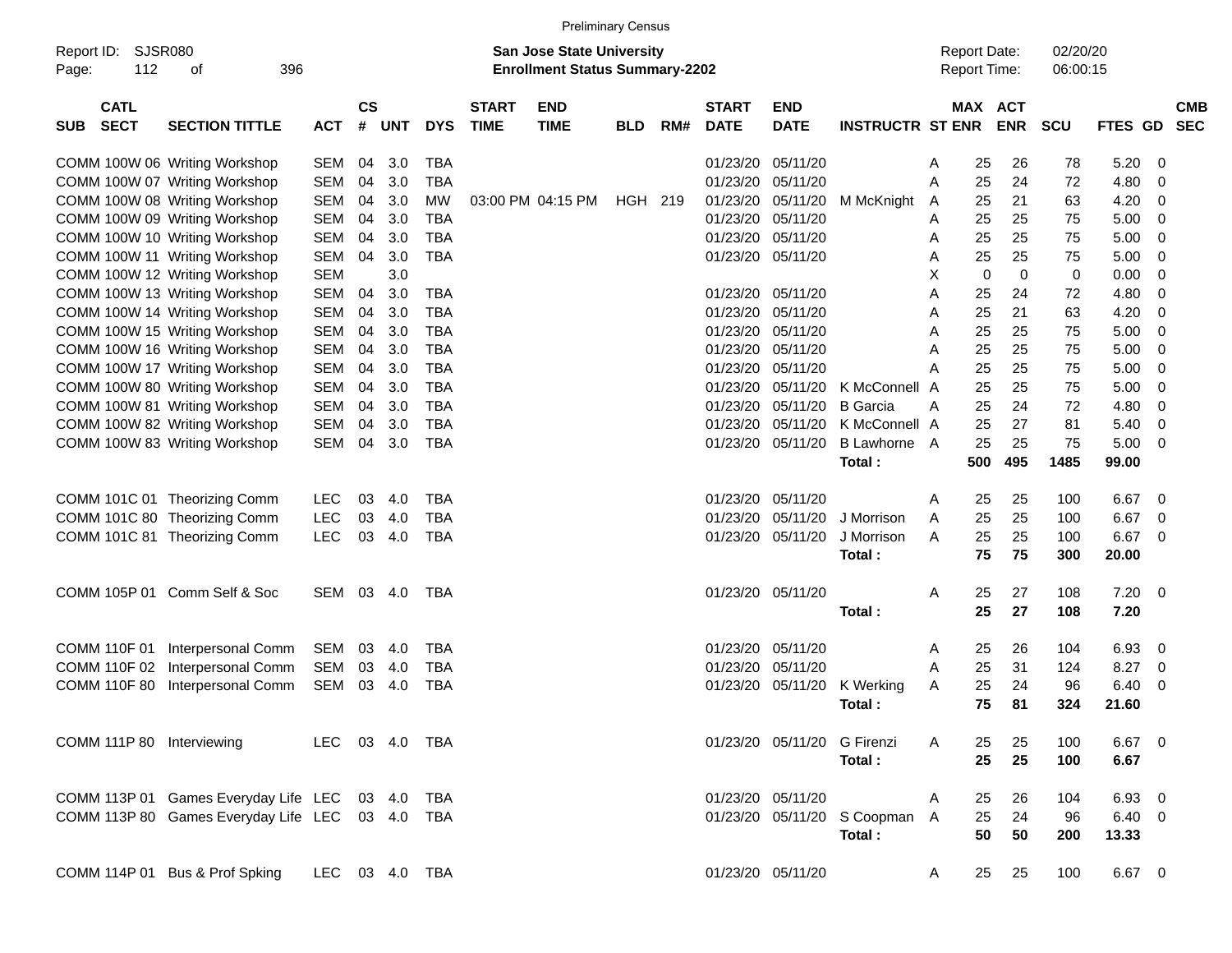|          |                           |                                                 |                |               |        |            |                             |                                                                    | <b>Preliminary Census</b> |     |                             |                           |                                          |                     |                      |                      |                    |            |
|----------|---------------------------|-------------------------------------------------|----------------|---------------|--------|------------|-----------------------------|--------------------------------------------------------------------|---------------------------|-----|-----------------------------|---------------------------|------------------------------------------|---------------------|----------------------|----------------------|--------------------|------------|
| Page:    | Report ID: SJSR080<br>113 | of<br>396                                       |                |               |        |            |                             | San Jose State University<br><b>Enrollment Status Summary-2202</b> |                           |     |                             |                           |                                          | <b>Report Date:</b> | Report Time:         | 02/20/20<br>06:00:15 |                    |            |
| SUB SECT | <b>CATL</b>               | <b>SECTION TITTLE</b>                           | <b>ACT</b>     | $\mathsf{cs}$ | # UNT  | <b>DYS</b> | <b>START</b><br><b>TIME</b> | <b>END</b><br><b>TIME</b>                                          | <b>BLD</b>                | RM# | <b>START</b><br><b>DATE</b> | <b>END</b><br><b>DATE</b> | <b>INSTRUCTR ST ENR ENR</b>              |                     | MAX ACT              | <b>SCU</b>           | FTES GD SEC        | <b>CMB</b> |
|          |                           |                                                 |                |               |        |            |                             |                                                                    |                           |     |                             |                           | Total:                                   |                     | 25<br>25             | 100                  | 6.67               |            |
|          |                           | COMM 115P 80 Comm and Conflict                  | LEC 03 4.0 TBA |               |        |            |                             |                                                                    |                           |     |                             | 01/23/20 05/11/20         | C Perez<br>Total:                        | A                   | 25<br>25<br>25<br>25 | 100<br>100           | $6.67$ 0<br>6.67   |            |
|          |                           | COMM 116P 01 Mediation                          | LEC            |               | 03 4.0 | TBA        |                             |                                                                    |                           |     |                             | 01/23/20 05/11/20         | Total:                                   | A                   | 25<br>27<br>25<br>27 | 108<br>108           | $7.20 \ 0$<br>7.20 |            |
|          |                           | COMM 117F 80 Play & Games                       | LEC.           |               | 03 4.0 | TBA        |                             |                                                                    |                           |     |                             |                           | 01/23/20 05/11/20 S Coopman A<br>Total:  |                     | 25<br>21<br>25<br>21 | 84<br>84             | $5.60\ 0$<br>5.60  |            |
|          |                           | COMM 120P 80 Pers & Pres Skills                 | LEC            |               | 03 4.0 | TBA        |                             |                                                                    |                           |     |                             | 01/23/20 05/11/20         | G Firenzi<br>Total:                      | A                   | 25<br>25<br>25<br>25 | 100<br>100           | $6.67$ 0<br>6.67   |            |
|          |                           | COMM 121P 01 Perf as Practice                   | LEC            |               | 03 4.0 | TBA        |                             |                                                                    |                           |     |                             | 01/23/20 05/11/20         | Total:                                   | A                   | 25<br>25<br>25<br>25 | 100<br>100           | $6.67$ 0<br>6.67   |            |
|          |                           | COMM 124P 01 Comm Training & Dev LEC 03 4.0 TBA |                |               |        |            |                             |                                                                    |                           |     |                             | 01/23/20 05/11/20         | Total:                                   | A                   | 25<br>25<br>25<br>25 | 100<br>100           | $6.67$ 0<br>6.67   |            |
|          |                           | COMM 125P 01 Ensemble Perf                      | LEC 02 4.0     |               |        | TBA        |                             |                                                                    |                           |     |                             | 01/23/20 05/11/20         | Total:                                   | A                   | 25<br>25<br>25<br>25 | 100<br>100           | $6.67$ 0<br>6.67   |            |
|          |                           | COMM 126F 01 Race & Performance LEC 03 4.0 TBA  |                |               |        |            |                             |                                                                    |                           |     |                             | 01/23/20 05/11/20         | Total:                                   | Α                   | 25<br>25<br>25<br>25 | 100<br>100           | $6.67$ 0<br>6.67   |            |
|          |                           | COMM 130F 80 Activism/Action                    | LEC            |               | 03 4.0 | TBA        |                             |                                                                    |                           |     |                             |                           | 01/23/20 05/11/20 T Coopman A<br>Total:  |                     | 25<br>22<br>25<br>22 | 88<br>88             | 5.87 0<br>5.87     |            |
|          |                           | COMM 131P 80 New/You Media                      | LEC.           |               | 04 4.0 | TBA        |                             |                                                                    |                           |     |                             | 01/23/20 05/11/20 C Perez | Total:                                   | A                   | 25<br>25<br>25 25    | 100<br>100           | $6.67$ 0<br>6.67   |            |
|          |                           | COMM 133F 80 Ethical Prob Comm                  | LEC 03 4.0 TBA |               |        |            |                             |                                                                    |                           |     |                             |                           | 01/23/20 05/11/20 S Hinerman A<br>Total: |                     | 26<br>25<br>25<br>26 | 104<br>104           | 6.93 0<br>6.93     |            |
|          |                           | COMM 140P 01 Argument & Debate LEC 03 4.0 TBA   |                |               |        |            |                             |                                                                    |                           |     |                             | 01/23/20 05/11/20         | Total:                                   | A                   | 25<br>27<br>25<br>27 | 108<br>108           | $7.20 \ 0$<br>7.20 |            |
|          |                           | COMM 141P 01 Small Group Comm LEC 03 4.0 TBA    |                |               |        |            |                             |                                                                    |                           |     |                             | 01/23/20 05/11/20         |                                          | A                   | 25 24                | 96                   | $6.47$ 1           |            |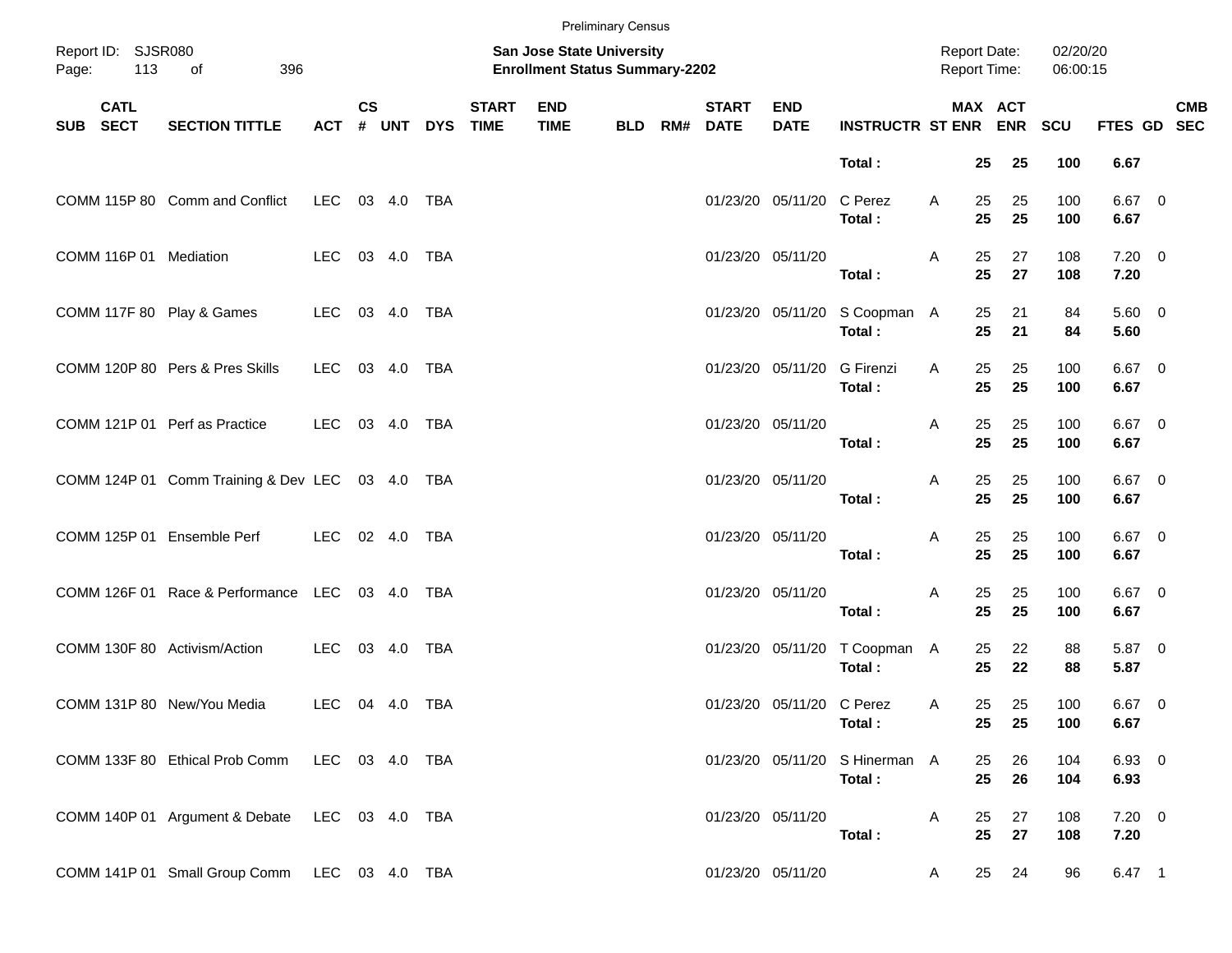|                                            |                                                                      |                          |                    |                  |                   |                             | <b>Preliminary Census</b>                                                 |            |            |                             |                                                      |                                  |        |                |                                            |                      |                             |                |            |
|--------------------------------------------|----------------------------------------------------------------------|--------------------------|--------------------|------------------|-------------------|-----------------------------|---------------------------------------------------------------------------|------------|------------|-----------------------------|------------------------------------------------------|----------------------------------|--------|----------------|--------------------------------------------|----------------------|-----------------------------|----------------|------------|
| Report ID: SJSR080<br>Page:<br>114         | 396<br>οf                                                            |                          |                    |                  |                   |                             | <b>San Jose State University</b><br><b>Enrollment Status Summary-2202</b> |            |            |                             |                                                      |                                  |        |                | <b>Report Date:</b><br><b>Report Time:</b> | 02/20/20<br>06:00:15 |                             |                |            |
| <b>CATL</b><br><b>SECT</b><br>SUB          | <b>SECTION TITTLE</b>                                                | <b>ACT</b>               | $\mathsf{cs}$<br># | <b>UNT</b>       | <b>DYS</b>        | <b>START</b><br><b>TIME</b> | <b>END</b><br><b>TIME</b>                                                 | <b>BLD</b> | RM#        | <b>START</b><br><b>DATE</b> | <b>END</b><br><b>DATE</b>                            | <b>INSTRUCTR ST ENR</b>          |        |                | MAX ACT<br><b>ENR</b>                      | <b>SCU</b>           | FTES GD SEC                 |                | <b>CMB</b> |
|                                            | COMM 141P 80 Small Group Comm                                        | <b>LEC</b>               |                    | 03 4.0           | TBA               |                             |                                                                           |            |            |                             | 01/23/20 05/11/20                                    | C Perez<br>Total:                | Α      | 25<br>50       | 24<br>48                                   | 96<br>192            | $6.40 \quad 0$<br>12.87     |                |            |
| COMM 144F 01 Org Comm                      |                                                                      | LEC.                     |                    | 03 4.0           | TBA               |                             |                                                                           |            |            | 01/23/20 05/11/20           |                                                      | Total:                           | Α      | 25<br>25       | 25<br>25                                   | 100<br>100           | $6.67$ 0<br>6.67            |                |            |
| COMM 145180                                | <b>Rhet Criticism</b>                                                | <b>LEC</b>               |                    | 03 4.0           | TBA               |                             |                                                                           |            |            |                             | 01/23/20 05/11/20                                    | G Firenzi<br>Total:              | Α      | 25<br>25       | 25<br>25                                   | 100<br>100           | $6.67$ 0<br>6.67            |                |            |
| <b>COMM 149F 80</b><br><b>COMM 149F 81</b> | <b>Rhet Public Life</b><br><b>Rhet Public Life</b>                   | <b>LEC</b><br><b>LEC</b> | 03<br>03           | 4.0<br>4.0       | TBA<br><b>TBA</b> |                             |                                                                           |            |            | 01/23/20                    | 05/11/20<br>01/23/20 05/11/20                        | A Wood<br>A Wood<br>Total:       | A<br>A | 25<br>25<br>50 | 26<br>26<br>52                             | 104<br>104<br>208    | 6.93 0<br>6.93 0<br>13.87   |                |            |
| COMM 150I 01                               | Org Com Inquiry                                                      | <b>LEC</b>               |                    | 03 4.0           | TBA               |                             |                                                                           |            |            | 01/23/20 05/11/20           |                                                      | Total:                           | Α      | 25<br>25       | 26<br>26                                   | 104<br>104           | 6.93 0<br>6.93              |                |            |
| COMM 151I 80                               | New Media/Methods                                                    | LEC                      |                    | 04 4.0           | TBA               |                             |                                                                           |            |            |                             | 01/23/20 05/11/20                                    | T Coopman<br>Total:              | A      | 25<br>25       | 23<br>23                                   | 92<br>92             | $6.13 \quad 0$<br>6.13      |                |            |
| COMM 156I 80<br><b>COMM 156I 81</b>        | Observe/Interview<br>Observe/Interview                               | <b>LEC</b><br><b>LEC</b> | 03<br>03           | 4.0<br>4.0       | TBA<br><b>TBA</b> |                             |                                                                           |            |            | 01/23/20                    | 05/11/20<br>01/23/20 05/11/20                        | K Werking<br>K Werking<br>Total: | A<br>A | 25<br>25<br>50 | 25<br>25<br>50                             | 100<br>100<br>200    | $6.67$ 0<br>6.67 0<br>13.33 |                |            |
|                                            | COMM 157SL 01 Comm Action & Serv                                     | <b>LEC</b>               | 02                 | 3.0              | м                 |                             | 03:00 PM 05:45 PM                                                         | CL.        | 318        | 01/23/20                    | 05/11/20                                             | L Hatton                         | A      | 25             | 23                                         | 69                   | 4.60                        | $0\,$ C        |            |
| ΗA                                         | 157SL 01 Comm Action & Serv                                          | <b>LEC</b>               | 02                 | 3.0              | M                 |                             | 03:00 PM 05:45 PM                                                         | CL.        | 318        | 01/23/20                    | 05/11/20                                             | L Hatton                         | Α      | 0              | $\mathbf{1}$                               | 3                    | 0.20                        | 0 <sup>C</sup> |            |
| SCI                                        | 157SL 01 Comm Action & Serv                                          | <b>LEC</b>               | 02                 | 3.0              | M                 |                             | 03:00 PM 05:45 PM                                                         | CL.        | 318        | 01/23/20                    | 05/11/20                                             | L Hatton                         | A      | 0              | 0                                          | 0                    | 0.00                        | 0 <sup>C</sup> |            |
|                                            | ENGR 157SL 01 Comm Action & Serv                                     | <b>LEC</b>               | 02                 | 3.0              | M                 |                             | 03:00 PM 05:45 PM                                                         | CL.        | 318        | 01/23/20                    | 05/11/20                                             | L Hatton                         | A      | 0              | 0                                          | 0                    | 0.00                        | 0 <sup>C</sup> |            |
|                                            | EDUC 157SL 01 Comm Action & Serv<br>COMM 157SL 02 Comm Action & Serv | <b>LEC</b>               | 02                 | 3.0              | M                 |                             | 03:00 PM 05:45 PM                                                         | CL.        | 318        | 01/23/20                    | 05/11/20                                             | L Hatton                         | A      | $\mathbf 0$    | $\mathbf 0$                                | 0                    | 0.00                        | 0 <sup>C</sup> |            |
|                                            | 157SL 02 Comm Action & Serv                                          | <b>LEC</b>               | 02                 | 3.0<br>02 3.0    | W<br>W            |                             | 03:00 PM 05:45 PM                                                         | CL.        | 226        | 01/23/20                    | 05/11/20                                             | K Cole                           | А      | 25<br>0        | 26<br>$\Omega$                             | 78<br>0              | 5.20                        | 0 <sup>C</sup> |            |
| ΗA                                         |                                                                      | LEC                      |                    |                  |                   |                             | 03:00 PM 05:45 PM                                                         | <b>CL</b>  | 226        |                             | 01/23/20 05/11/20 K Cole                             |                                  | A      | 0              | 0                                          | 0                    | 0.00                        | $0\,C$         |            |
| SCI                                        | 157SL 02 Comm Action & Serv LEC<br>ENGR 157SL 02 Comm Action & Serv  |                          |                    | 02 3.0           | W                 |                             | 03:00 PM 05:45 PM                                                         | CL         | 226        |                             | 01/23/20 05/11/20 K Cole                             |                                  | A      |                |                                            |                      | $0.00 \t 0 C$               | 0 C            |            |
|                                            | EDUC 157SL 02 Comm Action & Serv                                     | <b>LEC</b><br>LEC        |                    | 02 3.0<br>02 3.0 | W<br>W            |                             | 03:00 PM 05:45 PM<br>03:00 PM 05:45 PM                                    | CL.<br>CL. | 226<br>226 |                             | 01/23/20 05/11/20 K Cole<br>01/23/20 05/11/20 K Cole |                                  | A      | 0<br>0         | 0                                          | 3<br>0               | 0.20<br>0.00                | $0\,$ C        |            |
|                                            | COMM 157SL 03 Comm Action & Serv                                     | LEC                      |                    | 02 3.0           | W                 |                             | 03:00 PM 05:45 PM                                                         | CL.        | 226        |                             | 01/23/20 05/11/20 A Pulos                            |                                  | Α<br>Α | 25             | 28                                         | 84                   | 5.60                        | 0 C            |            |
| HA                                         | 157SL 03 Comm Action & Serv                                          | LEC                      |                    | 02 3.0           | W                 |                             | 03:00 PM 05:45 PM                                                         | CL.        | 226        |                             | 01/23/20 05/11/20 A Pulos                            |                                  | Α      | 0              | $\Omega$                                   | 0                    | 0.00                        | $0\,$ C        |            |
| SCI                                        | 157SL 03 Comm Action & Serv                                          | LEC                      |                    | 02 3.0           | W                 |                             | 03:00 PM 05:45 PM                                                         | CL.        | 226        |                             | 01/23/20 05/11/20 A Pulos                            |                                  | Α      | 0              | 0                                          | 0                    | 0.00                        | $0\,$ C        |            |
|                                            | ENGR 157SL 03 Comm Action & Serv                                     | LEC                      |                    | 02 3.0           | W                 |                             | 03:00 PM 05:45 PM                                                         | -CL        | 226        |                             | 01/23/20 05/11/20 A Pulos                            |                                  | Α      | 0              | 0                                          | 0                    | 0.00                        | $0\,$ C        |            |
|                                            | EDUC 157SL 03 Comm Action & Serv LEC                                 |                          |                    | 02 3.0 W         |                   |                             | 03:00 PM 05:45 PM                                                         | CL         | 226        |                             | 01/23/20 05/11/20 A Pulos                            |                                  | Α      | 0              | 0                                          | 0                    | $0.00\,$                    | $0\,$ C        |            |
|                                            |                                                                      |                          |                    |                  |                   |                             |                                                                           |            |            |                             |                                                      | Total:                           |        | 75             | 79                                         | 237                  | 15.80                       |                |            |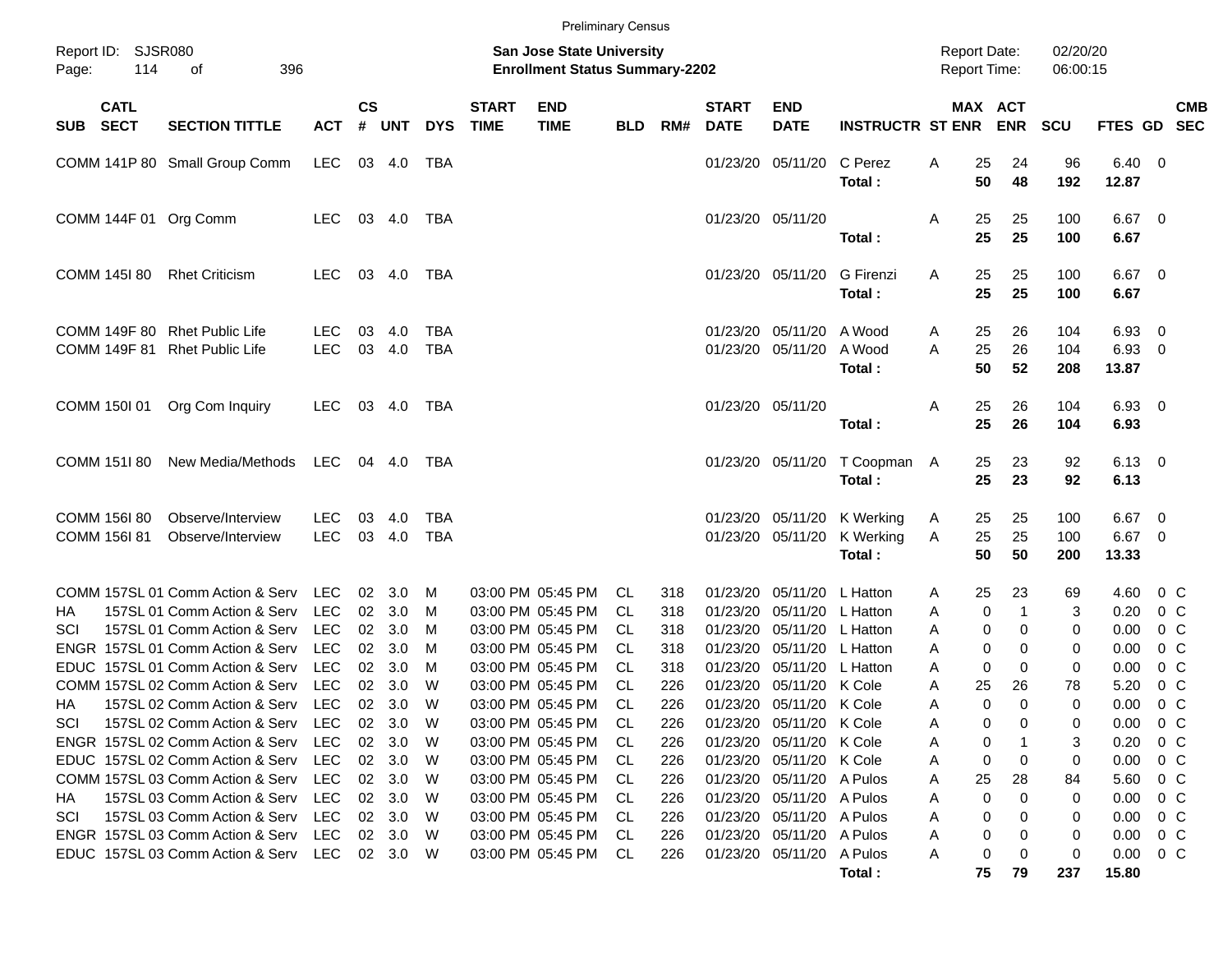|                     |                            |                                                                           |            |                    |            |                        |                             |                                                                           | <b>Preliminary Census</b> |     |                             |                            |                                 |        |          |                                            |                      |               |     |                                  |
|---------------------|----------------------------|---------------------------------------------------------------------------|------------|--------------------|------------|------------------------|-----------------------------|---------------------------------------------------------------------------|---------------------------|-----|-----------------------------|----------------------------|---------------------------------|--------|----------|--------------------------------------------|----------------------|---------------|-----|----------------------------------|
| Report ID:<br>Page: | <b>SJSR080</b><br>115      | 396<br>οf                                                                 |            |                    |            |                        |                             | <b>San Jose State University</b><br><b>Enrollment Status Summary-2202</b> |                           |     |                             |                            |                                 |        |          | <b>Report Date:</b><br><b>Report Time:</b> | 02/20/20<br>06:00:15 |               |     |                                  |
| <b>SUB</b>          | <b>CATL</b><br><b>SECT</b> | <b>SECTION TITTLE</b>                                                     | <b>ACT</b> | $\mathsf{cs}$<br># | <b>UNT</b> | <b>DYS</b>             | <b>START</b><br><b>TIME</b> | <b>END</b><br><b>TIME</b>                                                 | <b>BLD</b>                | RM# | <b>START</b><br><b>DATE</b> | <b>END</b><br><b>DATE</b>  | <b>INSTRUCTR ST ENR</b>         |        |          | MAX ACT<br><b>ENR</b>                      | <b>SCU</b>           | FTES GD       |     | <b>CMB</b><br><b>SEC</b>         |
|                     |                            | COMM 161F 80 Comm & Culture                                               | <b>LEC</b> | 03                 | 4.0        | TBA                    |                             |                                                                           |                           |     | 01/23/20                    | 05/11/20                   | S Hinerman                      | A      | 25       | 25                                         | 100                  | 6.67          | - 0 |                                  |
|                     |                            | COMM 161F 81 Comm & Culture                                               | <b>LEC</b> | 03                 | 4.0        | <b>TBA</b>             |                             |                                                                           |                           |     | 01/23/20                    | 05/11/20                   | A Wood<br>Total:                | A      | 25<br>50 | 25<br>50                                   | 100<br>200           | 6.67<br>13.33 | - 0 |                                  |
|                     |                            | COMM 165P 01 Comm&Philanthropy                                            | <b>LEC</b> |                    | 02 4.0     | TBA                    |                             |                                                                           |                           |     | 01/23/20 05/11/20           |                            | Total:                          | A      | 25<br>25 | 27<br>27                                   | 108<br>108           | 7.20<br>7.20  | - 0 |                                  |
|                     |                            | COMM 168B 01 Global Climate Chang LEC                                     |            | 01                 | 3.0        | <b>TR</b>              |                             | 10:30 AM 11:45 AM                                                         | WSQ 207                   |     | 01/23/20                    | 05/11/20                   | P Daley- Har A                  |        | 40       | 17                                         | 51                   | 3.40          |     | $0\,C$                           |
|                     |                            | METR 168B 01 Global Climate Chang LEC                                     |            | 01                 | 3.0        | <b>TR</b>              |                             | 10:30 AM 11:45 AM                                                         | WSQ 207                   |     | 01/23/20                    | 05/11/20                   | P Daley- Har A                  |        | 0        | $\mathbf 0$                                | 0                    | 0.00          |     | 0 <sup>C</sup>                   |
| <b>ENVS</b>         |                            | 168B 01 Global Climate Chang LEC                                          |            | 01                 | 3.0        | <b>TR</b>              |                             | 10:30 AM 11:45 AM                                                         | WSQ 207                   |     | 01/23/20                    | 05/11/20                   | P Daley- Har A                  |        | 0        | 14                                         | 42                   | 2.80          |     | 0 <sup>C</sup>                   |
|                     |                            | GEOL 168B 01 Global Climate Chang LEC                                     |            | 01                 | 3.0        | <b>TR</b>              |                             | 10:30 AM 11:45 AM                                                         | WSQ 207                   |     | 01/23/20                    | 05/11/20                   | P Daley- Har A                  |        | 0        | $\mathbf 0$                                | $\Omega$             | 0.00          |     | 0 <sup>C</sup>                   |
| HUM                 |                            | 168B 01 Global Climate Chang LEC                                          |            | 01                 | 3.0        | <b>TR</b>              |                             | 10:30 AM 11:45 AM                                                         | WSQ 207                   |     | 01/23/20                    | 05/11/20                   | P Daley- Har A                  |        | 0        | $\overline{2}$                             | 6                    | 0.40          |     | $0\,C$                           |
|                     |                            | COMM 168B 02 Global Climate Chang LEC                                     |            | 01                 | 3.0        | <b>TR</b>              |                             | 10:30 AM 11:45 AM                                                         | WSQ 207                   |     | 01/23/20                    | 05/11/20                   | C Rampini                       | A      | 40       | 26                                         | 78                   | 5.20          |     | 0 <sup>o</sup>                   |
|                     |                            | METR 168B 02 Global Climate Chang LEC                                     |            | 01                 | 3.0        | <b>TR</b>              |                             | 10:30 AM 11:45 AM                                                         | WSQ 207                   |     | 01/23/20                    | 05/11/20                   | C Rampini                       | A      | 0        | $\overline{1}$                             | 3                    | 0.20          |     | 0 <sup>C</sup>                   |
| <b>ENVS</b>         |                            | 168B 02 Global Climate Chang LEC<br>GEOL 168B 02 Global Climate Chang LEC |            | 01                 | 3.0<br>3.0 | <b>TR</b><br><b>TR</b> |                             | 10:30 AM 11:45 AM<br>10:30 AM 11:45 AM                                    | WSQ 207                   |     | 01/23/20                    | 05/11/20                   | C Rampini                       | A      | 0        | 16                                         | 48                   | 3.20          |     | 0 <sup>C</sup>                   |
|                     |                            |                                                                           |            | 01                 | 3.0        |                        |                             |                                                                           | WSQ 207                   |     | 01/23/20                    | 05/11/20                   | C Rampini<br>C Rampini          | A      | 0        | 0                                          | 0<br>$\mathbf 0$     | 0.00          |     | 0 <sup>o</sup>                   |
| HUM                 |                            | 168B 02 Global Climate Chang LEC<br>COMM 168B 03 Global Climate Chang LEC |            | 01<br>01           | 3.0        | <b>TR</b><br><b>TR</b> |                             | 10:30 AM 11:45 AM<br>10:30 AM 11:45 AM                                    | WSQ 207<br>WSQ 207        |     | 01/23/20<br>01/23/20        | 05/11/20<br>05/11/20       | P Brown                         | A<br>A | 0<br>40  | 0<br>8                                     | 24                   | 0.00<br>1.60  |     | 0 <sup>C</sup><br>0 <sup>C</sup> |
|                     |                            | METR 168B 03 Global Climate Chang LEC                                     |            | 01                 | 3.0        | <b>TR</b>              |                             | 10:30 AM 11:45 AM                                                         | WSQ 207                   |     | 01/23/20                    | 05/11/20                   | P Brown                         | A      | 0        | $\overline{2}$                             | 6                    | 0.40          |     | 0 <sup>o</sup>                   |
| <b>ENVS</b>         |                            | 168B 03 Global Climate Chang LEC                                          |            | 01                 | 3.0        | <b>TR</b>              |                             | 10:30 AM 11:45 AM                                                         | WSQ 207                   |     | 01/23/20                    | 05/11/20                   | P Brown                         | A      | 0        | 3                                          | 9                    | 0.60          |     | 0 <sup>C</sup>                   |
|                     |                            | GEOL 168B 03 Global Climate Chang LEC                                     |            | 01                 | 3.0        | <b>TR</b>              |                             | 10:30 AM 11:45 AM                                                         | WSQ 207                   |     | 01/23/20                    | 05/11/20                   | P Brown                         | A      | 0        | $\pmb{0}$                                  | $\mathbf 0$          | 0.00          |     | 0 <sup>C</sup>                   |
| HUM                 |                            | 168B 03 Global Climate Chang LEC                                          |            | 01                 | 3.0        | <b>TR</b>              |                             | 10:30 AM 11:45 AM                                                         | WSQ 207                   |     | 01/23/20                    | 05/11/20                   | P Brown                         | A      | 0        | $\overline{1}$                             | 3                    | 0.20          |     | 0 C                              |
|                     |                            |                                                                           |            |                    |            |                        |                             |                                                                           |                           |     |                             |                            | Total:                          |        | 120      | 90                                         | 270                  | 18.00         |     |                                  |
| COMM 169I 01        |                            | Media Respns Crit                                                         | <b>LEC</b> | 03                 | 4.0        | <b>TBA</b>             |                             |                                                                           |                           |     | 01/23/20                    | 05/11/20                   |                                 | Α      | 25       | 24                                         | 96                   | 6.40          | - 0 |                                  |
| COMM 169I 02        |                            | Media Respns Crit                                                         | <b>LEC</b> | 03                 | 4.0        | <b>TBA</b>             |                             |                                                                           |                           |     | 01/23/20                    | 05/11/20                   |                                 | A      | 25       | 26                                         | 104                  | 6.93          | 0   |                                  |
| COMM 169I 80        |                            | Media Respns Crit                                                         | LEC        | 03                 | 4.0        | <b>TBA</b>             |                             |                                                                           |                           |     | 01/23/20                    | 05/11/20                   | S Hinerman A                    |        | 25       | 25                                         | 100                  | 6.67          | 0   |                                  |
|                     |                            |                                                                           |            |                    |            |                        |                             |                                                                           |                           |     |                             |                            | Total:                          |        | 75       | 75                                         | 300                  | 20.00         |     |                                  |
|                     |                            | COMM 170F 80 Persuasion                                                   | LEC        |                    | 4.0        |                        |                             |                                                                           |                           |     |                             |                            |                                 | X      | 0        | 0                                          | 0                    | $0.00 \t 0$   |     |                                  |
|                     |                            |                                                                           |            |                    |            |                        |                             |                                                                           |                           |     |                             |                            | Total:                          |        | 0        | 0                                          | 0                    | 0.00          |     |                                  |
|                     |                            | COMM 173F 01 Comm & Global UndersLEC 03 4.0                               |            |                    |            | TBA                    |                             |                                                                           |                           |     |                             | 01/23/20 05/11/20          |                                 | A      | 25       | 26                                         | 104                  | 6.93 0        |     |                                  |
|                     |                            |                                                                           |            |                    |            |                        |                             |                                                                           |                           |     |                             |                            | Total:                          |        | 25       | 26                                         | 104                  | 6.93          |     |                                  |
| COMM 174 80         |                            | Intercult & Inequal                                                       | <b>LEC</b> | 04                 | 3.0        | <b>TBA</b>             |                             |                                                                           |                           |     |                             | 01/23/20 05/11/20 F Gidney |                                 | A      | 25       | 25                                         | 75                   | $5.00 \t 0$   |     |                                  |
| COMM 174 81         |                            | Intercult & Inequal                                                       | <b>LEC</b> |                    | 04 3.0     | TBA                    |                             |                                                                           |                           |     |                             |                            | 01/23/20 05/11/20 R Halualani A |        | 25       | 25                                         | 75                   | $5.00 \t 0$   |     |                                  |
| COMM 174 82         |                            | Intercult & Inequal                                                       | <b>LEC</b> |                    | 04 3.0 TBA |                        |                             |                                                                           |                           |     |                             |                            | 01/23/20 05/11/20 R Halualani A |        | 25       | 21                                         | 63                   | 4.20 0        |     |                                  |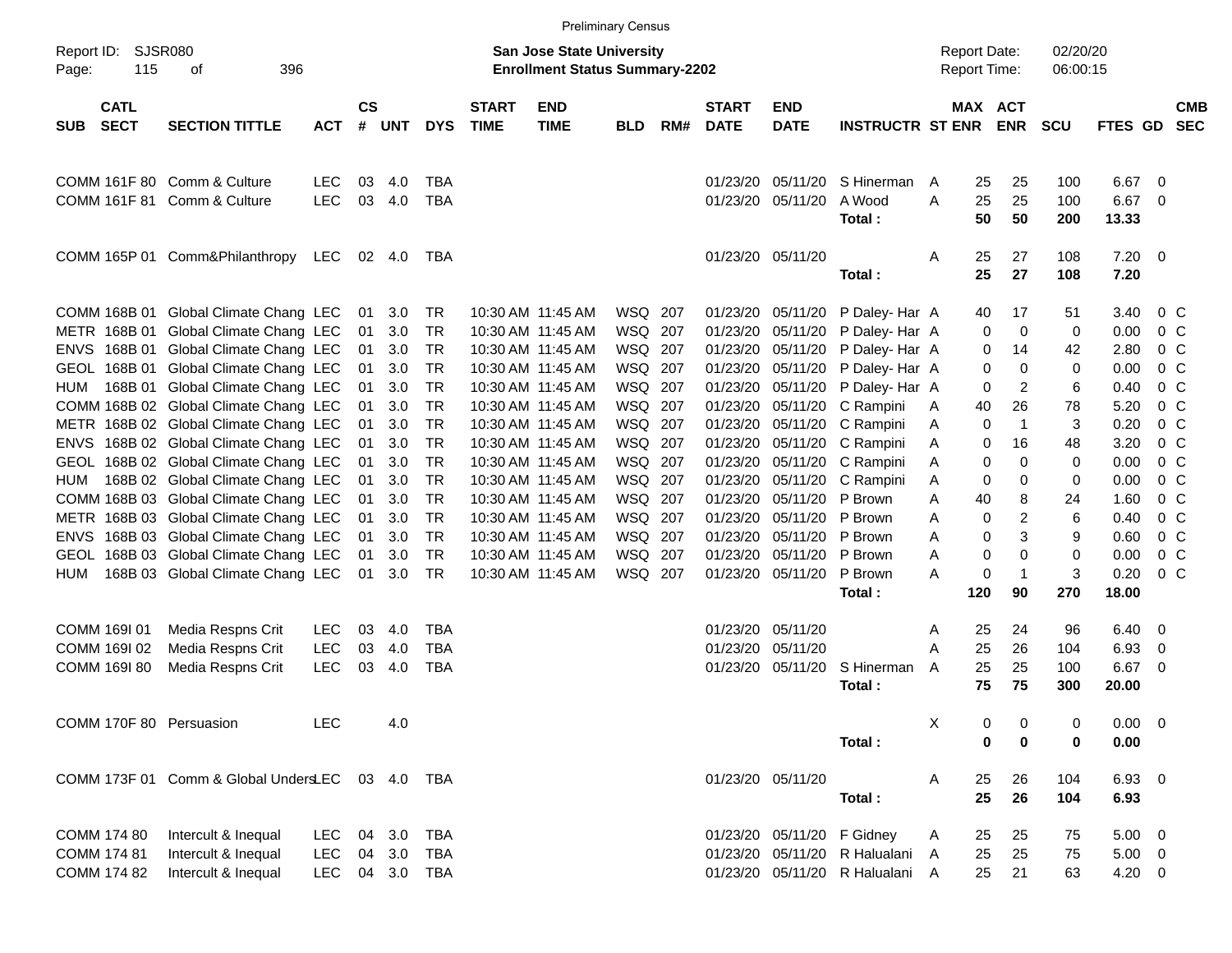|             |                                           |                                                                               |                                        |                    |                   |                                        |                             |                                                                           | <b>Preliminary Census</b> |     |                                  |                                           |                                        |             |                                            |                                          |                                          |                             |                                                            |            |
|-------------|-------------------------------------------|-------------------------------------------------------------------------------|----------------------------------------|--------------------|-------------------|----------------------------------------|-----------------------------|---------------------------------------------------------------------------|---------------------------|-----|----------------------------------|-------------------------------------------|----------------------------------------|-------------|--------------------------------------------|------------------------------------------|------------------------------------------|-----------------------------|------------------------------------------------------------|------------|
| Page:       | Report ID: SJSR080<br>116                 | 396<br>οf                                                                     |                                        |                    |                   |                                        |                             | <b>San Jose State University</b><br><b>Enrollment Status Summary-2202</b> |                           |     |                                  |                                           |                                        |             | <b>Report Date:</b><br><b>Report Time:</b> |                                          | 02/20/20<br>06:00:15                     |                             |                                                            |            |
| <b>SUB</b>  | <b>CATL</b><br><b>SECT</b>                | <b>SECTION TITTLE</b>                                                         | <b>ACT</b>                             | $\mathsf{cs}$<br># | <b>UNT</b>        | <b>DYS</b>                             | <b>START</b><br><b>TIME</b> | <b>END</b><br><b>TIME</b>                                                 | <b>BLD</b>                | RM# | <b>START</b><br><b>DATE</b>      | <b>END</b><br><b>DATE</b>                 | <b>INSTRUCTR ST ENR</b>                |             | <b>MAX ACT</b>                             | <b>ENR</b>                               | <b>SCU</b>                               | FTES GD SEC                 |                                                            | <b>CMB</b> |
|             |                                           |                                                                               |                                        |                    |                   |                                        |                             |                                                                           |                           |     |                                  |                                           | Total:                                 |             | 75                                         | 71                                       | 213                                      | 14.20                       |                                                            |            |
|             |                                           | COMM 175F 80 Nonverbal Comm                                                   | LEC.                                   |                    | 03 4.0            | TBA                                    |                             |                                                                           |                           |     | 01/23/20 05/11/20                |                                           | M Sunseri<br>Total:                    | A           | 25<br>25                                   | 26<br>26                                 | 104<br>104                               | 6.93 0<br>6.93              |                                                            |            |
|             |                                           | COMM 176P 01 Comm & Gender                                                    | <b>LEC</b>                             |                    | 03 4.0            | TBA                                    |                             |                                                                           |                           |     | 01/23/20 05/11/20                |                                           | Total:                                 | A           | 25<br>25                                   | 26<br>26                                 | 104<br>104                               | $6.93$ 0<br>6.93            |                                                            |            |
|             |                                           | COMM 178F 80 Crit IC Comm                                                     | <b>LEC</b>                             |                    | 04 4.0            | TBA                                    |                             |                                                                           |                           |     | 01/23/20 05/11/20                |                                           | R Halualani A<br>Total:                |             | 25<br>25                                   | 29<br>29                                 | 116<br>116                               | $7.80$ 1<br>7.80            |                                                            |            |
| COMM 179 81 | COMM 179 80<br>COMM 179 82                | Media & Resistance<br>Media & Resistance<br>Media & Resistance                | <b>LEC</b><br><b>LEC</b><br><b>LEC</b> | 04<br>04<br>04     | 3.0<br>3.0<br>3.0 | <b>TBA</b><br><b>TBA</b><br><b>TBA</b> |                             |                                                                           |                           |     | 01/23/20<br>01/23/20             | 05/11/20<br>05/11/20<br>01/23/20 05/11/20 | C Perez<br>S Hinerman<br>T Coopman     | A<br>A<br>A | 25<br>25<br>25                             | 25<br>25<br>24                           | 75<br>75<br>72                           | $5.00 \t 0$<br>5.00<br>4.80 | $\overline{\phantom{0}}$<br>$\overline{\phantom{0}}$       |            |
| COMM 180 01 |                                           | <b>Individual Study</b>                                                       | <b>SUP</b>                             | 36                 | 1.0               | <b>TBA</b>                             |                             |                                                                           |                           |     | 01/23/20                         | 05/11/20                                  | Total:<br>M Spangler                   | A           | 75<br>5                                    | 74<br>2                                  | 222<br>2                                 | 14.80<br>$0.13 \quad 0$     |                                                            |            |
|             | COMM 180 02<br>COMM 180 03                | <b>Individual Study</b><br><b>Individual Study</b>                            | <b>SUP</b><br><b>SUP</b>               | 36<br>36           | 2.0<br>3.0        | <b>TBA</b><br><b>TBA</b>               |                             |                                                                           |                           |     | 01/23/20<br>01/23/20             | 05/11/20<br>05/11/20                      | M Spangler                             | A<br>A      | 3<br>1                                     | 0<br>0                                   | 0<br>0                                   | 0.00<br>0.00                | $\overline{\phantom{0}}$<br>- 0                            |            |
|             | COMM 180 04<br>COMM 180 05<br>COMM 180 06 | <b>Individual Study</b><br><b>Individual Study</b><br><b>Individual Study</b> | <b>SUP</b><br><b>SUP</b><br><b>SUP</b> | 36<br>36<br>36     | 2.0<br>1.0<br>1.0 | <b>TBA</b><br><b>TBA</b><br><b>TBA</b> |                             |                                                                           |                           |     | 01/23/20<br>01/23/20<br>01/23/20 | 05/11/20<br>05/11/20<br>05/11/20          | K Cole                                 | A<br>A<br>А | 1<br>1<br>1                                | 1<br>0<br>$\Omega$                       | 2<br>0<br>0                              | 0.13<br>0.00<br>0.00        | - 0<br>$\overline{\mathbf{0}}$<br>$\overline{\phantom{0}}$ |            |
|             | COMM 180 07                               | <b>Individual Study</b>                                                       | <b>SUP</b>                             | 36                 | 2.0               | <b>TBA</b>                             |                             |                                                                           |                           |     | 01/23/20 05/11/20                |                                           | Total:                                 | А           | 1<br>13                                    | 0<br>3                                   | 0<br>4                                   | 0.00 0<br>0.27              |                                                            |            |
|             |                                           | COMM 181F 80 New Media/World                                                  | <b>LEC</b>                             |                    | 03 4.0            | TBA                                    |                             |                                                                           |                           |     | 01/23/20 05/11/20                |                                           | T Coopman<br>Total:                    | A           | 25<br>25                                   | 23<br>23                                 | 92<br>92                                 | $6.13 \quad 0$<br>6.13      |                                                            |            |
|             |                                           | COMM 182P 01 Comm in Class Rm                                                 | <b>LEC</b>                             |                    | 03 4.0            | TBA                                    |                             |                                                                           |                           |     | 01/23/20 05/11/20                |                                           | Total :                                | A           | 25<br>25                                   | 27<br>27                                 | 108<br>108                               | $7.20 \t 0$<br>7.20         |                                                            |            |
| COMM 184 01 | COMM 184 02                               | <b>Directed Reading</b><br><b>Directed Reading</b>                            | <b>SUP</b><br><b>SUP</b>               | 36                 | 1.0<br>36 2.0     | <b>TBA</b><br>TBA                      |                             |                                                                           |                           |     | 01/23/20 05/11/20                | 01/23/20 05/11/20                         | M Spangler A<br>M Spangler A<br>Total: |             | 5<br>5<br>10                               | $\mathbf 1$<br>$\pmb{0}$<br>$\mathbf{1}$ | $\mathbf 1$<br>$\pmb{0}$<br>$\mathbf{1}$ | 0.07<br>0.00<br>0.07        | $\overline{\phantom{0}}$<br>- 0                            |            |
| COMM 190 01 | COMM 190 02                               | Act Proj in Speech<br>Act Proj in Speech                                      | <b>SUP</b><br><b>SUP</b>               | 36<br>36           | 1.0<br>2.0        | <b>TBA</b><br><b>TBA</b>               |                             |                                                                           |                           |     | 01/23/20<br>01/23/20             | 05/11/20<br>05/11/20                      | J Morrison<br>J Morrison               | Α<br>Α      | 5<br>5                                     | 0<br>2                                   | 0<br>4                                   | 0.00<br>0.27                | $\overline{\phantom{0}}$<br>$\overline{\mathbf{0}}$        |            |
|             | COMM 190 03<br>COMM 190 04                | Act Proj in Speech<br>Act Proj in Speech                                      | <b>SUP</b><br><b>SUP</b>               | 36                 | 3.0<br>36 4.0     | <b>TBA</b><br><b>TBA</b>               |                             |                                                                           |                           |     |                                  | 01/23/20 05/11/20<br>01/23/20 05/11/20    | J Morrison<br>J Morrison               | Α<br>Α      | 5<br>10                                    | 0<br>0                                   | $\pmb{0}$<br>0                           | 0.00<br>$0.00 \t 0$         | $\overline{\mathbf{0}}$                                    |            |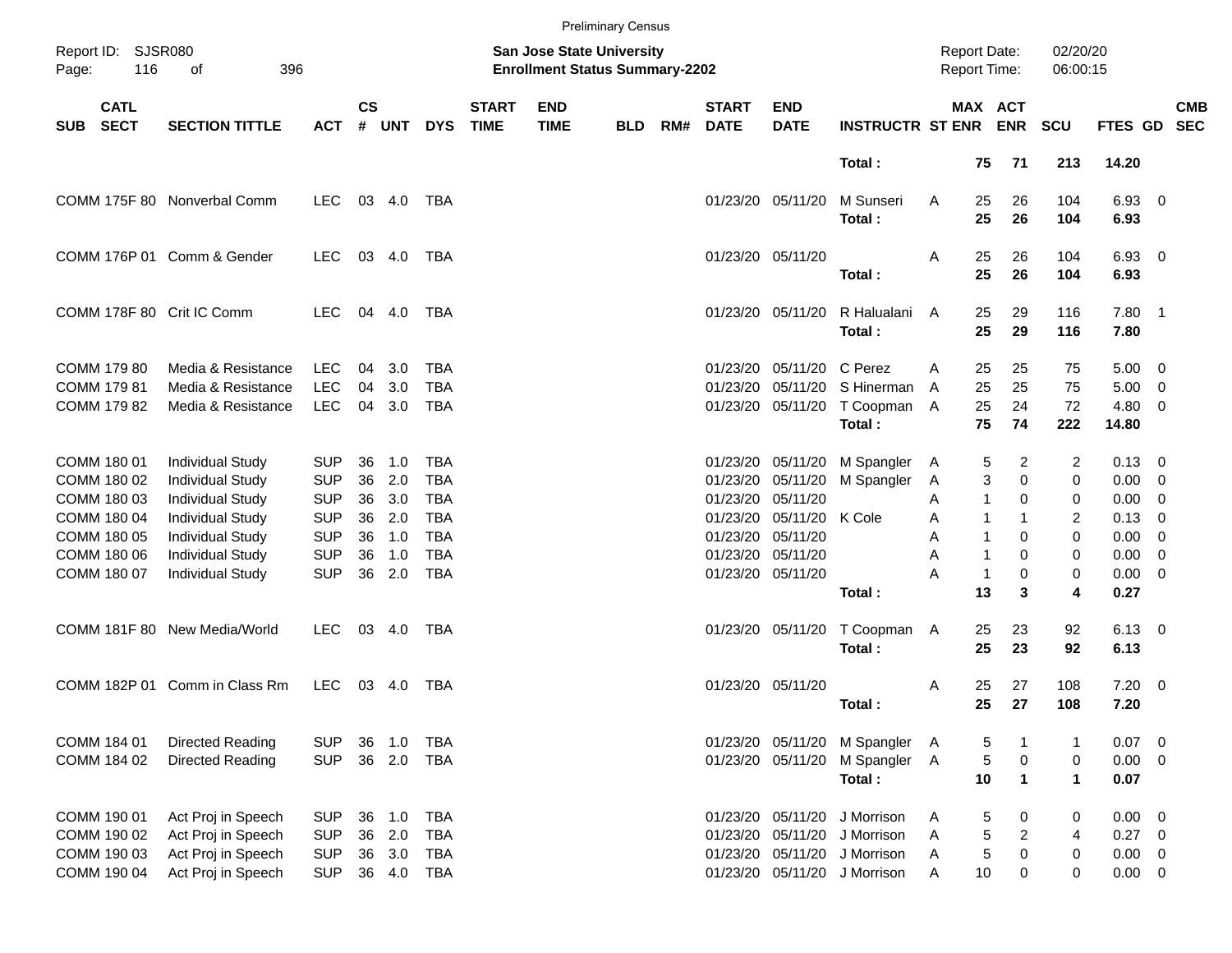|            |                            |                                                               |                              |                    |            |            |                             |                                                                           | <b>Preliminary Census</b> |     |                             |                                        |                                            |                                     |                   |                       |                      |                           |                            |                          |
|------------|----------------------------|---------------------------------------------------------------|------------------------------|--------------------|------------|------------|-----------------------------|---------------------------------------------------------------------------|---------------------------|-----|-----------------------------|----------------------------------------|--------------------------------------------|-------------------------------------|-------------------|-----------------------|----------------------|---------------------------|----------------------------|--------------------------|
| Page:      | Report ID: SJSR080<br>117  | 396<br>οf                                                     |                              |                    |            |            |                             | <b>San Jose State University</b><br><b>Enrollment Status Summary-2202</b> |                           |     |                             |                                        |                                            | <b>Report Date:</b><br>Report Time: |                   |                       | 02/20/20<br>06:00:15 |                           |                            |                          |
| <b>SUB</b> | <b>CATL</b><br><b>SECT</b> | <b>SECTION TITTLE</b>                                         | <b>ACT</b>                   | $\mathsf{cs}$<br># | <b>UNT</b> | <b>DYS</b> | <b>START</b><br><b>TIME</b> | <b>END</b><br><b>TIME</b>                                                 | <b>BLD</b>                | RM# | <b>START</b><br><b>DATE</b> | <b>END</b><br><b>DATE</b>              | <b>INSTRUCTR ST ENR</b>                    |                                     |                   | MAX ACT<br><b>ENR</b> | <b>SCU</b>           | FTES GD                   |                            | <b>CMB</b><br><b>SEC</b> |
|            | COMM 190 05                | Act Proj in Speech                                            | <b>SUP</b>                   | 36                 | 5.0        | <b>TBA</b> |                             |                                                                           |                           |     | 01/23/20                    | 05/11/20                               | J Morrison                                 | A                                   | 5                 | 0                     | 0                    | 0.00                      | $\overline{\phantom{0}}$   |                          |
|            | COMM 190 06                | Act Proj in Speech                                            | <b>SUP</b>                   | 36                 | 6.0        | <b>TBA</b> |                             |                                                                           |                           |     | 01/23/20                    | 05/11/20                               | J Morrison<br>Total:                       | Α                                   | 5<br>35           | 0<br>$\mathbf{2}$     | 0<br>4               | 0.00<br>0.27              | $\overline{\phantom{0}}$   |                          |
|            |                            | COMM 191A 01 Foren Act Debate                                 | <b>SUP</b>                   | 36                 | 1.0        | TBA        |                             |                                                                           |                           |     |                             | 01/23/20 05/11/20                      | K Yee<br>Total:                            | A                                   | 45<br>45          | 68<br>68              | 68<br>68             | $4.53$ 0<br>4.53          |                            |                          |
|            |                            | COMM 191B 01 Ind Evnts Plat Spk                               | <b>SUP</b>                   | 36                 | 1.0        | TBA        |                             |                                                                           |                           |     |                             | 01/23/20 05/11/20                      | T Lim<br>Total:                            | Α                                   | 45<br>45          | 45<br>45              | 45<br>45             | $3.00 \ 0$<br>3.00        |                            |                          |
|            |                            | COMM 191C 01 Ind Evnts Oral Int                               | <b>SUP</b>                   | 36                 | 1.0        | TBA        |                             |                                                                           |                           |     |                             | 01/23/20 05/11/20                      | T Lim<br>Total:                            | Α                                   | 30<br>30          | 30<br>30              | 30<br>30             | $2.00 \t 0$<br>2.00       |                            |                          |
|            |                            | COMM 191J 01 Speech Judging                                   | <b>SUP</b>                   | 36                 | 1.0        | TBA        |                             |                                                                           |                           |     |                             | 01/23/20 05/11/20                      | S Laczko<br>Total:                         | Α                                   | 45<br>45          | 25<br>25              | 25<br>25             | $1.67$ 0<br>1.67          |                            |                          |
|            | COMM 198 01                | Comm Applied Activit                                          | SUP                          | 36                 | 1.0        | <b>TBA</b> |                             |                                                                           |                           |     | 01/23/20                    | 05/11/20                               | R Cnudde                                   | A                                   | 30                | 27                    | 27                   | 1.82                      | $\overline{\phantom{0}}$ 1 |                          |
|            | COMM 198 02                | Comm Applied Activit                                          | <b>SUP</b>                   | 36                 | 2.0        | <b>TBA</b> |                             |                                                                           |                           |     | 01/23/20                    | 05/11/20                               | R Cnudde                                   | A                                   | 10                | 10                    | 20                   | 1.33                      | $\overline{\phantom{0}}$   |                          |
|            | COMM 198 03                | Comm Applied Activit                                          | <b>SUP</b>                   | 36                 | 1.0        | <b>TBA</b> |                             |                                                                           |                           |     | 01/23/20                    | 05/11/20                               | J Morrison                                 | A                                   | 30                | 3                     | 3                    | 0.20                      | $\overline{\mathbf{0}}$    |                          |
|            | COMM 198 04                | Comm Applied Activit                                          | <b>SUP</b>                   | 36                 | 2.0        | <b>TBA</b> |                             |                                                                           |                           |     | 01/23/20                    | 05/11/20                               | J Morrison                                 | A                                   | 10                | 14                    | 28                   | 1.87                      | $\overline{\mathbf{0}}$    |                          |
|            | COMM 198 05                | Comm Applied Activit                                          | <b>SUP</b>                   | 36                 | 1.0        | <b>TBA</b> |                             |                                                                           |                           |     | 01/23/20                    | 05/11/20                               | M Spangler                                 | Α                                   | 15                | 34                    | 34                   | 2.27                      | $\overline{0}$             |                          |
|            | COMM 198 06                | Comm Applied Activit                                          | <b>SUP</b>                   | 36                 | 2.0        | <b>TBA</b> |                             |                                                                           |                           |     | 01/23/20                    | 05/11/20                               | M Spangler                                 | A                                   | $\sqrt{5}$        | 6                     | 12                   | 0.80                      | $\overline{0}$             |                          |
|            | COMM 198 07                | Comm Applied Activit                                          | SUP                          |                    | 36 1.0     | <b>TBA</b> |                             |                                                                           |                           |     | 01/23/20                    | 05/11/20                               | S Laczko                                   | A                                   | $\sqrt{5}$        | 14                    | 14                   | 0.93                      | $\overline{\mathbf{0}}$    |                          |
|            | COMM 198 08                | Comm Applied Activit                                          | <b>SUP</b>                   |                    | 36 2.0     | <b>TBA</b> |                             |                                                                           |                           |     |                             | 01/23/20 05/11/20                      | S Laczko<br>Total:                         | A                                   | 5<br>110          | 8<br>116              | 16<br>154            | $1.07 \t 0$<br>10.28      |                            |                          |
|            |                            | COMM 199C 01 Senior Seminar                                   | <b>LEC</b>                   | 03                 | 4.0        | <b>TBA</b> |                             |                                                                           |                           |     |                             | 01/23/20 05/11/20                      |                                            | Α                                   | 25                | 26                    | 104                  | 6.93                      | $\overline{\mathbf{0}}$    |                          |
|            |                            | COMM 199C 02 Senior Seminar                                   | <b>LEC</b>                   | 03                 | 4.0        | <b>TBA</b> |                             |                                                                           |                           |     | 01/23/20                    | 05/11/20                               |                                            | A                                   | 25                | 26                    | 104                  | 6.93                      | $\overline{\mathbf{0}}$    |                          |
|            |                            | COMM 199C 80 Senior Seminar                                   | <b>LEC</b>                   | 03                 | 4.0        | <b>TBA</b> |                             |                                                                           |                           |     | 01/23/20                    | 05/11/20                               | B Brockmann A                              |                                     | 25                | 25                    | 100                  | 6.67                      | $\overline{\mathbf{0}}$    |                          |
|            |                            | COMM 199C 81 Senior Seminar                                   | <b>LEC</b>                   | 03                 | 4.0        | <b>TBA</b> |                             |                                                                           |                           |     |                             |                                        | 01/23/20 05/11/20 B Brockmann A            |                                     | 25                | 24                    | 96                   | 6.40                      | $\overline{\mathbf{0}}$    |                          |
|            |                            | COMM 199C 82 Senior Seminar                                   | LEC.                         |                    | 03 4.0     | TBA        |                             |                                                                           |                           |     |                             |                                        | 01/23/20 05/11/20 S Coopman A              |                                     | 25                | 26                    | 104                  | 6.93 0                    |                            |                          |
|            |                            | COMM 199C 83 Senior Seminar                                   | LEC 03 4.0                   |                    |            | TBA        |                             |                                                                           |                           |     |                             |                                        | 01/23/20 05/11/20 M Sunseri                | A                                   | 25                | 26                    | 104                  | $6.93$ 0                  |                            |                          |
|            |                            |                                                               |                              |                    |            |            |                             |                                                                           |                           |     |                             |                                        | Total:                                     |                                     |                   | 150 153               | 612                  | 40.80                     |                            |                          |
|            | COMM 201 01                | Comm Methodologies SEM 05 3.0 R                               |                              |                    |            |            |                             | 06:00 PM 08:45 PM HGH 225                                                 |                           |     |                             |                                        | 01/23/20 05/11/20 M Haverfield A<br>Total: |                                     | 15<br>15          | 16<br>16              | 48<br>48             | 4.00 16<br>4.00           |                            |                          |
|            |                            |                                                               |                              |                    |            |            |                             |                                                                           |                           |     |                             |                                        |                                            |                                     |                   |                       |                      |                           |                            |                          |
| TA         |                            | COMM 231R 01 Present Aesthetics<br>231R 01 Present Aesthetics | SEM 05 4.0<br>SEM 05 4.0 TBA |                    |            | TBA        |                             |                                                                           |                           |     |                             | 01/23/20 05/11/20<br>01/23/20 05/11/20 |                                            | A<br>A                              | 15<br>$\mathbf 0$ | 10<br>$\mathbf 0$     | 40<br>0              | 3.27 9 C<br>$0.00 \t 0 C$ |                            |                          |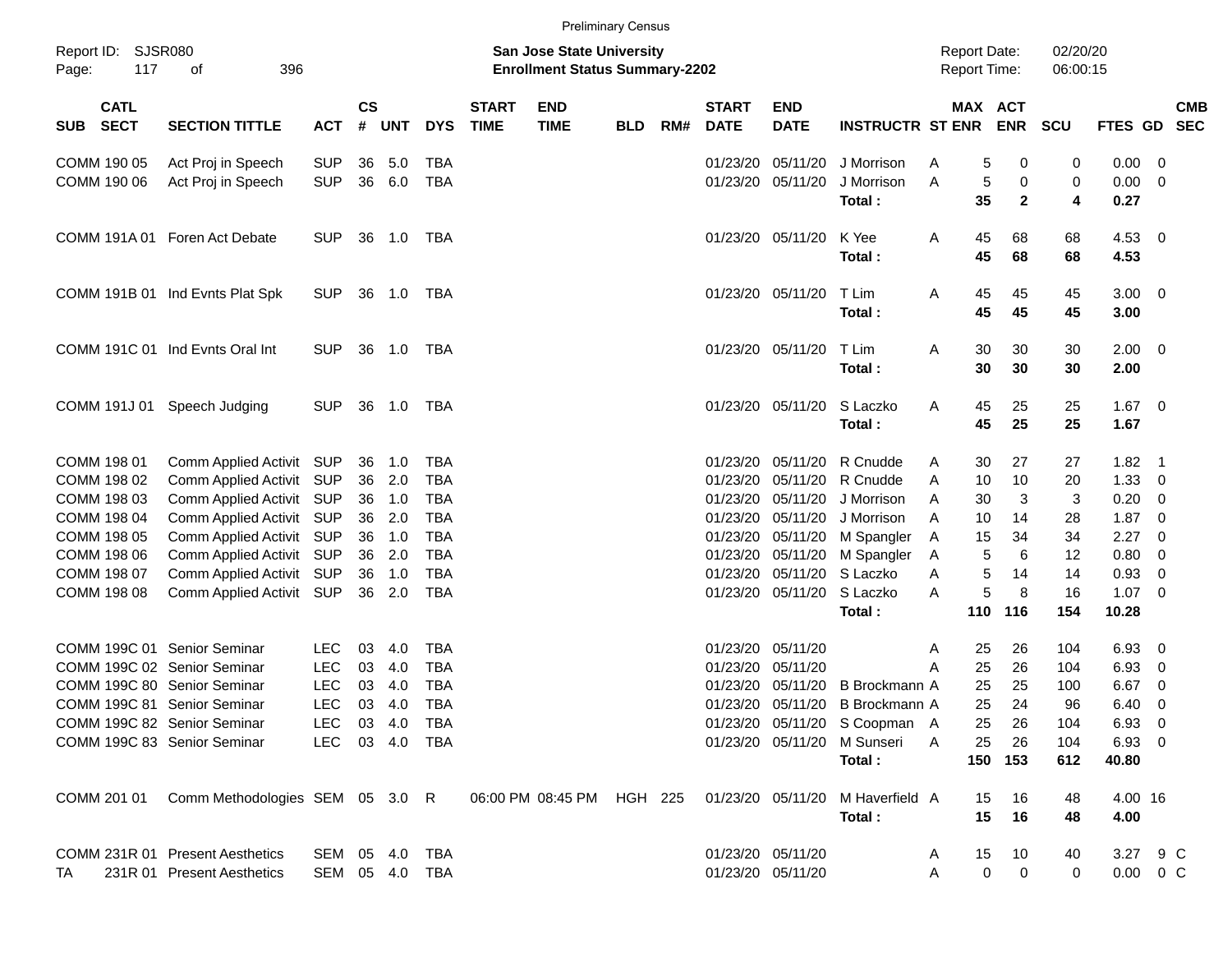|                                          |                                 |            |                    |            |            |                             |                                                                           | <b>Preliminary Census</b> |     |                             |                           |                                 |                                     |              |              |                         |         |                |                          |
|------------------------------------------|---------------------------------|------------|--------------------|------------|------------|-----------------------------|---------------------------------------------------------------------------|---------------------------|-----|-----------------------------|---------------------------|---------------------------------|-------------------------------------|--------------|--------------|-------------------------|---------|----------------|--------------------------|
| Report ID:<br>118<br>Page:               | <b>SJSR080</b><br>396<br>οf     |            |                    |            |            |                             | <b>San Jose State University</b><br><b>Enrollment Status Summary-2202</b> |                           |     |                             |                           |                                 | <b>Report Date:</b><br>Report Time: |              |              | 02/20/20<br>06:00:15    |         |                |                          |
| <b>CATL</b><br><b>SECT</b><br><b>SUB</b> | <b>SECTION TITTLE</b>           | <b>ACT</b> | $\mathsf{cs}$<br># | <b>UNT</b> | <b>DYS</b> | <b>START</b><br><b>TIME</b> | <b>END</b><br><b>TIME</b>                                                 | <b>BLD</b>                | RM# | <b>START</b><br><b>DATE</b> | <b>END</b><br><b>DATE</b> | <b>INSTRUCTR ST ENR</b>         | MAX ACT                             |              | <b>ENR</b>   | <b>SCU</b>              | FTES GD |                | <b>CMB</b><br><b>SEC</b> |
|                                          |                                 |            |                    |            |            |                             |                                                                           |                           |     |                             |                           | Total:                          |                                     | 15           | 10           | 40                      | 3.27    |                |                          |
|                                          | COMM 255R 01 Sem Comm Theory    | SEM 05 4.0 |                    |            | TBA        |                             |                                                                           |                           |     | 01/23/20 05/11/20           |                           |                                 | Α                                   | 15           | 16           | 64                      | 5.33 16 |                |                          |
|                                          |                                 |            |                    |            |            |                             |                                                                           |                           |     |                             |                           | Total:                          |                                     | 15           | 16           | 64                      | 5.33    |                |                          |
| COMM 280 01                              | Independent Study               | <b>SUP</b> | 25                 | 1.0        | <b>TBA</b> |                             |                                                                           |                           |     | 01/23/20                    | 05/11/20                  | M Spangler                      | A                                   | 5            | 3            | 3                       | 0.25    | -3             |                          |
| COMM 280 02                              | Independent Study               | <b>SUP</b> | 25                 | 2.0        | <b>TBA</b> |                             |                                                                           |                           |     | 01/23/20                    | 05/11/20                  | R Halualani                     | A                                   | 5            | $\mathbf 1$  | $\overline{\mathbf{c}}$ | 0.17    | $\overline{1}$ |                          |
| COMM 280 03                              | Independent Study               | <b>SUP</b> | 25                 | 3.0        | <b>TBA</b> |                             |                                                                           |                           |     | 01/23/20                    | 05/11/20                  | M Spangler                      | $\mathsf{A}$                        | 5            | 1            | 3                       | 0.20    | 0              |                          |
| COMM 280 04                              | Independent Study               | <b>SUP</b> | 25                 | 3.0        | <b>TBA</b> |                             |                                                                           |                           |     | 01/23/20                    | 05/11/20                  | M Haverfield A                  |                                     | 3            | 1            | 3                       | 0.25    | $\overline{1}$ |                          |
| COMM 280 05                              | Independent Study               | <b>SUP</b> | 25                 | 3.0        | <b>TBA</b> |                             |                                                                           |                           |     | 01/23/20                    | 05/11/20                  |                                 | A                                   | 2            | 0            | 0                       | 0.00    | 0              |                          |
| COMM 280 06                              | Independent Study               | <b>SUP</b> | 25                 | 1.0        | <b>TBA</b> |                             |                                                                           |                           |     | 01/23/20                    | 05/11/20                  | S Coopman                       | A                                   | 5            | $\mathbf 1$  | 0                       | 0.08    | -1             |                          |
| COMM 280 07                              | Independent Study               | <b>SUP</b> | 25                 | 2.0        | <b>TBA</b> |                             |                                                                           |                           |     | 01/23/20                    | 05/11/20                  | M Haverfield A                  |                                     | 5            | 1            | 0                       | 0.17    | $\overline{1}$ |                          |
| COMM 280 08                              | Independent Study               | <b>SUP</b> | 25                 | 1.0        | <b>TBA</b> |                             |                                                                           |                           |     | 01/23/20                    | 05/11/20                  | M Haverfield A                  |                                     | 5            | 0            | 0                       | 0.00    | 0              |                          |
|                                          |                                 |            |                    |            |            |                             |                                                                           |                           |     |                             |                           | Total:                          |                                     | 35           | 8            | 11                      | 1.12    |                |                          |
| COMM 285B 01 TA Practicum II             |                                 | <b>SUP</b> | 25                 | 2.0        | TBA        |                             |                                                                           |                           |     | 01/23/20 05/11/20           |                           | T Hart                          | Α                                   | 15           | 6            | 12                      | 1.00 6  |                |                          |
|                                          |                                 |            |                    |            |            |                             |                                                                           |                           |     |                             |                           | Total:                          |                                     | 15           | 6            | 12                      | 1.00    |                |                          |
| COMM 291 01                              | Grad Internship                 | <b>SUP</b> | 25                 | 1.0        | <b>TBA</b> |                             |                                                                           |                           |     | 01/23/20                    | 05/11/20                  | J Morrison                      | A                                   | 5            | 1            | 1                       | 0.08    | $\overline{1}$ |                          |
| COMM 291 02                              | Grad Internship                 | <b>SUP</b> | 25                 | 2.0        | <b>TBA</b> |                             |                                                                           |                           |     | 01/23/20                    | 05/11/20                  | J Morrison                      | Α                                   | 5            | 0            | 0                       | 0.00    | 0              |                          |
| COMM 291 03                              | Grad Internship                 | <b>SUP</b> | 25                 | 3.0        | <b>TBA</b> |                             |                                                                           |                           |     | 01/23/20                    | 05/11/20                  | J Morrison                      | A                                   | 5            | 1            | 3                       | 0.25    | $\overline{1}$ |                          |
| COMM 291 04                              | Grad Internship                 | <b>SUP</b> | 25                 | 4.0        | <b>TBA</b> |                             |                                                                           |                           |     | 01/23/20                    | 05/11/20                  | J Morrison                      | A                                   | 5            | 0            | 0                       | 0.00    | $\mathbf 0$    |                          |
|                                          |                                 |            |                    |            |            |                             |                                                                           |                           |     |                             |                           | Total:                          |                                     | 20           | $\mathbf{2}$ | 4                       | 0.33    |                |                          |
|                                          | COMM 295R 01 Top in Comm Studie | LEC        |                    | 03 4.0     | TBA        |                             |                                                                           |                           |     | 01/23/20 05/11/20           |                           |                                 | Α                                   | 15           | 16           | 64                      | 5.20 14 |                |                          |
|                                          |                                 |            |                    |            |            |                             |                                                                           |                           |     |                             |                           | Total:                          |                                     | 15           | 16           | 64                      | 5.20    |                |                          |
| COMM 298 01                              | Master's Project                | <b>SUP</b> | 25                 | 1.0        | <b>TBA</b> |                             |                                                                           |                           |     | 01/23/20                    | 05/11/20                  | K McConnell A                   |                                     | 5            | 0            | 0                       | 0.00    | 0              |                          |
| COMM 298 02                              | Master's Project                | <b>SUP</b> | 25                 | 2.0        | <b>TBA</b> |                             |                                                                           |                           |     | 01/23/20                    | 05/11/20                  | K McConnell A                   |                                     | 25           | 0            | 0                       | 0.00    | 0              |                          |
| COMM 298 03                              | Master's Project                | <b>SUP</b> | 25                 | 4.0        | <b>TBA</b> |                             |                                                                           |                           |     | 01/23/20                    | 05/11/20                  | K McConnell A                   |                                     | $\mathbf{1}$ | 0            | 0                       | 0.00    | 0              |                          |
| COMM 298 04                              | Master's Project                | <b>SUP</b> | 25                 | 4.0 TBA    |            |                             |                                                                           |                           |     |                             |                           | 01/23/20 05/11/20 K McConnell A |                                     | 1            | 3            | 12                      | 1.00    | -3             |                          |
|                                          |                                 |            |                    |            |            |                             |                                                                           |                           |     |                             |                           | Total:                          |                                     | 32           | 3            | 12                      | 1.00    |                |                          |
| COMM 299 01                              | Master's Thesis                 | <b>SUP</b> |                    | 25 1.0     | TBA        |                             |                                                                           |                           |     |                             | 01/23/20 05/11/20         | K McConnell A                   |                                     | 5            | 0            | 0                       | 0.00    | $\overline{0}$ |                          |
| COMM 299 02                              | Master's Thesis                 | <b>SUP</b> | 25                 | 2.0        | TBA        |                             |                                                                           |                           |     | 01/23/20 05/11/20           |                           |                                 | Α                                   | 5            | 0            | 0                       | 0.00    | - 0            |                          |
| COMM 299 03                              | Master's Thesis                 | <b>SUP</b> | 25                 | 3.0        | TBA        |                             |                                                                           |                           |     | 01/23/20 05/11/20           |                           |                                 | Α                                   | 3            | 0            | 0                       | 0.00    | 0              |                          |
| COMM 299 04                              | Master's Thesis                 | <b>SUP</b> | 25                 | 4.0        | TBA        |                             |                                                                           |                           |     | 01/23/20 05/11/20           |                           |                                 |                                     | 5            | 0            | 0                       | 0.00    | 0              |                          |
| COMM 299 05                              | Master's Thesis                 | <b>SUP</b> |                    | 25 6.0     | TBA        |                             |                                                                           |                           |     | 01/23/20 05/11/20           |                           |                                 |                                     | 3            | 0            | 0                       | 0.00    | 0              |                          |
|                                          |                                 |            |                    |            |            |                             |                                                                           |                           |     |                             |                           | Total:                          |                                     | 21           | 0            | 0                       | 0.00    |                |                          |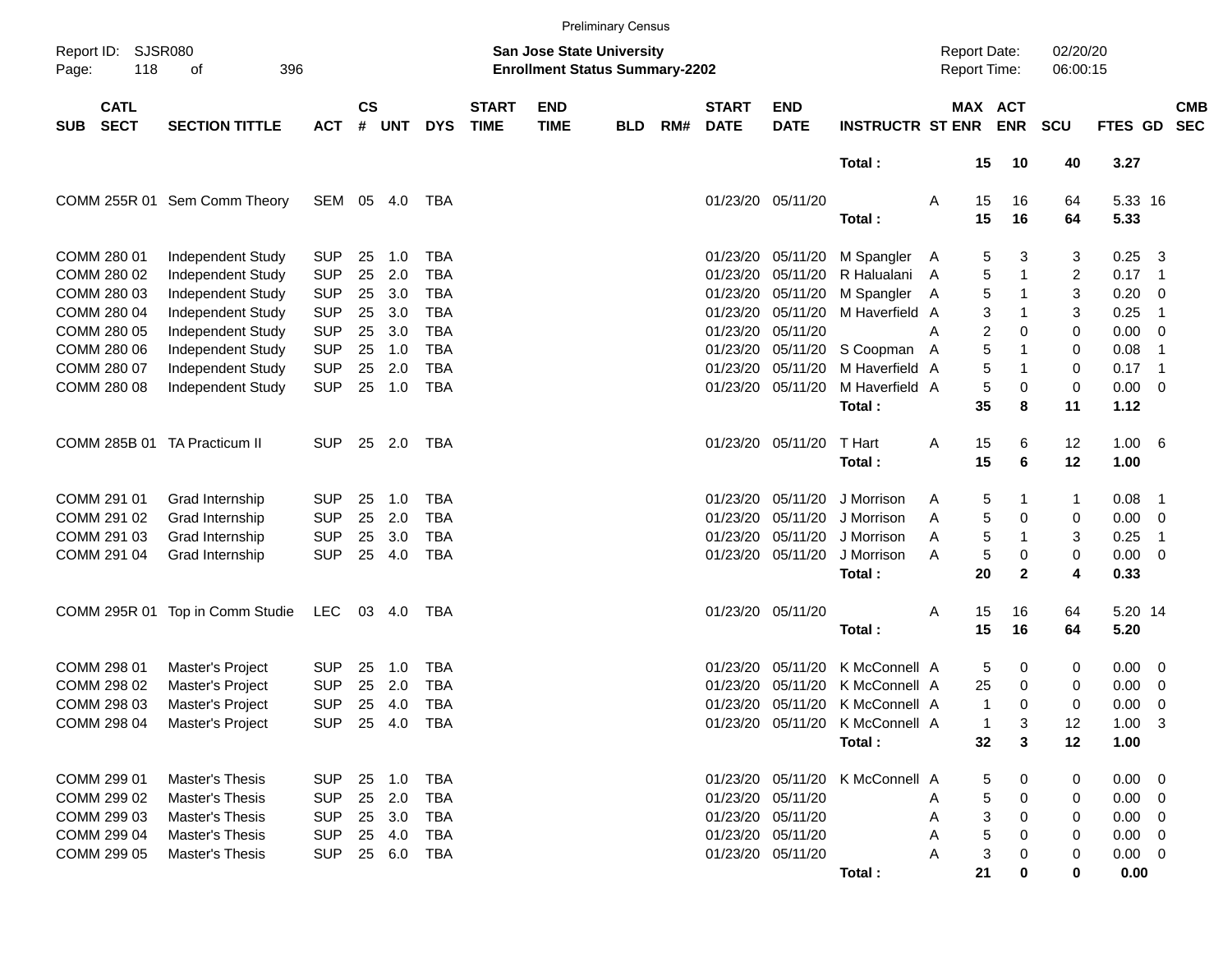|                             |                            |     |                       |     |           |    |            |                             |                    | <b>Preliminary Census</b>                                                 |     |                             |                           |                         |                                            |                       |                      |             |            |
|-----------------------------|----------------------------|-----|-----------------------|-----|-----------|----|------------|-----------------------------|--------------------|---------------------------------------------------------------------------|-----|-----------------------------|---------------------------|-------------------------|--------------------------------------------|-----------------------|----------------------|-------------|------------|
| Report ID: SJSR080<br>Page: |                            | 119 | of                    | 396 |           |    |            |                             |                    | <b>San Jose State University</b><br><b>Enrollment Status Summary-2202</b> |     |                             |                           |                         | <b>Report Date:</b><br><b>Report Time:</b> |                       | 02/20/20<br>06:00:15 |             |            |
| <b>SUB</b>                  | <b>CATL</b><br><b>SECT</b> |     | <b>SECTION TITTLE</b> |     | ACT # UNT | СS | <b>DYS</b> | <b>START</b><br><b>TIME</b> | <b>END</b><br>TIME | <b>BLD</b>                                                                | RM# | <b>START</b><br><b>DATE</b> | <b>END</b><br><b>DATE</b> | <b>INSTRUCTR ST ENR</b> |                                            | MAX ACT<br><b>ENR</b> | <b>SCU</b>           | FTES GD SEC | <b>CMB</b> |

**Department : Communication Studies** 

|     |    |      | 959.67                                              |
|-----|----|------|-----------------------------------------------------|
|     |    |      | 409.87                                              |
|     |    |      | 528.55                                              |
| 183 | 77 | -255 | 21.25                                               |
|     |    |      | 5022 4720 14329<br>2386 2252 6148<br>2453 2391 7926 |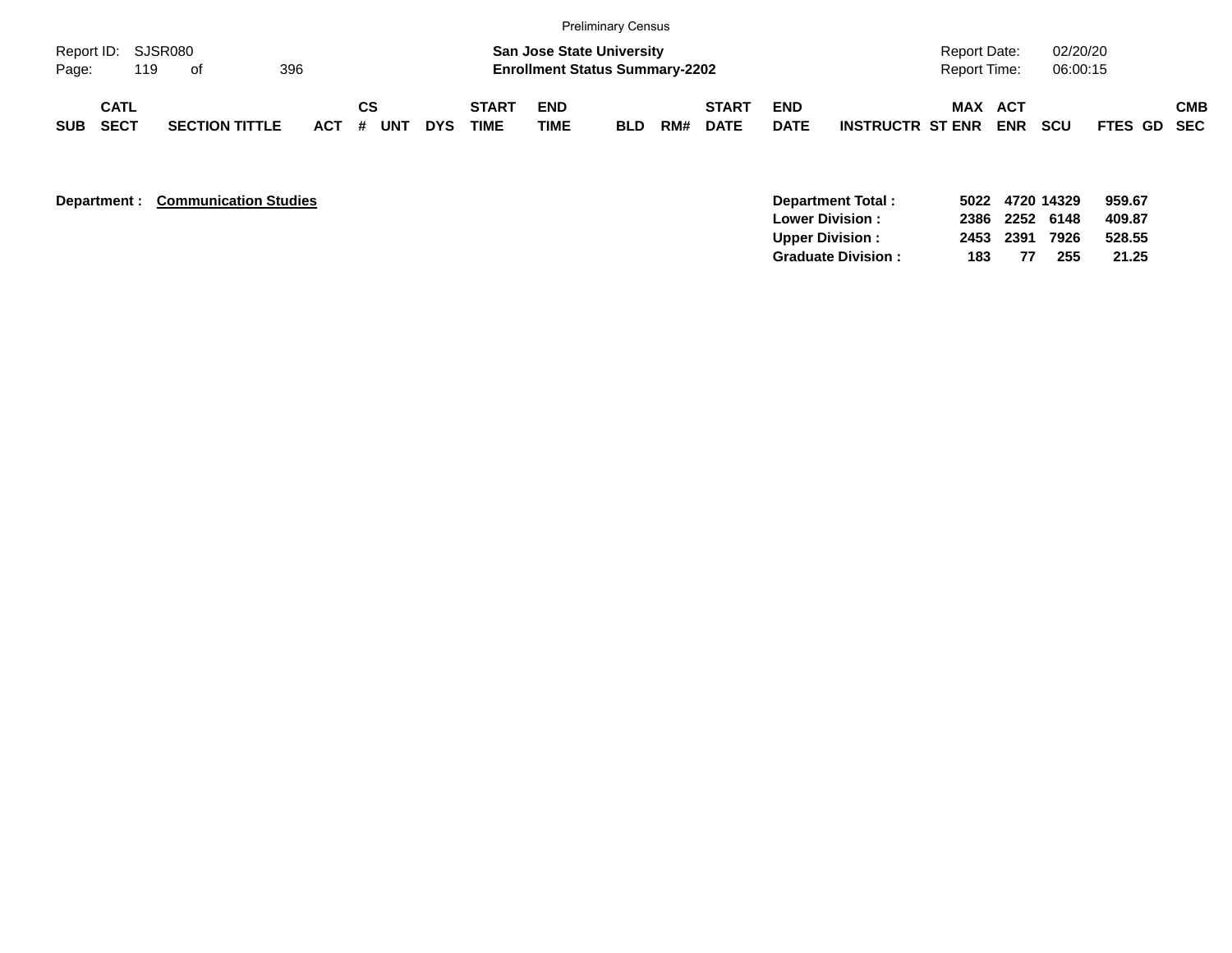|                                                    |                            |                                                 |                   |               |              |                  |                             | <b>Preliminary Census</b>                                                 |            |     |                             |                           |                                   |                                            |          |            |                      |                |                                                    |                          |
|----------------------------------------------------|----------------------------|-------------------------------------------------|-------------------|---------------|--------------|------------------|-----------------------------|---------------------------------------------------------------------------|------------|-----|-----------------------------|---------------------------|-----------------------------------|--------------------------------------------|----------|------------|----------------------|----------------|----------------------------------------------------|--------------------------|
| SJSR080<br>Report ID:<br>120<br>οf<br>396<br>Page: |                            |                                                 |                   |               |              |                  |                             | <b>San Jose State University</b><br><b>Enrollment Status Summary-2202</b> |            |     |                             |                           |                                   | <b>Report Date:</b><br><b>Report Time:</b> |          |            | 02/20/20<br>06:00:15 |                |                                                    |                          |
| <b>SUB</b>                                         | <b>CATL</b><br><b>SECT</b> | <b>SECTION TITTLE</b>                           | <b>ACT</b>        | $\mathsf{cs}$ | # UNT        | <b>DYS</b>       | <b>START</b><br><b>TIME</b> | <b>END</b><br><b>TIME</b>                                                 | <b>BLD</b> | RM# | <b>START</b><br><b>DATE</b> | <b>END</b><br><b>DATE</b> | <b>INSTRUCTR ST ENR</b>           |                                            | MAX ACT  | <b>ENR</b> | <b>SCU</b>           | <b>FTES GD</b> |                                                    | <b>CMB</b><br><b>SEC</b> |
| <b>College</b>                                     |                            | <b>Social Sciences</b>                          |                   |               |              |                  |                             |                                                                           |            |     |                             |                           |                                   |                                            |          |            |                      |                |                                                    |                          |
| Department :                                       |                            | <b>Urban &amp; Regional Planning</b>            |                   |               |              |                  |                             | 12:00 PM 01:15 PM                                                         |            |     |                             |                           |                                   |                                            |          |            |                      |                |                                                    |                          |
| <b>GEOG</b><br><b>GEOG</b>                         | 1 0 1<br>180               | Geog Natural Env                                | LEC<br><b>LEC</b> | 02<br>02      | 3.0<br>3.0   | TR<br><b>TBA</b> |                             |                                                                           | CL         | 224 | 01/23/20<br>01/23/20        | 05/11/20<br>05/11/20      | J Hasty<br>G Pereira              | A<br>A                                     | 30<br>30 | 22<br>30   | 66<br>90             | 4.40<br>6.00   | $\overline{0}$                                     |                          |
| <b>GEOG</b>                                        | 181                        | Geog Natural Env                                | <b>LEC</b>        | 02            | 3.0          | <b>TBA</b>       |                             |                                                                           |            |     | 01/23/20                    | 05/11/20                  | E Pena                            | A                                          | 30       | 32         | 96                   | 6.40           | $\overline{\mathbf{0}}$<br>$\overline{\mathbf{0}}$ |                          |
|                                                    |                            | Geog Natural Env                                |                   |               |              |                  |                             |                                                                           |            |     |                             |                           | Total:                            |                                            | 90       | 84         | 252                  | 16.80          |                                                    |                          |
|                                                    |                            |                                                 |                   |               |              |                  |                             |                                                                           |            |     |                             |                           |                                   |                                            |          |            |                      |                |                                                    |                          |
| GEOG 1001                                          |                            | <b>Cultural Geography</b>                       | <b>LEC</b>        | 02            | 3.0          | TR               |                             | 10:30 AM 11:45 AM                                                         | CL         | 224 | 01/23/20                    | 05/11/20                  | J Hasty                           | A                                          | 30       | 23         | 69                   | 4.60           | $\overline{\phantom{0}}$                           |                          |
| GEOG 1080                                          |                            | <b>Cultural Geography</b>                       | LEC               | 02            | 3.0          | <b>TBA</b>       |                             |                                                                           |            |     | 01/23/20                    | 05/11/20                  | E Pena                            | А                                          | 30       | 34         | 102                  | 6.80           | $\overline{\mathbf{0}}$                            |                          |
| GEOG 1081                                          |                            | <b>Cultural Geography</b>                       | <b>LEC</b>        | 02            | 3.0          | <b>TBA</b>       |                             |                                                                           |            |     | 01/23/20                    | 05/11/20                  | K Richardson A                    |                                            | 30       | 26         | 78                   | 5.20           | - 0                                                |                          |
|                                                    |                            |                                                 |                   |               |              |                  |                             |                                                                           |            |     |                             |                           | Total:                            |                                            | 90       | 83         | 249                  | 16.60          |                                                    |                          |
|                                                    |                            |                                                 |                   |               |              |                  |                             |                                                                           |            |     |                             |                           |                                   |                                            |          |            |                      |                |                                                    |                          |
| GEOG 1201                                          |                            | Global Geography                                | <b>LEC</b>        | 01            | 3.0          | MW               |                             | 10:30 AM 11:45 AM                                                         | CL         | 224 | 01/23/20                    | 05/11/20                  | A Gutierrez                       | A                                          | 30       | 30         | 90                   | 6.00           | $\overline{\mathbf{0}}$                            |                          |
| GEOG 1280                                          |                            | Global Geography                                | <b>LEC</b>        | 01            | 3.0          | TBA              |                             |                                                                           |            |     | 01/23/20                    | 05/11/20                  | G Pereira                         | A                                          | 30       | 29         | 87                   | 5.80           | $\overline{\mathbf{0}}$                            |                          |
| GEOG 1281                                          |                            | Global Geography                                | <b>LEC</b>        | 01            | 3.0          | <b>TBA</b>       |                             |                                                                           |            |     | 01/23/20                    | 05/11/20                  | G Pereira                         | A                                          | 30       | 26         | 78                   | 5.20           | - 0                                                |                          |
|                                                    |                            |                                                 |                   |               |              |                  |                             |                                                                           |            |     |                             |                           | Total:                            |                                            | 90       | 85         | 255                  | 17.00          |                                                    |                          |
|                                                    |                            |                                                 |                   |               |              |                  |                             |                                                                           |            |     |                             |                           |                                   |                                            |          |            |                      |                |                                                    |                          |
| GEOG 112 01                                        |                            | Nat Cult Terr Disp                              | LEC.              | 02            | 3.0          | <b>MW</b>        |                             | 12:00 PM 01:15 PM                                                         | CL.        | 224 | 01/23/20                    | 05/11/20                  | M Kelley                          | A                                          | 30       | 30         | 90                   | 6.00           | $\overline{\phantom{0}}$                           |                          |
| GEOG 112 02                                        |                            | Nat Cult Terr Disp                              | <b>LEC</b>        | 02            | 3.0          | <b>MW</b>        |                             | 03:00 PM 04:15 PM                                                         | CL         | 224 | 01/23/20                    | 05/11/20                  | M Kelley                          | Α                                          | 30       | 32         | 96                   | 6.40           | $\overline{0}$                                     |                          |
| GEOG 112 80                                        |                            | Nat Cult Terr Disp                              | <b>LEC</b>        | 02            | 3.0          | TBA              |                             |                                                                           |            |     | 01/23/20                    | 05/11/20                  | K Rohrmeier A                     |                                            | 30       | 30         | 90                   | 6.00           | 0                                                  |                          |
| GEOG 112 81                                        |                            | Nat Cult Terr Disp                              | <b>LEC</b>        | 02            | 3.0          | TBA              |                             |                                                                           |            |     | 01/23/20                    | 05/11/20                  | K Rohrmeier A                     |                                            | 30       | 30         | 90                   | 6.00           | 0                                                  |                          |
| GEOG 112 82                                        |                            | Nat Cult Terr Disp                              | <b>LEC</b>        | 02            | 3.0          | TBA              |                             |                                                                           |            |     | 01/23/20                    | 05/11/20                  | K Rohrmeier A                     |                                            | 30       | 30         | 90                   | 6.00           | 0                                                  |                          |
| GEOG 112 83                                        |                            | Nat Cult Terr Disp                              | <b>LEC</b>        | 02            | 3.0          | <b>TBA</b>       |                             |                                                                           |            |     | 01/23/20                    | 05/11/20                  | E Pena                            | Α                                          | 30       | 33         | 99                   | 6.60           | $\overline{\mathbf{0}}$                            |                          |
|                                                    |                            |                                                 |                   |               |              |                  |                             |                                                                           |            |     |                             |                           | Total:                            |                                            | 180      | 185        | 555                  | 37.00          |                                                    |                          |
| GEOG 113 01                                        |                            | <b>Global Cities</b>                            | LEC.              | 02            | 3.0          | $\mathsf{T}$     |                             | 01:30 PM 04:15 PM                                                         | CL.        | 224 | 01/23/20                    | 05/11/20                  | K Richardson A                    |                                            | 25       | 13         | 39                   | $2.60 \t 0$    |                                                    |                          |
|                                                    |                            |                                                 |                   |               |              |                  |                             |                                                                           |            |     |                             |                           | Total:                            |                                            | 25       | 13         | 39                   | 2.60           |                                                    |                          |
| GEOG 115 01                                        |                            |                                                 | LEC               |               | 3.0          |                  |                             |                                                                           |            |     |                             |                           |                                   | Х                                          | 0        | 0          | 0                    | 0.00           | $\overline{\phantom{0}}$                           |                          |
| GEOG 115 02                                        |                            | Global Development<br><b>Global Development</b> | <b>LEC</b>        | 02            | 3.0          | M                |                             | 04:30 PM 07:15 PM                                                         | CL         |     |                             |                           | 303B 01/23/20 05/11/20 A deGrassi | A                                          | 25       | 9          | 27                   | 1.80           | $\overline{\mathbf{0}}$                            |                          |
|                                                    |                            |                                                 |                   |               |              |                  |                             |                                                                           |            |     |                             |                           | Total:                            |                                            | 25       | 9          | 27                   | 1.80           |                                                    |                          |
|                                                    |                            |                                                 |                   |               |              |                  |                             |                                                                           |            |     |                             |                           |                                   |                                            |          |            |                      |                |                                                    |                          |
| GEOG 130 80                                        |                            | <b>Natural Resources</b>                        | LEC 02 3.0 TBA    |               |              |                  |                             |                                                                           |            |     |                             | 01/23/20 05/11/20         | G Pereira                         | A                                          | 30       | 19         | 57                   | $3.85$ 1       |                                                    |                          |
|                                                    |                            |                                                 |                   |               |              |                  |                             |                                                                           |            |     |                             |                           | Total:                            |                                            | 30       | 19         | 57                   | 3.85           |                                                    |                          |
|                                                    |                            |                                                 |                   |               |              |                  |                             |                                                                           |            |     |                             |                           |                                   |                                            |          |            |                      |                |                                                    |                          |
| GEOG 171 01                                        |                            | Adv GIS                                         |                   |               | LEC 02 3.0 W |                  |                             | 05:00 PM 06:45 PM                                                         | WSQ 111    |     |                             | 01/23/20 05/11/20         | W Harmon                          | A                                          | 20       | 10         | 20                   | $2.20$ 4       |                                                    |                          |
| GEOG 171 02                                        |                            | Adv GIS                                         | LAB               |               | 15  0.0  W   |                  |                             | 07:00 PM 09:45 PM                                                         | WSQ 113    |     |                             | 01/23/20 05/11/20         | W Harmon                          | A                                          | 20       | 10         | 10                   | 0.004          |                                                    |                          |
|                                                    |                            |                                                 |                   |               |              |                  |                             |                                                                           |            |     |                             |                           | Total:                            |                                            | 40       | 20         | 30                   | 2.20           |                                                    |                          |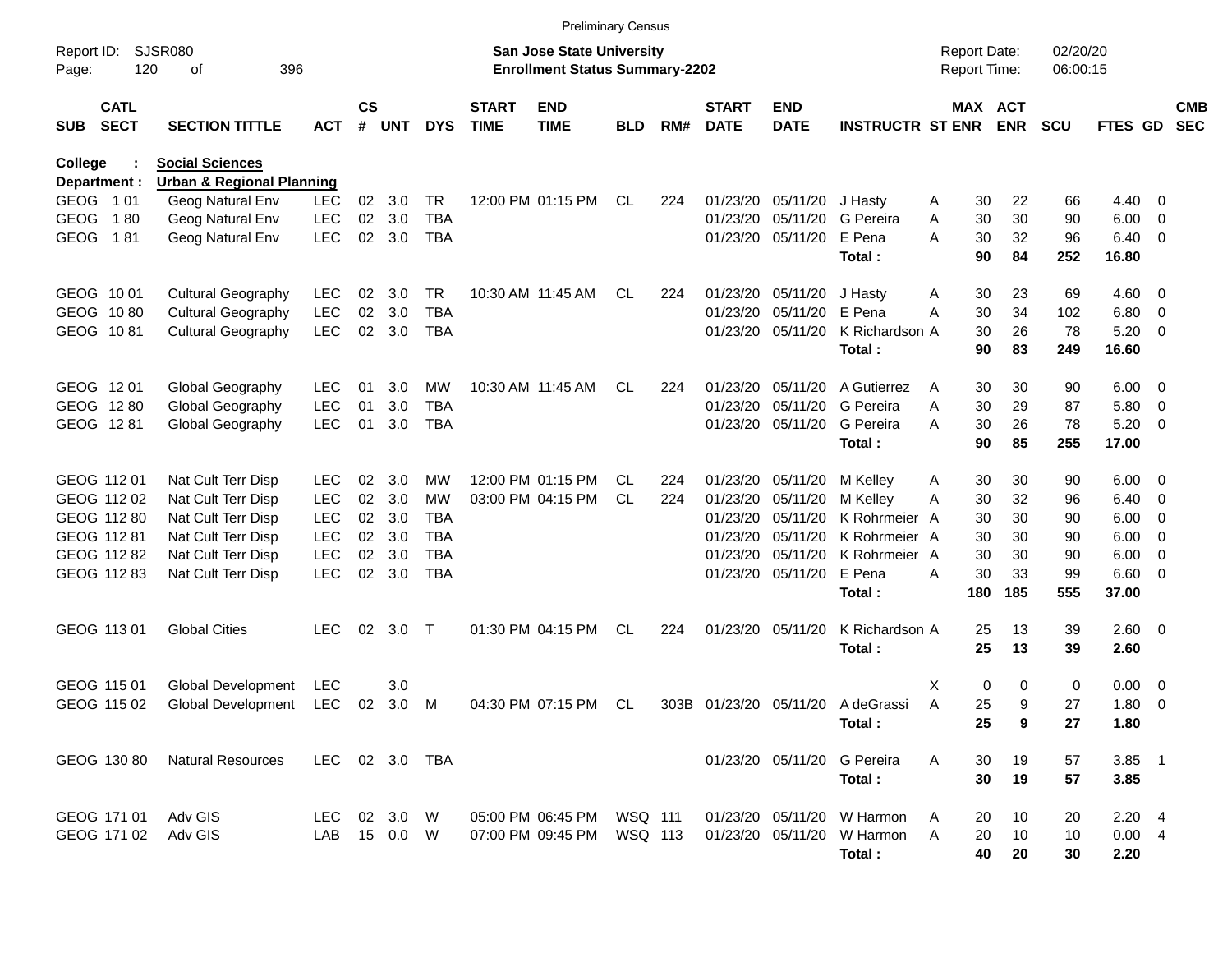|                                   |                                |            |                |            |                |                             |                                                                           | <b>Preliminary Census</b> |     |                                     |                           |                         |                      |                                      |            |                     |                          |  |
|-----------------------------------|--------------------------------|------------|----------------|------------|----------------|-----------------------------|---------------------------------------------------------------------------|---------------------------|-----|-------------------------------------|---------------------------|-------------------------|----------------------|--------------------------------------|------------|---------------------|--------------------------|--|
| Report ID: SJSR080<br>Page:       | 121<br>396<br>οf               |            |                |            |                |                             | <b>San Jose State University</b><br><b>Enrollment Status Summary-2202</b> |                           |     | <b>Report Date:</b><br>Report Time: |                           |                         | 02/20/20<br>06:00:15 |                                      |            |                     |                          |  |
| <b>CATL</b><br><b>SECT</b><br>SUB | <b>SECTION TITTLE</b>          | <b>ACT</b> | <b>CS</b><br># | <b>UNT</b> | <b>DYS</b>     | <b>START</b><br><b>TIME</b> | <b>END</b><br><b>TIME</b>                                                 | <b>BLD</b>                | RM# | <b>START</b><br><b>DATE</b>         | <b>END</b><br><b>DATE</b> | <b>INSTRUCTR ST ENR</b> |                      | MAX ACT<br><b>ENR</b>                | <b>SCU</b> | FTES GD SEC         | <b>CMB</b>               |  |
| GEOG 180 01                       | <b>Indiv Studies</b>           | <b>SUP</b> | 36             | 3.0        | TBA            |                             |                                                                           |                           |     |                                     | 01/23/20 05/11/20         |                         | A                    | 0                                    | 0          | 0.00                | - 0                      |  |
| GEOG 180 02                       | <b>Indiv Studies</b>           | <b>SUP</b> | 36             | 4.0        | <b>TBA</b>     |                             |                                                                           |                           |     |                                     | 01/23/20 05/11/20         |                         | A<br>$\mathbf{1}$    | 0                                    | 0          | 0.00                | $\overline{\mathbf{0}}$  |  |
|                                   |                                |            |                |            |                |                             |                                                                           |                           |     |                                     |                           | Total:                  |                      | $\mathbf{2}$<br>$\bf{0}$             | 0          | 0.00                |                          |  |
| GEOG 181 01                       | Rem Sens Basi Theo             | LEC        |                | 3.0        |                |                             |                                                                           |                           |     |                                     |                           |                         | Х                    | 0<br>0                               | 0          | $0.00 \t 0$         |                          |  |
| GEOG 181 02                       | Rem Sens Basi Theo             | LAB        |                | 0.0        |                |                             |                                                                           |                           |     |                                     |                           |                         | X                    | 0<br>0                               | 0          | 0.00                | $\overline{\phantom{0}}$ |  |
|                                   |                                |            |                |            |                |                             |                                                                           |                           |     |                                     |                           | Total:                  |                      | $\mathbf 0$<br>$\bf{0}$              | 0          | 0.00                |                          |  |
| GEOG 186 01                       | <b>Field Physical</b>          | <b>SUP</b> | 36             | 3.0        | M              |                             | 01:30 PM 04:15 PM                                                         | WSQ 113                   |     |                                     | 01/23/20 05/11/20         | A deGrassi<br>Total:    | A<br>22<br>22        | 11<br>11                             | 33<br>33   | $2.20 \t 0$<br>2.20 |                          |  |
| GEOG 197 01                       | Geog Internship                | <b>SUP</b> | 36             | 1.0        | <b>TBA</b>     |                             |                                                                           |                           |     | 01/23/20                            | 05/11/20                  | K Richardson A          | $\mathbf{1}$         | 1                                    | 1          | $0.07 \quad 0$      |                          |  |
| GEOG 197 02                       | Geog Internship                | <b>SUP</b> | 36             | 3.0        | <b>TBA</b>     |                             |                                                                           |                           |     | 01/23/20                            | 05/11/20                  | K Richardson A          | $\mathbf{1}$         | $\mathbf{1}$                         | 3          | 0.20                | $\overline{\mathbf{0}}$  |  |
| GEOG 197 03                       | Geog Internship                | <b>SUP</b> | 36             | 5.0        | <b>TBA</b>     |                             |                                                                           |                           |     |                                     | 01/23/20 05/11/20         | K Richardson A          | $\mathbf{1}$         | 0                                    | 0          | 0.00                | $\overline{\phantom{0}}$ |  |
|                                   |                                |            |                |            |                |                             |                                                                           |                           |     |                                     |                           | Total:                  |                      | 3<br>$\mathbf{2}$                    | 4          | 0.27                |                          |  |
| GEOG 239 01                       | Sem: Geog Info Tech SEM 05 3.0 |            |                |            | M              |                             | 06:00 PM 08:45 PM                                                         | WSQ 113                   |     |                                     | 01/23/20 05/11/20         | P Vyas<br>Total:        | 15<br>A<br>15        | 7<br>$\overline{7}$                  | 21<br>21   | 1.604<br>1.60       |                          |  |
| GEOG 298 01                       | <b>Special Study</b>           | <b>SUP</b> | 25             | 3.0        | TBA            |                             |                                                                           |                           |     | 01/23/20                            | 05/11/20                  | K Richardson A          | $\mathbf{1}$         | 1                                    | 3          | 0.25                | $\overline{\phantom{1}}$ |  |
| GEOG 298 02                       | <b>Special Study</b>           | <b>SUP</b> |                | 25 4.0     | TBA            |                             |                                                                           |                           |     |                                     | 01/23/20 05/11/20         | K Richardson A          |                      | $\mathbf{1}$<br>0                    | 0          | $0.00 \t 0$         |                          |  |
|                                   |                                |            |                |            |                |                             |                                                                           |                           |     |                                     |                           | Total:                  |                      | $\mathbf{2}$<br>$\blacktriangleleft$ | 3          | 0.25                |                          |  |
| GEOG 299 01                       | MA Thesis/Project              | <b>SUP</b> | 25             | 1.0        | TBA            |                             |                                                                           |                           |     | 01/23/20                            | 05/11/20                  | K Richardson A          | 1                    | 0                                    | 0          | $0.00 \t 0$         |                          |  |
| GEOG 299 02                       | <b>MA Thesis/Project</b>       | <b>SUP</b> | 25             | 3.0        | <b>TBA</b>     |                             |                                                                           |                           |     | 01/23/20                            | 05/11/20                  | K Richardson A          | $\mathbf{1}$         | 1                                    | 3          | 0.25                | $\overline{1}$           |  |
| GEOG 299 03                       | <b>MA Thesis/Project</b>       | <b>SUP</b> | 25             | 4.0        | <b>TBA</b>     |                             |                                                                           |                           |     | 01/23/20                            | 05/11/20                  | K Richardson A          | $\mathbf{1}$         | 0                                    | 0          | 0.00                | $\overline{\mathbf{0}}$  |  |
| GEOG 299 04                       | <b>MA Thesis/Project</b>       | <b>SUP</b> | 25             | 6.0        | TBA            |                             |                                                                           |                           |     |                                     | 01/23/20 05/11/20         | K Richardson A          | 1                    | 0                                    | 0          | 0.00                | $\overline{\mathbf{0}}$  |  |
|                                   |                                |            |                |            |                |                             |                                                                           |                           |     |                                     |                           | Total:                  |                      | 4<br>1                               | 3          | 0.25                |                          |  |
| URBP 133 01                       | Intro Soc Iss Plan             | SEM        |                | 05 4.0     | TBA            |                             |                                                                           |                           |     |                                     | 01/23/20 05/11/20         |                         | A                    | 5<br>$\overline{2}$                  | 8          | 0.53                | 0 <sup>o</sup>           |  |
| AAS 133 01                        | Intro Soc Iss Plan             |            |                |            | SEM 05 4.0 TBA |                             |                                                                           |                           |     |                                     | 01/23/20 05/11/20         |                         | A                    | 0                                    | 4          |                     | $0.27 \t 0 C$            |  |
| AFAM 133 01                       | Intro Soc Iss Plan             |            |                |            | SEM 05 4.0 TBA |                             |                                                                           |                           |     |                                     | 01/23/20 05/11/20         |                         | Α                    | 0<br>$\overline{\mathbf{c}}$         | 8          |                     | $0.53$ 0 C               |  |
|                                   |                                |            |                |            |                |                             |                                                                           |                           |     |                                     |                           | Total:                  |                      | $5\phantom{.0}$<br>$5\phantom{.0}$   | 20         | 1.33                |                          |  |
| URBP 150 01                       | Intro Muni Finance             | <b>SEM</b> |                | 4.0        |                |                             |                                                                           |                           |     |                                     |                           |                         | X                    | 0<br>0                               | 0          | $0.00 \t 0$         |                          |  |
|                                   |                                |            |                |            |                |                             |                                                                           |                           |     |                                     |                           | Total:                  |                      | $\bf{0}$<br>$\bf{0}$                 | 0          | 0.00                |                          |  |
| URBP 156 01                       | Intro Local Trans              |            |                |            | SEM 05 4.0 TBA |                             |                                                                           |                           |     |                                     | 01/23/20 05/11/20         |                         | A                    | 5<br>$\overline{a}$                  | 8          |                     | $0.53$ 0 C               |  |
| ENVS 156 01                       | Intro Local Trans              |            |                |            | SEM 05 4.0 TBA |                             |                                                                           |                           |     |                                     | 01/23/20 05/11/20         |                         | Α                    | $\pmb{0}$<br>$\overline{2}$          | 8          |                     | 0.53 0 C                 |  |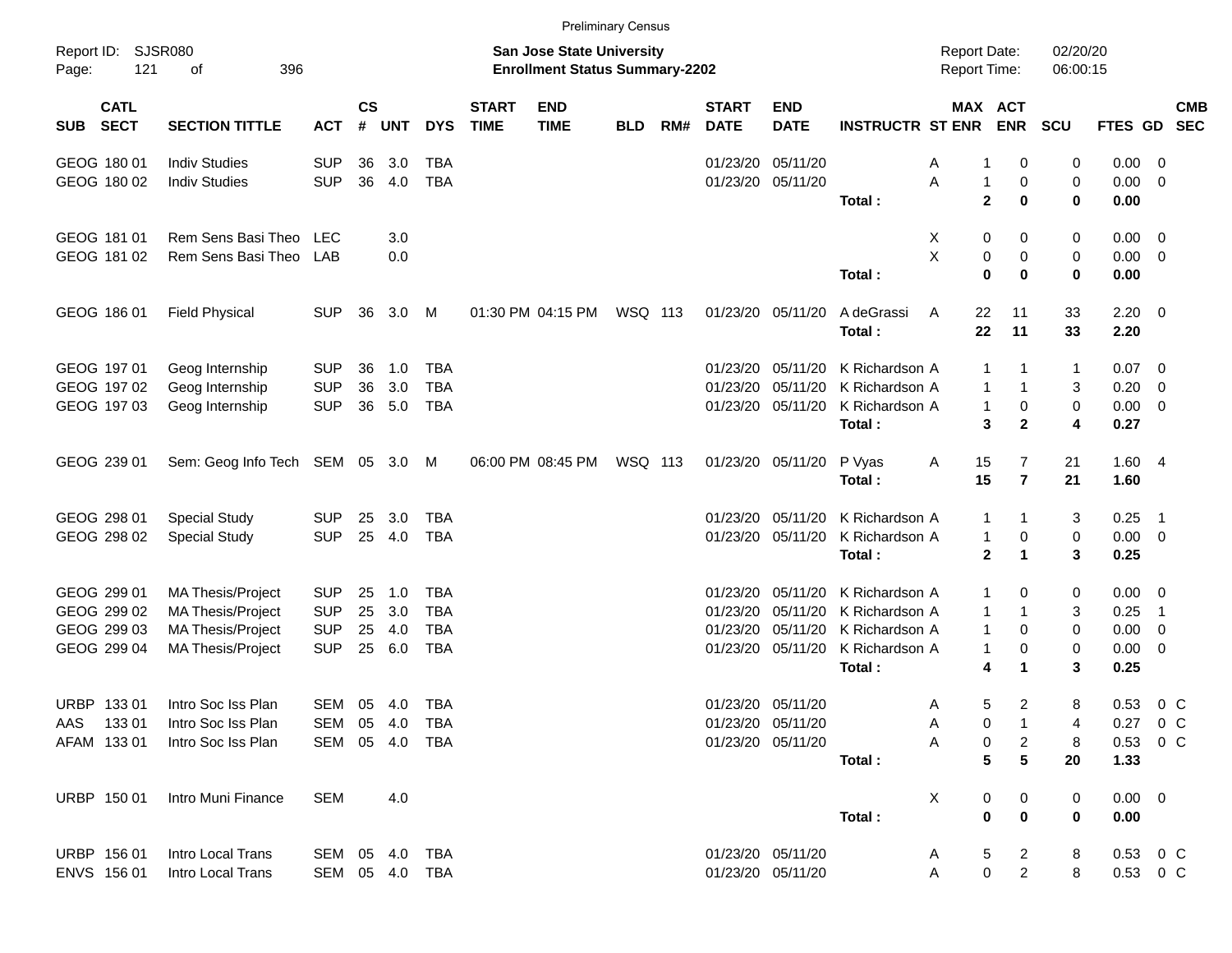|       |                                                          |                                                                              |                                        |                                                                           |                               |              |                             |                                        | <b>Preliminary Census</b> |     |                             |                                                |                                            |                                       |                                  |                           |                                                          |  |            |
|-------|----------------------------------------------------------|------------------------------------------------------------------------------|----------------------------------------|---------------------------------------------------------------------------|-------------------------------|--------------|-----------------------------|----------------------------------------|---------------------------|-----|-----------------------------|------------------------------------------------|--------------------------------------------|---------------------------------------|----------------------------------|---------------------------|----------------------------------------------------------|--|------------|
| Page: | Report ID: SJSR080<br>122                                | 396<br>of                                                                    |                                        | <b>San Jose State University</b><br><b>Enrollment Status Summary-2202</b> |                               |              |                             |                                        |                           |     |                             |                                                | <b>Report Date:</b><br><b>Report Time:</b> |                                       |                                  |                           | 02/20/20<br>06:00:15                                     |  |            |
|       | <b>CATL</b><br>SUB SECT                                  | <b>SECTION TITTLE</b>                                                        | <b>ACT</b>                             | $\mathsf{cs}$<br>#                                                        | <b>UNT</b>                    | <b>DYS</b>   | <b>START</b><br><b>TIME</b> | <b>END</b><br><b>TIME</b>              | <b>BLD</b>                | RM# | <b>START</b><br><b>DATE</b> | <b>END</b><br><b>DATE</b>                      | <b>INSTRUCTR ST ENR ENR</b>                |                                       | MAX ACT                          | SCU                       | FTES GD SEC                                              |  | <b>CMB</b> |
|       |                                                          |                                                                              |                                        |                                                                           |                               |              |                             |                                        |                           |     |                             |                                                | Total:                                     | 5                                     | 4                                | 16                        | 1.07                                                     |  |            |
|       | URBP 200 01                                              | Urb Plan Seminar                                                             | SEM 05 4.0                             |                                                                           |                               | TBA          |                             |                                        |                           |     |                             | 01/23/20 05/11/20                              | Total:                                     | 15<br>Α<br>15                         | 9<br>9                           | 36<br>36                  | $3.00$ 9<br>3.00                                         |  |            |
|       | URBP 204 01                                              | <b>Quant Methods</b>                                                         | SEM 05 4.0                             |                                                                           |                               | TBA          |                             |                                        |                           |     |                             | 01/23/20 05/11/20                              | Total:                                     | 15<br>Α<br>15                         | 13<br>13                         | 52<br>52                  | 4.33 13<br>4.33                                          |  |            |
|       | URBP 205 02                                              | Private Dev & Urbp                                                           | SEM 05 3.0 W                           |                                                                           |                               |              |                             | 07:30 PM 10:15 PM                      | <b>SH</b>                 | 444 |                             | 01/23/20 05/11/20                              | M Allen<br>Total:                          | 15<br>Α<br>15                         | 8<br>8                           | 24<br>24                  | 2.00 8<br>2.00                                           |  |            |
|       | URBP 208 01                                              | <b>Real Estate Studio</b>                                                    | SEM 05 3.0                             |                                                                           |                               | R            |                             | 07:30 PM 10:15 PM                      | DMH 347                   |     |                             | 01/23/20 05/11/20                              | P Kirlin<br>Total:                         | 15<br>Α<br>15                         | $\overline{7}$<br>$\overline{7}$ | 21<br>21                  | $1.75$ 7<br>1.75                                         |  |            |
|       | URBP 225 01                                              | Land Use PIng Law                                                            | SEM 05 4.0                             |                                                                           |                               | TBA          |                             |                                        |                           |     |                             | 01/23/20 05/11/20                              | Total:                                     | 15<br>Α<br>15                         | 16<br>16                         | 64<br>64                  | 5.20 14<br>5.20                                          |  |            |
|       | URBP 232 01                                              | Urb Design Studio                                                            | SEM 05 4.0                             |                                                                           |                               | TBA          |                             |                                        |                           |     |                             | 01/23/20 05/11/20                              | Total:                                     | 15<br>Α<br>15                         | 8<br>8                           | 32<br>32                  | $2.60$ 7<br>2.60                                         |  |            |
|       | URBP 233 01                                              | Social Issues Planni                                                         | SEM 05 4.0                             |                                                                           |                               | TBA          |                             |                                        |                           |     |                             | 01/23/20 05/11/20                              | Total:                                     | 15<br>Α<br>15                         | 4<br>4                           | 16<br>16                  | $1.33 \quad 4$<br>1.33                                   |  |            |
|       | URBP 234 01                                              | Field Study Sem                                                              | SEM 05 1.0 TBA                         |                                                                           |                               |              |                             |                                        |                           |     |                             | 01/23/20 05/11/20                              | A Agrawal<br>Total:                        | Α<br>5<br>5                           | 3<br>3                           | 3<br>3                    | $0.25$ 3<br>0.25                                         |  |            |
|       | URBP 236 01                                              | Urb Plan Pol Analysi                                                         | SEM 05 4.0                             |                                                                           |                               | TBA          |                             |                                        |                           |     |                             | 01/23/20 05/11/20                              | Total:                                     | 15<br>Α<br>15                         | 15<br>15                         | 60<br>60                  | 5.00 15<br>5.00                                          |  |            |
|       | URBP 241 02                                              | Plan Sustain City                                                            | SEM 05 2.0                             |                                                                           |                               | $\mathsf{R}$ |                             | 04:30 PM 07:00 PM                      | CL                        | 243 |                             |                                                | 01/23/20 05/11/20 C Rivasplata A<br>Total: | 20<br>20                              | 16<br>16                         | 32<br>32                  | 2.67 16<br>2.67                                          |  |            |
|       | URBP 248 01<br>DSGN 248 01<br>URBP 248 02<br>DSGN 248 02 | Tech in Urb Plan<br>Tech in Urb Plan<br>Tech in Urb Plan<br>Tech in Urb Plan | <b>SEM</b><br><b>SEM</b><br>SEM<br>SEM | 05                                                                        | 3.0<br>3.0<br>3.0<br>05 3.0 M | M            |                             | 07:30 PM 10:15 PM<br>07:30 PM 10:15 PM | WSQ 208<br>WSQ 208        |     |                             | 01/23/20 05/11/20 S Shazi<br>01/23/20 05/11/20 | S Shazi                                    | 0<br>X<br>Χ<br>0<br>Α<br>15<br>0<br>A | 0<br>0<br>15<br>0                | 0<br>0<br>15<br>$\pmb{0}$ | $0.00 \t 0$<br>$0.00 \t 0$<br>3.70 14 C<br>$0.00 \t 0 C$ |  |            |
|       | URBP 250 01                                              | Urb PI Pub Finance                                                           | SEM 05 4.0 TBA                         |                                                                           |                               |              |                             |                                        |                           |     |                             | 01/23/20 05/11/20                              | Total:                                     | 15<br>15<br>A                         | 15<br>15                         | 15<br>60                  | 3.70<br>5.00 15                                          |  |            |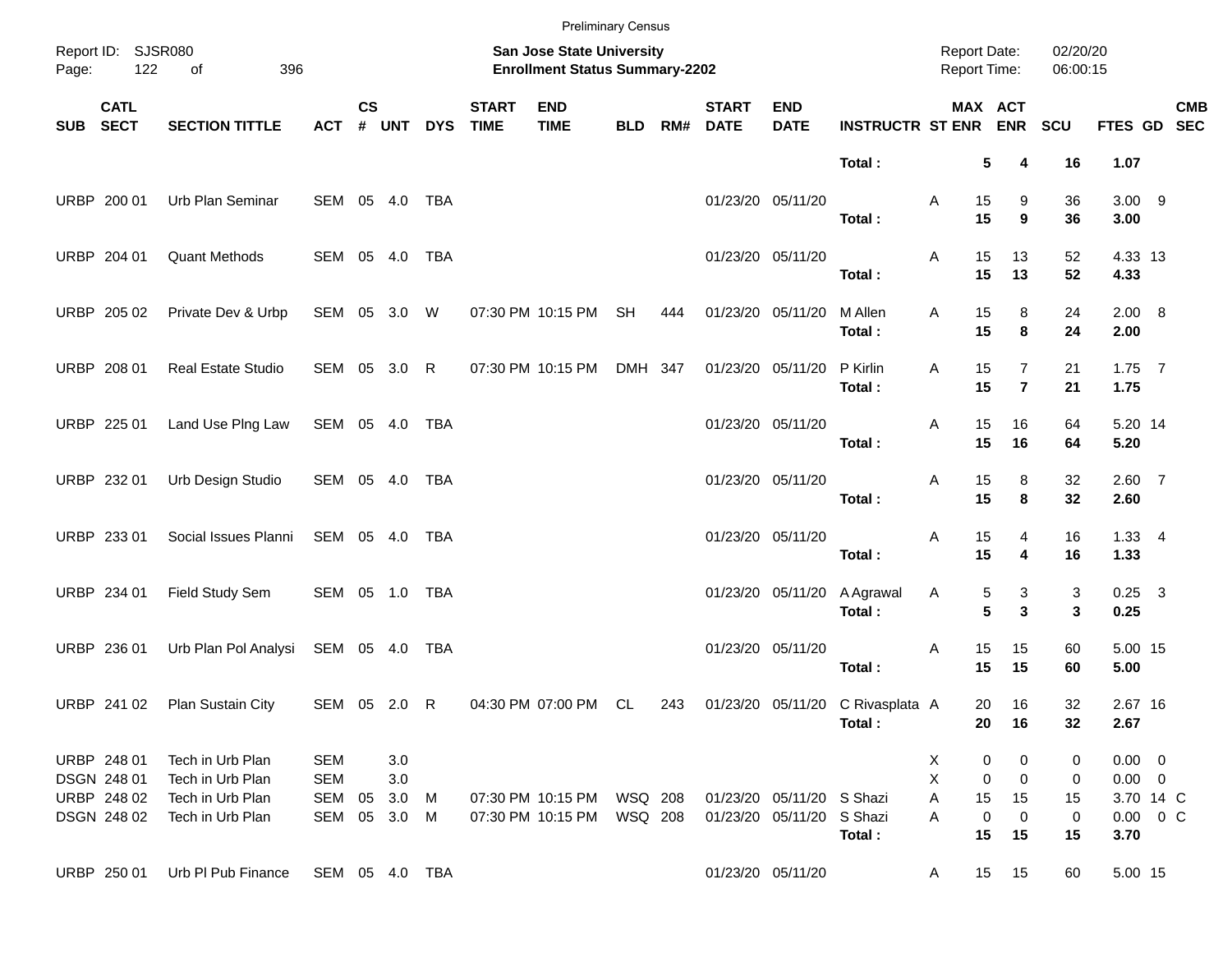|                                                                                                                              |                            |                                                                                                   |                                        |                         |                         |                                        |                             | <b>Preliminary Census</b>                                   |                               |     |                             |                                                             |                                             |                   |                                                                 |                                   |                                    |                                                      |            |
|------------------------------------------------------------------------------------------------------------------------------|----------------------------|---------------------------------------------------------------------------------------------------|----------------------------------------|-------------------------|-------------------------|----------------------------------------|-----------------------------|-------------------------------------------------------------|-------------------------------|-----|-----------------------------|-------------------------------------------------------------|---------------------------------------------|-------------------|-----------------------------------------------------------------|-----------------------------------|------------------------------------|------------------------------------------------------|------------|
| Report ID: SJSR080<br><b>San Jose State University</b><br><b>Enrollment Status Summary-2202</b><br>123<br>396<br>Page:<br>0f |                            |                                                                                                   |                                        |                         |                         |                                        |                             |                                                             |                               |     | <b>Report Date:</b>         | Report Time:                                                | 02/20/20<br>06:00:15                        |                   |                                                                 |                                   |                                    |                                                      |            |
| <b>SUB</b>                                                                                                                   | <b>CATL</b><br><b>SECT</b> | <b>SECTION TITTLE</b>                                                                             | <b>ACT</b>                             | <b>CS</b><br>$\pmb{\#}$ | <b>UNT</b>              | <b>DYS</b>                             | <b>START</b><br><b>TIME</b> | <b>END</b><br><b>TIME</b>                                   | <b>BLD</b>                    | RM# | <b>START</b><br><b>DATE</b> | <b>END</b><br><b>DATE</b>                                   | <b>INSTRUCTR ST ENR</b>                     |                   | MAX ACT<br><b>ENR</b>                                           | <b>SCU</b>                        | FTES GD SEC                        |                                                      | <b>CMB</b> |
|                                                                                                                              |                            |                                                                                                   |                                        |                         |                         |                                        |                             |                                                             |                               |     |                             |                                                             | Total:                                      |                   | 15<br>15                                                        | 60                                | 5.00                               |                                                      |            |
|                                                                                                                              | URBP 256 01                | Sust Trns PI Local                                                                                | SEM 05 4.0                             |                         |                         | TBA                                    |                             |                                                             |                               |     |                             | 01/23/20 05/11/20                                           | Total:                                      | Α                 | 15<br>13<br>15<br>13                                            | 52<br>52                          | 4.33 13<br>4.33                    |                                                      |            |
|                                                                                                                              |                            | URBP 275G 01 GIS Overview                                                                         | SEM                                    | 05                      | 1.0                     | $\top$                                 |                             | 04:30 PM 07:00 PM                                           | WSQ 208                       |     |                             | 01/23/20 05/11/20                                           | R Kos<br>Total:                             | A                 | 15<br>11<br>15<br>11                                            | 11<br>11                          | $0.92$ 11<br>0.92                  |                                                      |            |
|                                                                                                                              | URBP 278 01                | Intro to GIS Urb Pln                                                                              | SEM 05 4.0                             |                         |                         | TBA                                    |                             |                                                             |                               |     |                             | 01/23/20 05/11/20                                           | Total:                                      | A                 | 15<br>11<br>15<br>11                                            | 44<br>44                          | 3.67 11<br>3.67                    |                                                      |            |
|                                                                                                                              | URBP 280 01<br>URBP 280 02 | Plng Rsearch Topic<br>Plng Rsearch Topic                                                          | SEM<br>SEM                             | 05                      | 3.0<br>05 1.0           | <b>TBA</b><br><b>TBA</b>               |                             |                                                             |                               |     | 01/23/20                    | 05/11/20<br>01/23/20 05/11/20                               | L RamasubramA<br>Total:                     | A                 | 3<br>$\Omega$<br>3<br>$\mathbf{1}$<br>6<br>$\blacktriangleleft$ | 0<br>$\mathbf{1}$<br>$\mathbf{1}$ | 0.00<br>0.08<br>0.08               | $\overline{\phantom{0}}$<br>$\overline{\phantom{1}}$ |            |
|                                                                                                                              | URBP 295 01                | Capstone Studio                                                                                   | SEM                                    |                         | 05 6.0                  | TBA                                    |                             |                                                             |                               |     |                             | 01/23/20 05/11/20                                           | Total:                                      | A                 | 15<br>14<br>15<br>14                                            | 84<br>84                          | 7.00 14<br>7.00                    |                                                      |            |
|                                                                                                                              |                            | URBP 297P 01 Plan Rpt Prelim                                                                      | SEM 05                                 |                         | 1.0                     | M                                      |                             | 04:30 PM 07:15 PM                                           | DMH 347                       |     |                             | 01/23/20 05/11/20                                           | L Prevetti<br>Total:                        | A                 | 15<br>16<br>15<br>16                                            | 16<br>16                          | 1.33 16<br>1.33                    |                                                      |            |
| <b>URBP</b>                                                                                                                  |                            | URBP 298A 01 Planning Report<br>298A 02 Planning Report<br>URBP 298A 03 Planning Report           | <b>SUP</b><br><b>SUP</b><br><b>SUP</b> | 25<br>25                | 3.0<br>3.0<br>25 3.0    | $\top$<br>$\mathsf{T}$<br>$\top$       |                             | 07:30 PM 10:15 PM<br>07:30 PM 10:15 PM<br>07:30 PM 10:15 PM | WSQ 111<br>WSQ 111<br>WSQ 111 |     |                             | 01/23/20 05/11/20<br>01/23/20 05/11/20<br>01/23/20 05/11/20 | S Alexander<br>G Douglas<br>R Kos<br>Total: | A<br>A<br>Α       | 10<br>7<br>6<br>10<br>10<br>5<br>30<br>18                       | 21<br>18<br>15<br>54              | 1.75<br>1.50<br>$1.25 - 5$<br>4.50 | $\overline{7}$<br>$6\overline{6}$                    |            |
| <b>URBP</b><br><b>URBP</b>                                                                                                   |                            | URBP 298B 01 Special Study: Pln R<br>298B 02 Special Study: Pln R<br>298B 03 Special Study: Pln R | <b>SUP</b><br><b>SUP</b><br><b>SUP</b> | 25                      | 3.0<br>25 3.0<br>25 3.0 | <b>TBA</b><br><b>TBA</b><br><b>TBA</b> |                             |                                                             |                               |     | 01/23/20                    | 01/23/20 05/11/20<br>05/11/20<br>01/23/20 05/11/20          | S Alexander<br>G Douglas<br>R Kos<br>Total: | A<br>Α<br>A       | 10<br>5<br>$\overline{7}$<br>10<br>8<br>10<br>30<br>20          | 15<br>21<br>24<br>60              | 1.25<br>1.75<br>2.00 8<br>5.00     | - 5<br>$\overline{7}$                                |            |
|                                                                                                                              |                            | Department : Urban & Regional Planning                                                            |                                        |                         |                         |                                        |                             |                                                             |                               |     |                             | <b>Lower Division:</b><br><b>Upper Division:</b>            | <b>Department Total:</b>                    | 944<br>270<br>352 | 762<br>252<br>277                                               | 2301<br>756<br>817                | 168.48<br>50.40<br>55.32           |                                                      |            |

**Graduate Division : 322 233 728 62.77**